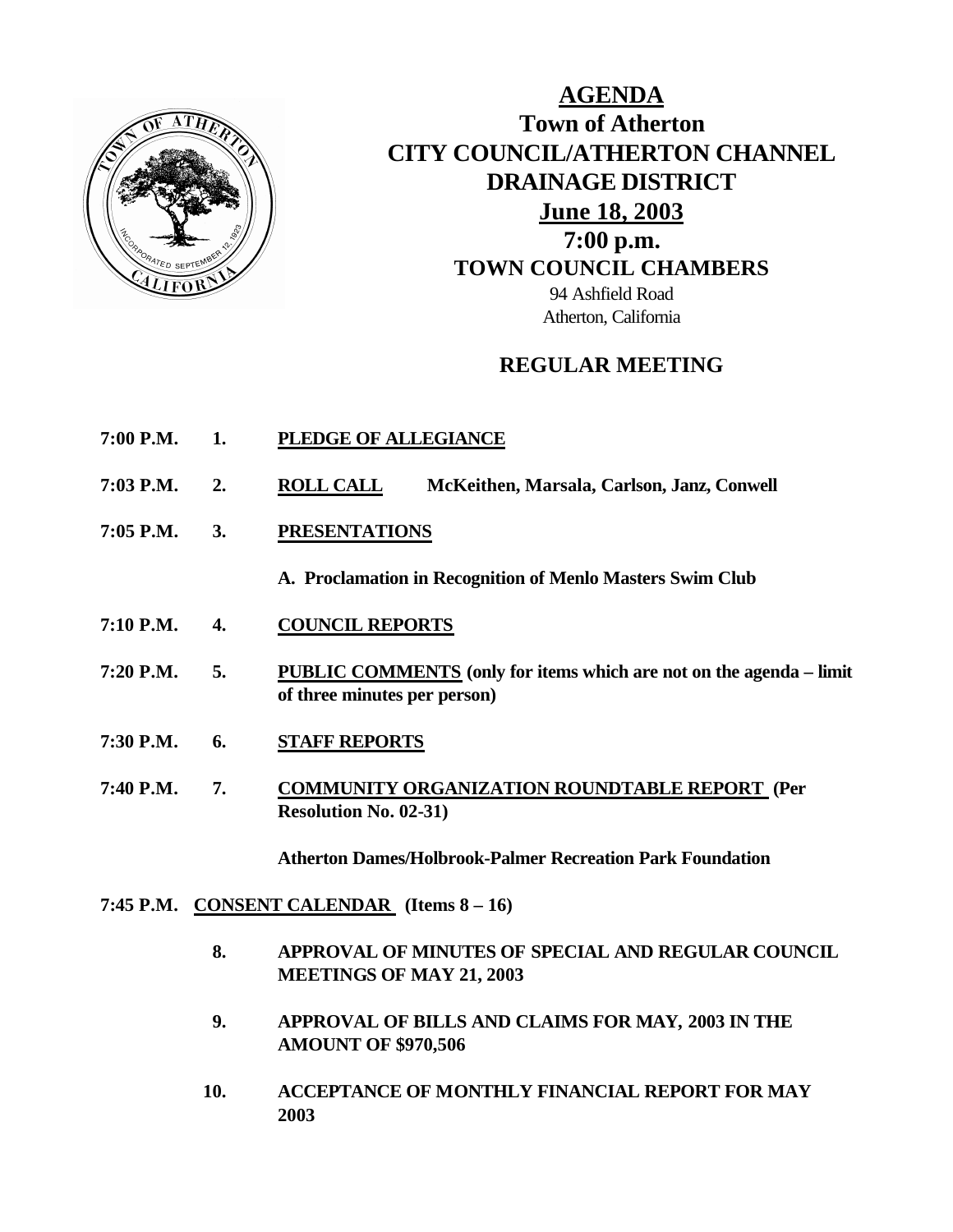**11. APPROVAL OF AGREEMENT WITH LIEBERT CASSIDY WHITMORE TO PROVIDE LEGAL SERVICES (CONTINUED FROM MARCH 19, 2003 MEETING)**

> **Recommendation: Authorize the Mayor to execute an agreement with Liebert Cassidy Whitmore for legal services relating to labor relations.**

## **12. APPROVE REQUEST FOR REFERRAL TO THE GENERAL PLAN COMMITTEE THE ISSUE OF CONSTRUCTION SITE PARKING**

**Recommendation: Approve the request from Planning Commission Chair Phil Lively to refer the issue of construction vehicle parking to the General Plan Committee.**

## **13. APPROVAL OF CONTRACT CHANGE ORDER NUMBER TWO TO THE ATHERTON AVENUE RECONSTRUCTION PROJECT**

**Recommendation: Approve Contract Change Order Number Two to the Atherton Avenue Reconstruction Project to include the Atherton Avenue cul-de-sac, in the amount of \$38,658.20.**

## **14. AUTHORIZATION TO ADD SECOND DEFERRED COMPENSATION PLAN FOR TOWN EMPLOYEES**

**Recommendation: Authorize the Mayor to enter into an agreement with AIG/VALIC to add the Self-Directed Tax Advantaged Retirement System (STARS) as a Deferred Compensation Plan for Town employees at no cost to the Town.**

### **15. ACCEPTANCE OF FINAL MAP FOR 223 CAMINO AL LAGO**

**Recommendation: Accept and approve the final parcel map for 223 Camino al Lago.**

## **16. APPROVAL OF PLANS AND SPECIFICATIONS - TENNIS COURT RESTORATION PROJECT**

**Recommendation: Approve the plans and specifications for the Holbrook-Palmer Park Tennis Courts Restoration Project, Project No. 03-005**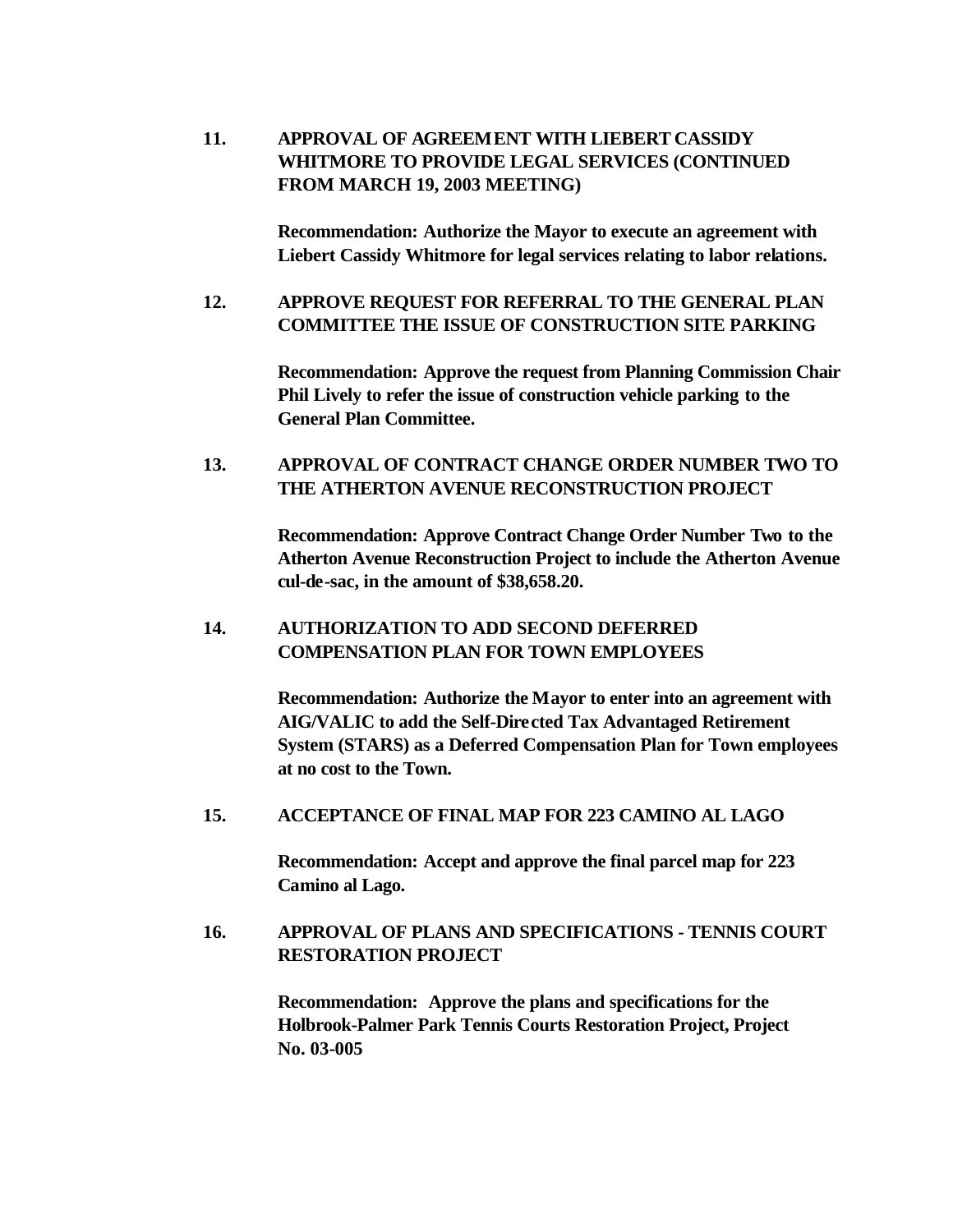**REGULAR AGENDA (Items 17 – 25)**

**7:55 P.M. 17. UPDATE FROM BKF ENGINEERS AND H.T. HARVEY ON UPPER ATHERTON CHANNEL STABILITY IMPROVEMENTS PROJECT (THIS ITEM WILL BE CONTINUED TO THE JULY 16, 2003 REGULAR COUNCIL MEETING)**

> **This item has been continued to the July 16, 2003 Regular City Council meeting to allow for incorporating the results of the biotic study (redlegged frog) into the reports.**

**7:55 P.M. 18. PROGRESS REPORT ON TEMPORARY NO PARKING ZONE ON OAK GROVE AVENUE**

> **Recommendation: After consideration of progress report, continue temporary placement of the no parking signs on Oak Grove Avenue during the month of September with a final recommendation of a permanent solution to be presented to Council at the October City Council meeting.**

**8:15 P.M. 19. CONSIDER APPROVAL OF ANIMAL CONTROL SERVICES AGREEMENT WITH THE COUNTY OF SAN MATEO AND INTRODUCE AN ORDINANCE REVISING ANIMAL CONTROL FEES**

> **Recommendation: Approve a new contract with the County of San Mateo for animal control services and introduce an ordinance conforming the Town's fee schedule related to animal control to the County's recommended schedule.**

**8:35 P.M. 20. CONSIDERATION OF AGREEMENT WITH PENINSULA CONFLICT RESOLUTION CENTER**

> **Recommendation: Consider the request from the Peninsula Conflict Resolution Center for membership and provide direction to staff if appropriate.**

**8:50 P.M. 21. CONSIDERATION OF A REQUEST FOR MEMBERSHIP IN PENINSULA POLICY PARTNERSHIP** 

**Recommendation: Consider the request of the Peninsula Policy**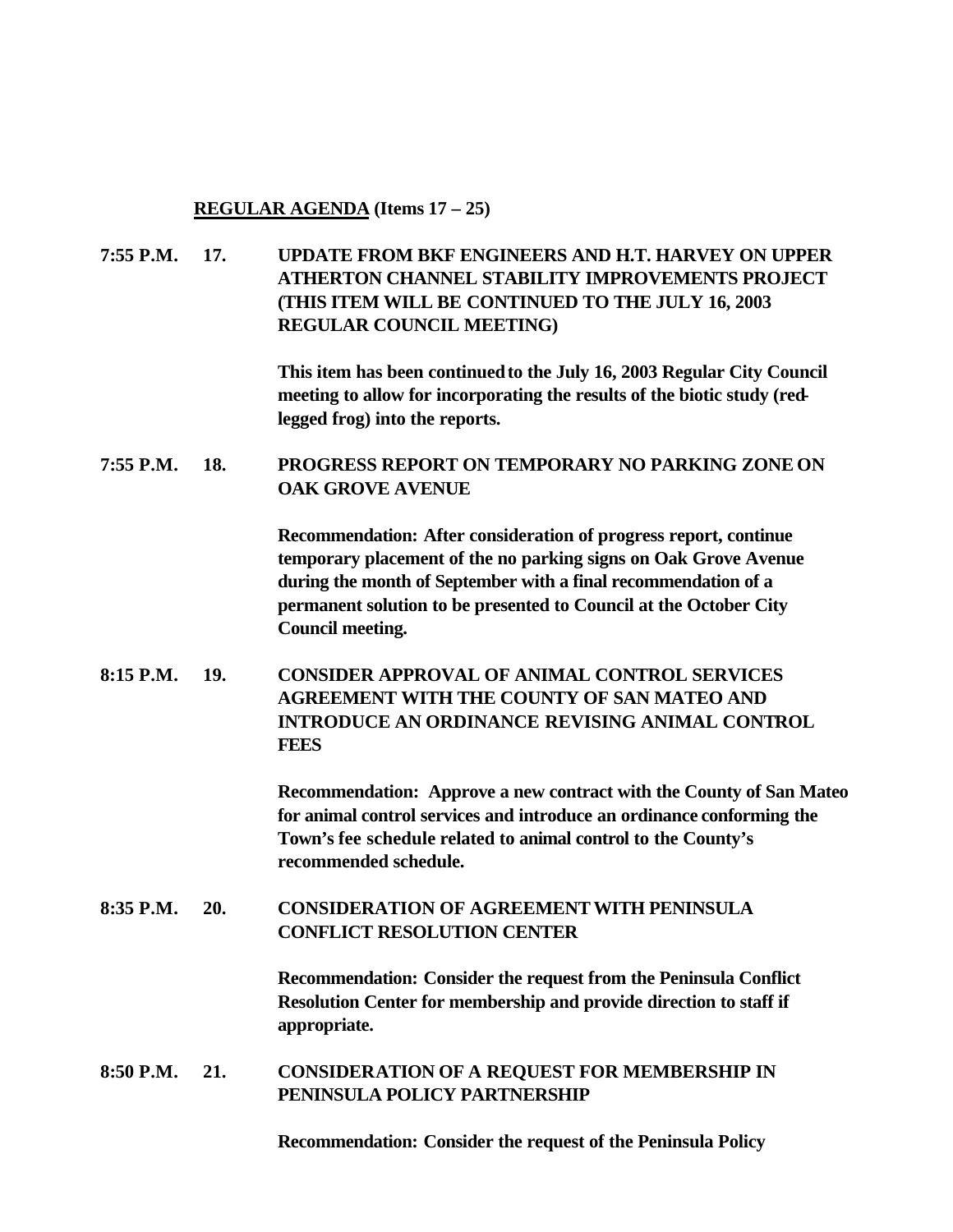**Partnership for membership in their organization, and membership dues in the amount of \$2,000.**

**9:00 P.M. 22. CONSIDERATION OF REQUEST OF CITY/COUNTY ASSOCIATION OF GOVERNMENTS FOR A LISTING OF POSSIBLE PROJECTS FOR PROPOSED CONTINUATION OF THE MEASURE "A" ONE-HALF (1/2) CENT SALES TAX FOR TRANSPORTATION Recommendation: Consider and give direction to staff of any Capital Projects for inclusion in the proposed renewal of the Measure "A" One half (1/2) cent sales tax for Transportation that will expire at the end of 2008. 9:15 P.M. 23. DISCUSSION AND CONSIDERATION OF OPTIONS FOR REDUCING LENGTH OF CITY COUNCIL MEETINGS Recommendation: Hold discussion and consider options for reducing the length of City Council meetings, and give direction to staff if appropriate. 9:30 P.M. 24. ADOPTION OF A RESOLUTION ADOPTING THE FISCAL YEAR 2003-04 BUDGET Recommendation: Adopt Resolution No. 03-\_\_, adopting the Fiscal Year 2003-04 Integrated Operating and Capital Budget. 10:10 P.M. 25. ADOPTION OF A RESOLUTION APPROVING THE FISCAL YEAR 2003-04 APPROPRIATIONS LIMIT AND CALCULATIONS Recommendation: Adopt Resolution No. 03-\_\_ approving the Fiscal Year 2003-04 Appropriations Limit and Calculations. 10:15 P.M. 26. PUBLIC COMMENTS 10:30 P.M. 27. ADJOURNMENT**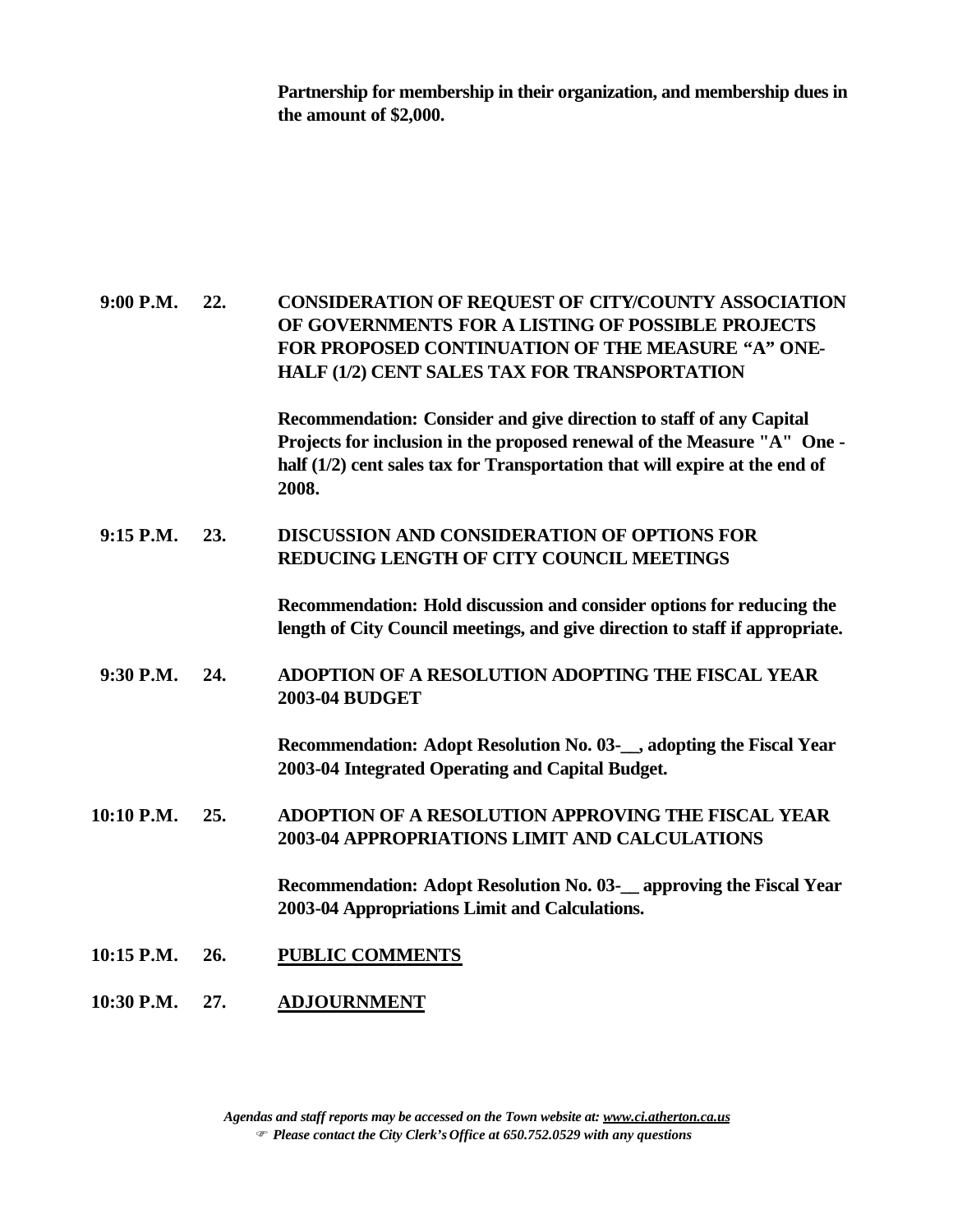Pursuant to the Americans with Disabilities Act, if you need special assistance in this meeting, please contact the City Clerk's Office at (650) 752-0529. Notification of 48 hours prior to the meeting will enable the City to make reasonable arrangements to ensure accessibility to this meeting. (29 CRF 35.104 ADA Title II)



**Draft Minutes Town of Atherton CITY COUNCIL/ATHERTON CHANNEL DRAINAGE DISTRICT May 21, 2003 6:00 P.M. Meeting Room Town Administrative Offices 91 Ashfield Road, Atherton Special Meeting**

**Mayor Janz called the meeting to order at 6:08 p.m.**

- **1. ROLL CALL**
	- **PRESENT: Kathy McKeithen William R. Conwell Charles E. Marsala James R. Janz**
	- **ABSENT: Alan B. Carlson (Excused Absence)**

**City Manager Jim Robinson and City Attorney Marc Hynes were present.**

**2. PUBLIC COMMENTS**

**There were no public comments.**

**3. CLOSED SESSION**

**The Council adjourned to Closed Session at 6:10 p.m.**

**4. RECONVENE TO OPEN SESSION**

**The Council reconvened to Open Session at 6:50 p.m. The following action was taken:**

 **A. CONFERENCE WITH LEGAL COUNSEL – EXISTING LITIGATION – pursuant to Government Code Section 54956.9 (a) Teamsters Local No. 856 v. City of Atherton**

**No action was taken.**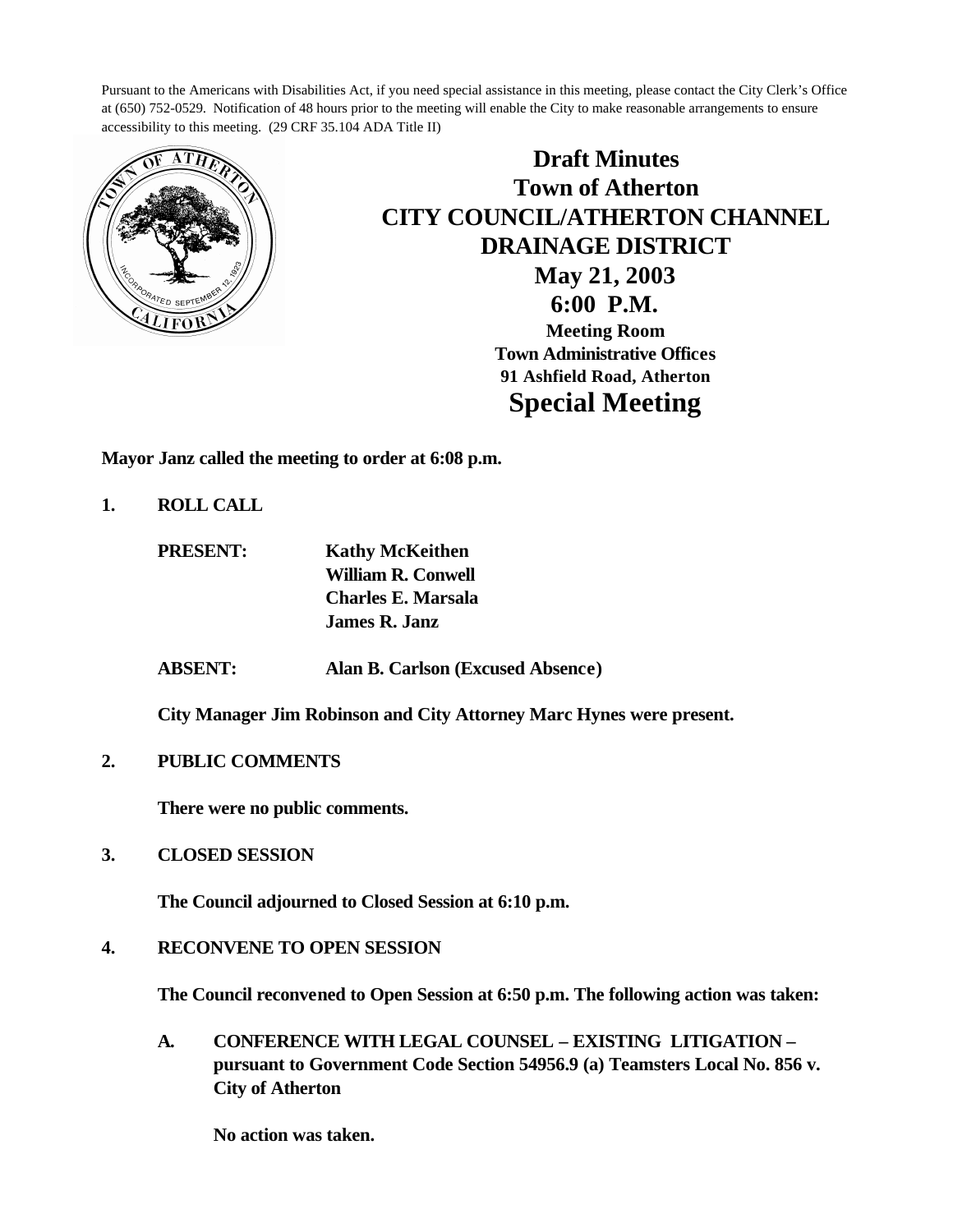**B. CONFERENCE WITH LEGAL COUNSEL – EXISTING LITIGATION – pursuant to Government Code Section 54956.9 (a) Stephen Chaput v. Town of Atherton Patrick McTaggart v. Town of Atherton**

**Direction was given to the City Attorney.**

## **5. ADJOURN**

**The meeting adjourned at 6:55 p.m.**

**Respectfully submitted,**

**James R. Janz, Mayor**

**\_\_\_\_\_\_\_\_\_\_\_\_\_\_\_\_\_\_\_\_\_\_\_\_\_\_**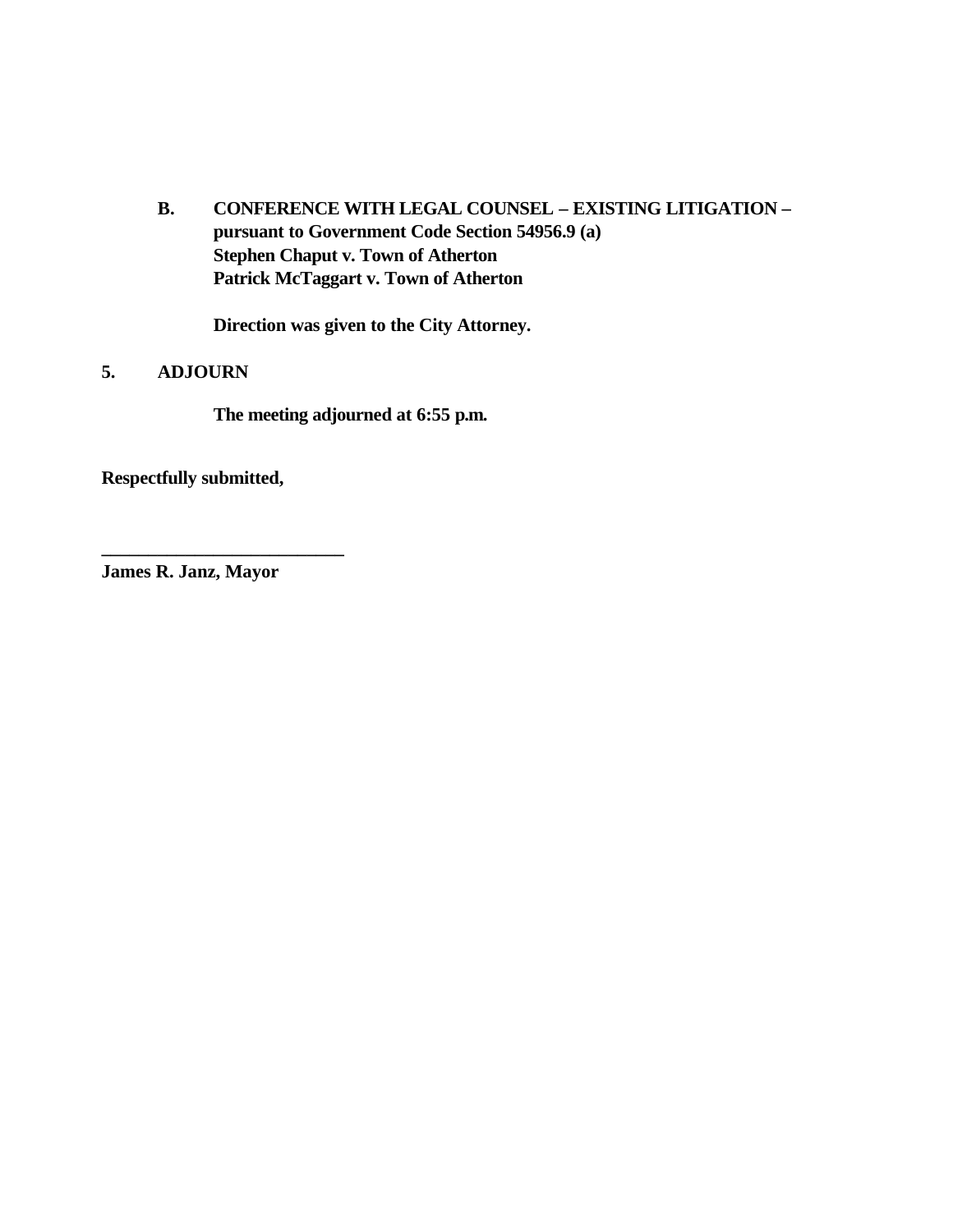

**Draft Minutes Town of Atherton CITY COUNCIL/ATHERTON CHANNEL DRAINAGE DISTRICT May 21, 2003 7:00 p.m. TOWN COUNCIL CHAMBERS** 94 Ashfield Road Atherton, California

# **REGULAR MEETING**

**Mayor Janz called the meeting to order at 7:14 p.m.**

- **1. PLEDGE OF ALLEGIANCE**
- **2. ROLL CALL**

**PRESENT: Kathy McKeithen Charles E. Marsala James R. Janz William R. Conwell**

**ABSENT: Alan B. Carlson (excused absence)**

**City Manager Jim Robinson and City Attorney Marc Hynes were present.**

- **3. PRESENTATIONS** 
	- **A. Peninsula Conflict Resolution Center– Executive Director Patricia Brown presented information on community mediation services offered by the Peninsula Conflict Resolution Center. The Council asked that this be placed on the June 18, 2003 Council agenda.**
	- **B. Certificates of Appreciation Mayor Janz presented certificates of appreciation to the following outgoing commission/committee members:**

| <b>Park and Recreation Commission -</b> | <b>Marion Oster</b>                |
|-----------------------------------------|------------------------------------|
|                                         | <b>Jeanne Wangsness</b>            |
| <b>General Plan Committee -</b>         | <b>Alex (Sandy) Kaye</b>           |
|                                         | <b>Joan Sanders</b>                |
|                                         | <b>James Dobbie</b>                |
| <b>Audit Committee -</b>                | <b>Jerry Carlson (not present)</b> |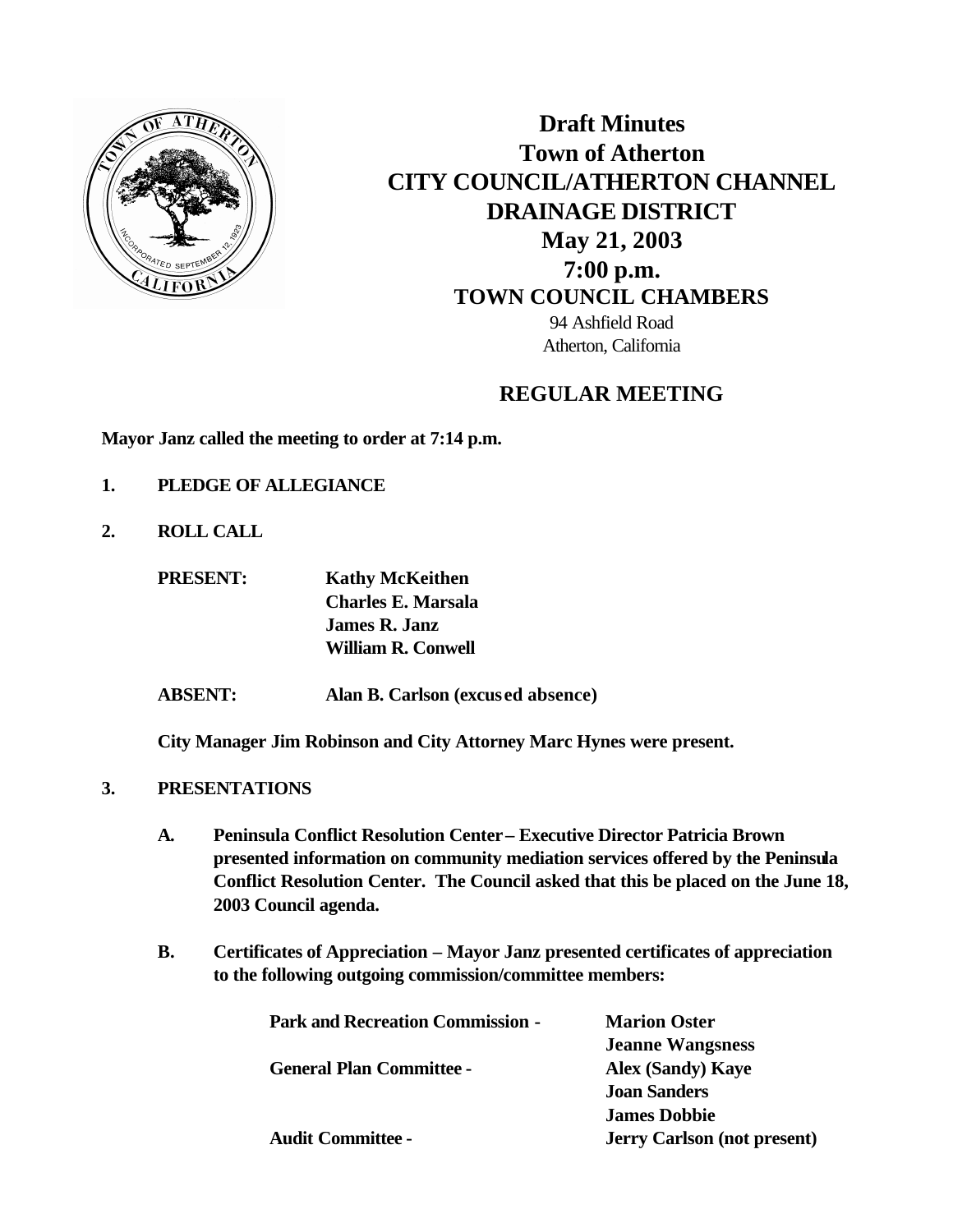- **C. Recognition of Police Explorers and Police Canine Police Chief Bob Brennan introduced four Police Explorers who graduated from the nine-week program: Justin Ruggeiro, Chris Caldwell, Samuel Zats, and Genevieve Chognard. Police Officer Mario Garcia was present to talk about the Canine program and introduce new Police Canine, Zar.**
- **D. Proclamation in Recognition of Peninsula Camellia Society Mayor Janz presented a proclamation to Barbara Tuffli of the Peninsula Camellia Society in recognition of the Society's donation of camellia plants to Holbrook-Palmer Park.**
- **E. Recognition of Joseph Mercer Mayor Janz presented retiring Parks Supervisor Joseph Mercer with a plaque in appreciation of his many years of service to the Town.**

# **4. COUNCIL REPORTS**

- **Council Member Conwell reported on this month's City/County Association of Governments meeting he attended. He also reported on the San Francisco Airport Roundtable meeting. It is anticipated that air traffic will resume normal levels by 2006. The Criminal Justice Commission met today and received a presentation by San Mateo County Mental Health.**
- **Mayor Janz reported on the League of Cities and Council of Cities meetings he attended in April. County Supervisor Rose Jacobs Gibson gave a presentation at the Council of Cities meeting. On May 8 the Mayor participated in a roundtable discussion with other local mayors which was broadcast on the public access channel. The ABAG Executive Board met May 15, and the May Council of Cities dinner was held May 16. Mayor Janz will attend a Peninsula Policy Partnership meeting on Thursday, May 22, on peninsula transportation needs.**
- **Council Member Marsala attended a Friends of the Library meeting this morning. The Library JPA will hold a workshop on the first Monday in June. He reported on the Arts Committee "Big Daddy Jazz" event to be held June 15 in Holbrook-Palmer Park. The Screening Committee met and has an item on tonight's agenda recommending an appointment to the Mid-Peninsula Community Center Board. Council Member Marsala asked for future presentations from the Mid-Peninsula Community Center Board and the Mosquito Abatement District. He also asked the Council to consider agendizing an item on reducing the length of Council meetings. The Mayor concurred with this request.**
- **Council Member McKeithen reported on the San Mateo County Office of Emergency Services meeting held on April 17. A countywide disaster exercise was held on April 10. The Atherton Channel District Sub-committee met April 28. BKF Engineers provided a proposal for improvements to the upper Atherton Channel. An environmental report is being prepared by Neal Martin and Associates. The next meeting will be June 2, 2003 at 8:00 a.m.**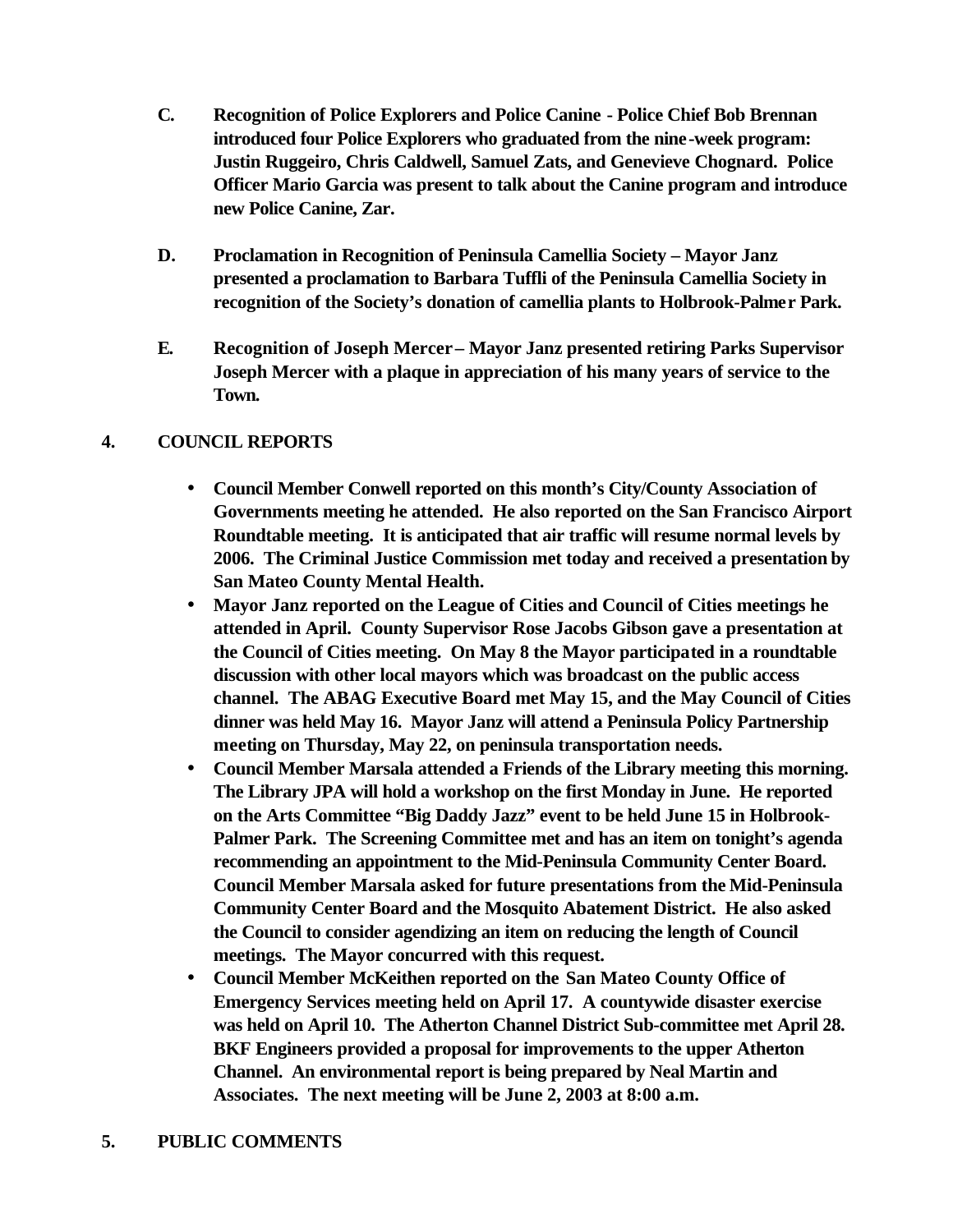**The following members of the audience spoke:**

- **Phil Lively, Planning Commission Chair, requested that the Council refer the issue of construction vehicle parking to the General Plan Committee. The Mayor asked that an item be placed on the next Council agenda to consider the referral to the General Plan Committee.**
- **Marion Oster, Atherton Tree Committee, announced the Arbor Day celebration on June 7 at Holbrook-Palmer Park.**
- **Dr. Alice Campbell, Vice Principal at Menlo Atherton High School, spoke on the impact of off-site student parking. Mayor Janz invited Dr. Campbell to stay for discussion on Agenda Item 16.**
- **Gilbert Cain, 272 Greenoaks Drive, regarding a camper trailer on neighboring property. The City Manager stated that staff will follow up on this.**
- **Bob Jenkins, Atherton Civic Interest League, announced the annual Town meeting Thursday night, May 22.**

# **6. STAFF REPORTS**

- **City Manager Jim Robinson reported that the Council will hold a special meeting on Monday, June 16 at 6:00 p.m. to consider the Fiscal Year 2003-04 budget. He also followed up on several items: the Menlo Park Fire Protection District has completed their findings of fact for fire sprinkler requirements. The District will be recommending fire sprinklers for new construction of 1,000 square foot or larger. This item will return to the Council at a later date. The General Plan Committee, at their June 4 meeting, will conduct a discussion on regulations for woodburning fireplaces as directed by the Council. The Town will begin a number of road construction projects soon. Notices will be sent out to residents when road closures are necessary. A representative from P.G.& E. will be present at the June meeting to discuss utility undergrounding.**
- **City Attorney Marc Hynes reported out of the closed session held at 6:00 p.m. as follows:**
	- **A. CONFERENCE WITH LEGAL COUNSEL EXISTING LITIGATION – pursuant to Government Code Section 54956.9 (a) Teamsters Local No. 856 v. City of Atherton**

**No action was taken.**

**B. CONFERENCE WITH LEGAL COUNSEL – EXISTING LITIGATION – pursuant to Government Code Section 54956.9 (a) Stephen Chaput v. Town of Atherton Patrick McTaggart v. Town of Atherton**

**Direction was give to the City Attorney.**

# **7. COMMUNITY ORGANIZATION ROUNDTABLE REPORT**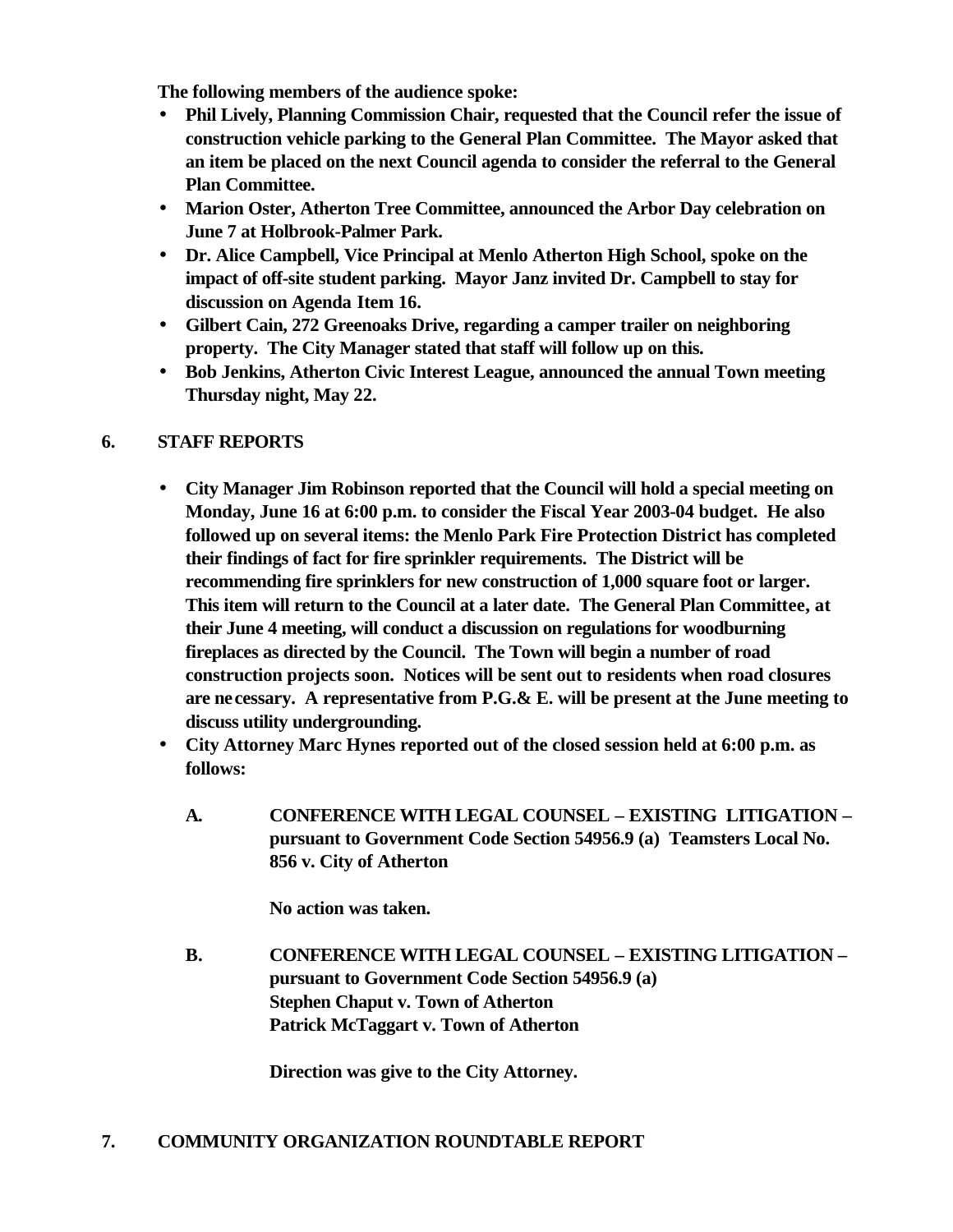**No report scheduled.**

### **CONSENT CALENDAR**

**Council Member Conwell announced that in regard to Item 14 on the Consent Agenda, the Screening Committee has recommended that Leo Joseph be appointed to serve on the Mid-Peninsula Media Center Board.** 

**Mayor Janz asked that Item 8, Approval of April City Council Meeting Minutes, be removed from the Consent Agenda as he could not approve the minutes since he was not in attendance at the April Council meetings.**

**MOTION – to approve Items 9 through 14 as presented on the Consent Agenda.**

**M/S McKeithen/Marsala Ayes: 4 Noes: 0 Absent: 1 (Carlson) Abstain: 0**

**MOTION – to approve Item 8, Council meeting minutes of April 16, 2003.**

**M/S McKeithen/Marsala Ayes: 3 Noes: 0 Absent: 1 (Carlson) Abstain: 1 (Janz)**

- **8. APPROVED MINUTES OF SPECIAL AND REGULAR COUNCIL MEETINGS OF APRIL 16, 2003**
- **9. APPROVED BILLS AND CLAIMS FOR APRIL 2003 IN THE AMOUNT OF \$778,629**
- **10. ACCEPTED MONTHLY FINANCIAL REPORT FOR APRIL 2003**
- **11. ACCEPTED QUARTERLY INVESTMENT REPORT FOR THE QUARTER ENDED MARCH 31, 2003**
- **12. APPROVED PLANS AND SPECIFICATIONS FOR ELENA AVENUE ATHERTON CHANNEL BOX CULVERT REPLACEMENT**

**Approved plans and specifications for Elena Avenue – Atherton Channel Box Culvert Replacement, Project 03-006.**

## **13. ADOPTED AMENDED PARK FEE RESOLUTION**

**Adopted Resolution No. 03-08, modifying wedding and social event fees at Holbrook-Palmer Park and rescinding Resolution No. 03-07.**

## **14. APPOINTMENT TO MIDPENINSULA COMMUNITY MEDIA CENTER BOARD**

**Accepted the recommendation of the City Council Screening Committee to nominate Leo Joseph to serve on the Mid-Peninsula Community Media Center Board.**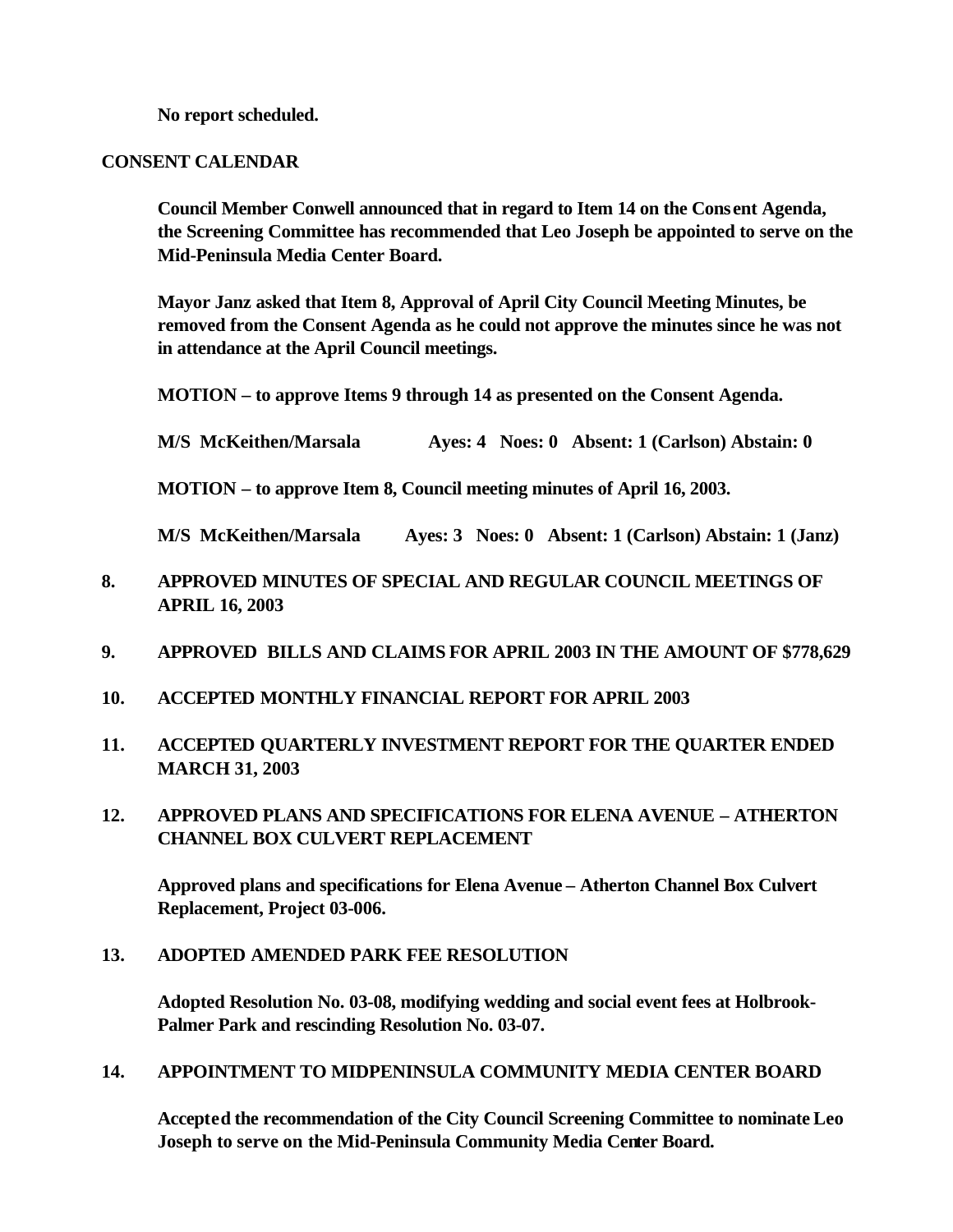### **PUBLIC HEARING**

# **15. PUBLIC HEARING – APPEAL OF PLANNING COMMISSION DECISION TO DENY A HERITAGE TREE REMOVAL PERMIT AT 77 FLOOD CIRCLE**

**This item was removed from the agenda at the request of the applicant. A letter was received by the Town from Mr. Bradley Smith of PPG, withdrawing the appeal. Council Member McKeithen asked that the City Manager report back to the Council at the next meeting regarding the status of the appeal fee.**

### **REGULAR AGENDA**

# **16. CONSIDERATION OF ADOPTION OF A RESOLUTION ESTABLISHING NO PARKING ZONES ON OAK GROVE AVENUE**

**City Manager Jim Robinson presented the staff report for this item. A petition was received by the Transportation Subcommittee at the April 8th meeting from residents along Oak Grove Avenue requesting that a No Parking Zone be established on Oak Grove Avenue near the fire trail leading to Menlo-Atherton High School. The issue involves problems residents are encountering as a result of student parking along Oak Grove Avenue. The Transportation Subcommittee recommended that this item be referred to the City Council rather than waiting for the next regularly scheduled Subcommittee meeting in July. Public Works Director Duncan Jones presented staff's recommendation to initiate a trial No Parking Zone and alternatives suggested by the Transportation Subcommittee.**

**The following members of the audience spoke on this issue:**

**Gene Rouen, Oak Grove Avenue Bruce Smith, Oak Grove Avenue Wayne Kaplan, Oak Grove Avenue Bob Huber, Frederick Avenue Byrne Bernhard, Toyon Road Anita McCreery, De Bell Drive Eugene Barry, Oak Grove Avenue Rick Skierka, Toyon Road Curtis Thatcher, Oak Grove Avenue Dr. Alice Campbell, Menlo-Atherton High School Vice Principal**

**Discussion ensued regarding the impact that school construction is having on student and teacher parking. Alternatives for off-site parking were discussed. In response to the Council's questions on how the school is addressing parking issues, Dr. Campbell stated that the school is aware of the neighbors' concerns and is reviewing the methods by which the school issues parking permits.**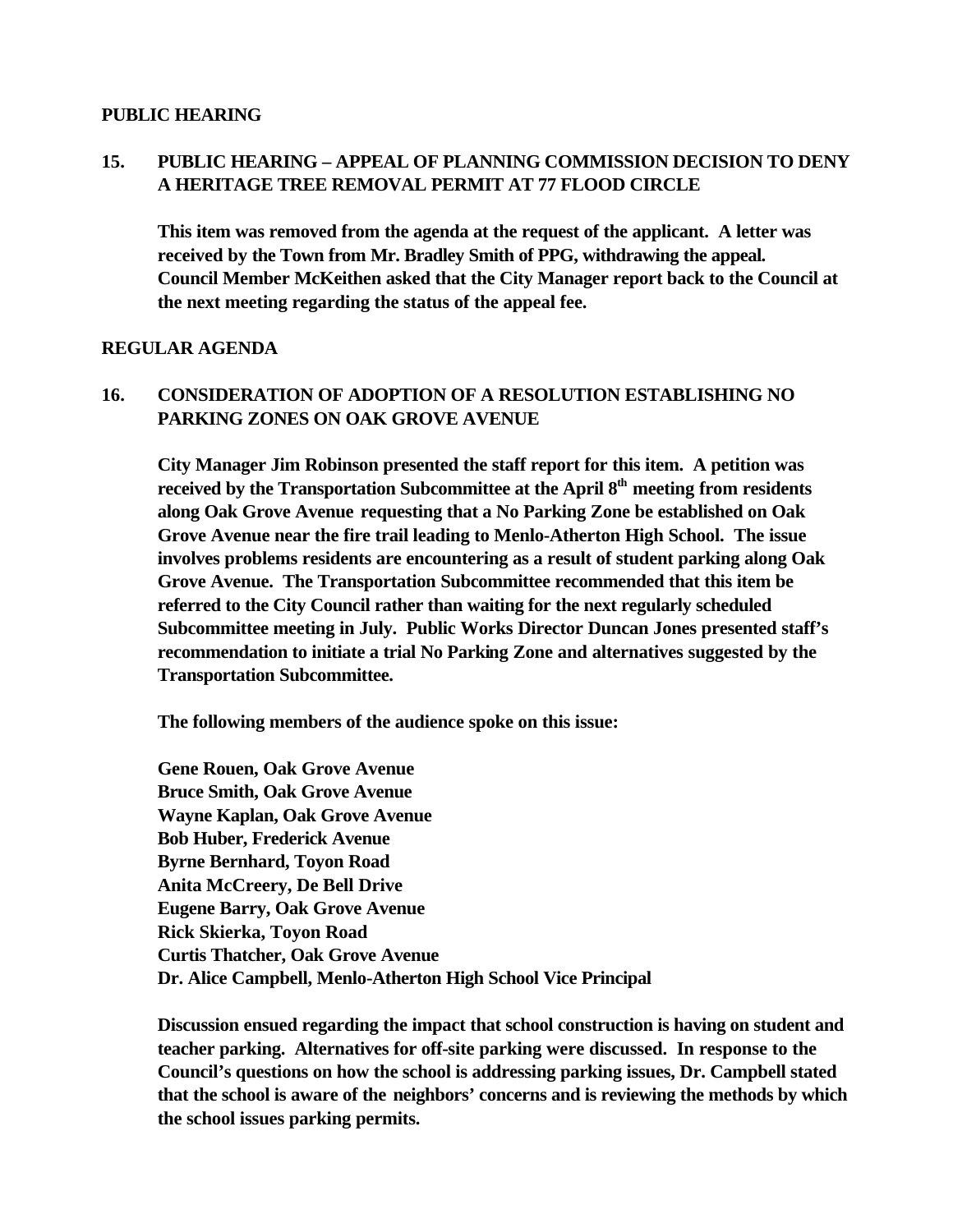**City Manager Jim Robinson stated that the Town has no jurisdiction over construction on public school property, but that the Town should pursue communication with the school and the City of Menlo Park regarding the proposal to build a theater on the Menlo-Atherton High School site. The Council agreed that dialogue needs to take place between Town staff and the school during the No Parking trial period.** 

**MOTION – to adopt Resolution No. 03-09, establishing a temporary No Parking Zone on both sides of Oak Grove Avenue between Oak Grove Avenue Cul-de-sac and Edge Road, on Monday through Friday between the hours of 7:30 a.m. and 3:00 p.m. from May 22, 2003 to June 13, 2003, and adding language to the end of paragraph 5 as follows: "and the Police and Public Works Departments are authorized discretion to install additional signs on side streets if warranted".**

**M/S Marsala/Conwell Ayes: 4 Noes: 0 Absent: 1 (Carlson) Abstain: 0**

# **17. CONSIDERATION OF A RESOLUTION IN SUPPORT OF REBUILDING A NEW, STATE-OF-THE-ART SEQUOIA HOSPITAL IN REDWOOD CITY**

**City Manager Jim Robinson presented the staff report for this item. The Council requested that this item be placed on the May agenda as a result of the presentation given by Sequoia Hospital Administrator Glenna Vaskelis at the April meeting.** 

**MOTION – to adopt a resolution in support of rebuilding Sequoia Hospital.**

**M/S Marsala/McKeithen Ayes: 2 Noes: 2 (Conwell and Janz) Absent: 1(Carlson) Abstain: 0**

## **MOTION FAILED.**

**Lou Paponis, McBain Avenue, spoke from the audience.**

**Council Member Conwell stated that in the past the Council has refrained from taking a stance on such issues. Ms. Vaskelis was present during consideration of this item and was asked to keep the Town informed on the status of the project.**

# **18. CONSIDERATION OF THE ATHERTON CIVIC INTEREST LEAGUE "ATHERTON PRIDE" PROJECT**

**At the April City Council meeting, Charlie Ramorino, member of the Atherton Civic Interest League (ACIL), requested that the Council endorse the ACIL "Atherton Pride" project. According to Mr. Ramorino, ACIL would contact homeowners when properties are determined to be showing neglect, sending them a copy of the nuisance abatement ordinance along with a letter. The letter would be provided to the Town for review prior to being mailed out. ACIL Chair, Bob Jenkins, also spoke on the project.**

**Marion Oster and Kristi Waldron spoke from the audience.**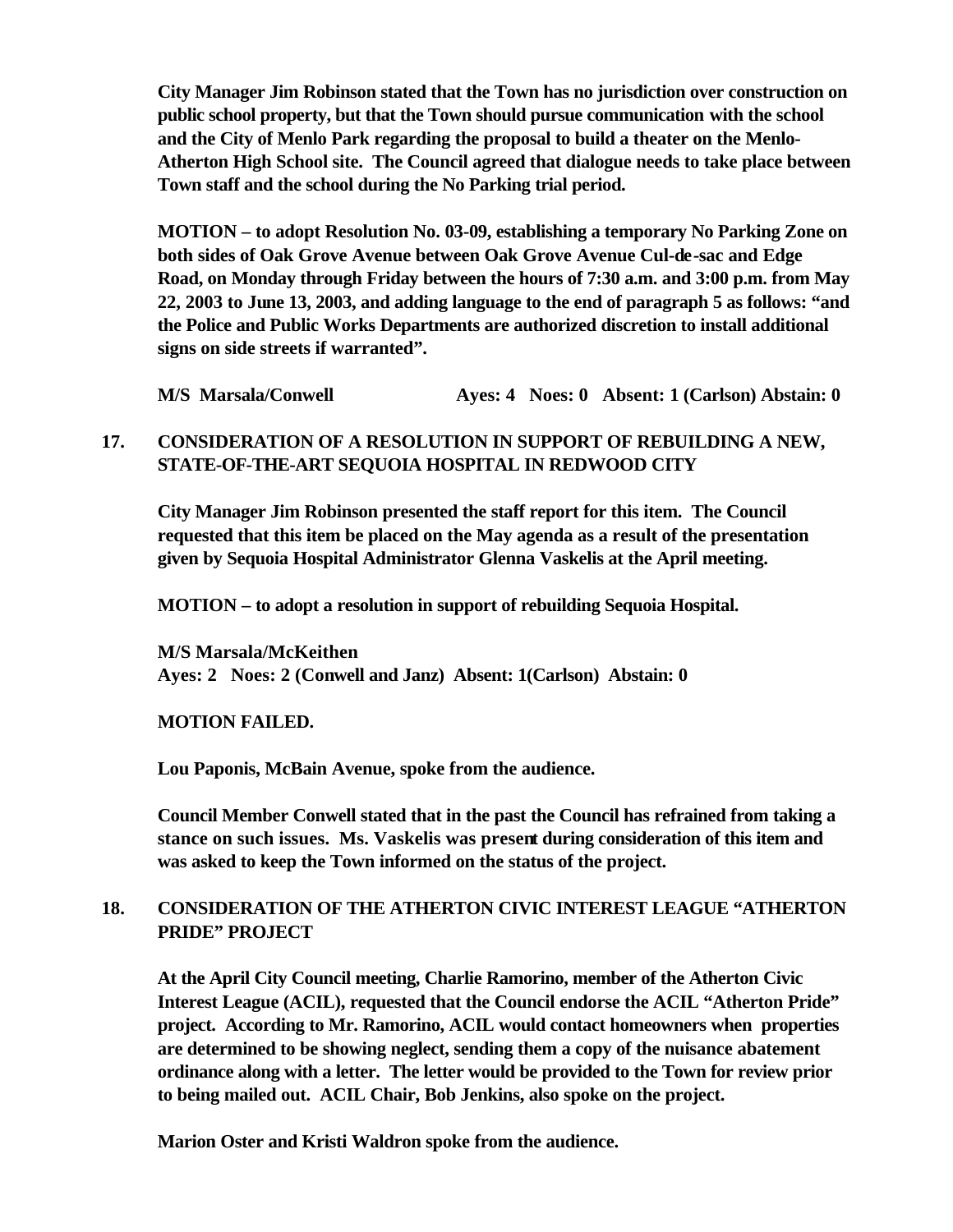**After discussion, the Council agreed not to formally endorse the project. ACIL was encouraged to report to Town staff any properties identified as constituting a nuisance. The City Manager noted that Town staff is limited, and any list of reported "nuisance" properties would have to be prioritized. The Council asked Mr. Ramorino to return to in September with a status report on the project.**

# **19. APPROVAL OF DESIGN DEVELOPMENT PLANS FOR THE PUBLIC WORKS STREET CORPORATION YARD REMODEL PROJECT**

**Public Works Director Duncan Jones presented the staff report for this item. The Fiscal Year 2002-2003 Capital Improvements Budget included funding for the Street Corporation Yard Remodel Design. The project includes the construction of a new building to house a superintendent's office, crew lockers, and other essential street crew operating needs. Architect John Matthews presented conceptual plans which were modified based on recommendations provided by the Planning Commission.**

**Final plans will be brought before the City Council in July for approval. Construction is scheduled to begin in the fall and will take approximately three months to complete.** 

**MOTION – to approve the Design Development Plans for the Public Works Street Corporation Yard Remodel.**

**M/S Janz/McKeithen Ayes: 4 Noes: 0 Absent: 1 (Carlson) Abstain: 0**

### **20. CONSIDERATION OF SUSTAINABLE SAN MATEO COUNTY GRANT REQUEST**

**City Manager Jim Robinson presented the staff report for this item. Sustainable San Mateo County, a nonprofit public benefit corporation, has requested funding from the Town in the amount of \$1,500 to support production of a report entitled "Indicators for a Sustainable San Mateo County: A Yearly Report Card on Our County's Quality of Life".** 

**The Council agreed that this organization's activities pertain mainly to business and directed staff to inform Sustainable San Mateo County representatives that the Council declines to participate at this time.**

# **21. CONSIDERATION OF AUTHORIZING THE MAYOR TO SIGN LETTERS ON BEHALF OF THE CITY COUNCIL IN SUPPORT OF ASSEMBLY BILL 1546 AND ASSEMBLY CONSTITUTIONAL AMENDMENT 10, AT THE REQUEST OF THE CITY/COUNTY ASSOCIATION OF GOVERNMENTS (C/CAG)**

**City Manager Jim Robinson stated that the City/County Association of Governments (C/CAG) has requested support of jurisdictions within San Mateo County for passage of two pieces of legislation, Assembly Bill 1546 and Assembly Constitutional Amendment 10. AB 1546 would authorize C/CAG to levy an assessment of up to four dollars on the motor vehicle license fee to support two types of program that address the impacts of**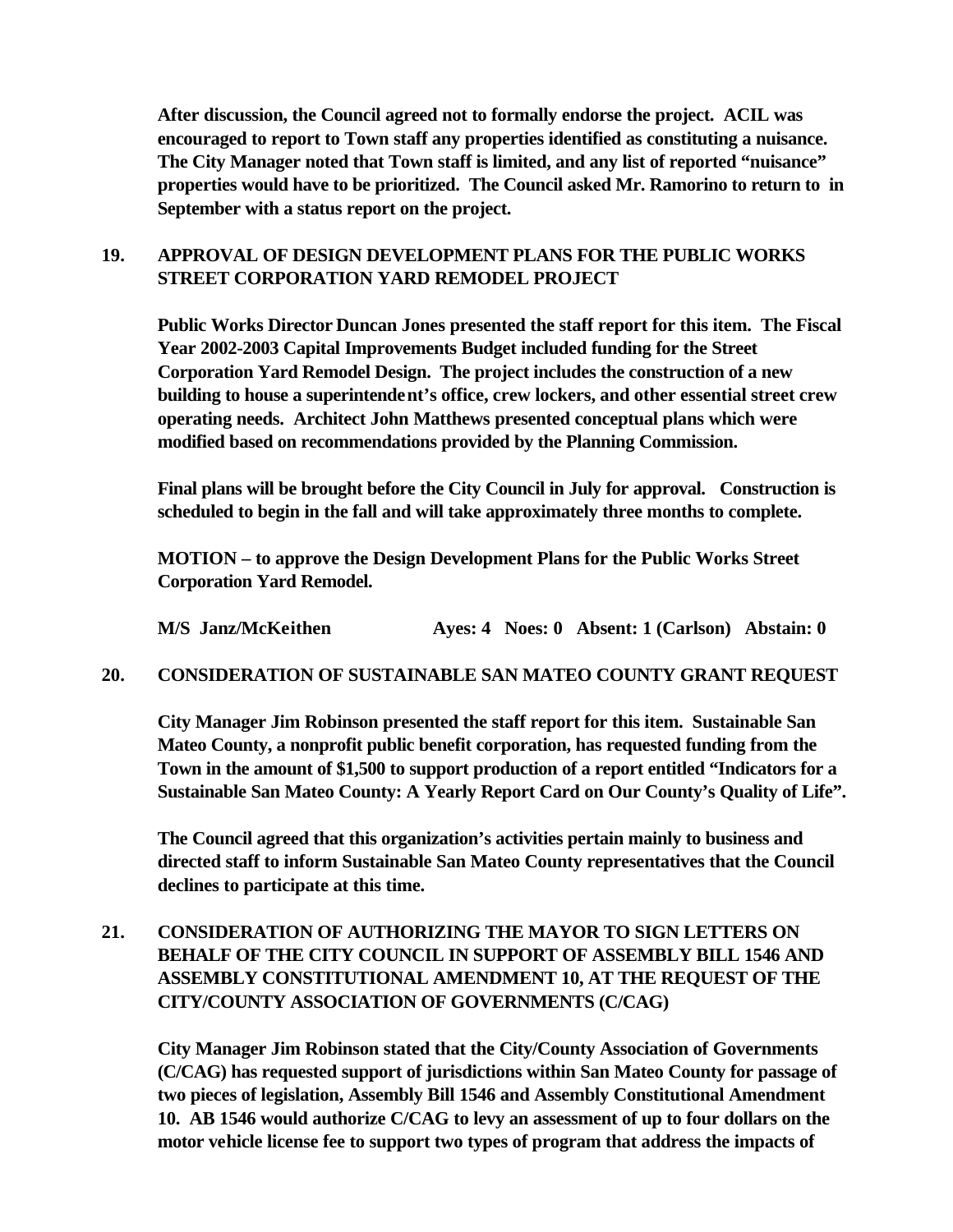**automobiles. ACA 10 would exclude fees and charges for storm water and urban runoff management from the two-thirds electoral vote requirement under Proposition 218.**

**Vice Mayor McKeithen asked that changes be made to the letters as follows: last paragraph of the AB 1546 letter, change the word financial to financially, and delete the first sentence in the second paragraph of the ACA 10 letter.**

**MOTION – to authorize the Mayor to sign letters on behalf of the City Council in support of Assembly Bill 1546 and Assembly Constitutional Amendment 10, as amended.**

**M/S Conwell/McKeithen Ayes: 4 Noes: 0 Absent: 1 (Carlson) Abstain: 0**

## **22. PUBLIC COMMENTS**

**There were no public comments.**

## **23. ADJOURNMENT**

**The meeting adjourned at 11:45 p.m.**

**Respectfully submitted,**

**Sharon Barker, City Clerk**

**\_\_\_\_\_\_\_\_\_\_\_\_\_\_\_\_\_\_\_\_\_\_\_\_\_\_**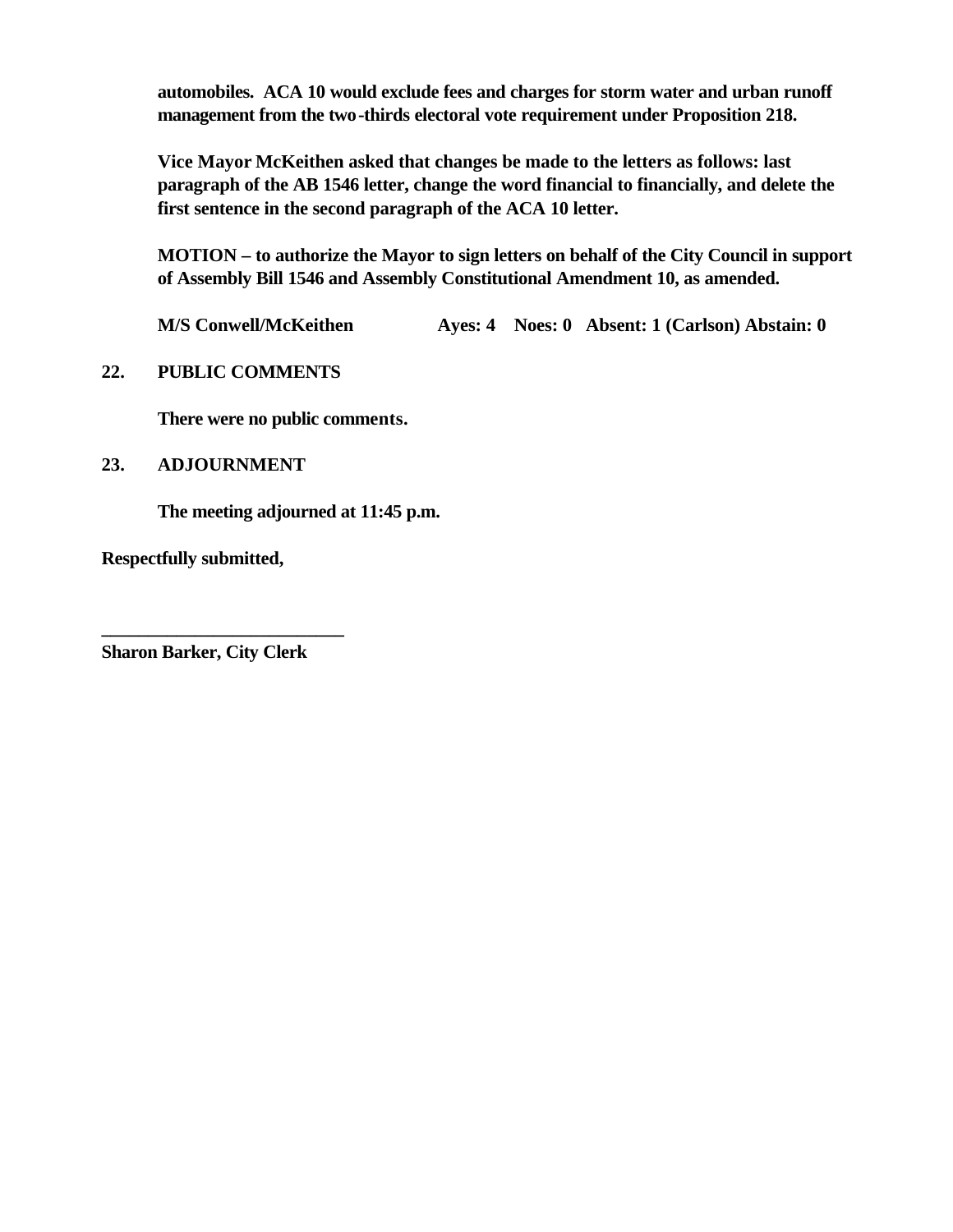# **TOWN OF ATHERTON**  CLAIMS LIST

March, 2003

Payroll Checks Electronic Transfers 2302 - 2490 \$ 66,679 A/P Checks 15324 – 15524 484,931

418,896

TOTAL \$ 970,506

I, James H. Robinson, City Manager of the Town of Atherton, do hereby certify under penalty of perjury that the demands listed above, check numbers 2302 through 2490 (Payroll) and 15324 through 15524 (Accounts Payable), and Electronic Transfers for Employees Federal Payroll Taxes and fees, inclusive, amount to \$970,506 are true and correct, and that there are funds for payment.

> James H. Robinson City Manager

\_\_\_\_\_\_\_\_\_\_\_\_\_\_\_\_\_\_\_\_\_\_\_\_\_\_\_\_\_\_\_

The above claims, Payroll check numbers 2302 through 2490, Accounts Payable check numbers 15324 through 15524 and Electronic Transfers for employees federal payroll taxes and fees, amount to \$970,506; and are hereby approved for payment.

> James R. Janz Mayor, Town of Atherton

\_\_\_\_\_\_\_\_\_\_\_\_\_\_\_\_\_\_\_\_\_\_\_\_\_\_\_\_\_\_\_

| <b>SOURCE OF FUNDS</b> |                                       |           |
|------------------------|---------------------------------------|-----------|
| 101                    | General Fund                          | \$733,800 |
| 105                    | Tennis Fund                           | 3,734     |
| 201                    | <b>Special Parcel Tax</b>             | 6,000     |
| 202                    | Transportation                        | 179,620   |
| 203                    | Gas Tax Fund                          |           |
| 210                    | Road Construction Impact Fees         |           |
| 213                    | Library Special Revenue Fund          |           |
| 401                    | <b>General Capital Projects</b>       | 23,549    |
| 402                    | <b>Storm Drainage</b>                 |           |
| 403                    | <b>Atherton Channel District</b>      | 228       |
| 404                    | Park Playground Improvement           |           |
| 405                    | Middlefield Road Rehab.               |           |
| 406                    | <b>Facilities Construction</b>        | 9,796     |
| 610                    | Vehicle Replacement                   |           |
| 611                    | Computer Maint. & Replacement         | 148       |
| 612                    | <b>Administrative Services</b>        | 2,604     |
| 614                    | <b>Workers Compensation Insurance</b> |           |
| 715                    | Evans Estate                          | 10,329    |
| 730                    | H-P Park Improvement                  |           |
| 740                    | <b>Tree Committee</b>                 | 698       |
|                        | <b>TOTAL</b>                          | \$970,506 |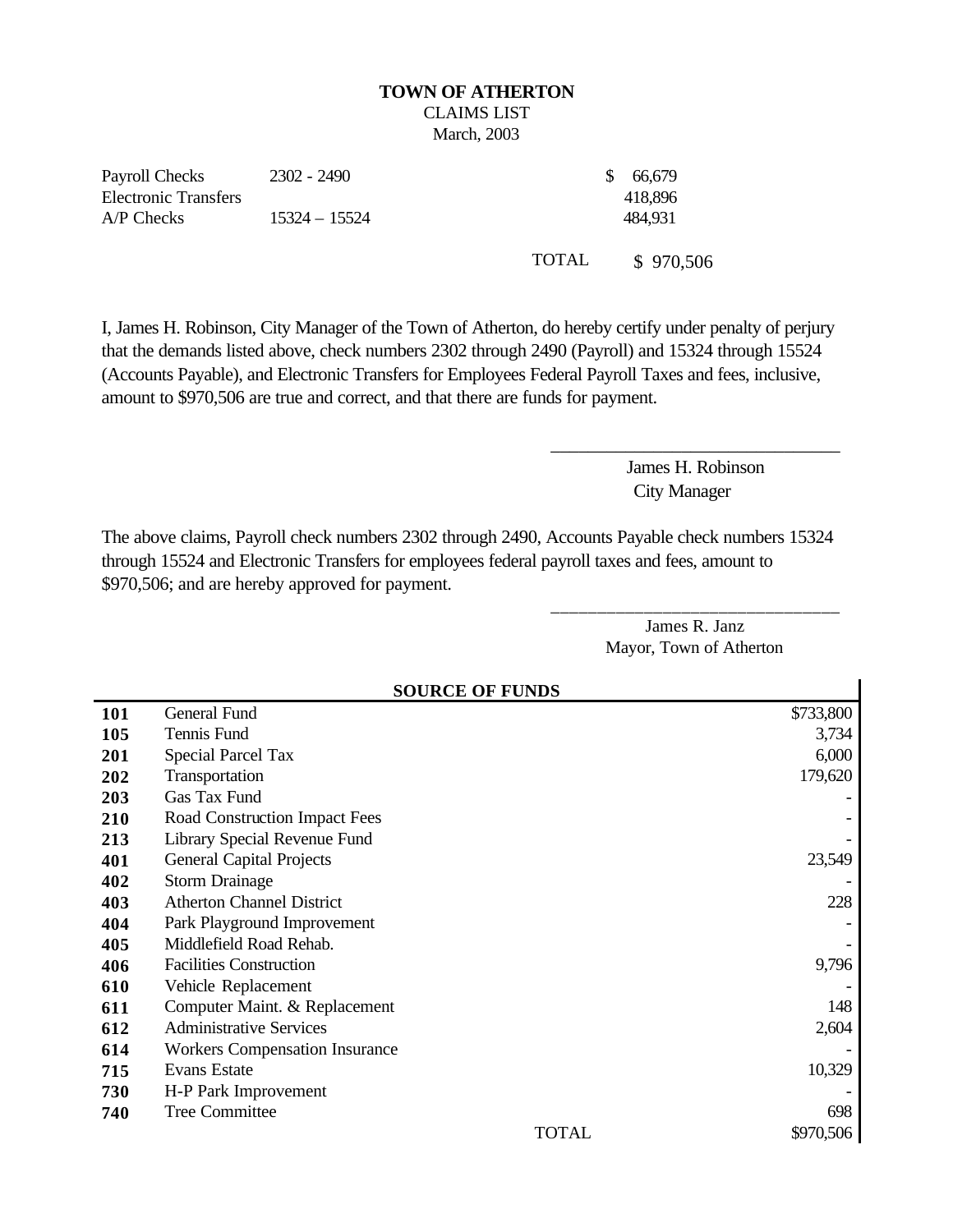**Item No. 10** 



# **Town of Atherton**

# **CITY COUNCIL STAFF REPORT**

**TO: HONORABLE MAYOR AND CITY COUNCIL**

**FROM: JOHN P. JOHNS, FINANCE DIRECTOR**

**DATE: FOR THE MEETING OF WEDNESDAY, JUNE 18, 2003**

**SUBJECT: MONTHLY FINANCIAL REPORT, MAY, 2003**

## **RECOMMENDATION:**

Receive and file Monthly Financial Report for May, 2003.

## **INTRODUCTION:**

The attached schedules show revenues and expenditures and fund balance for all funds as of May 31, 2003.

## **HIGHLIGHTS**

General Fund revenues in May amounted to \$88,155, considerably less than the \$298,000 received in May of the preceding year. The lower than expected revenue is due to a sharp drop off in building permit activity as well as a delay in receiving sales tax, motor vehicle license fee apportionments from the State of California.

At present, we expect to receive our full apportionment of sales tax and motor vehicle license fees from the State of California. However, unless building activity accelerates during the month of June, it may become necessary to draw upon the reserve for future building inspection to help defray the General Fund cost of the Building Department in FY 2002-03.

General Fund expenditures amounted to \$721,629 in May of 2003. By comparison, General Fund expenditures have averaged approximately \$650,000 per month for the first ten months of FY 2002-03.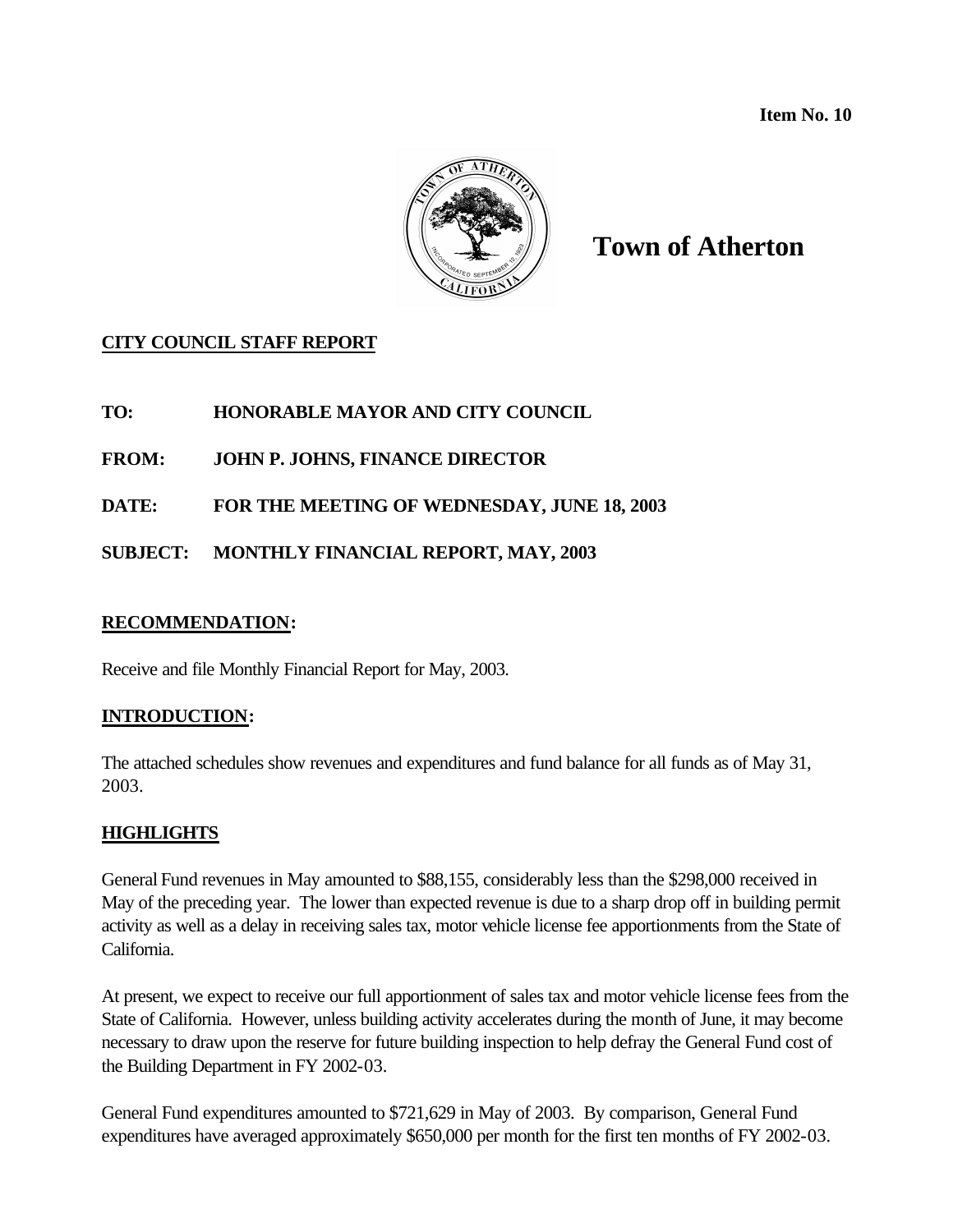The primary reason that General Fund expenditures are higher in the month of May than in previous months is that May is one of two months during the fiscal year in which the Finance Department processes three biweekly payrolls. Given current expenditure trends, we expect that the General Fund will realize a slightly favorable variance in total expenditures for FY 2002-03, despite the \$308,000 in appropriation reductions taken at mid-year.

In May, the Town of Atherton also received \$278,000 in donor city funds from the County of San Mateo Library JPA. As is consistent with our agreement with the Library JPA, we have placed these proceeds into the Library special revenue fund.

\_\_\_\_\_\_\_\_\_\_\_\_\_\_\_\_\_\_\_\_\_\_\_\_ \_\_\_\_\_\_\_\_\_\_\_\_\_\_\_\_\_\_\_\_\_\_\_\_\_

# **FISCAL IMPACT:**

Informational only.

Prepared by: Approved by:

Finance Director City Manager

John P. Johns James H. Robinson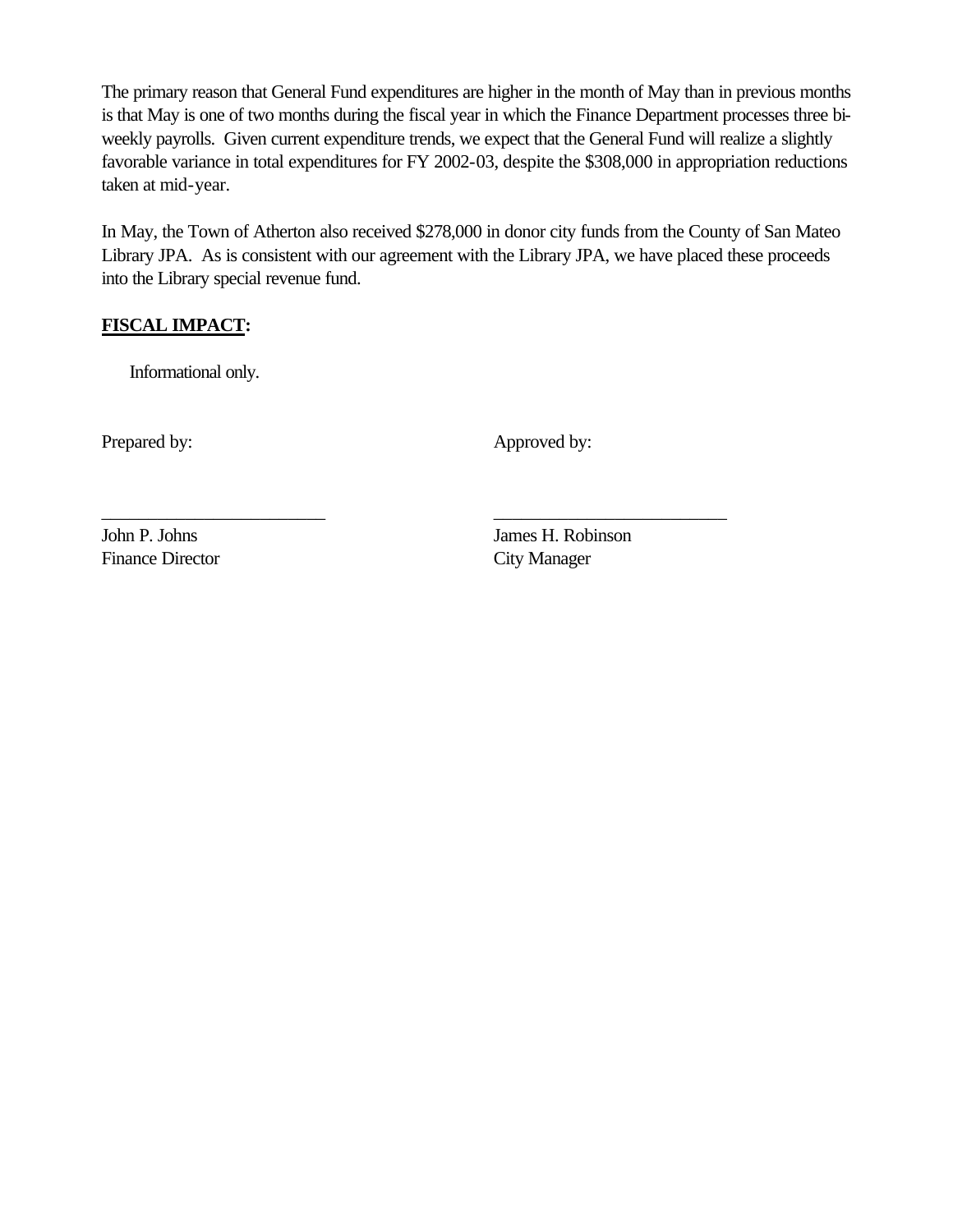# **TOWN OF ATHERTON Revenue Summary For the Month ended May 31st, 2003**

| Fund | <b>Revenue Source</b>              | 2002-03<br><b>Estimate</b> | <b>Current Period</b><br><b>Revenues</b> | <b>Year to Date</b><br><b>Revenues</b> | $\frac{0}{0}$<br>Received |
|------|------------------------------------|----------------------------|------------------------------------------|----------------------------------------|---------------------------|
|      | Property Tax                       | \$<br>2,854,574            |                                          | \$<br>2,561,218                        | 90%                       |
|      | Sales and Use Tax                  | 133,714                    |                                          | 145,404                                | 109%                      |
|      | Other Taxes                        | 802,157                    | 18.649                                   | 705,146                                | 88%                       |
|      | Licenses & Permits                 | 1,357,400                  | 24,767                                   | 1,067,234                              | 79%                       |
|      | Fines & Forfeitures                | 70,286                     | 5,617                                    | 62,827                                 | 89%                       |
|      | Revenue from Other Agencies        | 202,000                    | 1,163                                    | 150,111                                | 74%                       |
|      | <b>Charges for Services</b>        | 451,349                    | 27,825                                   | 364,407                                | 81%                       |
|      | Investment & Rental Income         | 284,400                    | 2,296                                    | 266,328                                | 94%                       |
|      | <b>Other Revenues</b>              | 12,300                     | 7,838                                    | 31,135                                 | 253%                      |
|      | <b>Total General Fund Revenues</b> | 6,168,180                  | 88,155                                   | 5,353,810                              | 87%                       |
|      | Interfund (Operating) Transfers In | 844,000                    | L.                                       | 422,000                                | 50%                       |
|      | 101 General Fund Total             | 7,012,180                  | 88.155                                   | 5,775,810                              | 82%                       |
|      | <b>Special Revenue Funds:</b>      |                            |                                          |                                        |                           |
| 105  | Tennis                             | 9.000                      | 650                                      | 8.260                                  | 92%                       |
| 201  | Special Parcel Tax                 | 1,570,000                  |                                          | 1,416,543                              | 90%                       |
| 202  | Transportation                     | 270,000                    |                                          | 157,231                                | 58%                       |
| 203  | Street Improvement (Gas Tax)       | 200,000                    |                                          | 131,509                                | 66%                       |
| 208  | Police on the Street               |                            |                                          |                                        |                           |
| 209  | Law Enforcement                    | 100,000                    |                                          | 100,997                                | 101%                      |
| 210  | Road Construction Impact Fees      | 400,000                    | 3,452                                    | 308,284                                | 77%                       |
| 211  | <b>State Park Grants Fund</b>      | 89,259                     | L.                                       |                                        | 0%                        |
| 213  | Library                            | 20,000                     | 278,755                                  | 362,223                                | 1811%                     |
|      | Total                              | 2,638,259                  | 282,857                                  | 2.485.047                              | 94%                       |
|      | <b>Capital Project Funds:</b>      |                            |                                          |                                        |                           |
| 401  | Capital Improvement                | 10.000                     |                                          | 84,722                                 | 847%                      |
| 402  | <b>Storm Drainage</b>              | 10,000                     |                                          |                                        | 0%                        |
| 403  | <b>Channel Drainage District</b>   | 52,280                     |                                          | 36,458                                 | 70%                       |
| 404  | Park Playground Improvement        |                            |                                          | 2,205                                  | 0%                        |
| 405  | Middlefield Road Grants            | 1,200,000                  |                                          | 1,246,936                              | 104%                      |
| 406  | <b>Facilities Construction</b>     | 22,000                     | $\sim$                                   |                                        | 0%                        |
|      | Total                              | 1.294.280                  |                                          | 1,370,321                              | 106%                      |
|      | <b>Internal Service Funds:</b>     |                            |                                          |                                        |                           |
| 610  | Vehicle Replacement                | 39,400                     |                                          | 39,403                                 | 100%                      |
| 611  | <b>Information Technology</b>      | 91,371                     |                                          | 91,373                                 | 100%                      |
| 612  | <b>Administrative Services</b>     | 406,256                    |                                          | 236,257                                | 58%                       |
| 614  | Workers Compensation Insurance     | 80,129                     | ÷,                                       | 40,782                                 | 51%                       |
|      | Total                              | 617,156                    |                                          | 407,815                                | 66%                       |
|      | <b>Trust and Agency Funds:</b>     |                            |                                          |                                        |                           |
| 715  | <b>Evans Creative Design</b>       | 116,900                    | 6,565                                    | 39,267                                 | 34%                       |
| 730  | H-P Park Improvement               |                            |                                          |                                        | 0%                        |
| 731  | MA Little League                   |                            |                                          |                                        | 0%                        |
| 740  | <b>Tree Committee</b>              |                            |                                          | 4,005                                  |                           |
|      |                                    |                            |                                          |                                        |                           |
|      | Total                              | 116,900                    | 6,565                                    | 43,272                                 | 37%                       |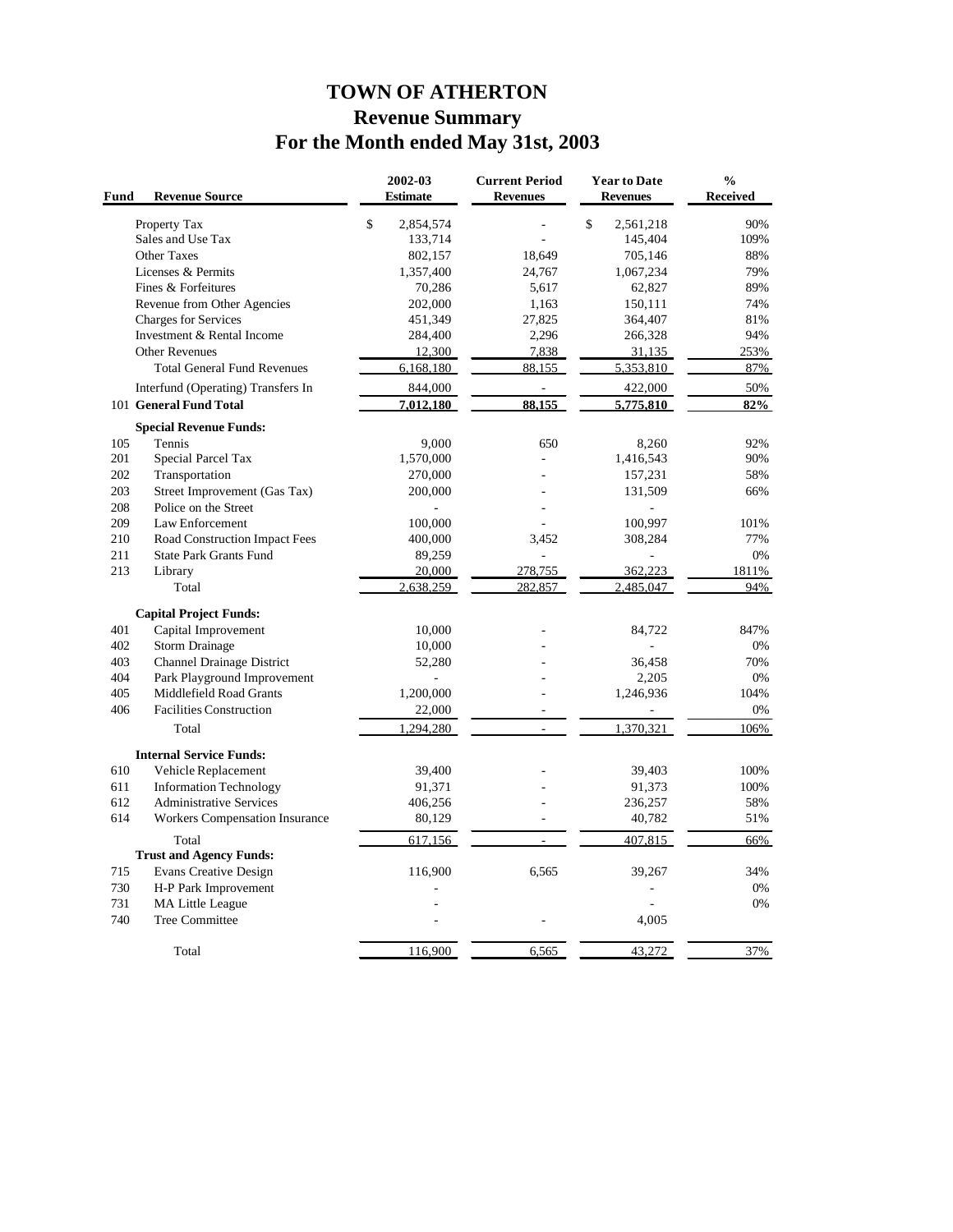# **TOWN OF ATHERTON Expenditure Summary For the Month Ended May 31st, 2003**

| <b>Fund</b> | <b>Description</b>                     | 2002-03       | <b>Current Period</b> | <b>Year to Date</b> | $\frac{0}{0}$ |
|-------------|----------------------------------------|---------------|-----------------------|---------------------|---------------|
|             | <b>Department</b>                      | <b>Budget</b> | <b>Expenditures</b>   | <b>Expenditures</b> | <b>Spent</b>  |
| 101         | General Fund                           |               |                       |                     |               |
|             | 11 City Council                        | \$<br>21,623  | \$<br>720             | 18,126              | 84%           |
|             | 12 City Manager                        | 472,961       | 54,288                | 470,578             | 99%           |
|             | 16 City Attorney                       | 185,734       | 19,631                | 141,351             | 76%           |
|             | 18 Finance                             | 381,727       | 27,665                | 337,238             | 88%           |
|             | 25 Building                            | 860,798       | 99,078                | 815,254             | 95%           |
|             | 40 Police                              | 3,569,831     | 354,662               | 3,217,671           | 90%           |
|             | 50 Public Works                        | 1,588,713     | 165,725               | 1,519,695           | 96%           |
|             | Contingency                            | 100,000       |                       |                     | 0%            |
|             | <b>Total General Fund Expenditures</b> | 7,181,387     | 721,769               | 6,519,913           | 91%           |
|             | Interfund (Operating) Transfers Out    |               |                       |                     | $0\%$         |
|             | 101 General Fund Total                 | 7,181,387     | \$<br>721,769         | \$<br>6,519,913     | 91%           |
|             | <b>Special Revenue Funds:</b>          |               |                       |                     |               |
| 105         | Tennis                                 | 29,946        | 4,441                 | 2,923               | 10%           |
| 201         | Special Parcel Tax                     | 1,480,309     | 6,000                 | 953,098             | 64%           |
| 202         | Transportation                         | 273,992       | 179,620               | 112,898             | 41%           |
| 203         | Street Improvement (Gas Tax)           | 155,319       |                       | 54,308              | 35%           |
| 208         | Police on the Street                   | 40,000        |                       | 20,000              | 50%           |
| 209         | Law Enforcement                        | 100,000       |                       | 100,000             | 100%          |
| 210         | Road Impact Fees                       | 684,294       |                       | 25,744              | 4%            |
| 211         | <b>State Park Grants</b>               | 89,259        |                       |                     | 0%            |
| 213         | Library Fund                           | 25.384        | 19.991                | 38,741              | 153%          |
|             | Total                                  | 2,878,503     | 210,052               | 1.307.712           | 45%           |
|             | <b>Capital Project Funds:</b>          |               |                       |                     |               |
| 401         | Capital Improvement                    | 396,861       | 23,548                | 141,887             | 0%            |
| 402         | <b>Storm Drainage</b>                  |               |                       | 64,767              |               |
| 403         | <b>Channel Drainage District</b>       | 90,848        | 228                   | 48,391              | 0%            |
| 404         | Park Playground Fund                   |               |                       | 31,664              |               |
| 405         | Middlefield Road Grants                | 1,299,000     | L,                    | 933,265             | 72%           |
| 406         | <b>Facilities Construction</b>         | 198,454       | 9,796                 | 131,835             | 0%            |
|             | Total                                  | 1,985,163     | 33,572                | 1,351,809           | 68%           |
|             |                                        |               |                       |                     |               |
|             | <b>Internal Service Funds:</b>         |               |                       |                     |               |
| 610         | Vehicle Replacement                    | 45,000        |                       |                     | 0%            |
| 611         | <b>Information Technology</b>          | 100,500       | 148                   | 63,094              | 63%           |
| 612         | <b>Administrative Services</b>         | 325,335       | 11,870                | 240,567             | 74%           |
| 614         | Workers Compensation Insurance         | 95,000        |                       | 81.659              | 86%           |
|             | Total                                  | 565,835       | 12,018                | 385,320             | 68%           |
|             | <b>Trust and Agency Funds:</b>         |               |                       |                     |               |
| 715         | <b>Evans Creative Design</b>           | 84,750        | 10,329                | 64,012              | 76%           |
| 730         | H-P Park Improvement                   |               |                       |                     | $0\%$         |
| 731         | <b>MA Little League</b>                |               |                       |                     | 0%            |
| 740         | <b>Tree Committee</b>                  | 730           | 698                   | 4,062               | 556%          |
|             | Total                                  | 85,480        | 11,027                | 68,074              | 80%           |
|             | <b>Total Expenditures</b>              | 12,696,368    | 988,438               | 9,632,828           | 76%           |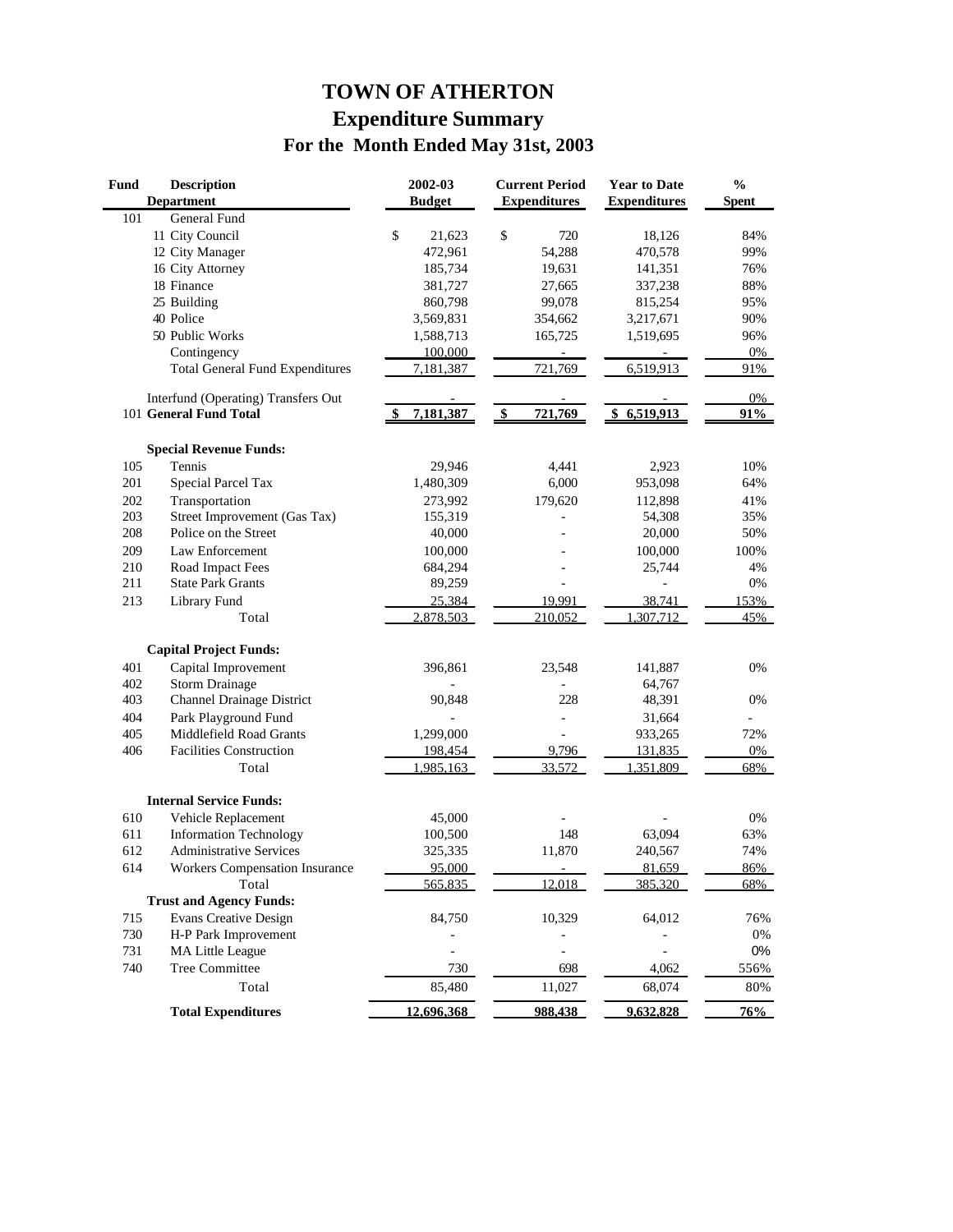# **May 31st, 2003 Fiscal Year 2002-03 Budget Summary**

| Fund | <b>Description</b>                    | <b>Beginning</b><br><b>Fund Balance</b><br><b>July 1, 2002</b> | <b>Revenues</b><br>to Date | <b>Transfers</b><br>to Date | <b>Expenditures</b><br><b>To Date</b> | <b>Ending</b><br><b>Fund Balance</b><br>to Date |
|------|---------------------------------------|----------------------------------------------------------------|----------------------------|-----------------------------|---------------------------------------|-------------------------------------------------|
|      | 101 General Fund                      | 5,194,187                                                      | 5,353,810                  | 422,000                     | 6,519,913                             | 4,450,084                                       |
|      | <b>Special Revenue Funds:</b>         |                                                                |                            |                             |                                       |                                                 |
| 105  | Tennis                                | 21,926                                                         | 8,260                      |                             | 2,923                                 | 27,263                                          |
| 201  | Special Municipal Tax                 | 847,820                                                        | 1,416,543                  |                             | 953,098                               | 1,311,265                                       |
| 202  | Transportation                        | 26,779                                                         | 157,231                    |                             | 112,898                               | 71,112                                          |
| 203  | Street Improvement (Gas Tax)          | 85,697                                                         | 131,509                    |                             | 54,308                                | 162,898                                         |
| 208  | Police on the Street                  | 44,434                                                         |                            |                             | 20,000                                | 24,434                                          |
| 209  | Law Enforcement                       | 9,121                                                          | 100,997                    |                             | 100,000                               | 10,118                                          |
| 210  | Road Construction Impact Fees         | 646,417                                                        | 308,284                    |                             | 25,744                                | 928,957                                         |
| 213  | Library Special Revenue Fund          | 400,000                                                        |                            |                             | 38,741                                | 361,259                                         |
|      | Sub Total                             | 2,082,194                                                      | 2,122,824                  |                             | 1,307,712                             | 2,897,306                                       |
|      | <b>Capital Projects Funds:</b>        |                                                                |                            |                             |                                       |                                                 |
| 401  | Capital Improvement                   | 446,802                                                        | 84,722                     |                             | 141,887                               | 389,637                                         |
| 402  | <b>Storm Drainage</b>                 | 56,786                                                         |                            |                             | 64,767                                | (7,981)                                         |
| 403  | <b>Channel Drainage District</b>      | 445,509                                                        | 36,458                     |                             | 48,391                                | 433,576                                         |
| 404  | Park Playground Improvement           | 58,417                                                         | 2,205                      |                             | 31,664                                | 28,958                                          |
| 405  | Middlefield Road Grants               | (173)                                                          | 1,246,936                  |                             | 933,265                               | 313,498                                         |
| 406  | <b>Facilities Construction</b>        | 447,477                                                        | $\overline{\phantom{0}}$   |                             | $\overline{\phantom{0}}$              | 447,477                                         |
|      | Sub Total                             | 1,454,818                                                      | 1,370,321                  | $\sim$                      | 1,219,974                             | 1,605,165                                       |
|      | <b>Internal Service Fund</b>          |                                                                |                            |                             |                                       |                                                 |
| 610  | Vehicle Replacement                   | 357,952                                                        | 39,403                     |                             |                                       | 397,355                                         |
| 611  | <b>Information Technology</b>         | 54,979                                                         | 91,373                     |                             | 63,094                                | 83,258                                          |
| 612  | <b>Administrative Services</b>        | 6,143                                                          | 236,257                    |                             | 240,567                               | 1,833                                           |
| 614  | <b>Workers Compensation Insurance</b> | (51, 490)                                                      | 40,782                     |                             | 81,659                                | (92, 367)                                       |
|      | Sub Total                             | 367,584                                                        | 407,815                    |                             | 385,320                               | 390,079                                         |
|      | <b>Trust and Agency Funds</b>         |                                                                |                            |                             |                                       |                                                 |
| 715  | <b>Evans Creative Design</b>          | 116,028                                                        | 39,267                     |                             | 64,012                                | 91,283                                          |
| 730  | H-P Park Improvement                  | 5,851                                                          |                            |                             |                                       | 5,851                                           |
| 731  | <b>MA Little League</b>               | 4,821                                                          |                            |                             |                                       | 4,821                                           |
| 740  | Tree Committee                        | 226                                                            |                            |                             |                                       | 226                                             |
|      | Sub Total                             | 126,926                                                        | 39,267                     | $\overline{\phantom{a}}$    | 64,012                                | 102,181                                         |
|      | <b>Grand Total</b>                    | \$<br>9,225,709                                                | 9,294,037<br>\$            | \$<br>422,000               | \$<br>9,496,931                       | \$<br>9,444,815                                 |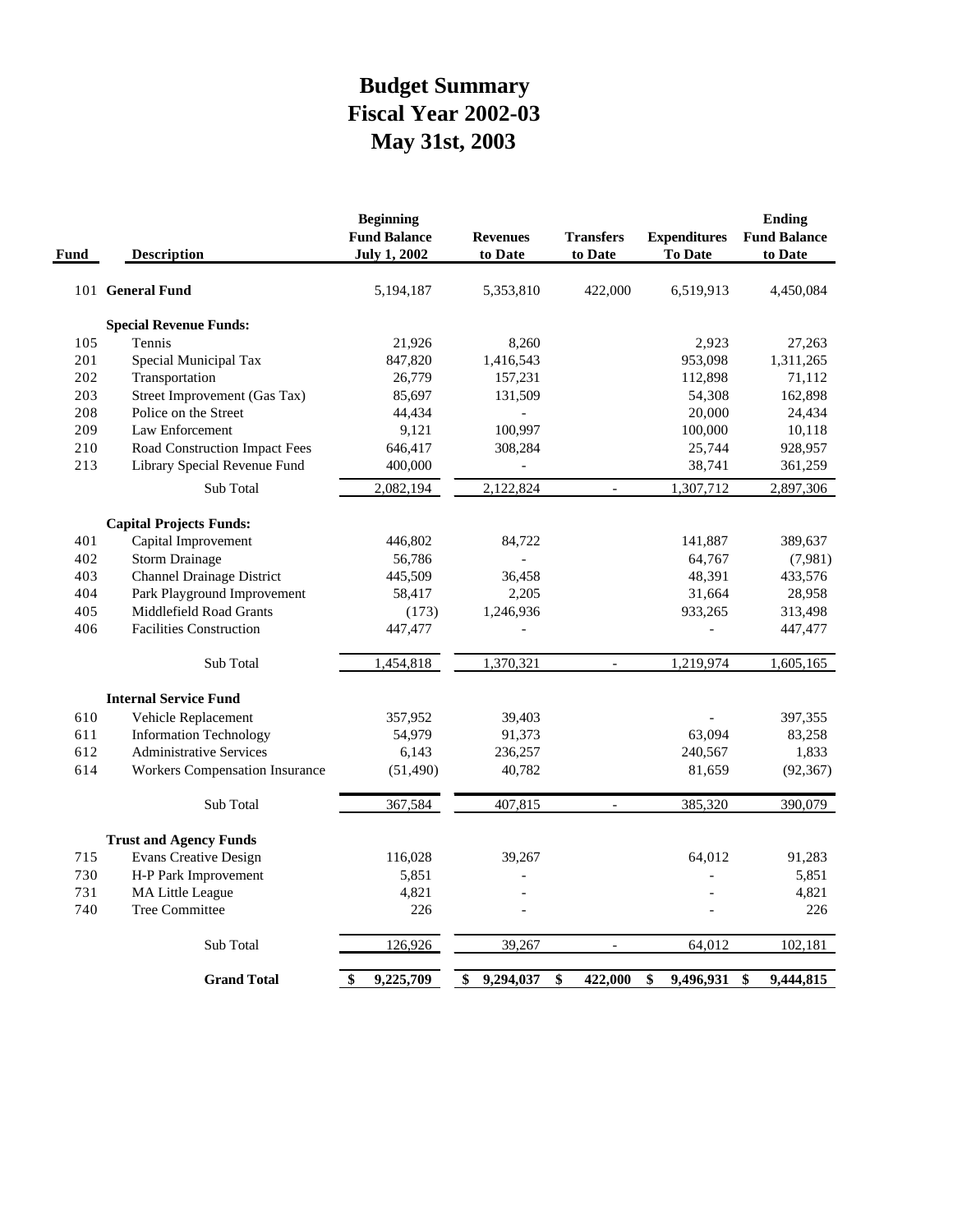

# **Town of Atherton**

# **CITY COUNCIL STAFF REPORT**

# **TO: HONORABLE MAYOR AND CITY COUNCILMEMBERS**

**FROM: MARC G. HYNES, CITY ATTORNEY**

**DATE: CITY COUNCIL MEETING OF JUNE 18, 2003**

# **SUBJECT: APPROVAL OF AGREEMENT WITH LIEBERT, CASSIDY, WHITMORE TO PROVIDE LEGAL SERVICES**

**Recommendation.** It is recommended that the City Council approve the agreement with Liebert, Cassidy, Whitmore, a Professional Law Corporation, for legal services and authorize the Mayor to sign the agreement.

**Background.** The agreement, which is attached, authorizes certain legal services on employment matters to be provided to the Town by the Liebert, Cassidy, Whitmore law corporation. In discussions with Mr. Richard Whitmore, he has confirmed that while Cynthia O'Neill will provide day to day advice and assistance to the Town on employment matters, with assistance as necessary from Deborah Leon, Mr. Whitmore himself will provide advice to the City Council and/or become involved in employment matters as directed by the City Attorney, the City Manager and/or the City Council. Mr. Whitmore will bill at the same rate as Cynthia O'Neill, that is \$240.00 per hour. A copy of the letter confirming this arrangement is attached along with the agreement.

**Fiscal Impact**. Varies, depending upon use of legal services for employment matters.

Respectfully,

MARC G. HYNES

Attachment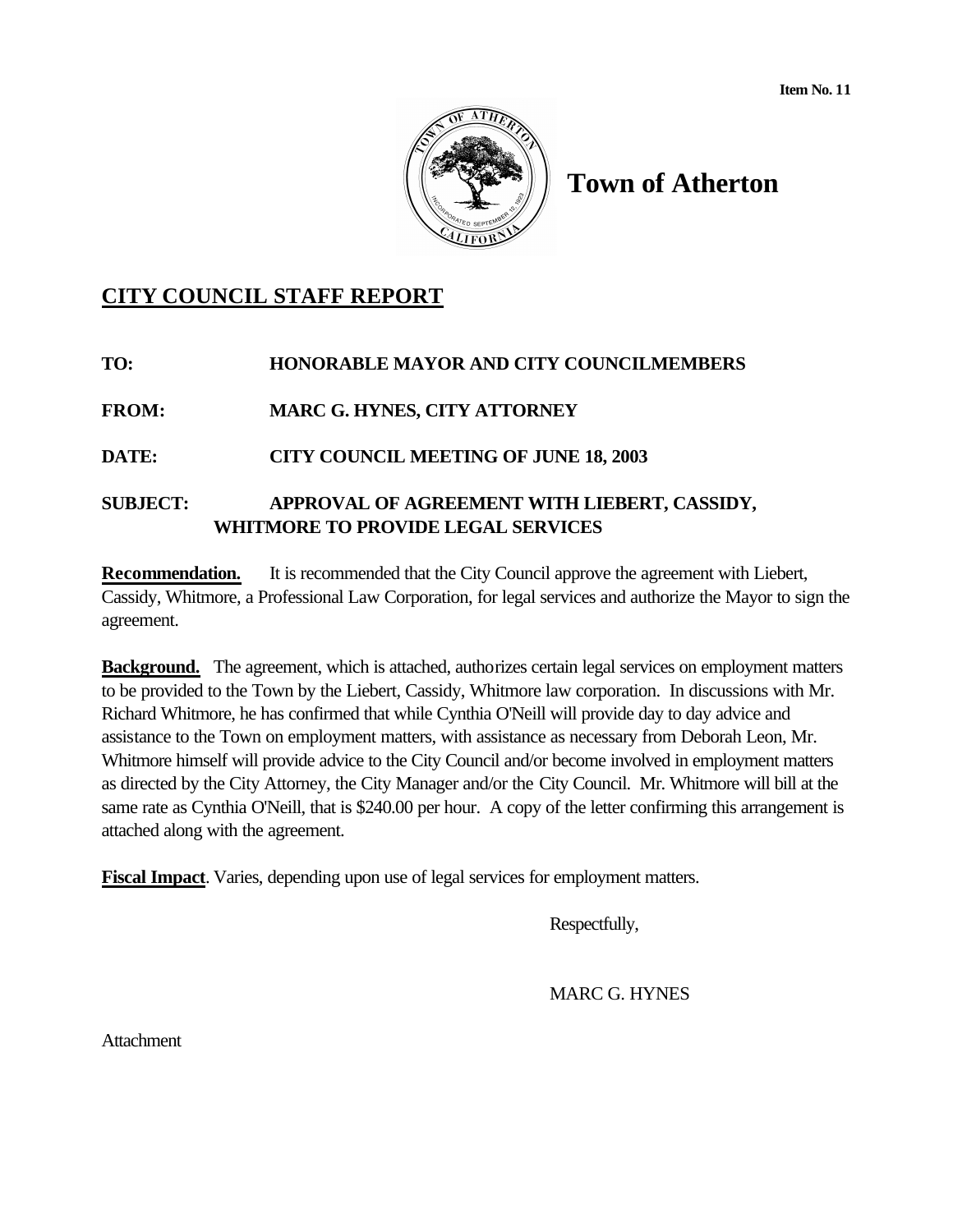### **AGREEMENT FOR SPECIAL SERVICES**

This Agreement is entered into between the law firm of LIEBERT CASSIDY WHITMORE, A Professional Corporation ("Attorney"), and TOWN OF ATHERTON, ("Town").

### 1. **Conditions**

This Agreement will not take effect, and Attorney will have no obligation to provide services, until Town returns a properly signed and executed copy of this Agreement.

### 2. **Attorney's Services**

Attorney agrees to provide Town with consulting, representational and legal services pertaining to employment relations matters, including representation in negotiations and in administrative and Town proceedings, as requested by the Town or otherwise required by law.

### 3. **Fees, Costs, Expens es**

Town agrees to pay Attorney the sums billed monthly for time spent by Attorney in providing the services and for reasonable travel time.

The range of hourly rates for Attorney time is from One Hundred Sixty to Two Hundred Sixty Dollars (\$160.00 - \$260.00) and Ninety-Five to One Hundred Ten Dollars (\$95.00 - \$110.00) per hour for time of paraprofessional staff. Cynthia O'Neill's rate will remain \$225 per hour until June 30, 2003. After June 30, 2003, Cynthia O'Neill's rate will be the rate listed in a consortium services contract for the period July 1, 2003- June 30, 2004 between the Town and Attorney, if any, or \$240 per hour, whichever rate is lower. Attorney reviews its hourly rates on an annual basis. Attorneys and paraprofessional staff bill their time in minimum units of one-tenth of an hour. Communications advice (telephone, voice-mail, e-mail) is billed in a minimum increment of three-tenths (.30) of an hour.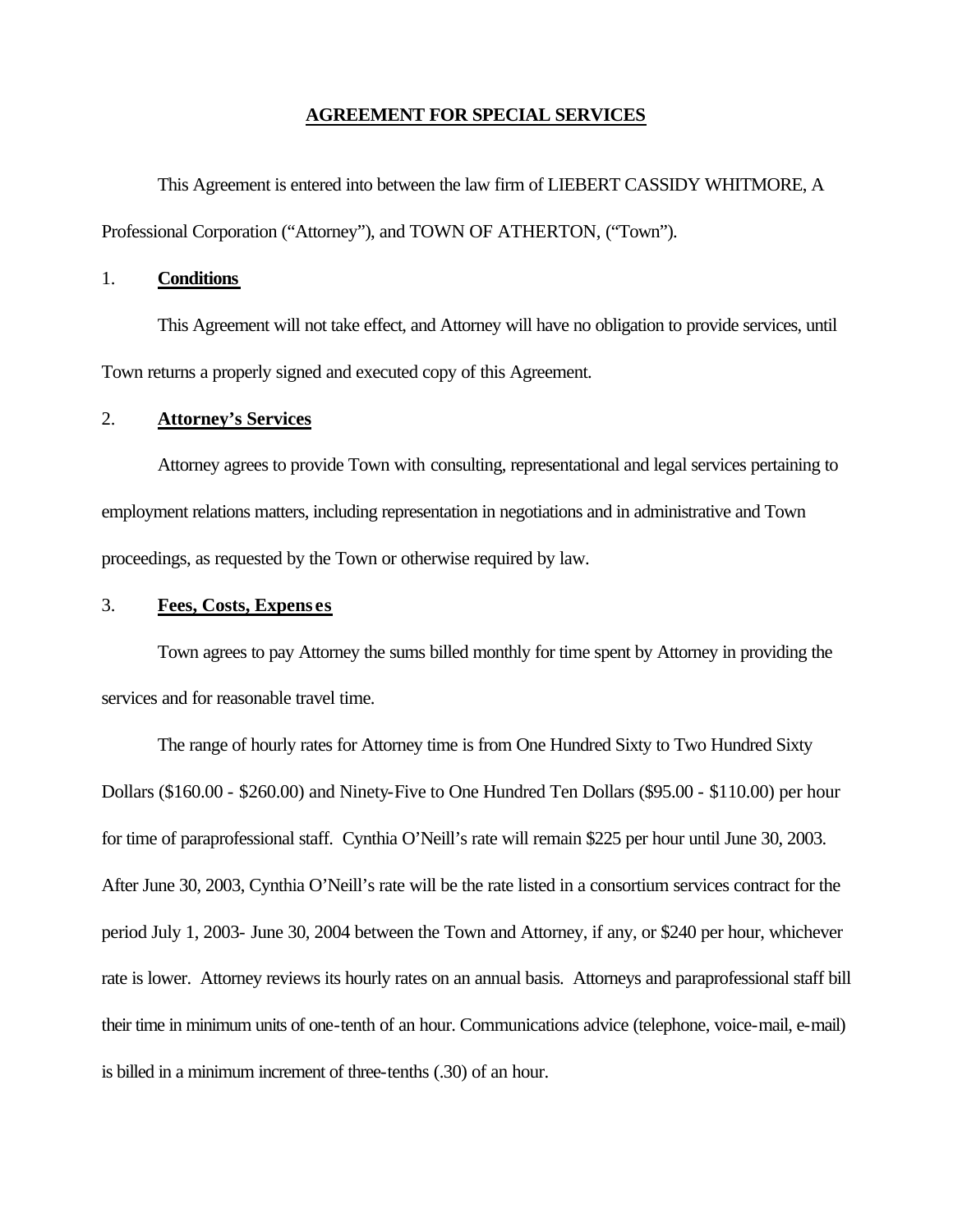Town agrees to reimburse Attorney for necessary costs and expenses incurred by Attorney on behalf of Town. Attorney bills photocopying charges at Fifteen Cents (\$.15) per page and facsimile charges at One Dollar (\$1.00) per page. A Public Agency Fee Schedule is attached to this Agreement.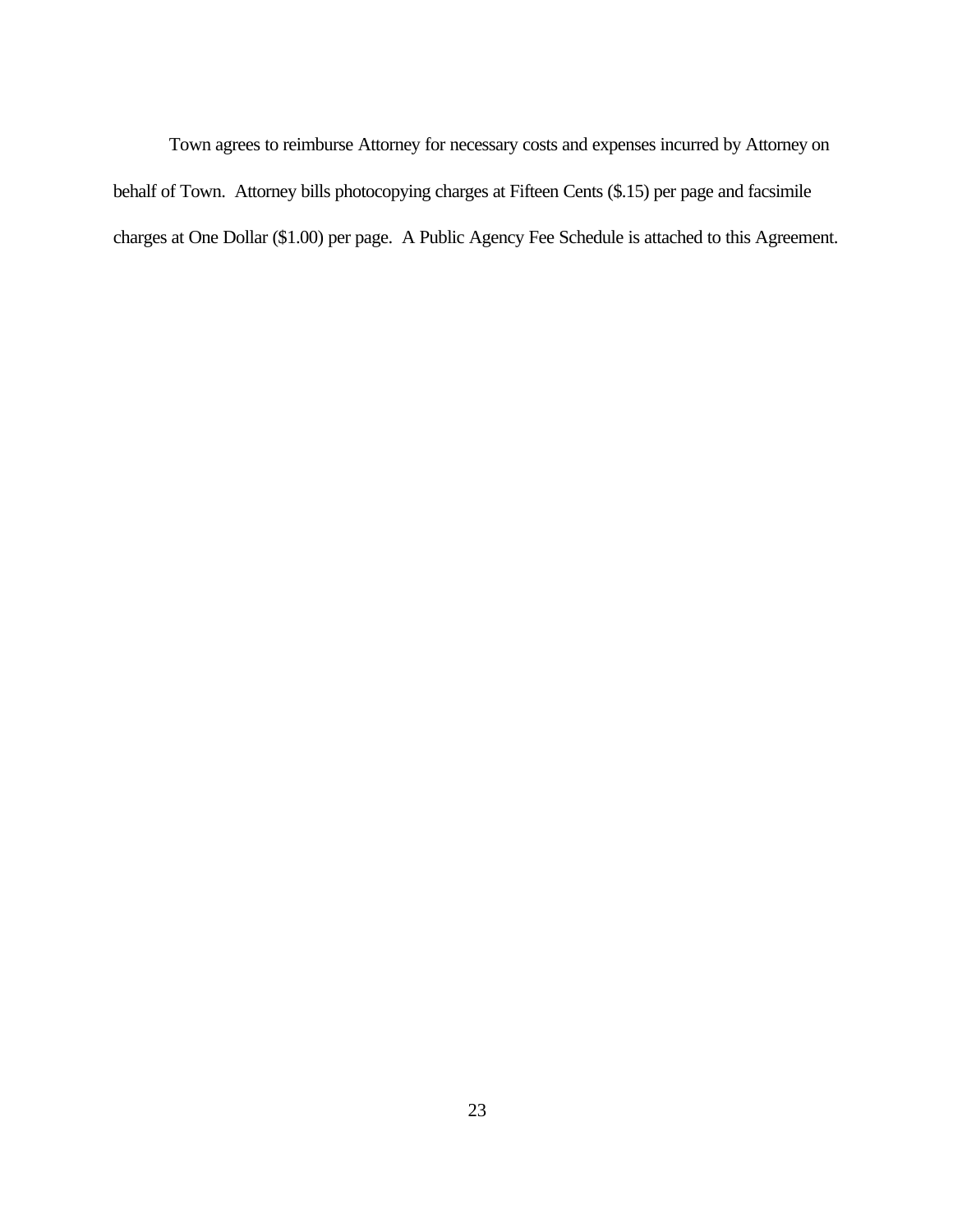Payment by Town against monthly billings is due upon receipt of statements, and is considered delinquent if payment is not received within thirty (30) days of the date of the invoice.

# 4. **Assignment**

This Agreement is not assignable without the written consent of Town.

## 5. **Independent Contractor**

It is understood and agreed that Attorney, while engaged in performing the terms of this Agreement is an independent contractor and not an employee of Town.

# 6. **Term**

This Agreement is effective January 1, 2003, ongoing and may be modified by mutual agreement of the parties. This agreement shall be terminable by either party upon thirty (30) days written notice.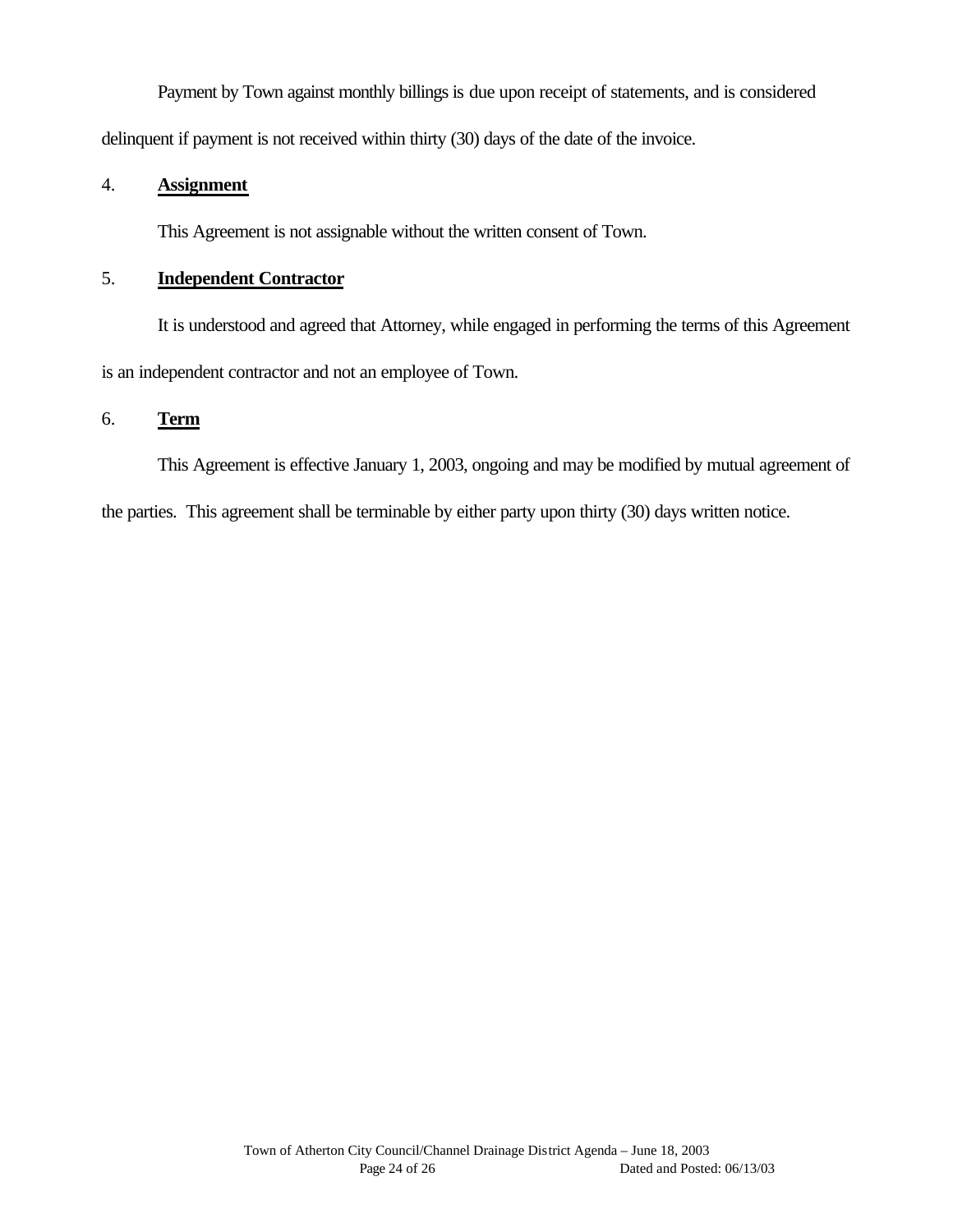# LIEBERT CASSIDY WHITMORE TOWN OF ATHERTON A Professional Corporation

| - |  |
|---|--|
|   |  |

Date Date \_\_\_\_\_\_\_\_\_\_\_\_\_\_\_\_\_\_\_\_\_\_\_\_

Town of Atherton

Approved as to form:

Marc Hynes City Attorney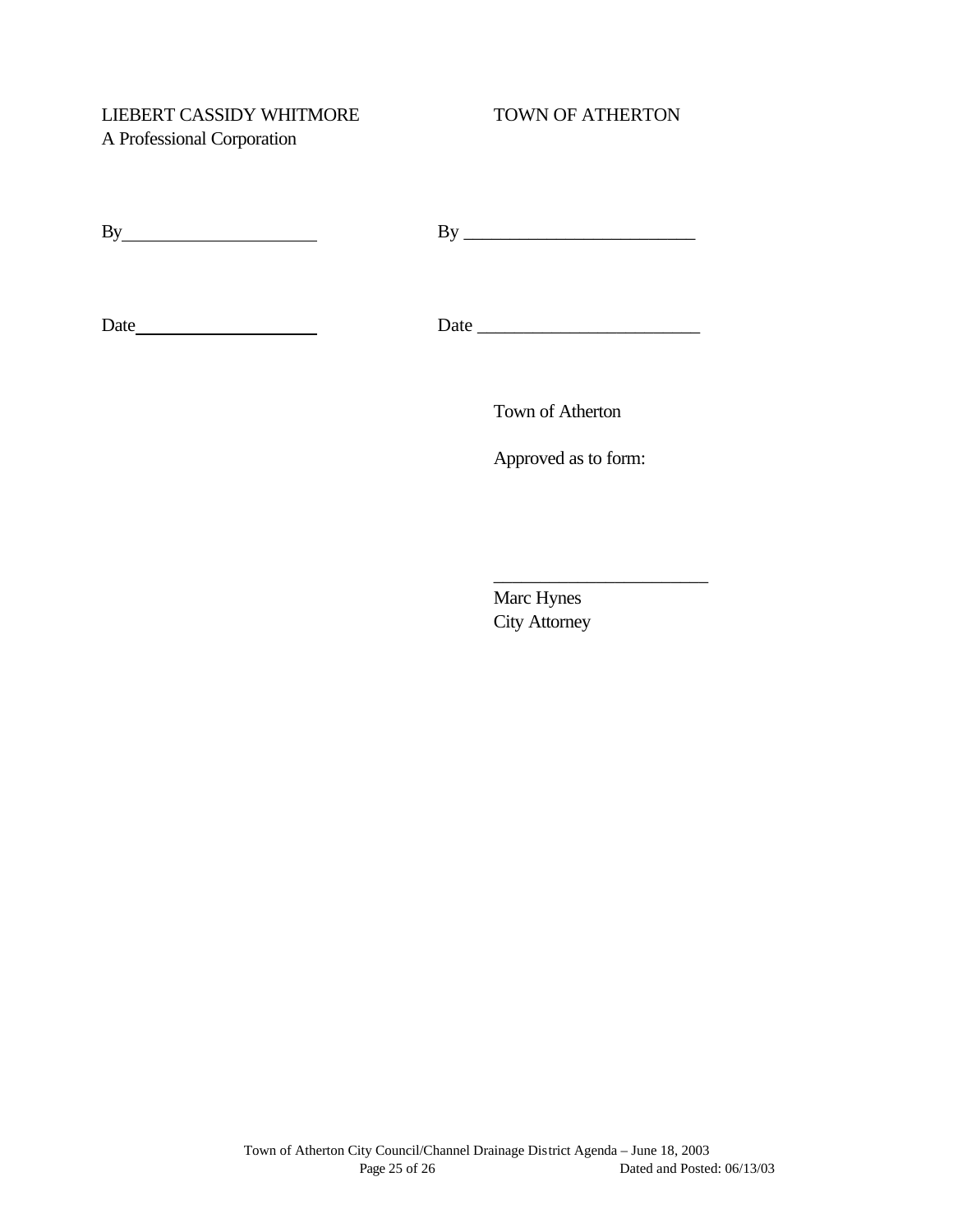## I. PUBLIC AGENCY FEE SCHEDULE

| Partners                         | $$225.00 - $260.00$ |
|----------------------------------|---------------------|
| Associates                       | $$160.00 - $200.00$ |
| Of Counsel                       | $$225.00 - $240.00$ |
| <b>Graduate Legal Assistants</b> | \$110.00            |
| <b>Law Clerks</b>                | \$95.00             |
| Paralegals                       | \$95.00             |

# II. COST SCHEDULE

| 1. Photocopies           | $$0.15$ per copy |
|--------------------------|------------------|
| 2. Facsimile Transmittal | $$1.00$ per page |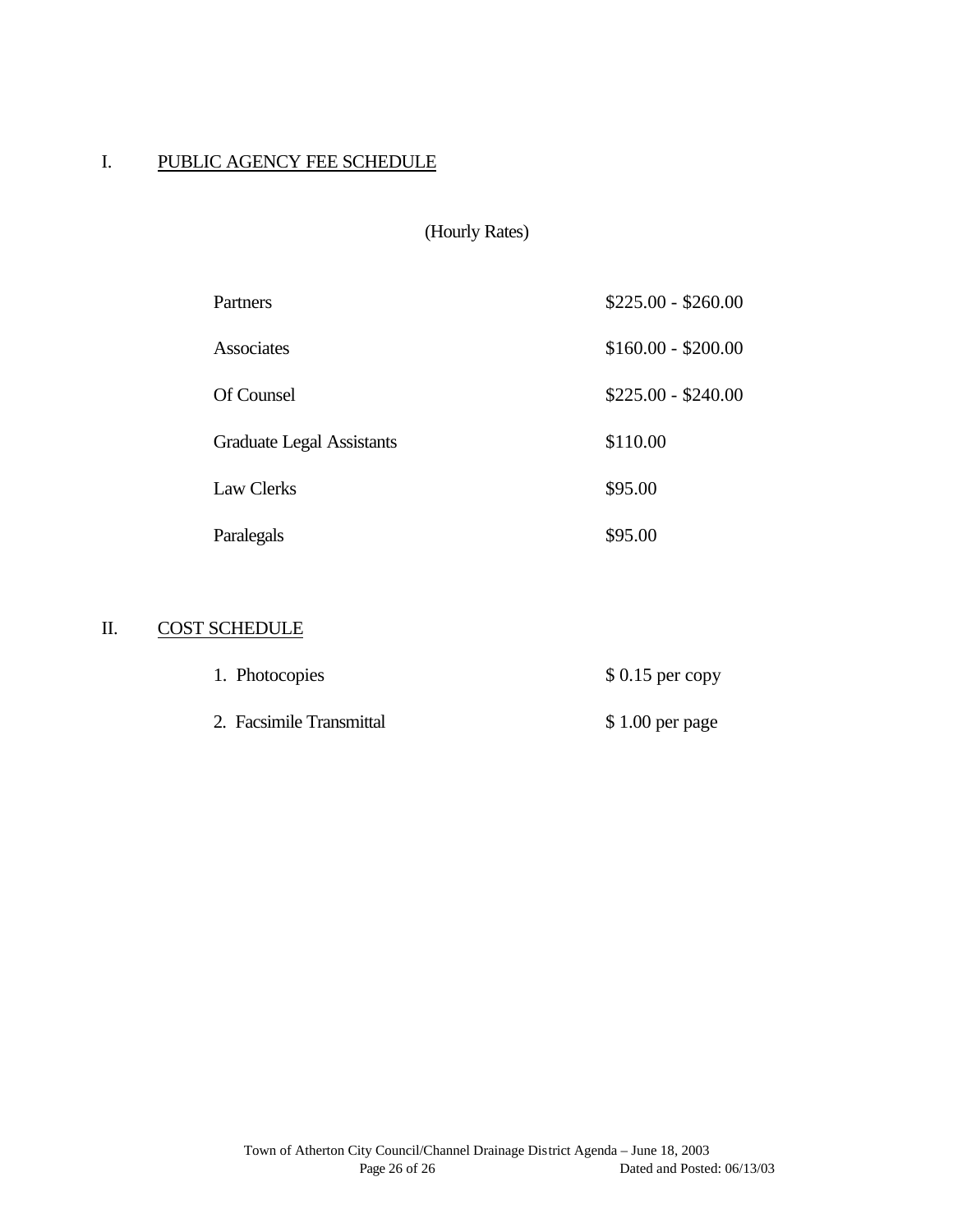**Item No. 12**



# **Town of Atherton**

# **CITY COUNCIL STAFF REPORT**

# **TO: HONORABLE MAYOR AND CITY COUNCIL**

# **FROM: JAMES H. ROBINSON, CITY MANAGER**

**DATE: FOR THE MEETING OF JUNE 18, 2003**

## **SUBJECT: APPROVE REQUEST FOR REFERRAL TO THE GENERAL PLAN COMMITTEE THE ISSUE OF CONSTRUCTION SITE PARKING**

## **RECOMMENDATION:**

That the City Council approve the request from Planning Commission Chair Phil Lively to refer the issue of construction vehicle parking to the General Plan Committee.

# **BACKGROUND:**

At the City Council meeting of May 21, 2003, under Public Comments, Planning Commission Chair Phil Lively requested that the City Council refer the issue of construction vehicle parking to the General Plan Committee. The Mayor asked that this item be placed on the June 18 regular Council meeting agenda for formal Council action on the referral to the General Plan Committee.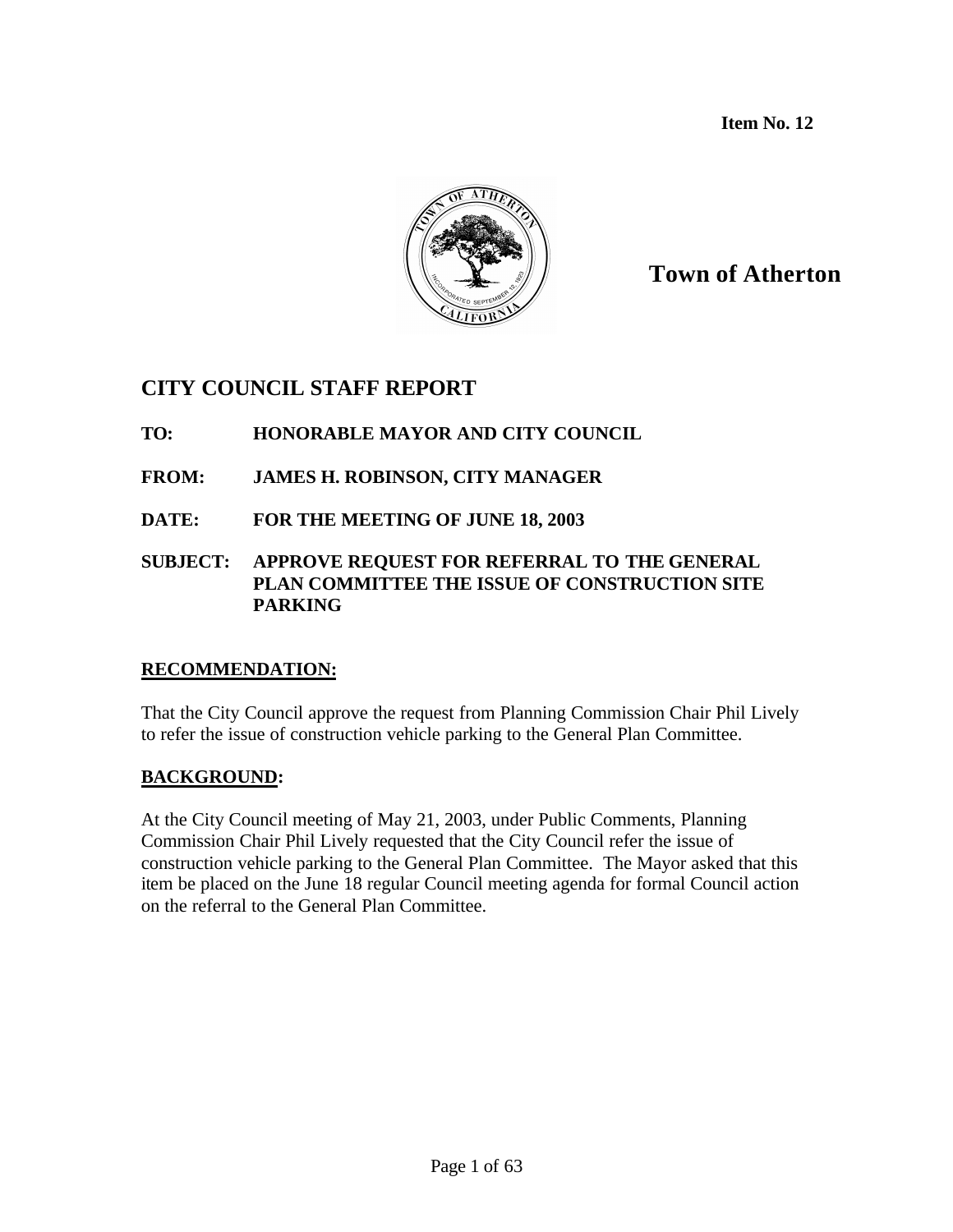**Item No. 13**



# **Town of Atherton**

# **CITY COUNCIL STAFF REPORT**

# **TO: HONORABLE MAYOR AND CITY COUNCIL**

# **FROM: DUNCAN JONES, PUBLIC WORKS DIRECTOR**

# **DATE: FOR THE MEETING OF JUNE 18, 2003**

# **SUBJECT: APPROVAL OF CONTRACT CHANGE ORDER NUMBER TWO TO THE ATHERTON AVENUE RECONSTRUCTION PROJECT**

## **RECOMMENDATION:**

Approve Contract Change Order Number Two to the Atherton Avenue Reconstruction Project to include the Atherton Avenue cul-de-sac, in the amount of \$38,658.20.

## **INTRODUCTION:**

The adopted Capital Improvement Program includes sufficient funds to construct an additional Atherton Avenue cul-de-sac together with the Atherton Avenue reconstruction project. The successful bid was low enough to allow this additional work to be included within the existing project budget.

## **ANALYSIS**:

The adopted Capital Improvement Program includes funds for designing and constructing the three Atherton Avenue cul-de-sacs together with the Atherton Avenue reconstruction project. Due to concerns for sufficient budget, one cul-de-sac was not included with the contract as originally bid. Bids were received on March 25, 2003 and the contract awarded to the lowest responsible bidder, G. Bortolotto & Company, for \$292,095.

The budget for the Atherton Avenue Reconstruction project is \$423,140. This budget was advanced from FY 2003-04 due to the good bid environment of the Spring of 2003. The bids received were much better than anticipated, so now there are sufficient funds available to add this cul-de-sac work to the project.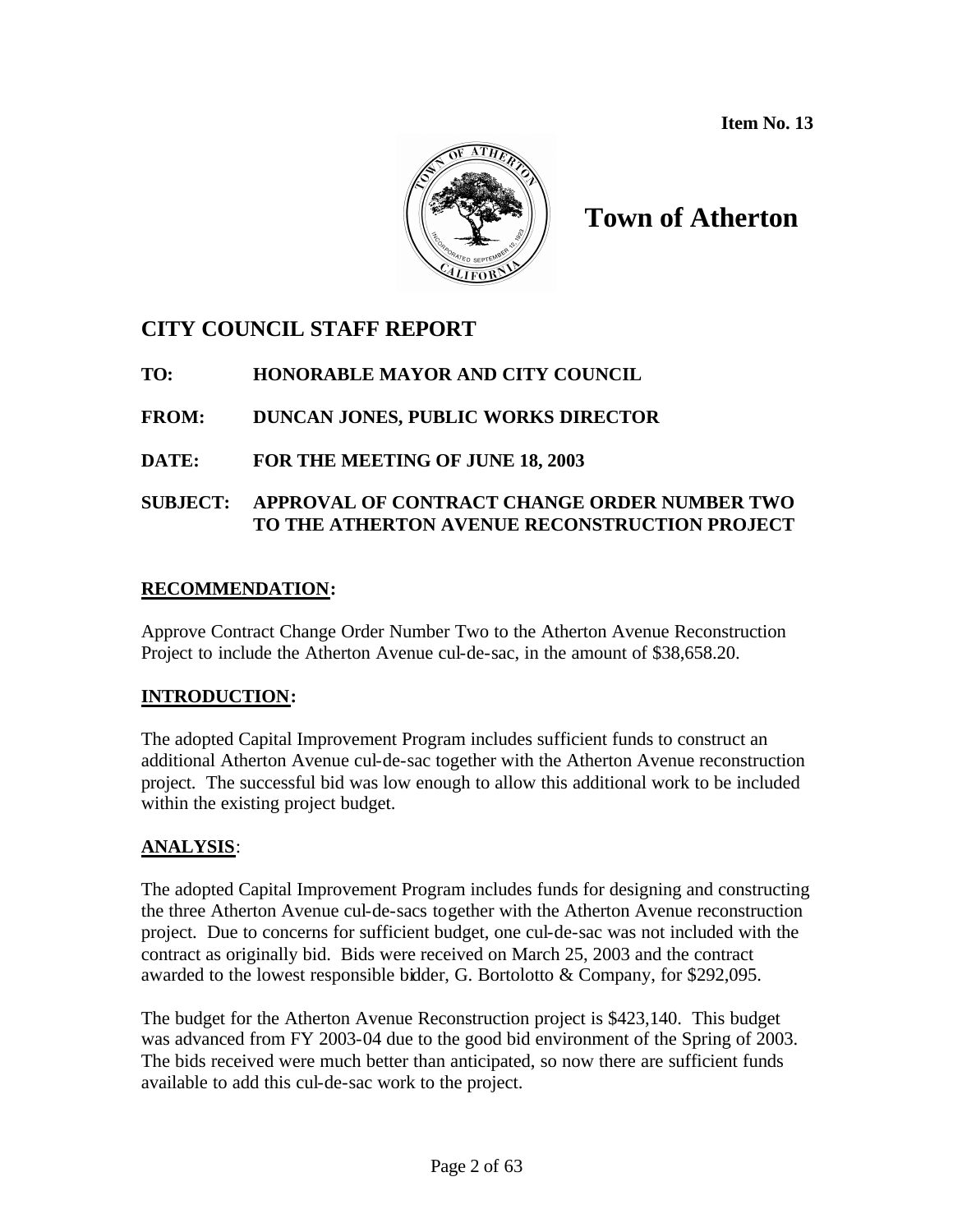# **FISCAL IMPACT:**

The contractor's proposal for the additional Atherton Avenue cul-de-sac work is \$38,658.20. Contract Change Order Number One was approved by staff in the amount of \$14,400 for additional drainage work. The total contract after Contract Change Order Number Two will be \$345,153.20. A budget of \$423,140 from Measure A and Parcel Tax funds is budgeted for the project in FY 2003-04 and was advanced to FY 2002-03.

The three Atherton Avenue cul-de-sacs were budgeted in FY 2003-04. The cul-de-sac to be added was originally budgeted for \$57,560. The three cul-de-sacs will be completed within the budget programmed for the Atherton Avenue project, freeing approximately \$300,000 for additional projects in future years.

### **CONCLUSION**:

This contract change order is consistent with the Capital Improvement Program and is recommended for approval.

Prepared By: Approved:

**Duncan L. Jones, PE** James Robinson Public Works Director City Manager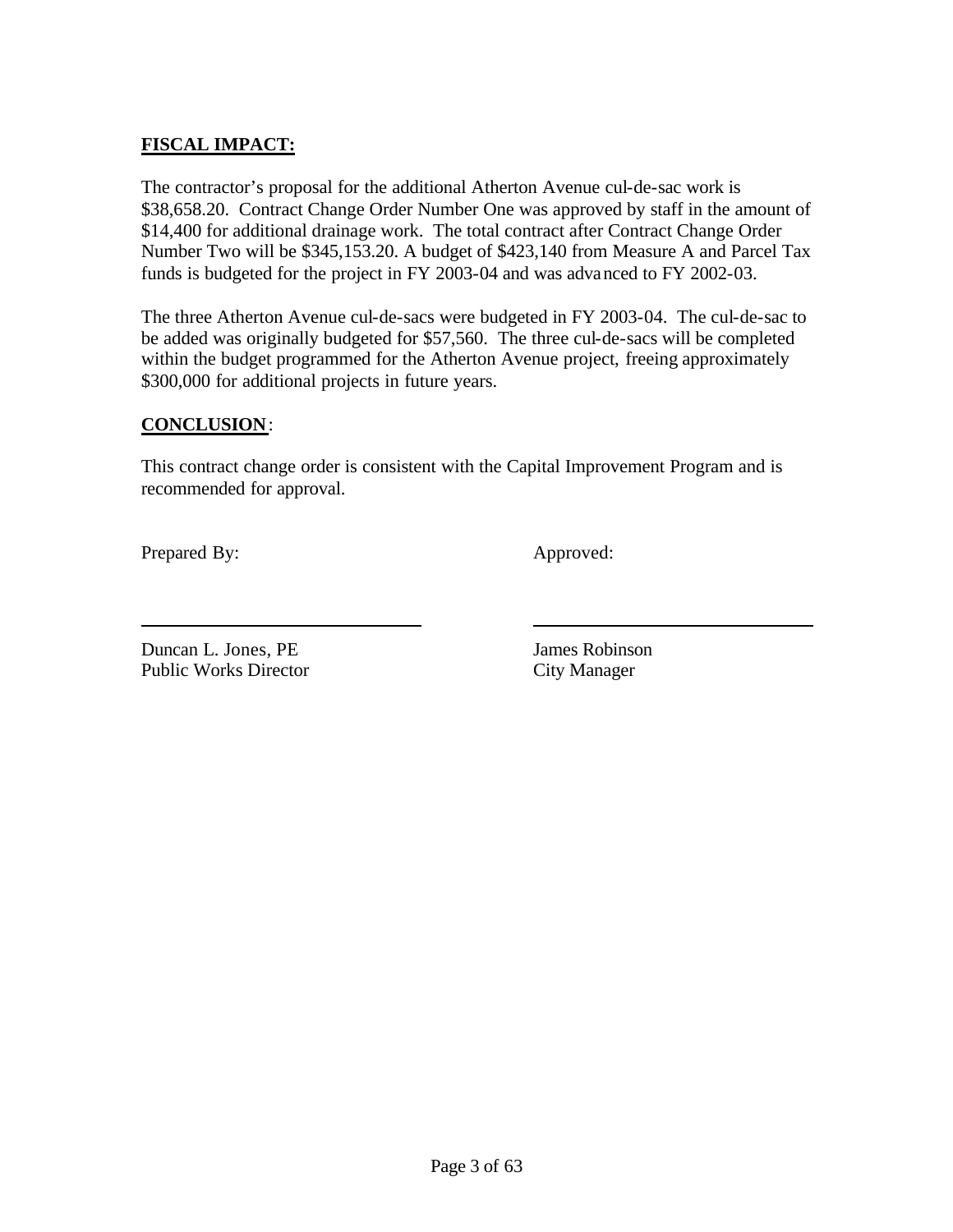**Item No. 14**



# **Town of Atherton**

# **CITY COUNCIL STAFF REPORT**

- **TO: HONORABLE MAYOR AND CITY COUNCIL JAMES H. ROBINSON, CITY MANAGER**
- **FROM: LINDA KELLY, ASSISTANT TO THE CITY MANAGER**
- **DATE: FOR THE MEETING OF JUNE 18, 2003**
- **SUBJECT: AUTHORIZATION TO ADD SECOND DEFERRED COMPENSATION PLAN FOR TOWN EMPLOYEES – SELF-DIRECTED TAX ADVANTAGED RETIREMENT SYSTEM**

## **RECOMMENDATION:**

That the City Council adopt two Resolutions and authorize the Mayor to enter into an agreement with AIG/VALIC to add the Self-Directed Tax Advantaged Retirement System (STARS) as a deferred compensation plan for Town employees, by signing an Investment and Recordkeeping Services Agreement and a Custodial Agreement for Section 457 Plan.

# **BACKGROUND:**

Currently, the Town provides one deferred compensation provider for Town employees, the International City/County Management Association (ICMA) Retirement Corp, known as ICMA-RC. Through this plan, full-time Town employees may voluntarily choose to participate and contribute pre-tax income to an account they open with ICMA-RC, to be distributed at time of retirement (or separation from Town employment, which carries a tax implication). The funds are managed in accordance with Section 457 of the Internal Revenue Code and are invested in products of the participant's choice, e.g. guaranteed return option, mutual funds, international funds, etc.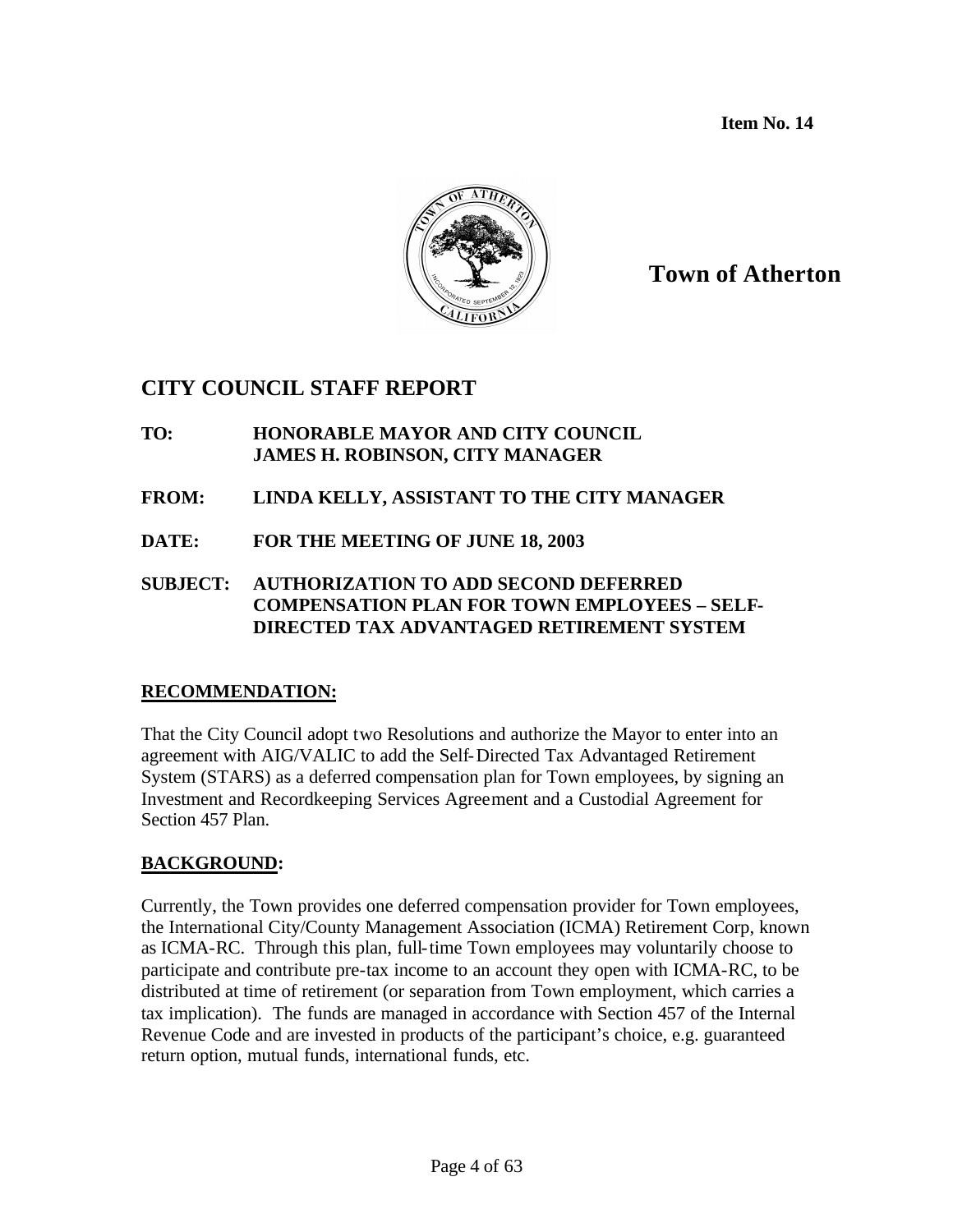In 2001, the Association of Bay Area Governments (ABAG) established a special program called the Self-Directed Tax Advantaged Retirement System (STARS) as a new deferred compensation plan under Section 457 of the Internal Revenue Code. STARS operates as an employee deferred compensation/ defined contribution pool. The objective of the pool is for employees to benefit from the group's combined purchasing power in securing high-quality investment services at competitive costs.

It is proposed that the Town of Atherton join STARS for the purpose of providing one additional deferred compensation provider for Town employees. Many public agencies provide their employees with a choice of deferred compensation providers. The addition of this plan would be at no additional cost to the Town.

# **ANALYSIS:**

The Association of Bay Area Governments (ABAG) appointed the STARS Program Committee and authorized it to design, implement and operate the STARS program, subject to the oversight of the ABAG Finance and Personnel Committee. As part of the establishment of the plan, a Request for Proposals (RFP) was sent to 14 providers and seven proposals were received. A master contract was negotiated with American General Retirement Services Company, a company that was subsequently purchased by AIG/VALIC.

Several agencies are participants in the plan, including:

City of American Canyon City of Angels Camp City of Brentwood City of Elk Grove Elk Grove Community Services District Fair Oaks Water District City of Fortuna City of Foster City City of Lake Port City of Larkspur League of California Cities City of Millbrae City of San Carlos City of Sonoma City of South San Francisco City of Tracy Twin Cities Police Authority City of Union City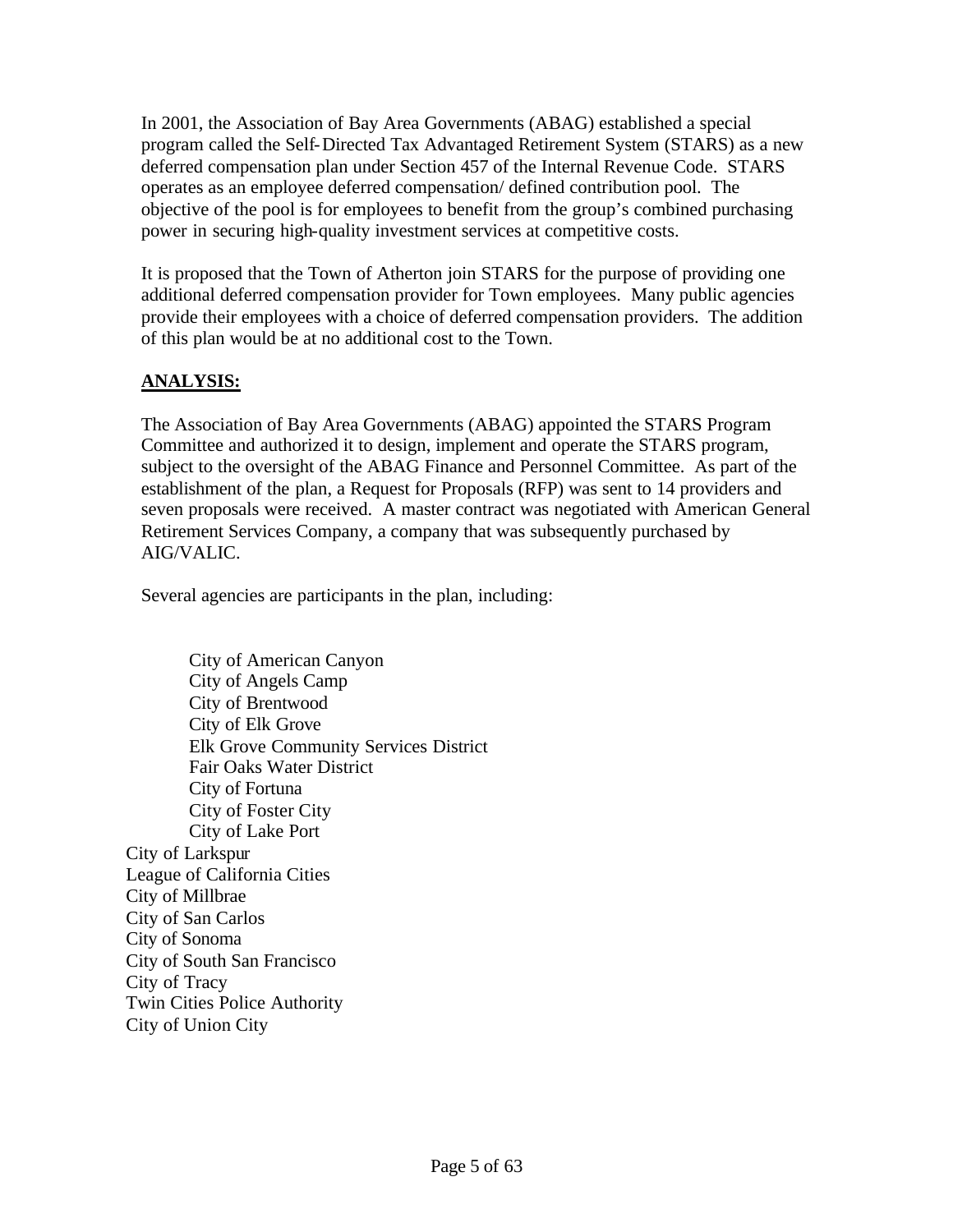The STARS plan offers many advantages for Town employees who choose to participate:

- Maximum participant administrative fees are 25 basis points (1/4%) for total pooled assets under \$25 million, eventually reaching zero basis points when STARS assets reach \$100 million. This is in contrast to the 55 to 200 basis points in various fees charged by many plan providers. Further, as assets grow, participants will share in the success of the pool by receiving a reimbursement, thus enhancing their return, rather than paying fees.
- Employees who choose to participate may transfer their existing fund balance with ICMA-RC to STARS, or they may start an account with STARS and retain their existing account with ICMA-RC. It would be possible for employees to simultaneously contribute to both plans as long as the combined contribution did not exceed the maximum amounts allowed under Economic Growth and Tax Relief Reconciliation Act of 2001 (EGGTRA).
- There are no deferred sales charges, no hidden fees, and no commissions or other charges.

# **FISCAL IMPACT:**

There is no fiscal impact to the Town as a result of entering into this agreement.

# **CONCLUSION:**

In order for the Town to add the STARS program as an additional deferred compensation provider for Town employees, it is recommended that the Council adopt the attached Resolutions Authorizing Adoption of Retirement Plan and Authorizing Individuals to Act on Behalf of Plan, and authorize the Mayor to enter into an Investment and Recordkeeping Services Agreement and a Custodial Agreement for Section 457 Plan.

\_\_\_\_\_\_\_\_\_\_\_\_\_\_\_\_\_\_\_\_\_\_\_\_ \_\_\_\_\_\_\_\_\_\_\_\_\_\_\_\_\_\_\_\_\_\_\_\_\_

Prepared by: Approved by:

Linda Kelly James H. Robinson Assistant to the City Manager City Manager

Attachments: Resolution Authorizing Adoption of Retirement Plan Resolution Authorizing Individuals to Act on Behalf of Plan Investment and Recordkeeping Services Agreement Custodial Agreement for Section 457 Plan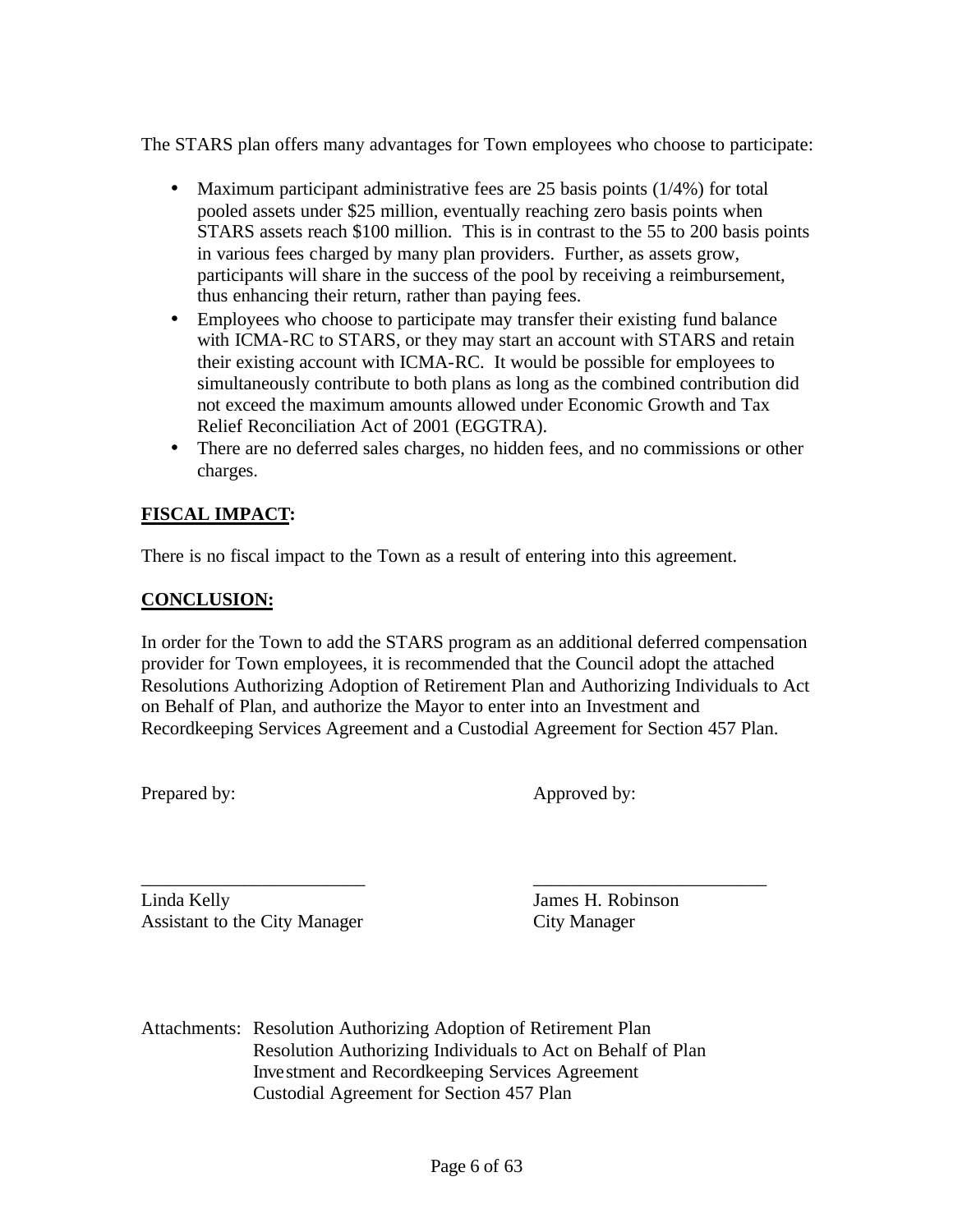**ITEM NO. 15**



**Town of Atherton**

# **CITY COUNCIL STAFF REPORT**

## **TO: HONORABLE MAYOR AND CITY COUNCIL CITY MANAGER JAMES H. ROBINSON**

- **FROM: MICHAEL A. HOOD, BUILDING OFFICIAL**
- **DATE: FOR THE MEETING OF JUNE 18, 2003**
- **SUBJECT: ACCEPTANCE OF FINAL MAP 223 CAMINO AL LAGO**

# **RECOMMENDATION:**

Accept and approve the final parcel map for 223 Camino Al Lago.

# **ANALYSIS:**

Section 16.20.040 of the Atherton Municipal Code requires the City Council to review final parcel maps and determine if the final map is in conformity with the tentative map. The tentative map was reviewed and approved by the Planning Commission at their meeting on February 28, 2001. A Tentative Parcel Map Certificate was issued that required minor corrections to the parcel map. No dedications of public improvements were required.

The final parcel map was recently submitted. Staff has reviewed this map and determined that the conditions of the tentative map have been met and that the final map is ready for City Council acceptance and approval.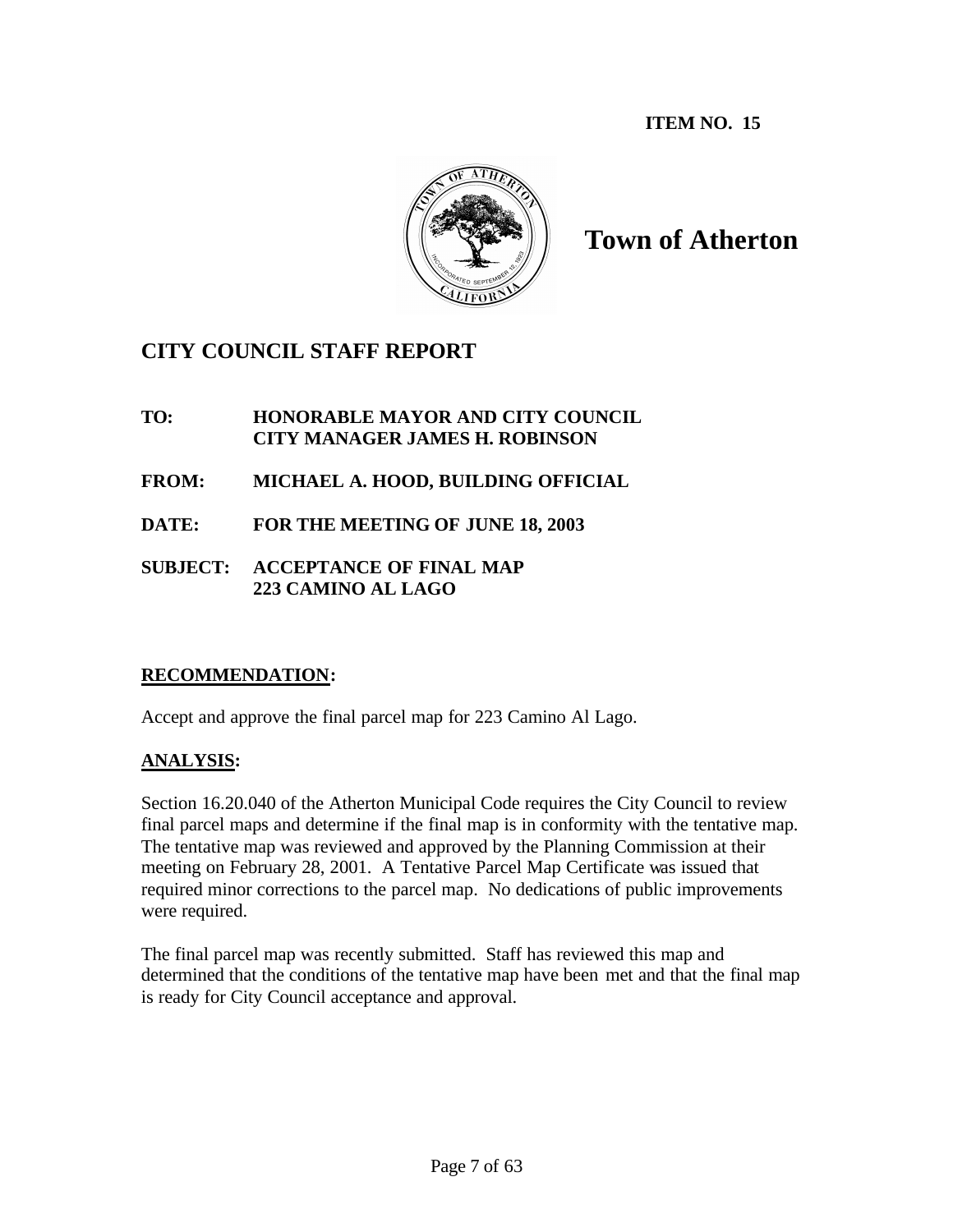# **FISCAL IMPACT:**

The cost related to the processing of this parcel map has been paid by the developer and there is no additional cost to the Town.

Respectfully submitted: Reviewed/Approved:

Building Official

Michael A. Hood James H. Robinson<br>Building Official City Manager

Attachments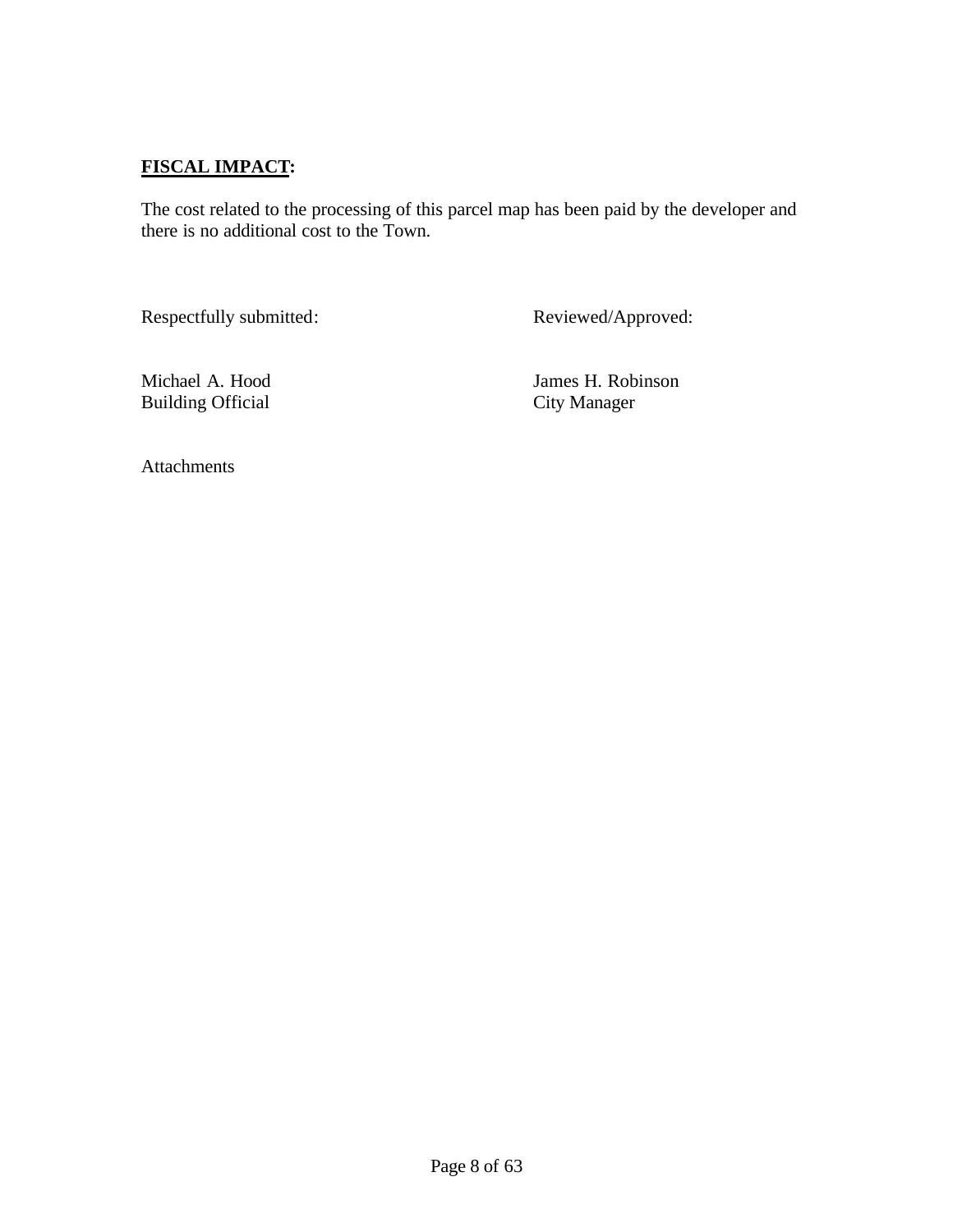**Item No. 16**



# **Town of Atherton**

# **CITY COUNCIL STAFF REPORT**

# **TO: HONORABLE MAYOR AND CITY COUNCIL**

**FROM: DUNCAN JONES, PUBLIC WORKS DIRECTOR**

**DATE: FOR THE MEETING OF JUNE 18, 2003**

**SUBJECT: APPROVAL OF PLANS AND SPECIFICATIONS TENNIS COURT RESTORATION PROJECT**

# **RECOMMENDATION:**

Pass a motion to approve the plans and specifications for the Holbrook-Palmer Park Tennis Courts Restoration Project, Project No. 03-005.

# **INTRODUCTION:**

The adopted Capital Improvement Program includes funds for designing and constructing new tennis court surfacing and fencing for the Holbrook-Palmer Park tennis courts. The need for these replacements was made clear by the cracking and settlement of the pavement surface, and the rusting of the fencing.

# **ANALYSIS**:

The tennis courts in Holbrook-Palmer Park have reached the end of their useful life and are in need of restoration. Soil tests have been prepared by D&M Consulting Engineers, Inc. with recommendations for rehabilitating the courts and curing the cracking problem. The asphalt paving and surfacing are brittle from age and are cracking primarily due to the age of the asphalt, heat expansion and shrinkage. Ground settlement has also played a minor role in slippage at the edges. The courts will be surrounded with a reinforced concrete border to prevent future slippage. A new tennis court surface will then be applied using the old surface as a base. The new surface will use traditional tennis courts colors, with green courts and red borders. The walkways around the courts will also be overlaid to bring them to the same level as the courts.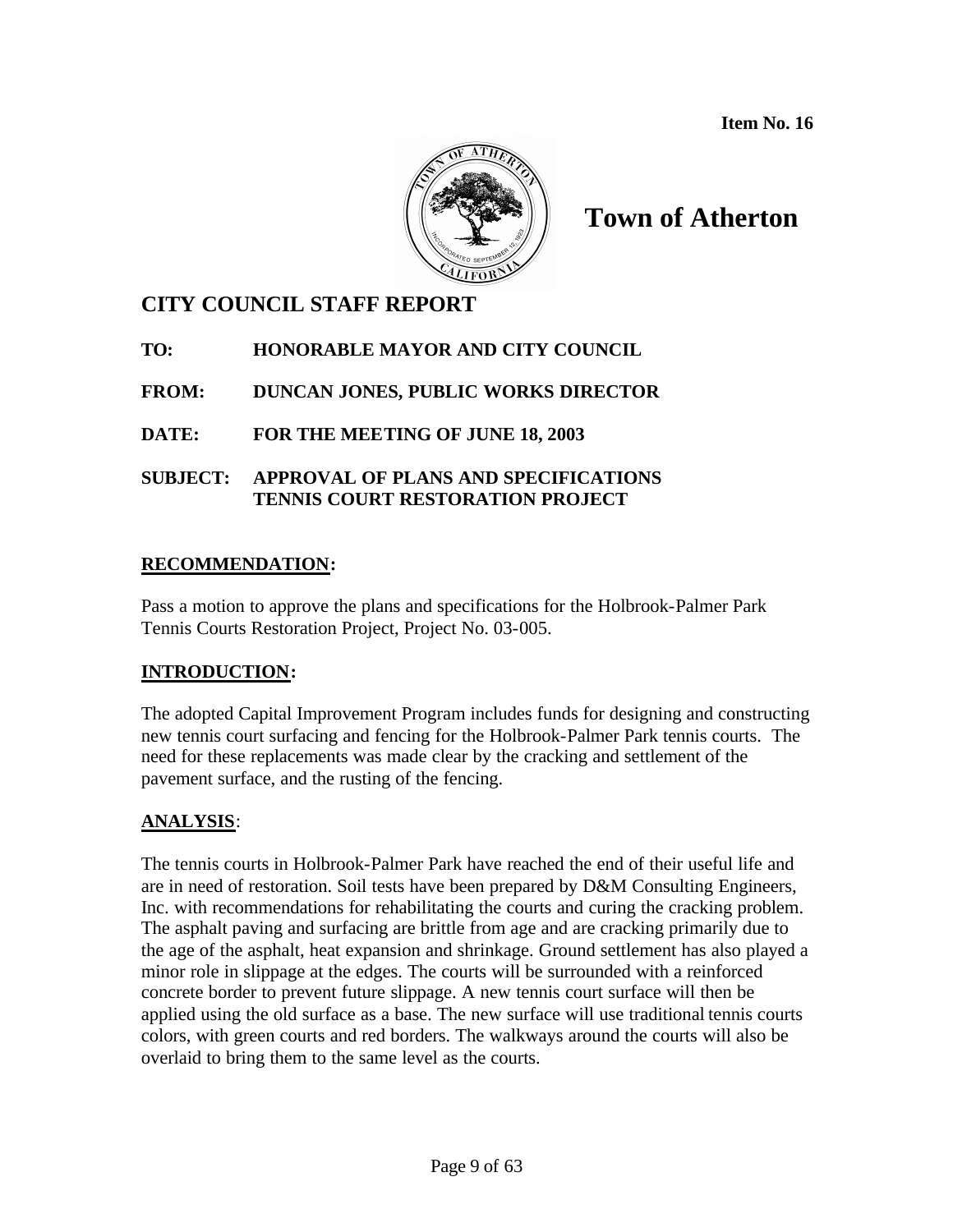The concrete border will also incorporate the foundation for new court fencing. The fencing will be black vinyl clad chain link fencing with new windscreens. Fencing between the courts will be lowered to 42 inches to provide a more open feel to the courts. Gates will be provided to each court from the outside, and between courts. Electronic locks are proposed for the gates to allow one time issuance of electronic keys, which can be renewed when the fee is paid or locked out by the computer if no fee is paid. This will eliminate the need to re-key the courts annually, and provide a more secure and functional system. Benches will also be provided for each court, and the water fountain will be replaced.

The park tennis court restoration project is budgeted for construction in FY 2003-04. The design for the project was budgeted in FY 2002-03. Town staff approved the contract for design of the project in early spring. Plans for the tennis court restoration have been coordinated with members of the Atherton Tennis Club and Alan Margot, the tennis pro.

The Holbrook-Palmer Park Tennis Court Restoration Project plans and specifications are ready to be advertised for construction.

## **FISCAL IMPACT:**

The Engineer's Estimate for the Holbrook-Palmer Tennis Court Restoration project is \$271,575. In addition, a 5% construction contingency of \$12,925 would bring the total estimate to \$284,500. \$290,000 from the Capital Improvements, Tennis and Parcel Tax funds is budgeted for the project in FY 2003-04. The project is scheduled to receive bids in July and award the contract at the July 16, 2003 City Council meeting.

## **CONCLUSION**:

The plans for this project are consistent with the Capital Improvement Program and are recommended for approval.

Prepared By: Approved:

**Duncan L. Jones, PE** James Robinson Public Works Director City Manager

Attachments: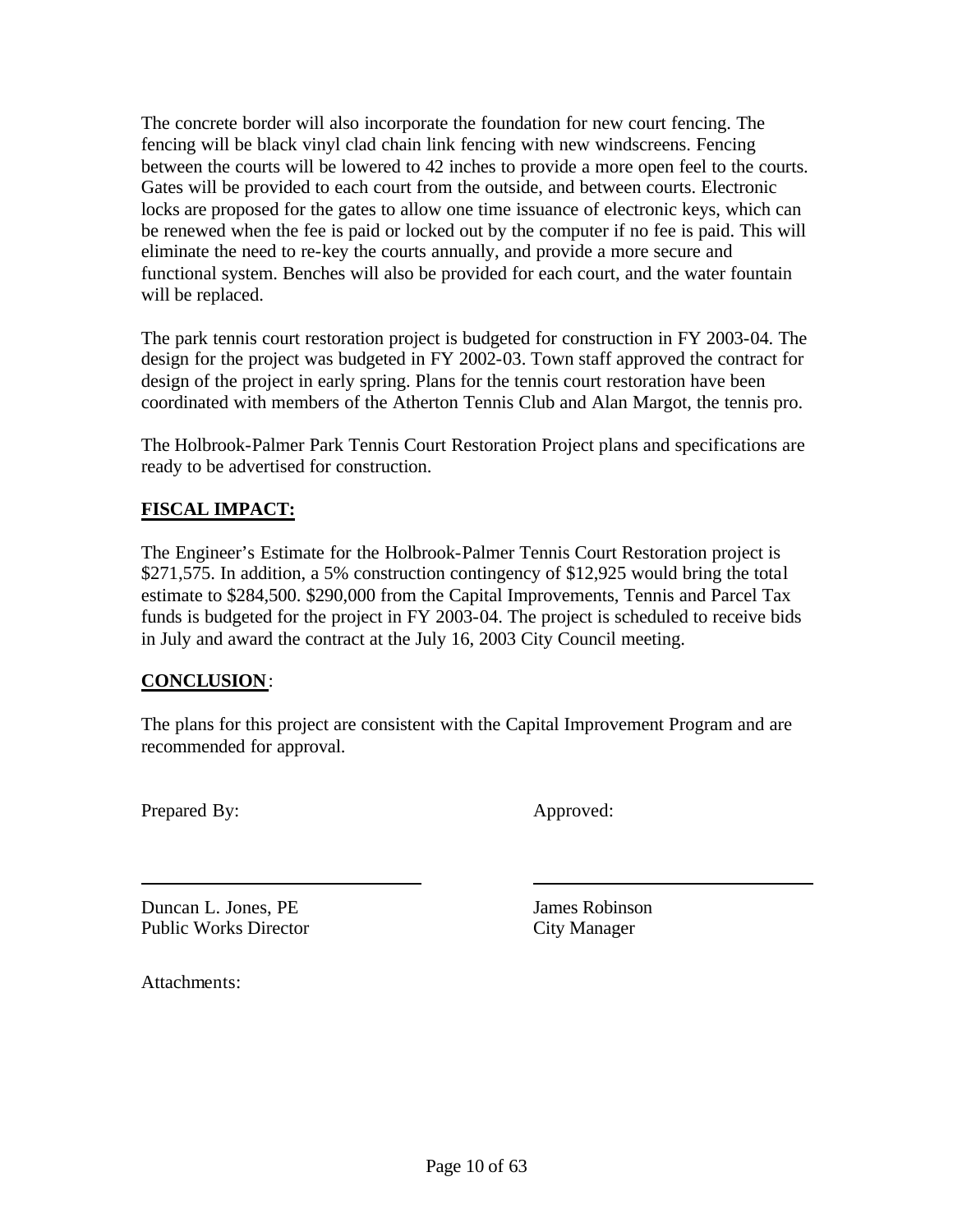**Item No. 18**



# **Town of Atherton**

# CITY COUNCIL STAFF REPORT

#### **TO : HONORABLE MAYOR AND CITY COUNCIL CITY MANAGER JIM ROBINSON**

- **FROM: CHIEF ROBERT BRENNAN**
- **DATE: FOR THE MEETING OF JUNE 16, 2003**

#### **SUBJECT: PROGRESS REPORT REGARDING THE TEMPORY NO PARKING SIGNS ON OAK GROVE AVENUE.**

#### **RECOMMENDATIONS:**

Continue the temporary placement of the no parking signs on Oak Grove Avenue during the month of September with a final recommendation of a permanent solution presented to Council during the October City Council Meeting.

#### **BACKGROUND**:

Residents along Oak Grove Avenue submitted a petition at the April 8<sup>th</sup> Transportation Subcommittee meeting requesting a No-Parking Zone along Oak Grove Avenue to approximately Edge Road. This restriction would discourage the Menlo Atherton High School Students that were apparently parking on Oak Grove and walking the short distance to school. The Council was presented with six alternatives, and after some discussion agreed with Staff's recommendation to "Initiate a No Parking Zone for a trial period to determine if parking diverts to a less desirable location. At the end of the trial period the City Council will reconsider the matter. At that time, the No Parking Zone could be made permanent, or any other alternatives could be reconsidered."

Subsequent to the conclusion of the Council meeting of May 21, temporary signs were placed on A frames and placed on both the north and south sides of Oak Grove Avenue from the Oak Grove cul-de-sac to Edge Road. A meeting was held with the administrators of Menlo Atherton High School, Atherton Public Works Director, and representatives from the Atherton Police Department that included Chief Brennan and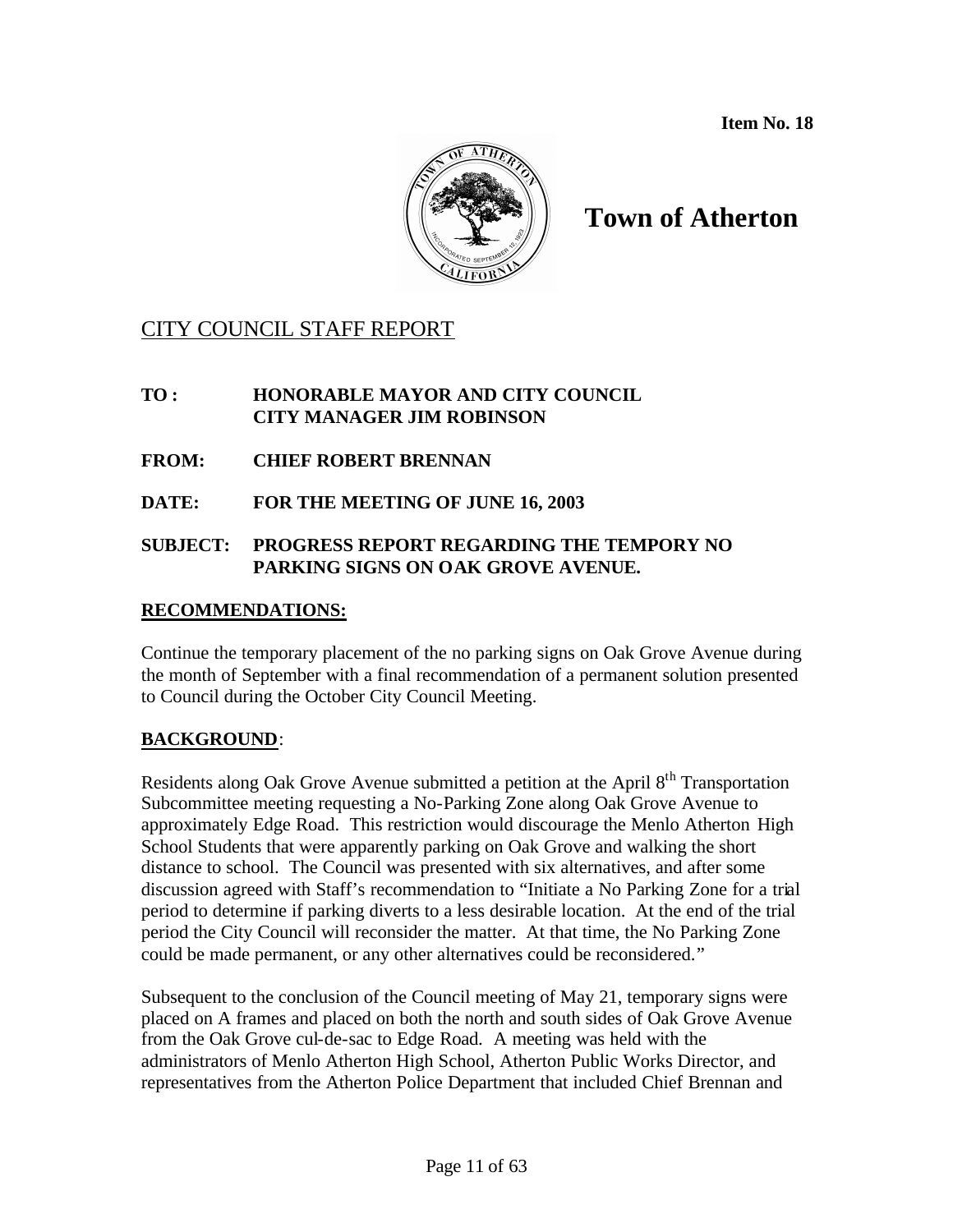Traffic Sergeant Snider. The problem of the lack of parking on campus was the topic and solutions to mitigate the problem in the 2003-2004 academic year were discussed. The school proposed the following:

- Attempt to lease space at the SRI lot and the Church located on the west side of Middlefield Road.
- Attempt to locate additional space on campus, improve the area for parking at least temporarily until construction is completed and additional permanent spaces are added.
- The Staff lot will not continue to have spaces assigned. Extra spaces will be provided to students who car-pool and for other incentives.
- The administration will request a parking plan from any contractor who will be doing any new construction on campus.
- Atherton Staff will contact San Mateo County and address the No Parking Signs on Ringwood. There may be a possibility to temporarily remove the signs on the north side in order to accommodate student parking until construction is completed.

#### **ANALYSIS:**

150 student spaces for over 400 students that drive to school has certainly contributed to the non-resident parking on Oak Grove. Having students parking in front of the homes on Oak Grove and the residual problems that have occurred are driving the search for solutions to control the parking without erecting permanent signs that are considered an eyesore and add an enforcement component for police personnel. With few exceptions, the field test of erecting the temporary signs has not rendered the expected result of cars parking on Madrone, Debell or Toyon. I have received a couple of reports of vehicles parked in the county area of Arlington and Ringwood. Students have also found some unique non-traditional places to park on campus. If the school is diligent in pursuing both temporary and permanent solutions, it may be possible to avoid erecting permanent signs.

### **FISCAL IMPACT:**

Signs continue to be available from our inventory. Existing personnel can install the signs without any cost outside the existing budgetary constraints.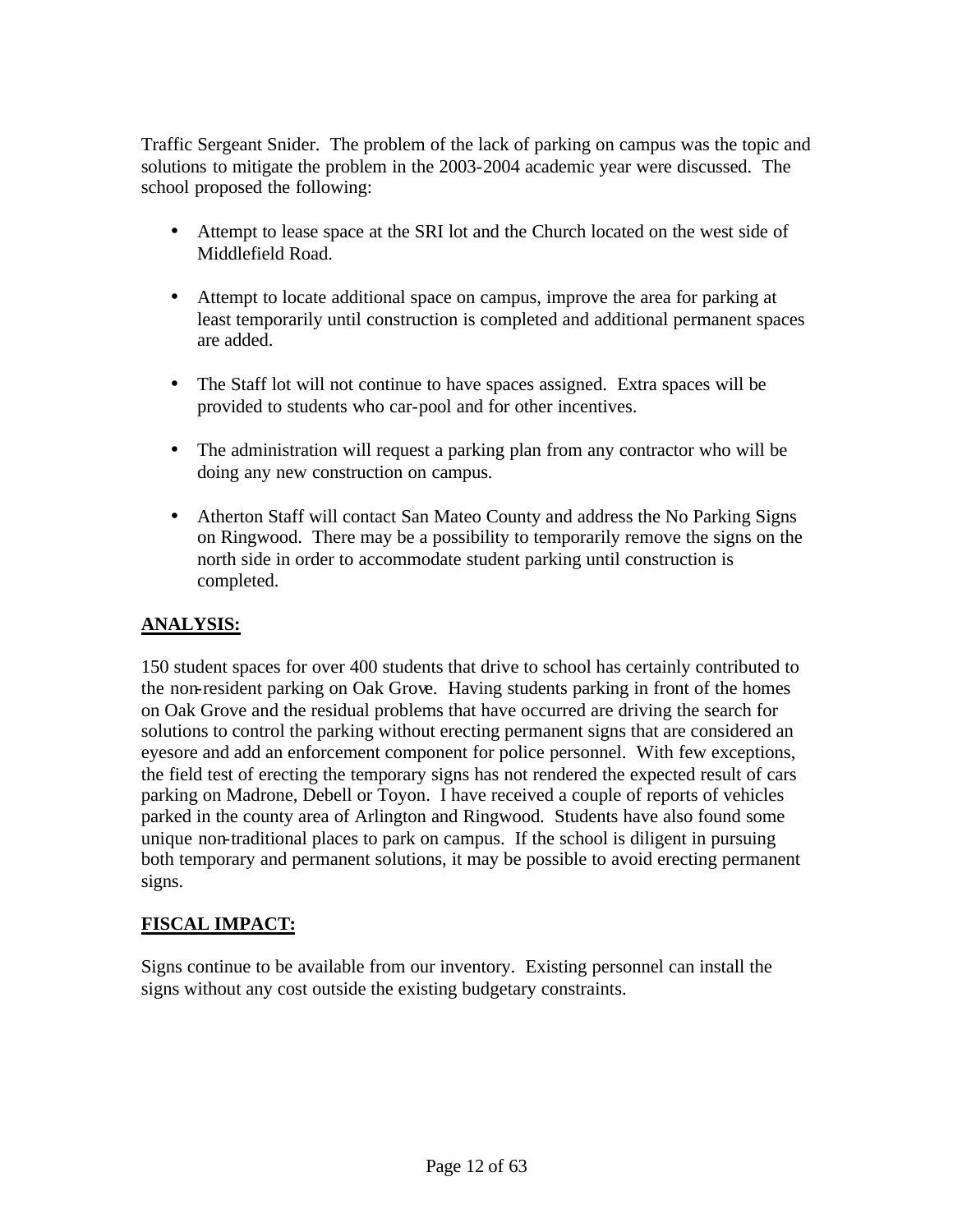#### **CONCLUSION:**

Continuing the plan of temporary signs in September will give us additional data to make an informed decision on the measures developed over the summer break and implemented during the beginning of the school year. Investigating solutions and how they impact both the residential community and the school community short term can provide long term problem solving that both entities can be satisfied with in years to come.

\_\_\_\_\_\_\_\_\_\_\_\_\_\_\_\_\_\_\_\_\_\_\_ \_\_\_\_\_\_\_\_\_\_\_\_\_\_\_\_\_\_\_\_\_\_

Submitted by: Reviewed/Approved by:

Robert Brennan, Police Chief James H. Robinson, City Manager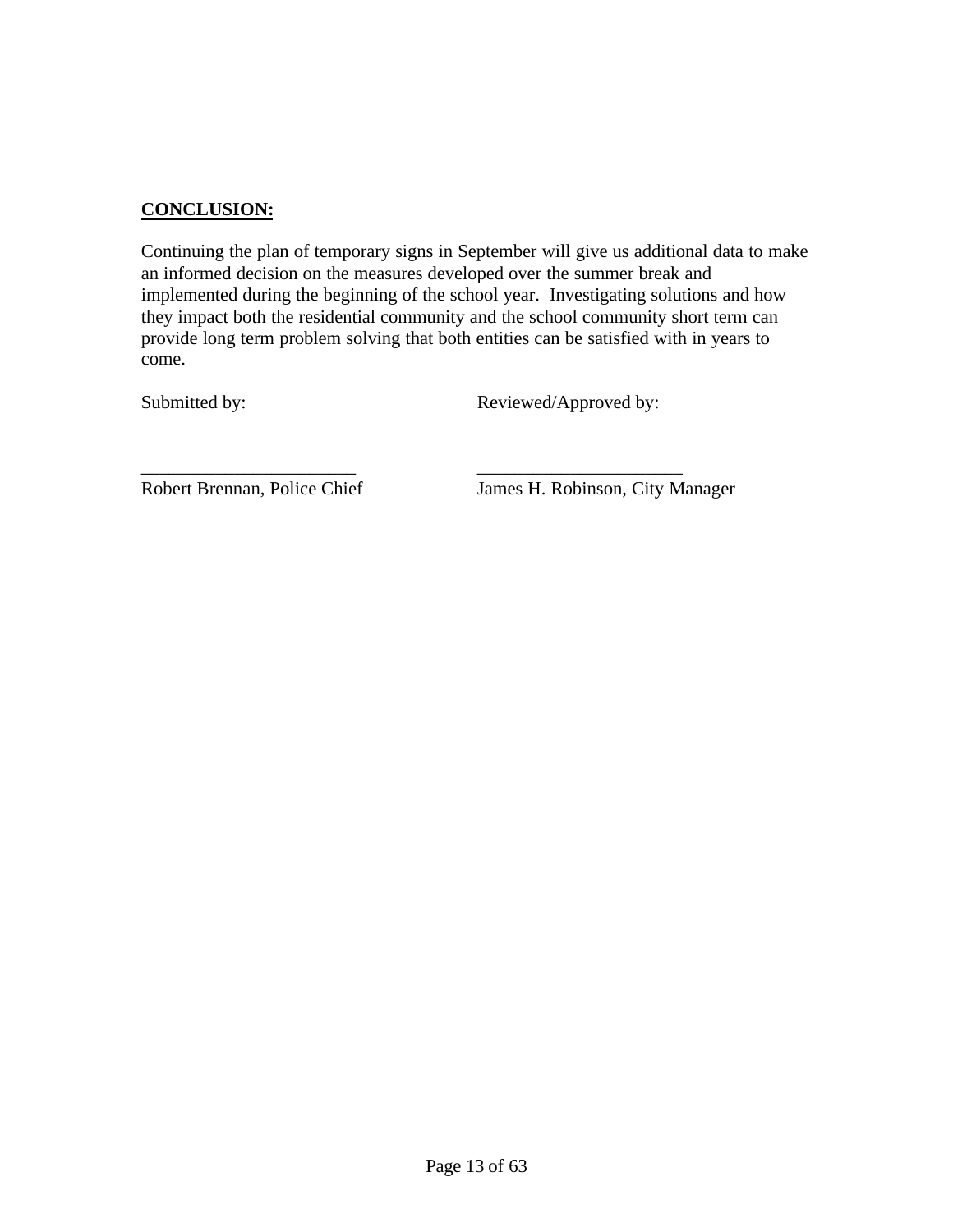**Item No. 19**



# **Town of Atherton**

# **CITY COUNCIL STAFF REPORT**

- **TO: HONORABLE MAYOR AND CITY COUNCIL JAMES H. ROBINSON, CITY MANAGER**
- **FROM: LINDA KELLY, ASSISTANT TO THE CITY MANAGER**
- **DATE: FOR THE MEETING OF JUNE 18, 2003**
- **SUBJECT: CONSIDER APPROVAL OF ANIMAL CONTROL SERVICES AGREEMENT WITH THE COUNTY OF SAN MATEO AND INTRODUCE ORDINANCE REVISING ANIMAL CONTROL FEES**

#### **RECOMMENDATION:**

That the City Council take the following actions to maintain animal control services for the Town: (1) approve a new contract with the County of San Mateo for animal control services; and, (2) introduce an ordinance conforming the Town's fee schedule related to animal control to the County's recommended fee schedule.

### **BACKGROUND**

In the County of San Mateo, animal control services are provided to all cities in the County through the Peninsula Humane Society/Society for the Prevention of Cruelty to Animals (PHS/SPCA). The County has a master contract with PHS/SPCA and individual contracts with all 20 cities. This arrangement has been in place since the 1950s. The current three-year contract expires June 30, 2003.

Negotiations have been completed with the Peninsula Humane Society/SPCA for a new three-year animal control services contract with the County effective July 1, 2003. The contract with each city contains the provisions of the County's master contract.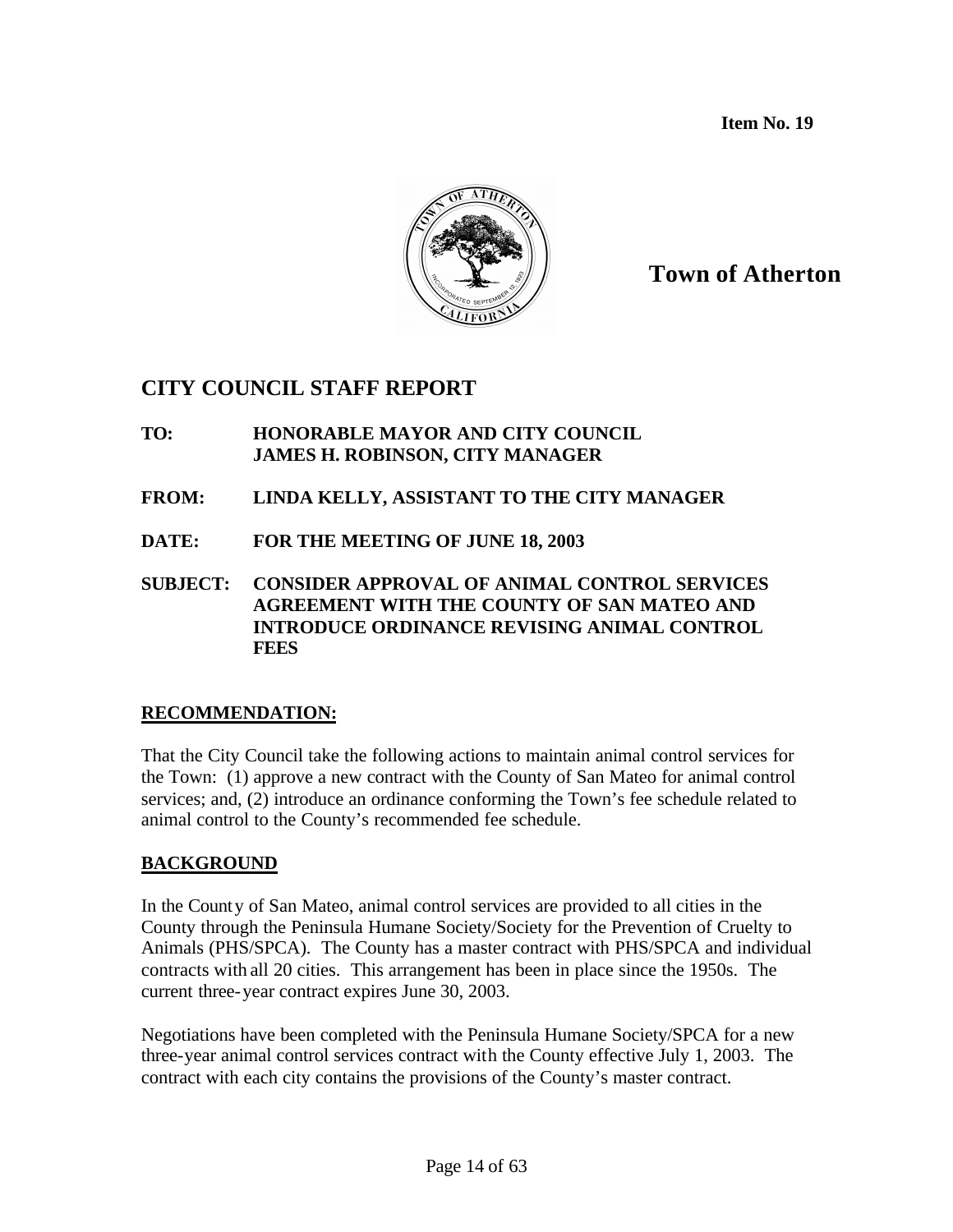Prior to commencing negotiations with PHS/SPCA, an analysis of alternative methods of providing animal control services was conducted by the late John Heiss, with Hughes, Perry and Associates. Mr. Heiss had considerable experience in the field of animal control costing and analysis.

The conclusion of the analysis of alternatives was that a continuation of the longstanding contract with PHS/SPCA was the most cost-effective method of maintaining animal control services. The cost of establishing a separate public animal control service would be greater than continuing a contract; and, PHS/SPCA costs were competitive when compared to animal control costs in other counties.

In an effort to afford greater city participation in contract negotiations for the new master contract with the County, a working group was composed of representatives from City Managers, Police Chiefs, Finance Directors and County Environmental Services Agency staff. The group focused on working with PHS/SPCA staff to increase operational efficiencies and contain costs. The group also examined animal control service fees increases to further offset program costs.

Animal Control Services

The recommended contract **continues the current animal control service program**. PHS/SPCA will continue to provide:

- Response to field service calls relating to biting and/or dangerous animals, dog packs, injured or sick animals, stray animals, and dead animal pick-up.
- Issuance of citations for violations of any state statutes or local County/city ordinances.
- Provision of shelter services, including impounding, receiving, housing, redeeming, providing veterinary treatment, adopting, euthanizing, and disposing of animals.

In the interest of cost containment, the following service changes are included in the new contract:

- PHS/SPCA will no longer have a role in barking dog or noise nuisance animal complaints. The County and each city will need to make provision for these complaints. (Under the current contract, each city was first responder, with PHS responding on the third call.)
- PHS/SPCA will not complete phone quarantines. The County will perform this service. Cities will not see any interruption of services.
- PHS/SPCA will not provide regular patrol of public parks and beaches. PHS/SPCA remains required to respond to service calls in these areas. Cities wishing to provide routine patrol may do so at their own expense through contract with PHS/SPCA.

A number of general terms are also changed in the new contract: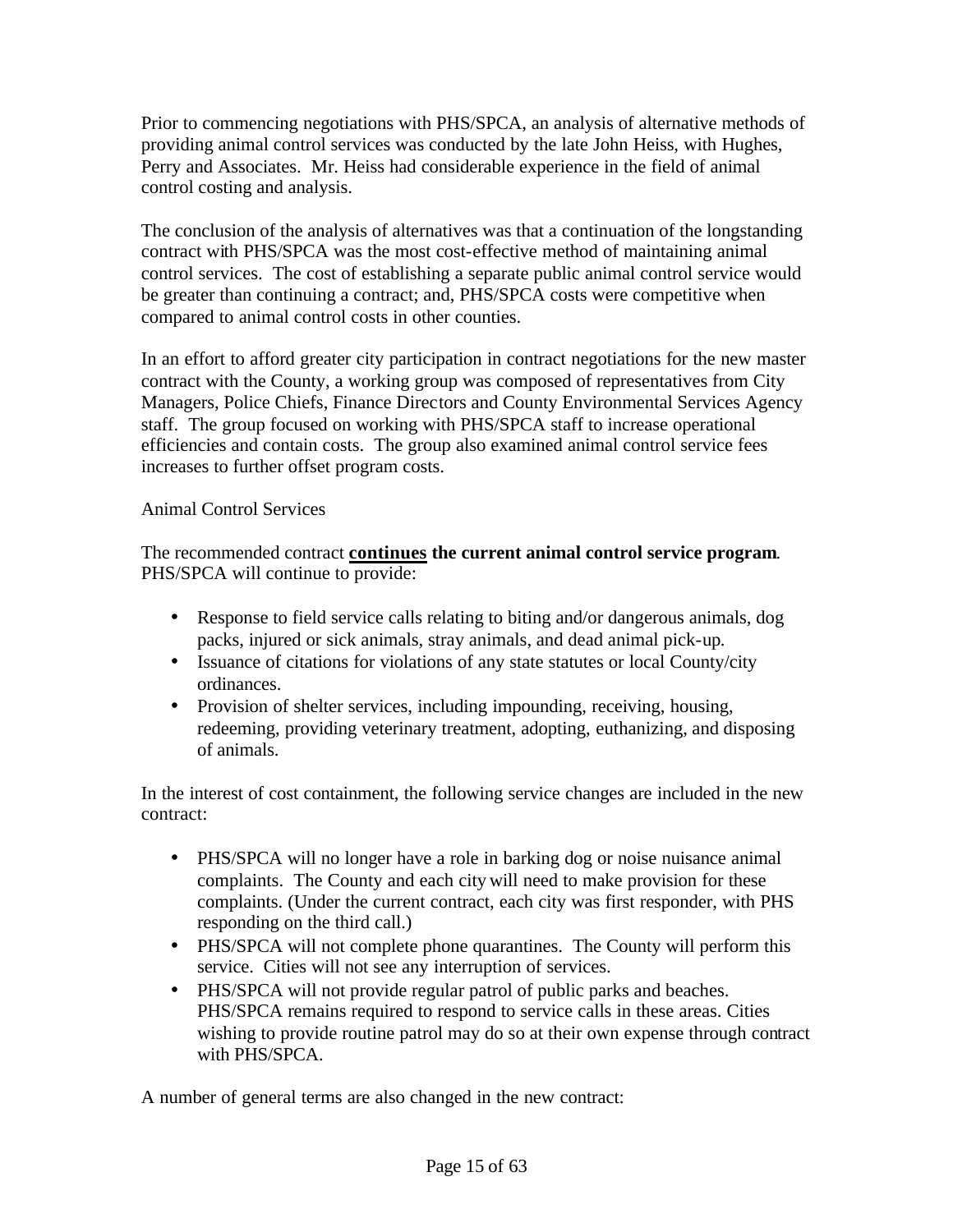- A provision was added clarifying the records PHS/SPCA must maintain and make accessible records to the County, cities and public.
- Should a city pass an animal control ordinance which is not substantially the same as the County ordinance and changes levels of service or increases costs, the city must contract separately with PHS/SPCA for services beyond the master contract.
- Permits issued by cities and the County for events and exhibits involving animals will be routed to PHS/SPCA for approval. PHS/SPCA may recover cost for monitoring events based on a fee schedule approved by cities/County.
- Inclusion of standard County equal benefits language, changes to nondiscrimination language, updated performance measures and inclusion of a mutual hold harmless provision.

The recommended contract is for three years, through June 30, 2006. There is no termination aside from breach of contract for PHS/SPCA, the County, or any city. In the previous contract any party could terminate with 90 days notice. This exposed the County and Cities to substantial impact if the contractor were to terminate. We could not set up an effective animal control field services program in 90 days.

# **FISCAL IMPACT**

Program costs will remain essentially flat for 2003-04 and increase by 5% in the second and third years. This reflects service changes, cost reductions and increased fees. The total cost of the countywide contract for 2003-2004 is \$4,454,397.

The cost for each city is dependent on a formula approved last year based on service volumes within each jurisdiction. Each city's percentage share of the contract will fluctuate somewhat each year as service volumes from multiple years are averaged. The 2003-2004 for cost for the Town of Atherton is \$48,107.48 (calculated by referring to Pages 3 and 17 of the Proposed Agreement). This compares to our cost for the current year FY 2002-2003 of \$44,862.00. For the FY 2001-2002, the cost was \$72,028.00. An animal control study was conducted in 2001-02 which reduced Atherton's share of the cost.

The Contract also contains an incentive for PHS/SPCA to most efficiently use funds and not spend 100% of the contract amount. PHS/SPCA and the cities/County will share 50- 50 any contract savings.

# **ORDINANCE - ANIMAL CONTROL FEES**

To decrease Animal Control costs for the cities and County, the County is encouraging each city to enact increases to dog licenses and animal control fees (user fees charged at the shelter such as impound fees, boarding fees, surrender fees, etc.). A survey of similar Bay Area Counties, also attached, was completed. The increases will make San Mateo County fees commensurate to similar Bay Area counties. Fee revenue is deducted from the contract cost before the allocation is made to each city and the County. Fees are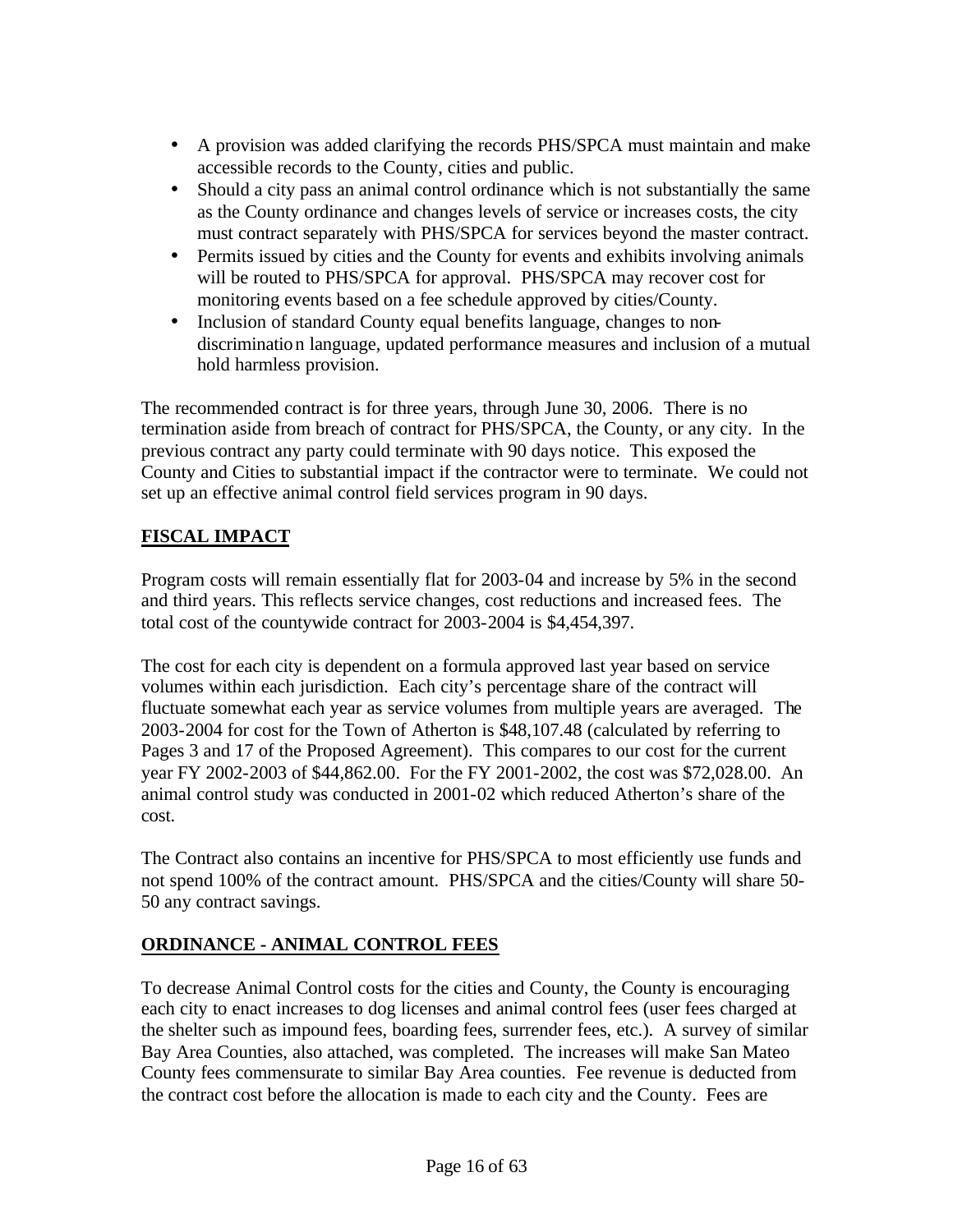collected by the Peninsula Humane Society/Society for the Prevention of Cruelty to Animals.

The Town of Atherton's animal control fee ordinance was last amended in 1990 and 2002 (the latter amendment was to provide for 3-year licenses for dogs, in conformance with the County). The recommended Town ordinance (attached) would conform the Town's animal control fees with those of the County, for those fees which apply to the Town. The only County fee which would not apply to the Town is the cat licensing fee, since the Town of Atherton does not require cats to be licensed. The Town has traditionally conformed its animal control services fees to those of the County.

The County's new animal control services fee ordinance (attached) is scheduled before the Board of Supervisors on June 17, 2003.

### **CONCLUSION:**

Should the City Council wish to continue contracting with the County of San Mateo for animal control services, and follow the County's recommended fee schedule, staff recommends the Council (1) approve a new contract with the County of San Mateo for animal control services; and, (2) introduce an ordinance conforming the Town's fee schedule related to animal control to the County's recommended fee schedule.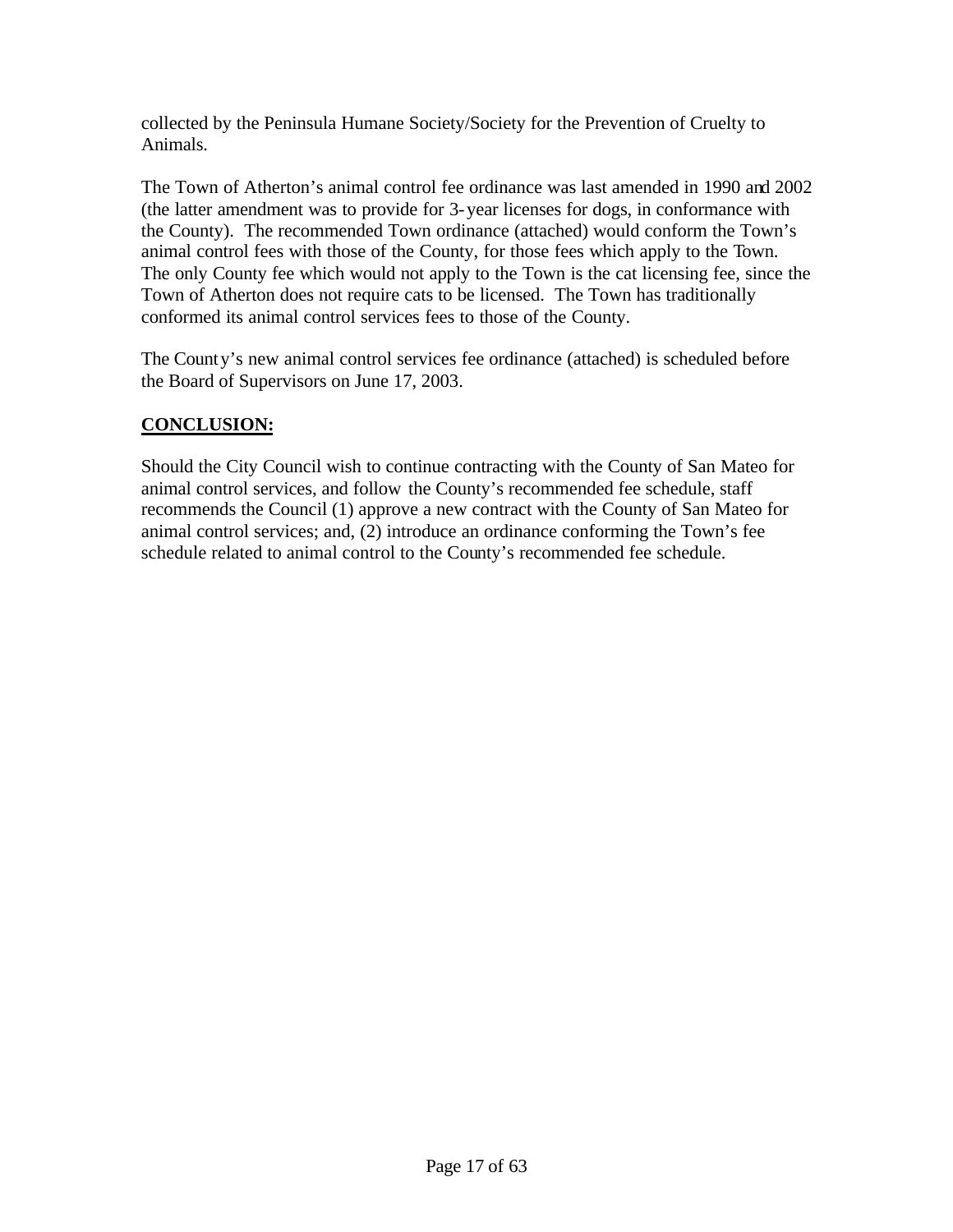Prepared by: Approved by:

\_\_\_\_\_\_\_\_\_\_\_\_\_\_\_\_\_\_\_\_\_\_\_\_ \_\_\_\_\_\_\_\_\_\_\_\_\_\_\_\_\_\_\_\_\_\_\_\_\_ Linda Kelly James H. Robinson Assistant to the City Manager City Manager

Attachments: Proposed Agreement for Animal Control Services Proposed Ordinance Proposed New Animal Control Services Fees Proposed County of San Mateo Ordinance Current Atherton Municipal Code Sections relating to Animal Control Town Ordinance No. 532 – Providing for Three Year Licenses for Dogs San Mateo County Dog Licensing Fee Comparison Humane Services Fee Comparison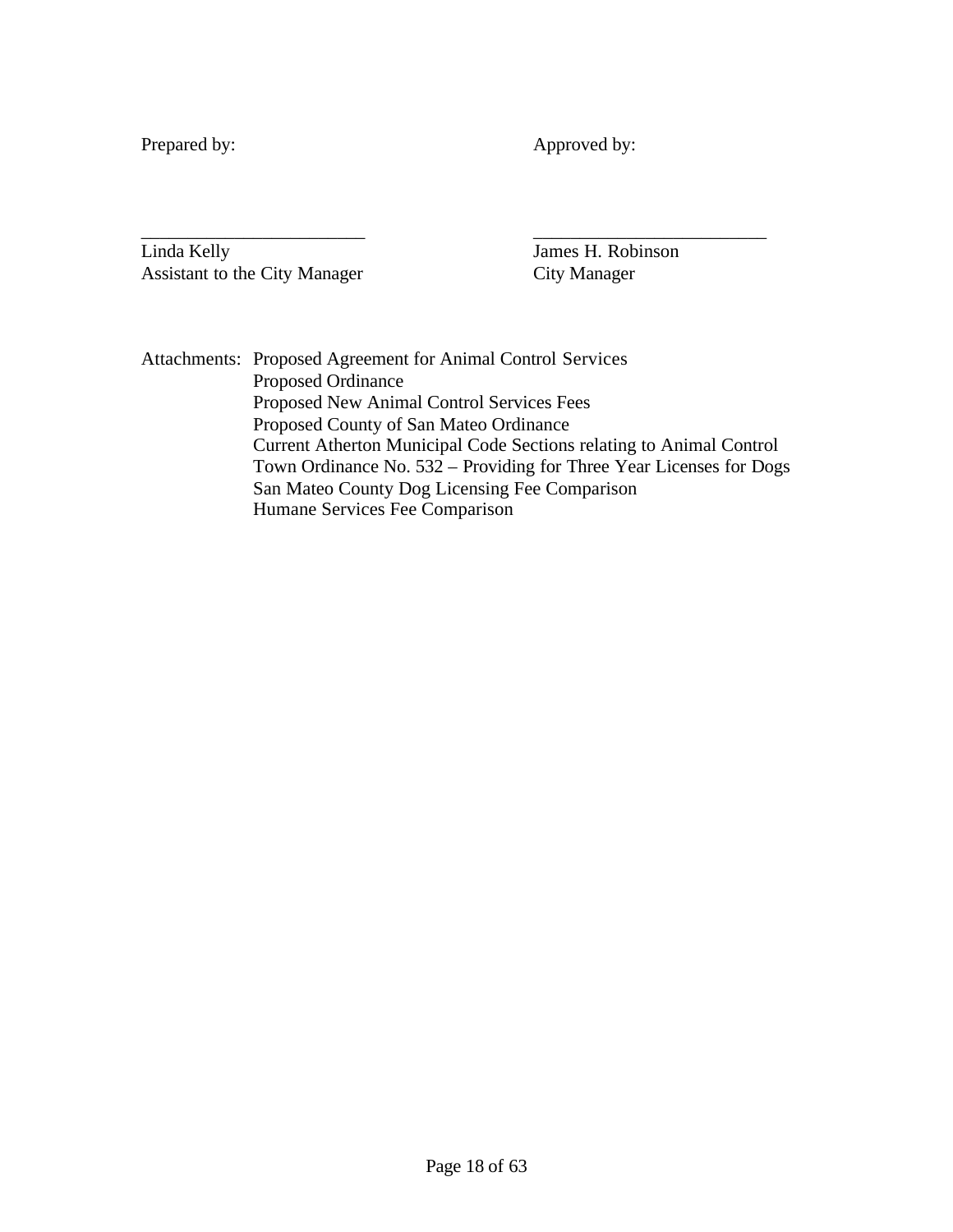#### AGREEMENT FOR ANIMAL CONTROL SERVICES BETWEEN THE CITIES OF ATHERTON, BELMONT, BRISBANE, BURLINGAME, COLMA, DALY CITY, EAST PALO ALTO, FOSTER CITY, HALF MOON BAY, HILLSBOROUGH, MENLO PARK, MILLBRAE, PACIFICA, PORTOLA VALLEY, REDWOOD CITY, SAN BRUNO, SAN CARLOS, SAN MATEO, SOUTH SAN FRANCISCO, WOODSIDE AND THE COUNTY OF SAN MATEO

THIS AGREEMENT, dated for convenience this day of by and between the COUNTY OF SAN MATEO, a political subdivision of the State of California (hereinafter "County"), and the cities of Atherton, Belmont, Brisbane, Burlingame, Colma, Daly City, East Palo Alto, Foster City, Half Moon Bay, Hillsborough, Menlo Park, Millbrae, Pacifica, Portola Valley, Redwood City, San Bruno, San Carlos, San Mateo, South San Francisco, and Woodside a California municipal corporation, (hereinafter "City");

#### **WITNESSETH**

WHEREAS, the City has passed and is responsible for enforcing local ordinance governing the regulation, licensing and impounding of certain animals within the territorial limits of the City; and

WHEREAS, the City wishes to contract with the County for the performance of the services hereinafter set forth; and

WHEREAS, the County is agreeable to rendering such services on the terms and conditions as hereinafter set forth; and

WHEREAS, such contracts are authorized and provided for by Sections 51300, et seq. of the California Government Code and under the parties respective police powers.

THEREFORE, THE PARTIES AGREE AS FOLLOWS:

#### A. DEFINITIONS

The following definitions shall apply to the terms used in this Agreement:

**ADOPTION:** The placement of an unowned or relinquished animal in a new home.

**IMPOUNDED ANIMAL:** One that has been picked up by an Animal Control Officer or other public official or by a private citizen and deposited at the shelter.

**ANIMAL CONTROL PROGRAM:** The program within the Division of Animal Control Services of the Environmental Services Agency of the County of San Mateo, or San Mateo County's designated contract agent, or both, or such other agency as the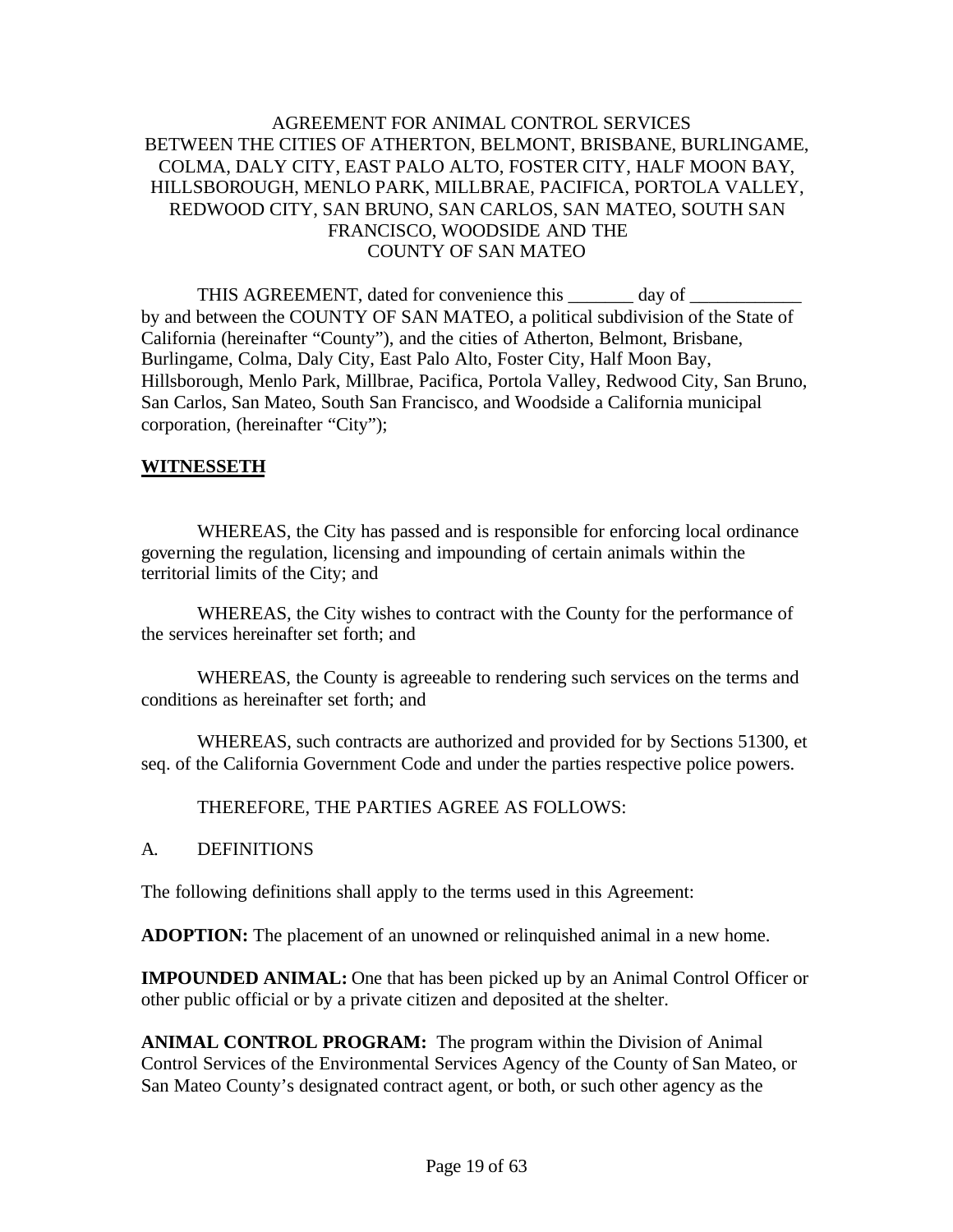County Board of Supervisors may designate, which is specifically charged with regulating and enforcing laws dealing with animal control within its jurisdiction.

**CITY or CITIES:** Any or all of the cities listed in Exhibit A, attached and incorporated by this reference herein.

**COUNTY CONTRACTOR:** Shall mean the Peninsula Humane Society (PHS), a California nonprofit corporation, or such other agency as the County Board of Supervisors may designate.

**HOLIDAYS:** Federally designated holidays with the addition of Easter and exclusion of Columbus Day, in accordance with County Contractor's existing labor contracts.

#### B. CITY'S RESPONSIBILITIES

#### 1. **Adoption of Animal Cont rol Ordinances & Fee Schedule.**

City shall, within 60 days after requested to do so by the County, adopt and maintain the same animal control ordinance and fee schedule as the County. The animal control ordinance shall be substantially the same as the provisions of Chapters 6.04, 6.12, and 6.16 of Title 6 of the San Mateo County Ordinance Code, as amended, to be effective within the City limits. The fee schedule shall be the same as outlined in Chapter 6.04.290 of the San Mateo County Ordinance Code. Enforcement of City ordinances which differ substantially from the County ordinance and which result in an increase to County Contractor's costs shall be reimbursed directly by the City requiring additional services, as negotiated between City requiring additional services and County Contractor. Provision of services to the County and Cities under the County's Agreement with County Contractor shall take priority over such additional services provided to separately contracting Cities.

- 2. **Delivery of Animals.** City shall deliver to the shelter at 12 Airport Boulevard, San Mateo, or hold in a humane way at a designated holding area until it can be picked up by County Contractor staff, any animal taken into custody by an employee of the City.
- 3. **Designation of License Collector.** City shall designate the County's Division of Revenue Services as the official responsible for license fee collection on behalf of City.
- 4. **Payments**. City shall pay to the County prior to January 1<sup>st</sup> of each fiscal year, and following the receipt of an invoice from County, the City's percentage share of the net program cost of the Animal Control Program as described herein and as specified in Exhibit B for FY 2003-04. This net program cost shall be determined by the County and shall be equal to the cost of the contract between the County and County Contractor plus the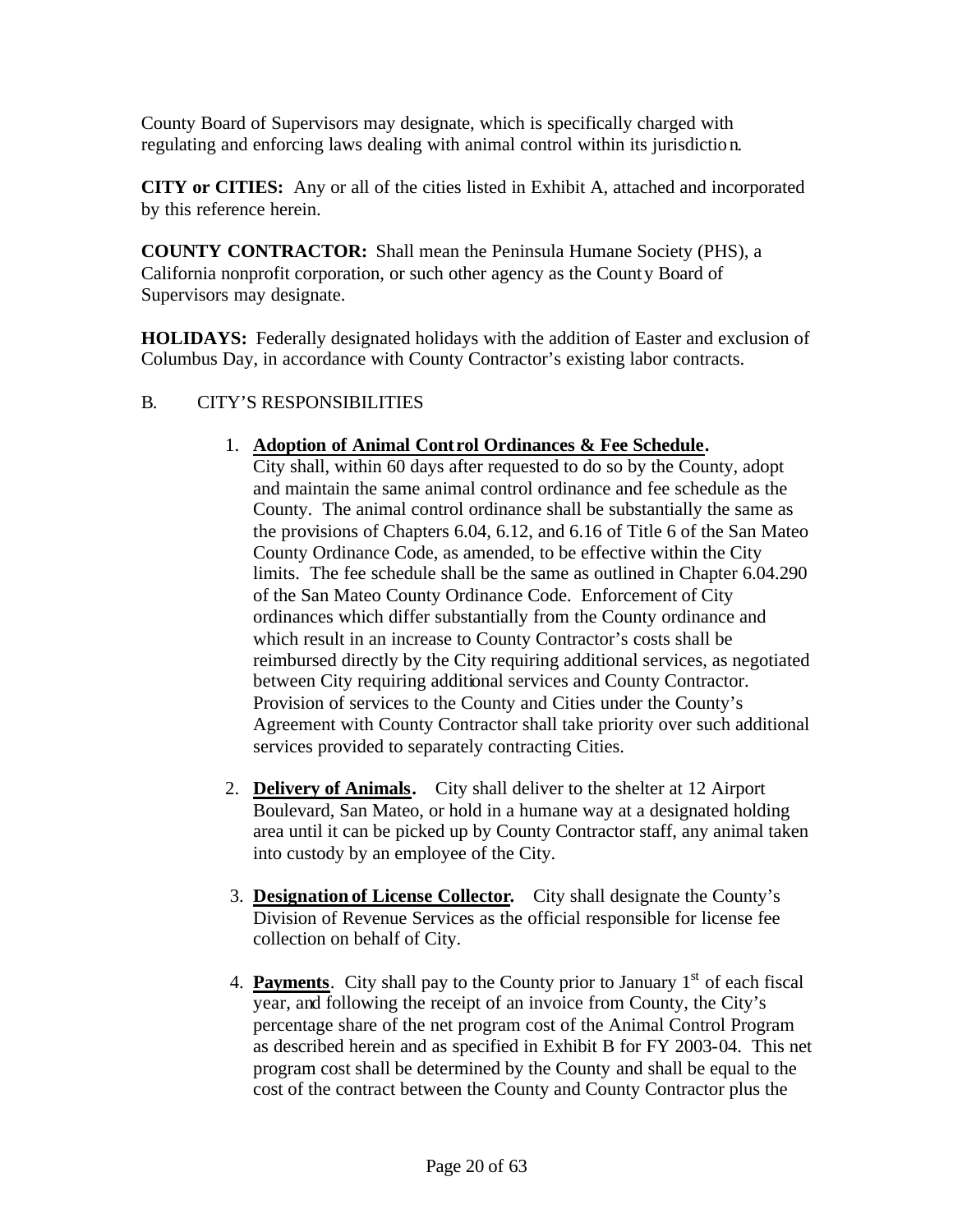cost of the County administering licensing collection and Animal Control Services Program, minus any program revenue received by County or County Contractor as described in Section D, Paragraph 5. County and City's percentage share shall be based on service costs. County will calculate a percentage breakdown annually, based on service reports provided by County Contractor. Percentage distribution for a given year will be based on an average of service costs over the three calendar years prior to the year in question. Exhibit "B", attached and incorporated by this reference herein, details percentage distribution for FY 2003-04. Percentage distributions for years two and three of this Agreement will be distributed by County to Cities by March  $1<sup>st</sup>$  of the given year.

Base costs to be paid to County Contractor by the County and Cities are as follows:

| Fiscal Year | <b>Amount</b> |
|-------------|---------------|
| 2003-04     | \$4,454,397   |
| 2004-05     | \$4,624,617   |
| 2005-06     | \$4,803,348   |

- 5. **Permits for Public Events**. Where Cities issue permits for public exhibitions and events which include animals, such permits shall not be issued without the approval of County Contractor. County Contractor is entitled to recover costs which relate to staffing that may result during or after the exhibition or event. Such costs shall be collected by County Contractor based on a fee schedule approved by the City in which the event is taking place. County Contractor agrees to expeditiously process permits.
- 6. **Defense of Dangerous Animal Determinations.** The parties acknowledge that City is and will remain solely responsible for arranging and conducting hearings under its Dangerous and Vicious Animal Ordinances, including but not limited to providing hearing officers and a location for the hearings. However, the parties agree that, at City's option and for its convenience, City may utilize County offices and/or the services of the County contract hearing officers for purposes of conducting Dangerous/Vicious Animal Hearings under the provisions of City's Dangerous and Vicious Animal Ordinance. The parties recognize that the costs of these hearings are ordinarily borne by the animal owner. However, in the event City and/or County are unable to collect these costs from the owner within a reasonable time, City shall be responsible for payment of these costs in addition to amounts paid under section B.4.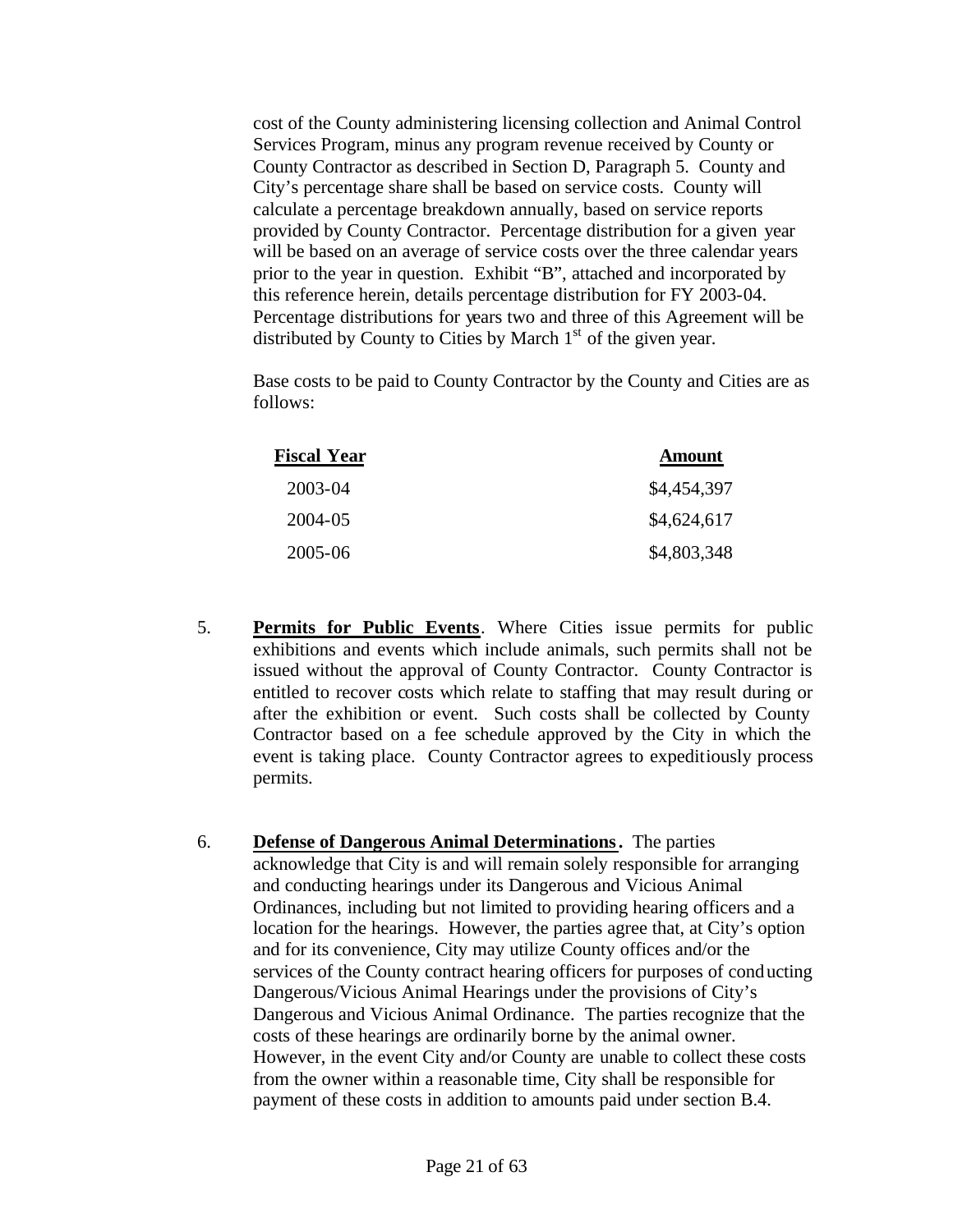The parties also recognize that in the event City elects to utilize the services of a County contract hearing officer, City remains solely responsible for the defense of any appeal of any decision rendered by the hearing officer. Further, City remains responsible for any claims, damages, costs or other losses resulting from any decision or act of omission of the hearing officer or from any court judgment based on claims, actions or appeals resulting from Dangerous/Vicious Animal decisions or findings made under City's ordinances.

#### **C. COUNTY'S RESPONSIBILITIES**

- 1. County shall provide the following services directly to City:
	- Issuance of Breeder Permits
	- **Issuance of Pet Fancier Permits**
	- Billing owner of animal for administrative costs associated with quarantines
	- Processing in-home quarantines which may be resolved over the phone
	- Scheduling Dangerous/Vicious Animal Hearings (see Section B, paragraph 6 above)
	- Billing owner of animal for Dangerous/Vicious Animal Hearing costs
	- Issuance of Dangerous Animal Permits
	- Conducting mandatory spay/neuter hearings

All other services, as described in Exhibit C, attached and incorporated by this reference herein, will be provided by County to City through the County's contract with its County Contractor, including all animal control services and facilities as described in the agreement with County Contractor. Animal Control services shall be provided to City at the same level of services as provided by the County to the unincorporated area of the County to the extent specified in the agreement with County Contractor.

2. **Performance Measures.** With the effective date of this agreement, County shall implement the following outcome-based performance measures, subject to the review and approval of the City. County shall collect, maintain and report data in regards to the following performance measures. This data shall be reported in writing, to the City on a quarterly basis, no later than November  $15^{th}$ , February  $15^{th}$ , May  $15^{th}$ , and August 15<sup>th</sup> of each fiscal year. County agrees to work cooperatively with the County Contractor and the Cities to develop future performance measures that are both valid and reliable and that can be used to evaluate the level of service provided by County Contractor, which may be introduced at each anniversary date of the County/County Contractor Agreement. County agrees and understands that each of the twenty Cities involved in the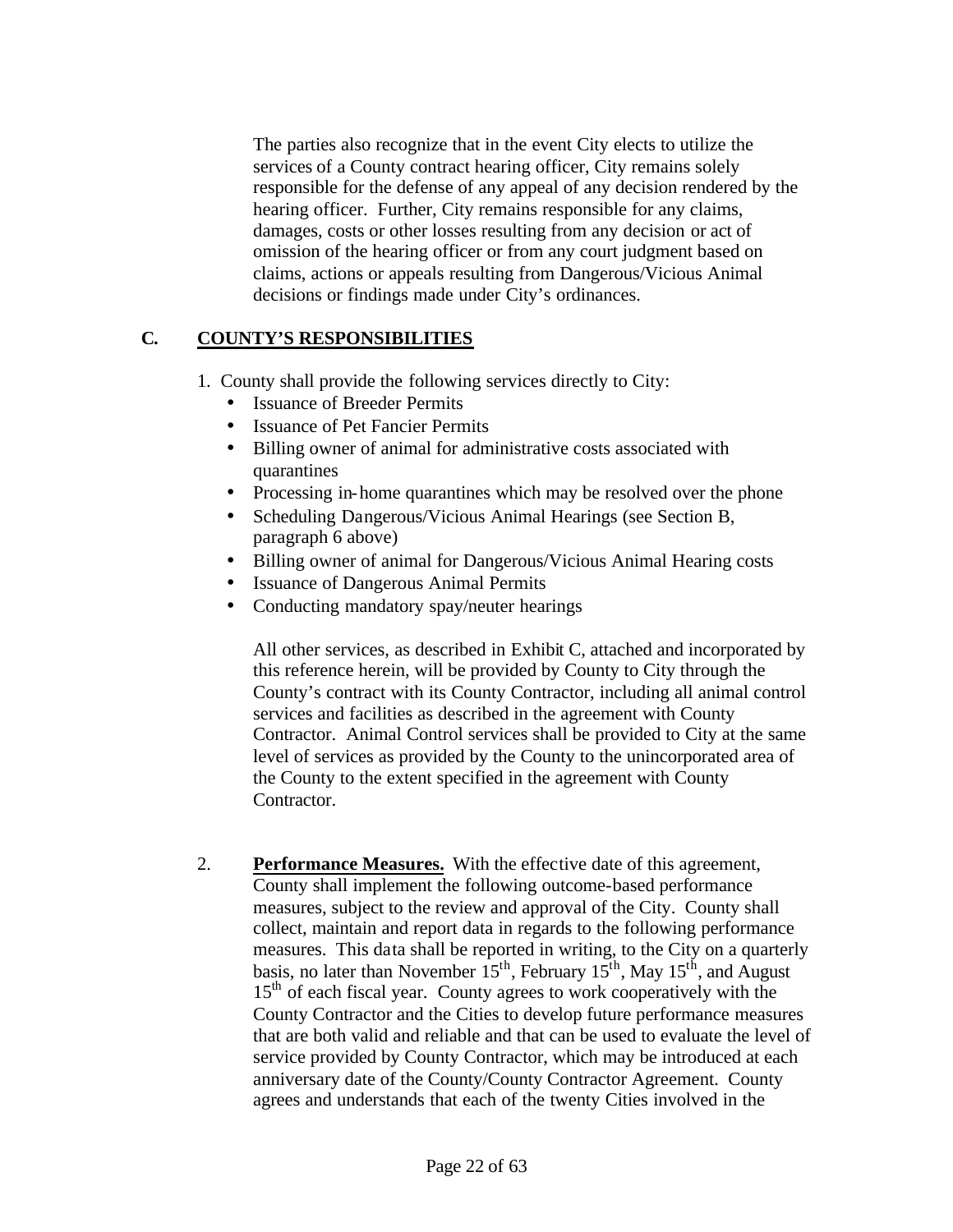contract with the County will have input into the development of current and future performance measures.

- Performance Measure #1 Number of field services calls per quarter.
- Performance Measure #2 Number of live animals received by shelter per quarter.
- Performance Measure #3 Percent of customers rating services good or better in Field Services and Client Services; the Contractor shall select one random week per quarter and contact a random sampling of no less than ten customers served within that week per service area to query.
- Performance Measure #4 Percent of calls responded to within timeframe guaranteed in contract (broken down by category/type of call).
- Performance Measure #5 Number and percent of adoptable animals adopted per quarter.
- Performance Measure #6 Number and percent of animals returned to owner per quarter.

# **D. GENERAL PROVISIONS**

- 1. **Existing Agreements**. Upon execution of this Agreement, any prior existing agreements between City and County for the provision of Animal Control Services will be terminated.
- 2. **Sub-contracting for Services**. It is expressly understood and agreed that the County will sub-contract with the Peninsula Humane Society, a California nonprofit corporation, or such other agency as the Board of Supervisors may designate, for the provision of Animal Control Services including field enforcement, shelter and treatment services referred to herein.
	- a. **Field Enforcement Services**. County's subcontract shall provide staff for the provision of field enforcement services throughout the County for the purpose of enforcing state and local ordinances pertaining to domestic animals, as described in Exhibit "C".

The County Contractor, County and City have established and agreed that County and City will be responsible for response to barking dog complaints within their own jurisdictions.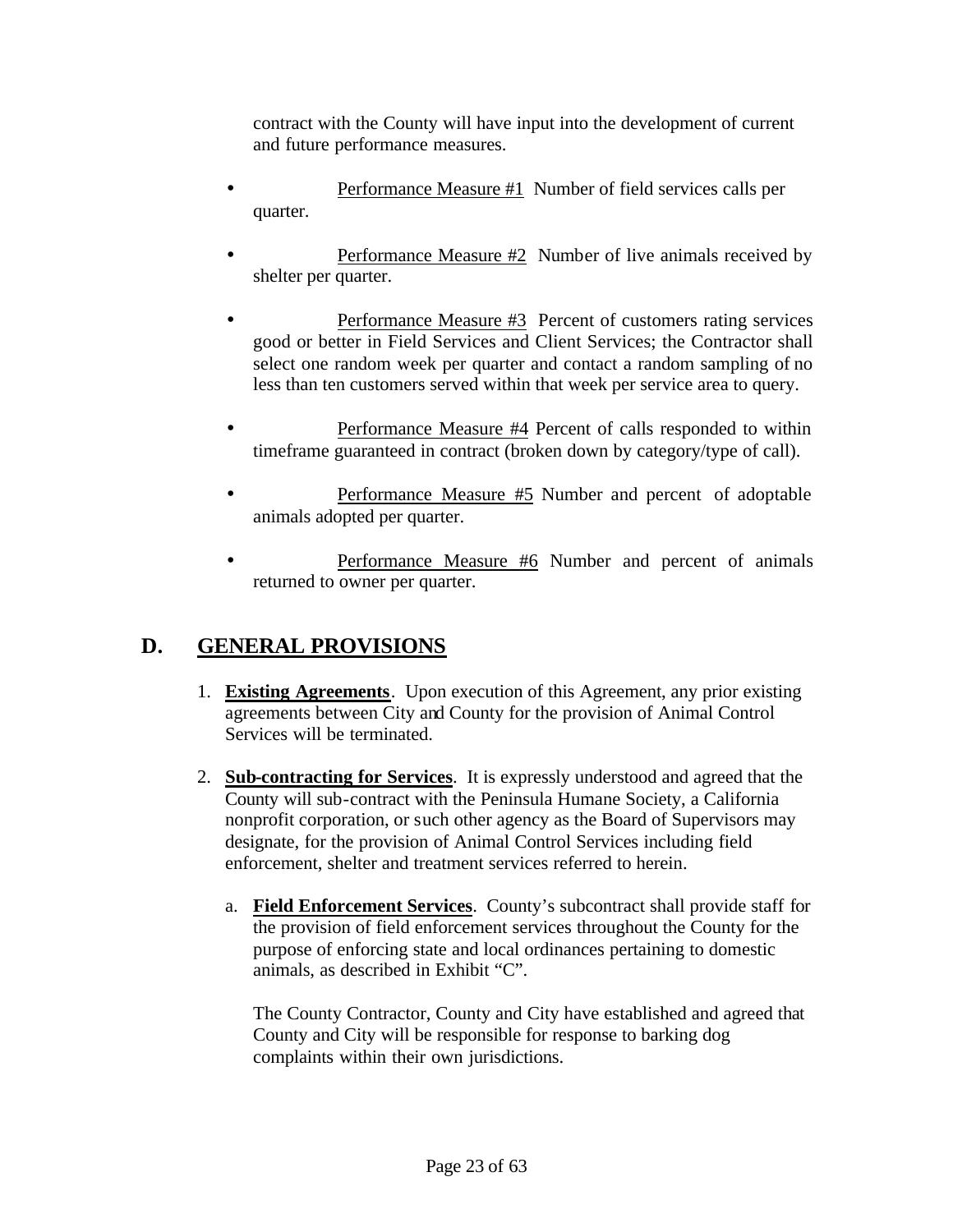- b. **Shelter Services**. County's subcontract shall provide staff and facilities for the provision of Shelter services, including the impounding, receiving of unwanted animals, housing, redemption, treatment, sale, adoption, euthanasia and disposal of animals. The shelter and care for all stray and unwanted animals shall be provided 24 hours a day 7 days a week, as described in Exhibit "C."
- c. **Treatment Services**. In accordance with California state law, County's subcontract shall provide staff and facilities for the provision of treatment services to injured animals shall be provided or arranged to be provided as described in Exhibit "C."
- d. **Excluded Services**. Services and enforcement activities not within the County's obligations herein are specified in Paragraph 11 of Exhibit C.

.

- 3. **Fiscal and Program Monitoring**. Representatives designated by the County Contractor and County may meet to review year-to-date expenditures and to discuss any financial or programmatic problems that either party may have. Either party may request a special meeting for these purposes and upon reasonable notice. City may participate in monitoring meeting between County and County Contractor to review year-to-date expenditures and to discuss any financial or programmatic problems that any party may have. Any changes in the amount to be paid to the County Contractor shall require Board of Supervisors and Cities' approval. If requested by the County, members of the County Contractor's Board of Directors Executive Committee and President shall meet with representatives from the San Mateo County City Managers Association. If requested by the County, the County Contractor's President shall meet with the San Mateo County City Managers Association.
	- 4. **Monitoring Meetings**. Upon the effective date of this Agreement, County shall form a monitoring committee that shall hereafter be referred to as the Animal Control Task Force, which shall consist of police representatives, City manager representatives, any other City representatives designated by any City, and representation from the County. Cities without formal representation or appointment may attend and fully participate in all meetings. The Animal Control Task Force shall remain in effect throughout the term of this Agreement and may adopt its own rules of conduct. Responsibilities of the Animal Control Task Force shall include but not be limited to:
		- a. Review existing local animal control ordinances and make recommendations for appropriate changes to the County and Cities.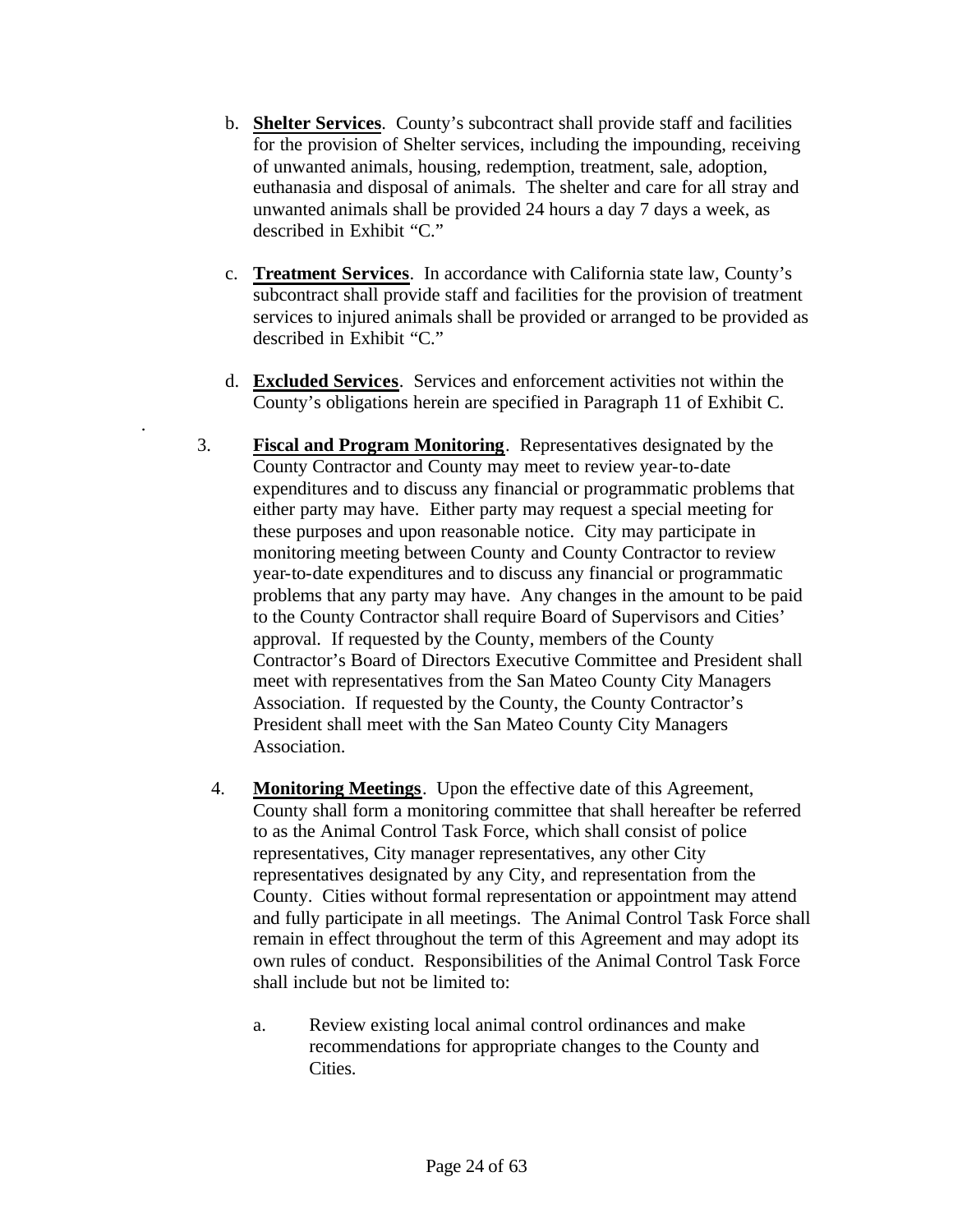- b. Review licensing activities with County Revenue Services representatives.
- c. Review all citation activities.
- d. Review programmatic complaints of any City and programmatic data provided by County Contractor.
- e. Review revenues and expenditures relating to Animal Control Services.
- f. Review the Cities' cost sharing formula.
- g. Review and develop performance measures, in conjunction with County Contractor staff, which will provide valid and reliable data by which to evaluate the level of service being provided by the County Contractor.
- 5. **Use of Program Revenue** . The City agrees that all license fees and animal fine, forfeitures or other related animal fees collected by the County shall be retained by County and used for the support of the Animal Control Program. It is further understood that any fees collected for redemption or sale of impounded animals shall be retained by the County and/or County Contractor in accordance with the provisions of said contract between the County and County Contractor, and such fees shall be used for the support of the Animal Control Program.
- 6. **Program Deficit or Surplus**. City and County shall share in covering any program deficit or receiving any program surplus. At the end of each fiscal year, County will determine any deficit or surplus incurred that fiscal year. City understands and agrees that with the County's written approval, County Contractor will be allowed to retain 50% of unexpended contract monies, including Cities' contributions. Any variance (deficit or surplus) over what was budgeted will be added to, in the case of a deficit, or subtracted from, in the case of a surplus, the following ye ar's cost. Deficits and/or surpluses are shared by each City and County based on actual program costs and revenue for the prior fiscal year. The parties acknowledge that the contract between County and County Contractor provides that if, in any fiscal year, the costs necessary and incidental to Contractor's provision of services are greater than reasonably could have been anticipated, or if County or State laws are passed during the term of the Agreement which require a greater level of service, County and County Contractor will negotiate payment of increased reimbursement to Contractor, pursuant to the procedure set forth in that agreement. City agrees that if additional amounts are reimbursed to County Contractor under that provision of the contract between County and County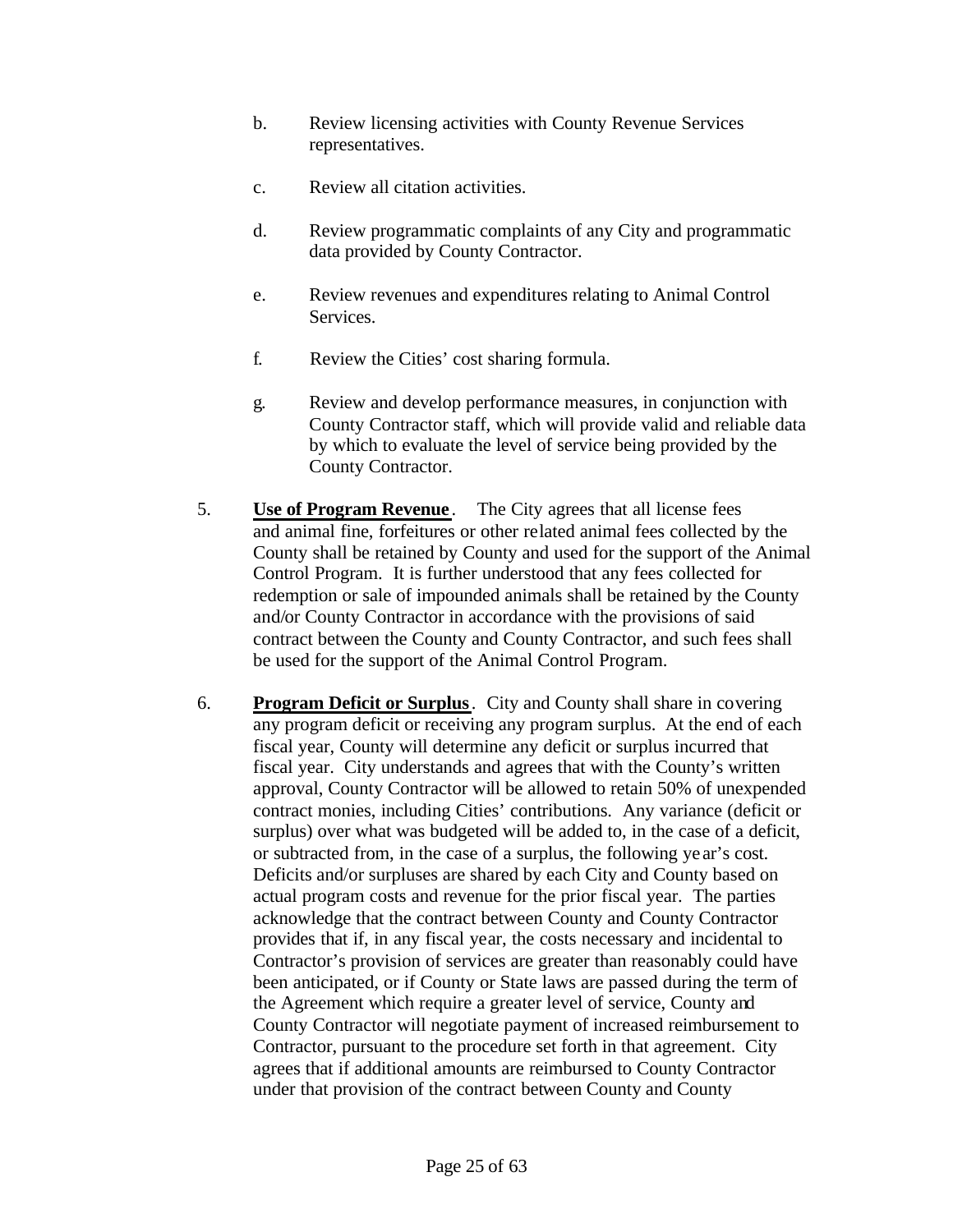Contractor, City shall pay its proportionate share of such additional reimbursement as determined by County pursuant to the percentage formula used for determining proportionate share of the base contract costs as determined under section B.4 of this Agreement. County agrees to not adopt any law which would result in increased costs to County or County Contractor without the agreement of all cities to such change.

- 7. **Maintenance of Records**. Records of animals impounded including the description of each animal, date of receipt, date and manner of disposal, treatment received, the name of the person redeeming or adopting the animal, and the fees, charges and proceeds of adoption shall be maintained by County, through County Contractor, and made available to City. In addition, statistical information shall be provided on a-quarterly basis to the City summarizing various field enforcement activities occurring in the City and shelter activities initiated by residents of said City.
- 8. **Term and Effective Period**. This Agreement shall be effective the period from July 1, 2003 through June 30, 2006. All services are subject to the terms and conditions of this Agreement.
	- 9. **Termination of Agreement**. Except as otherwise provided by this section, this Agreement may not be terminated by either party during the effective period. Each City is responsible for its annual percentage share due under this Agreement. In the event any contracting City fails to pay its percentage share as set forth in paragraph B.4., each contracting City shall pay its proportionate share of the non-payment, unless and until the County is able to recover the non-payment.

This agreement shall automatically terminate in the event of termination of the County's contract with County Contractor. Upon termination County shall have no further obligation to provide the services specified in this agreement. City shall pay its percentage share for all services received prior to termination.

- 10 **Amendments: Entire Agreement**. Amendments to this Agreement must be in writing and approved by the governing body of every jurisdiction. This is the entire Agreement between the parties and supersedes any prior written or oral agreements inconsistent herewith.
- 11. **Additional Services**. Nothing contained herein shall preclude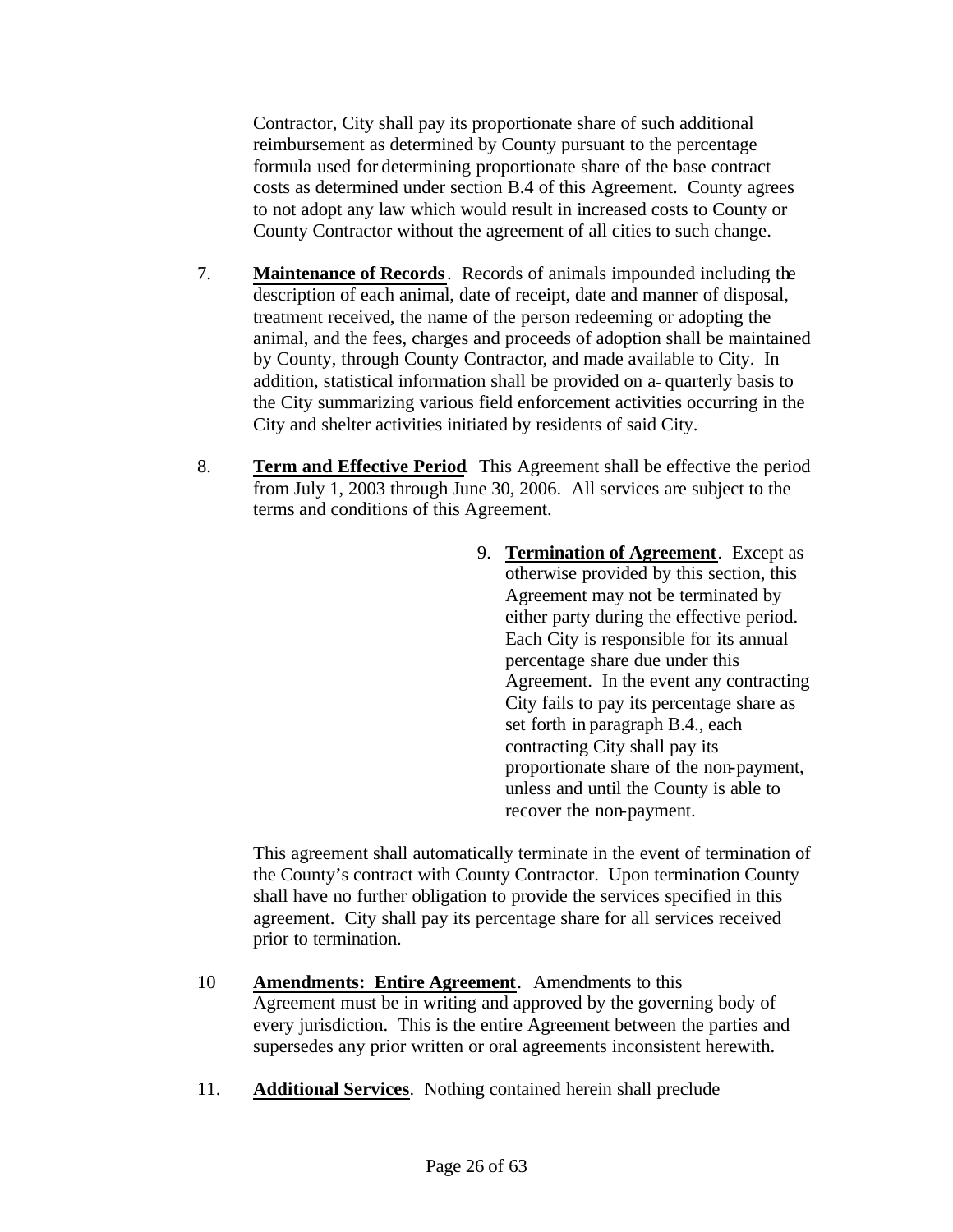City from contracting separately for the provision of a higher level of service. Any contract increasing the level of services will be supplemental to this Agreement and will not affect the level of service provided for in this Agreement, the agreement between the County and any other City, or the agreement between the County and County Contractor.

12. **Hold Harmless**. City shall hold harmless, indemnify and defend County, its officers, employees and agents from and against any and all claims, suits or actions of every kind brought for or on account of injuries to or death of any person or damage to any property of any kind whatsoever and to whomsoever belonging which arise out of the performance or nonperformance of City's covenants and obligations under this Agreement and which result from the actively negligent or wrongful acts of City or its officers, employees, or agents.

County shall hold harmless, indemnify and defend City, its officers, employees and agents from and against any and all claims, suits or actions of any kind brought for or on account of injuries to or death of any person or damage to any property of any kind and to whomsoever belonging which arise out of the performance or nonperformance of County's obligations under this Agreement and which result from the actively negligent or wrongful acts of County, its officers or employees. This provision requiring County to hold harmless, indemnify and defend City shall expressly not apply to claims, losses, liabilities or damages arising from actions or omissions, negligent or otherwise, of Peninsula Humane Society, or any other independent contractor, or its officers, employees or agents, under its contract with the County.

In the event of concurrent negligence of the County, its officers or employees, and the City, its officers and employees, then the liability for any and all claims for injuries or damages to persons and/or property or any other loss or costs which arise out of the terms, conditions, covenants or responsibilities of this Agreement shall be reapportioned according to the California theory of comparative negligence.

- 13. **Independent Contractor**. City and its employees and agents are independent contractors with respect to the performance of any obligation hereunder or connected herewith, and not employees or agents of County and vice versa.
- 14. **Non-Discrimination**. No person shall illegally be excluded from participation in, denied the benefits of, or be subjected to discrimination under this Agreement on account of their race, color, religion, national origin, age, sex, sexual orientation, ancestry, marital status, pregnancy, childbirth or related conditions, medical condition, mental or physical disability or veteran's status.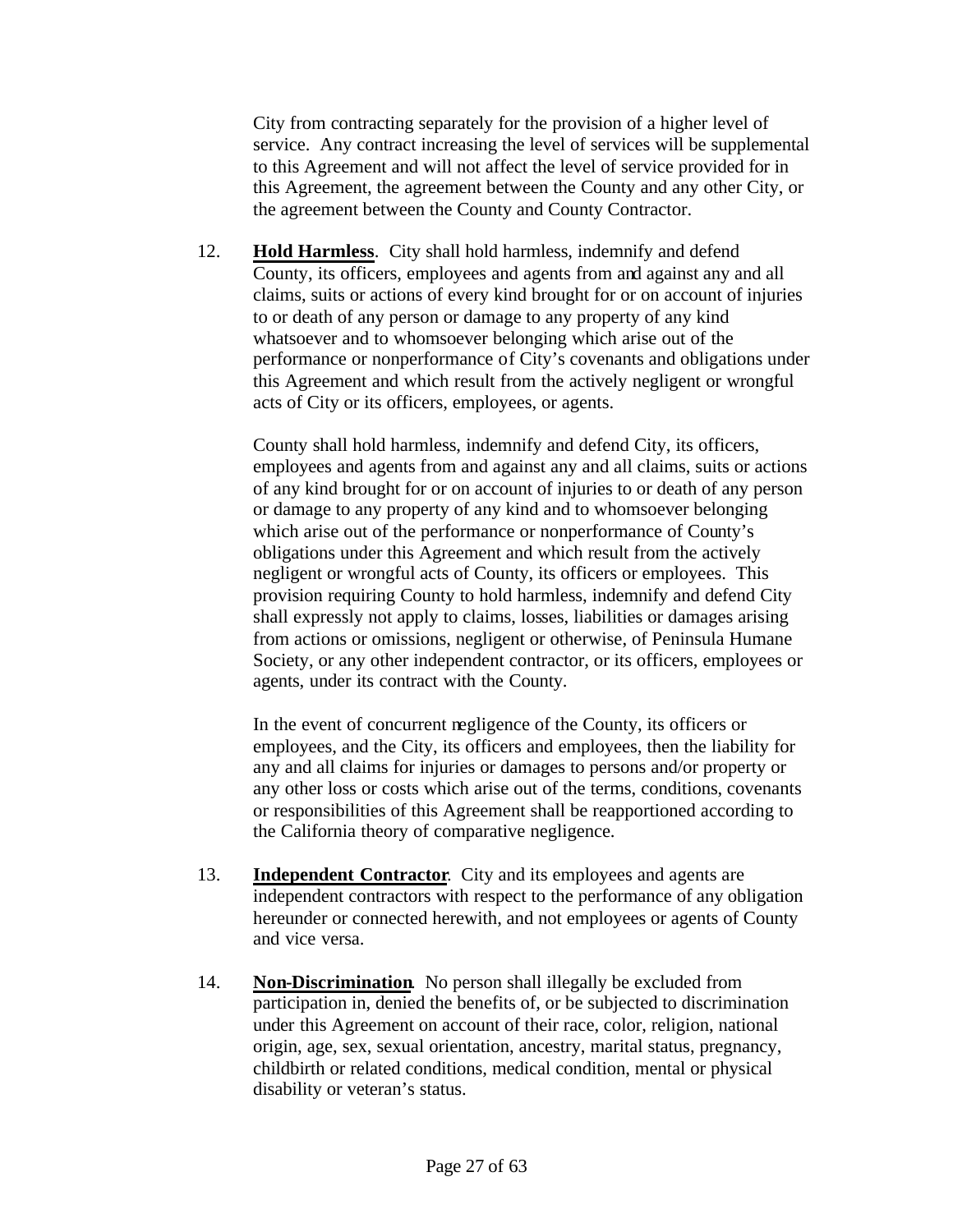- 15. **Assignability**. Except as otherwise expressly provided for herein, neither party shall assign any of its obligations or rights hereunder without permission of the other.
- 16. **Notices**. Any notices required to be given pursuant to this Agreement shall be given in writing and shall be mailed to the parties hereto at the addresses of each of the parties, as follows

| To City:   | Town of Atherton<br>Attention: James H. Robinson, City Manager<br>91 Ashfield Road<br>Atherton, CA 94027 |
|------------|----------------------------------------------------------------------------------------------------------|
| To County: | Director, Environmental Services Agency<br>455 County Center, $4th$ Floor<br>Redwood City, CA 94063-1646 |

IN WITNESS WHEREOF, the Board of Supervisors of the County of San Mateo has authorized and directed the Environmental Services Agency Director to execute said Agreement for and on behalf of the County of San Mateo, and the cities of Atherton, Belmont, Brisbane, Burlingame, Colma, Daly City, East Palo Alto, Foster City, Half Moon Bay, Hillsborough, Menlo Park, Millbrae, Pacifica, Portola Valley, Redwood City, San Bruno, San Carlos, San Mateo, South San Francisco, and Woodside have caused this Agreement to be subscribed by its duly authorized officer and attested by its Clerk.

#### **COUNTY OF SAN MATEO**

Marcia Raines, Director Environmental Services Agency

\_\_\_\_\_\_\_\_\_\_\_\_\_\_\_\_\_\_\_\_\_\_\_\_\_\_\_\_\_\_

\_\_\_\_\_\_\_\_\_\_\_\_\_\_\_\_\_\_\_\_\_\_\_\_\_\_\_\_\_\_\_\_\_

#### ATTEST: **TOWN OF ATHERTON**

Town of Atherton, Clerk By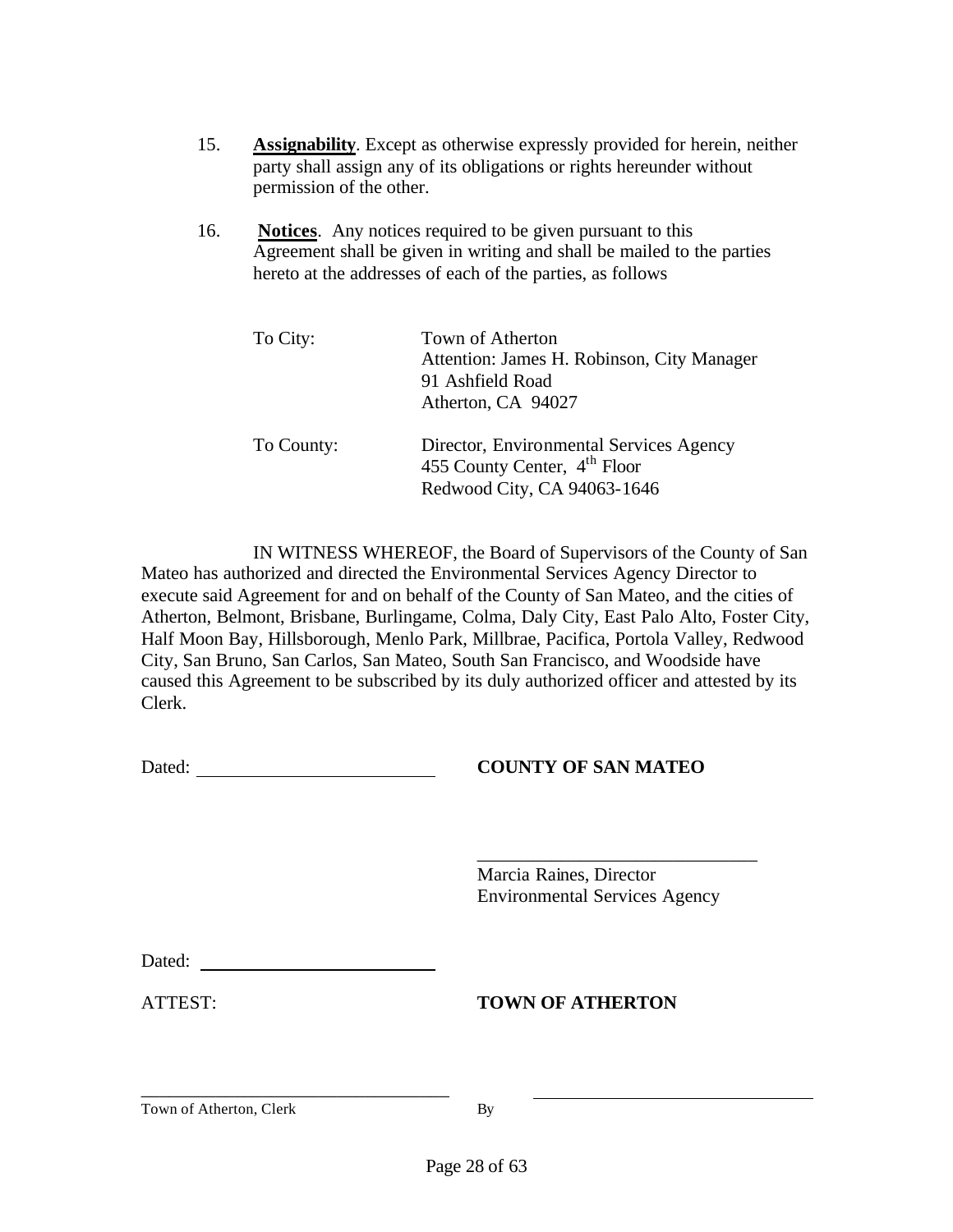Approved as to form:

| /s/ Marc Hynes                     |  |
|------------------------------------|--|
| Marc Hynes, Atherton City Attorney |  |

| ATTEST:                   | <b>CITY OF BELMONT</b>    |
|---------------------------|---------------------------|
| City of Belmont, Clerk    | <b>By</b>                 |
|                           |                           |
| ATTEST:                   | <b>CITY OF BRISBANE</b>   |
| City of Brisbane, Clerk   | By                        |
|                           |                           |
| ATTEST:                   | <b>CITY OF BURLINGAME</b> |
| City of Burlingame, Clerk | By                        |
| Dated:                    |                           |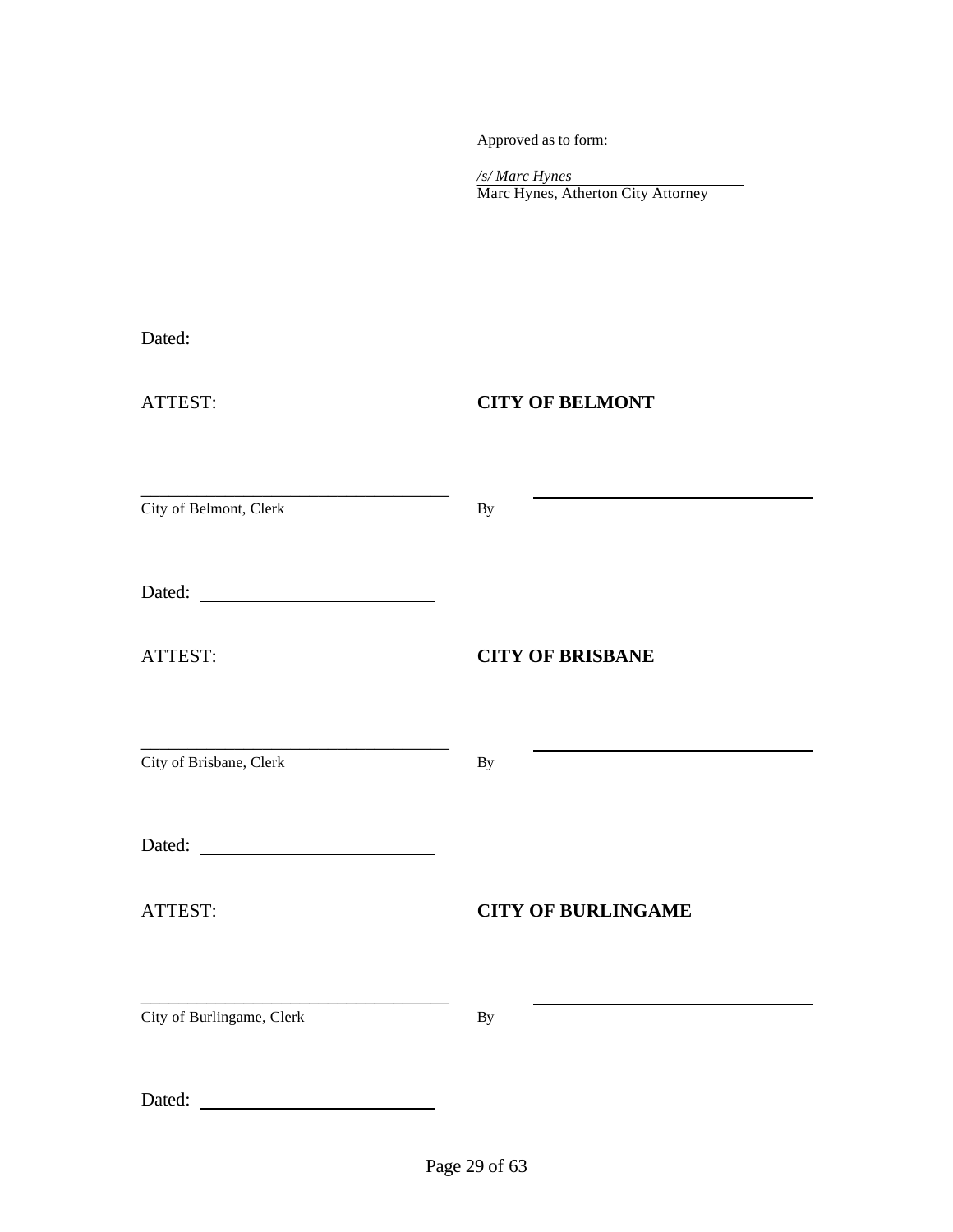# ATTEST: **TOWN OF COLMA**

| Town of Colma, Clerk                                        | By                            |
|-------------------------------------------------------------|-------------------------------|
| Dated:<br><u> 1989 - Johann Barnett, fransk politiker (</u> |                               |
| ATTEST:                                                     | <b>CITY OF DALY CITY</b>      |
| City of Daly City, Clerk                                    | By                            |
| Dated:                                                      |                               |
| ATTEST:                                                     | <b>CITY OF EAST PALO ALTO</b> |
| City of East Palo Alto, Clerk                               | By                            |
| Dated:                                                      |                               |
| ATTEST:                                                     | <b>CITY OF FOSTER CITY</b>    |
| City of Foster City, Clerk                                  | By                            |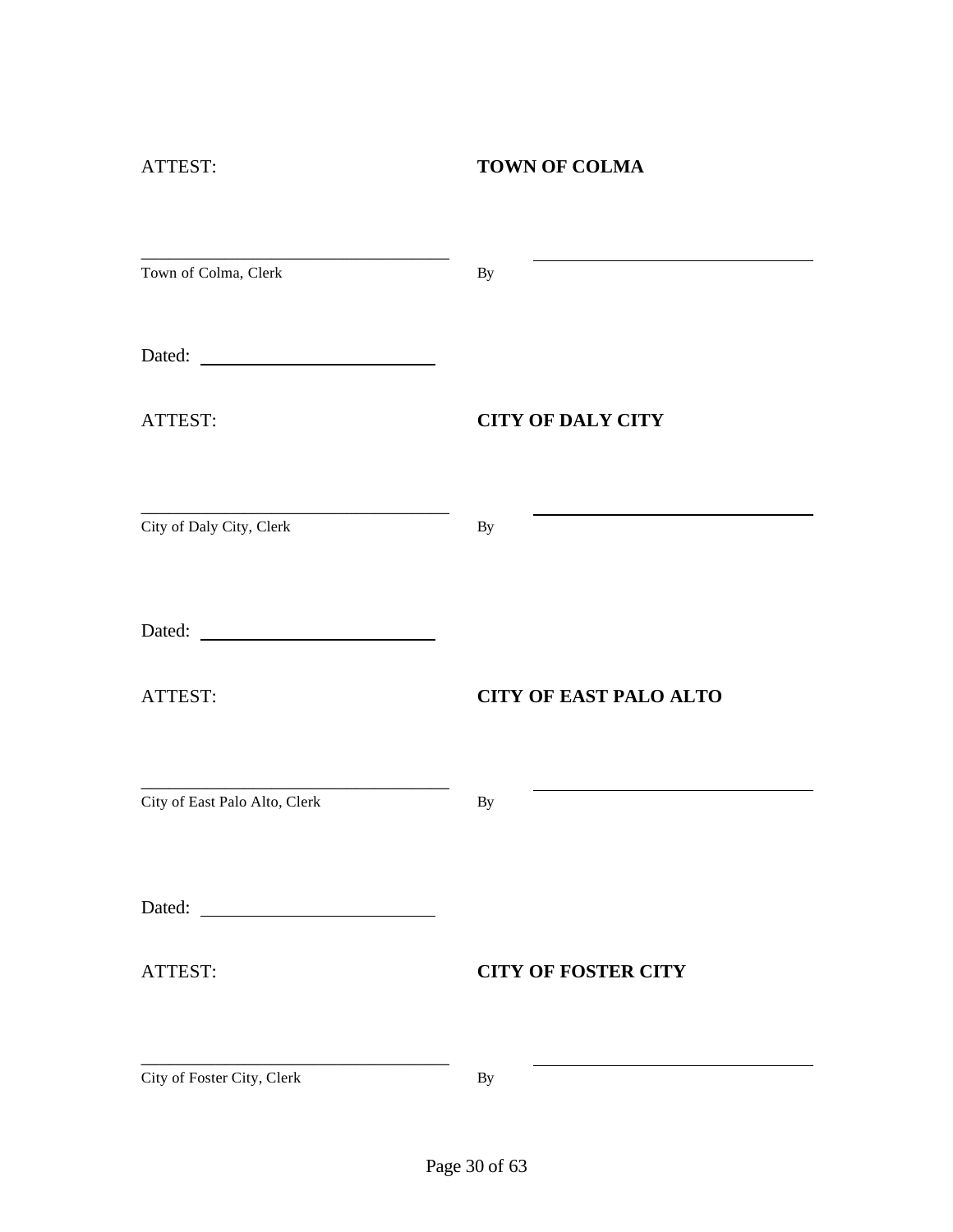| Dated:                                                                                                                                            |                              |
|---------------------------------------------------------------------------------------------------------------------------------------------------|------------------------------|
| ATTEST:                                                                                                                                           | <b>CITY OF HALF MOON BAY</b> |
| City of Half Moon Bay, Clerk                                                                                                                      | By                           |
| ATTEST:                                                                                                                                           | <b>TOWN OF HILLSBOROUGH</b>  |
| Town of Hillsborough, Clerk                                                                                                                       | By                           |
|                                                                                                                                                   |                              |
| ATTEST:                                                                                                                                           | <b>CITY OF MENLO PARK</b>    |
| <u> 1980 - Johann Barn, mars eta bat eta bat eta bat eta bat eta bat ez arteko hamarkada eta bat eta bat eta bat</u><br>City of Menlo Park, Clerk | By                           |
| Dated:                                                                                                                                            |                              |
| ATTEST:                                                                                                                                           | <b>CITY OF MILLBRAE</b>      |
| City of Millbrae, Clerk                                                                                                                           | By                           |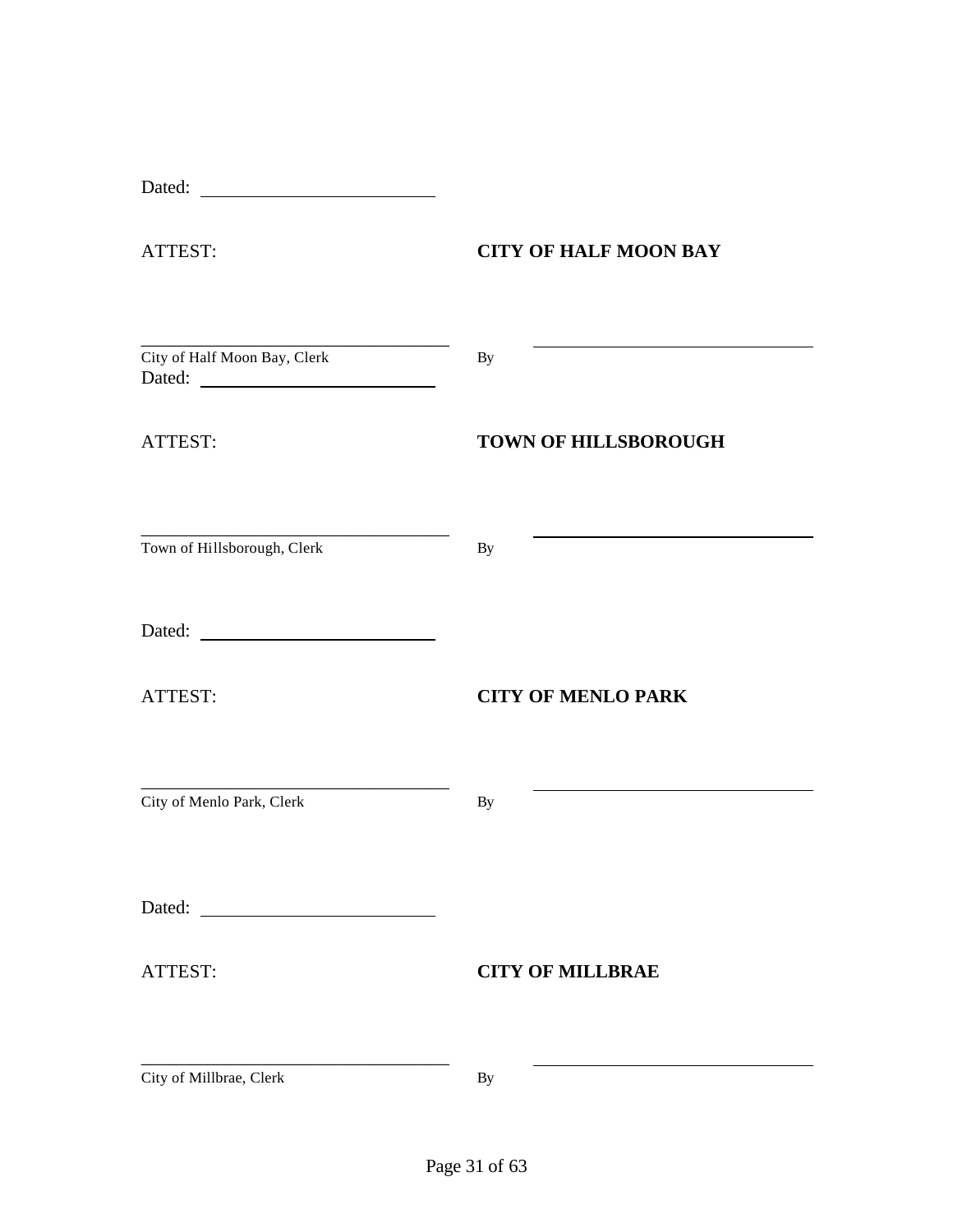| ATTEST:                                                                                                                                         | <b>CITY OF PACIFICA</b>     |
|-------------------------------------------------------------------------------------------------------------------------------------------------|-----------------------------|
| <u> 1989 - Johann John Stone, markin biskup og det blev til store og en store og en som som som som som som som </u><br>City of Pacifica, Clerk | By                          |
|                                                                                                                                                 |                             |
| ATTEST:                                                                                                                                         | TOWN OF PORTOLA VALLEY      |
| Town of Portola Valley, Clerk                                                                                                                   | By                          |
|                                                                                                                                                 |                             |
| ATTEST:                                                                                                                                         | <b>CITY OF REDWOOD CITY</b> |
| City of Redwood City, Clerk                                                                                                                     | By                          |
| Dated:<br><u> 2000 - Andrea Albert III, martin a</u>                                                                                            |                             |
| ATTEST:                                                                                                                                         | <b>CITY OF SAN BRUNO</b>    |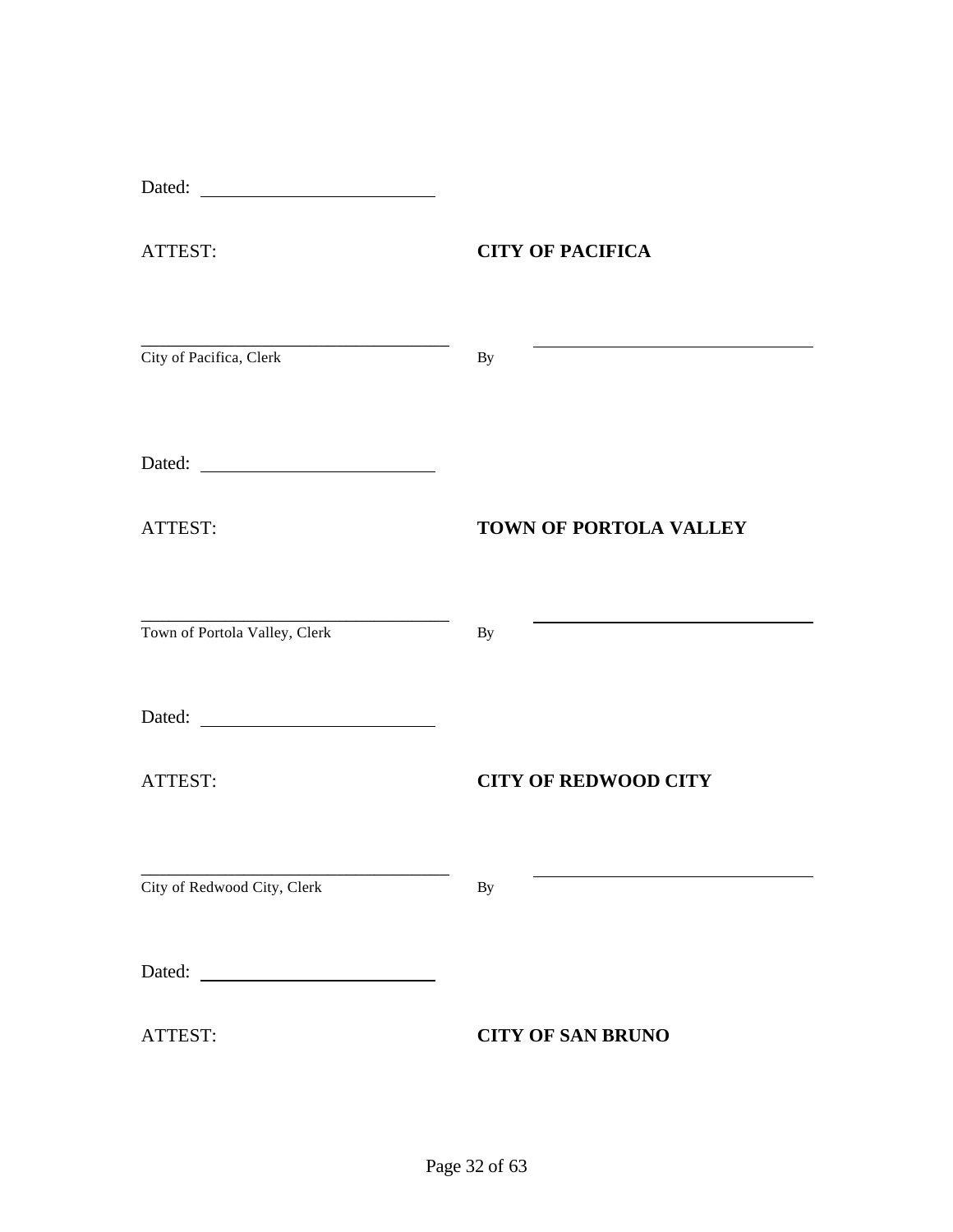| City of San Bruno, Clerk           | <b>By</b>                          |
|------------------------------------|------------------------------------|
|                                    |                                    |
| ATTEST:                            | <b>CITY OF SAN CARLOS</b>          |
| City of San Carlos, Clerk          | <b>By</b>                          |
|                                    |                                    |
| ATTEST:                            | <b>CITY OF SAN MATEO</b>           |
| City of San Mateo, Clerk           | By                                 |
| Dated:                             |                                    |
| ATTEST:                            | <b>CITY OF SOUTH SAN FRANCISCO</b> |
| City of South San Francisco, Clerk | By                                 |
|                                    |                                    |
| ATTEST:                            | <b>TOWN OF WOODSIDE</b>            |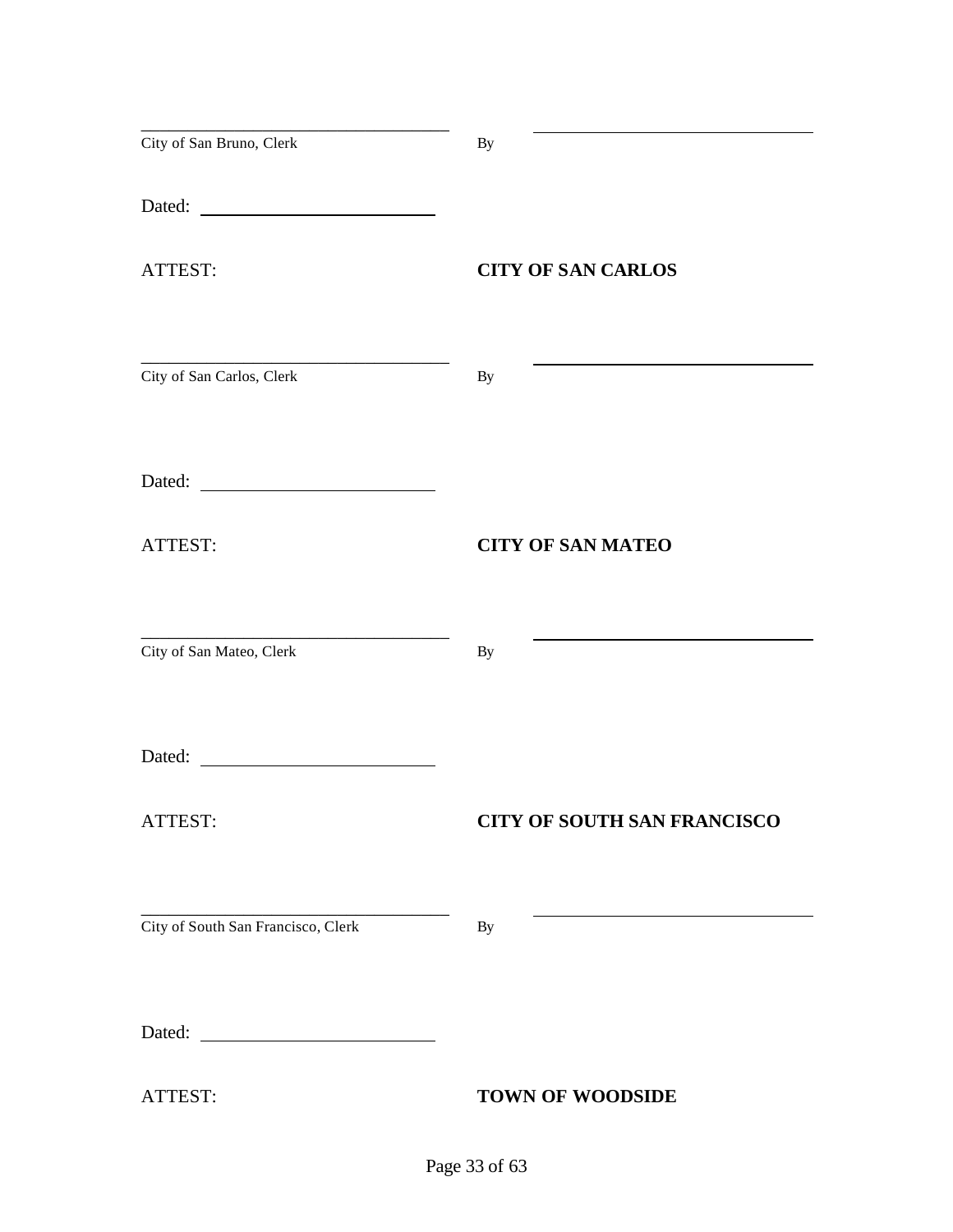Town of Woodside, Clerk By

\_\_\_\_\_\_\_\_\_\_\_\_\_\_\_\_\_\_\_\_\_\_\_\_\_\_\_\_\_\_\_\_\_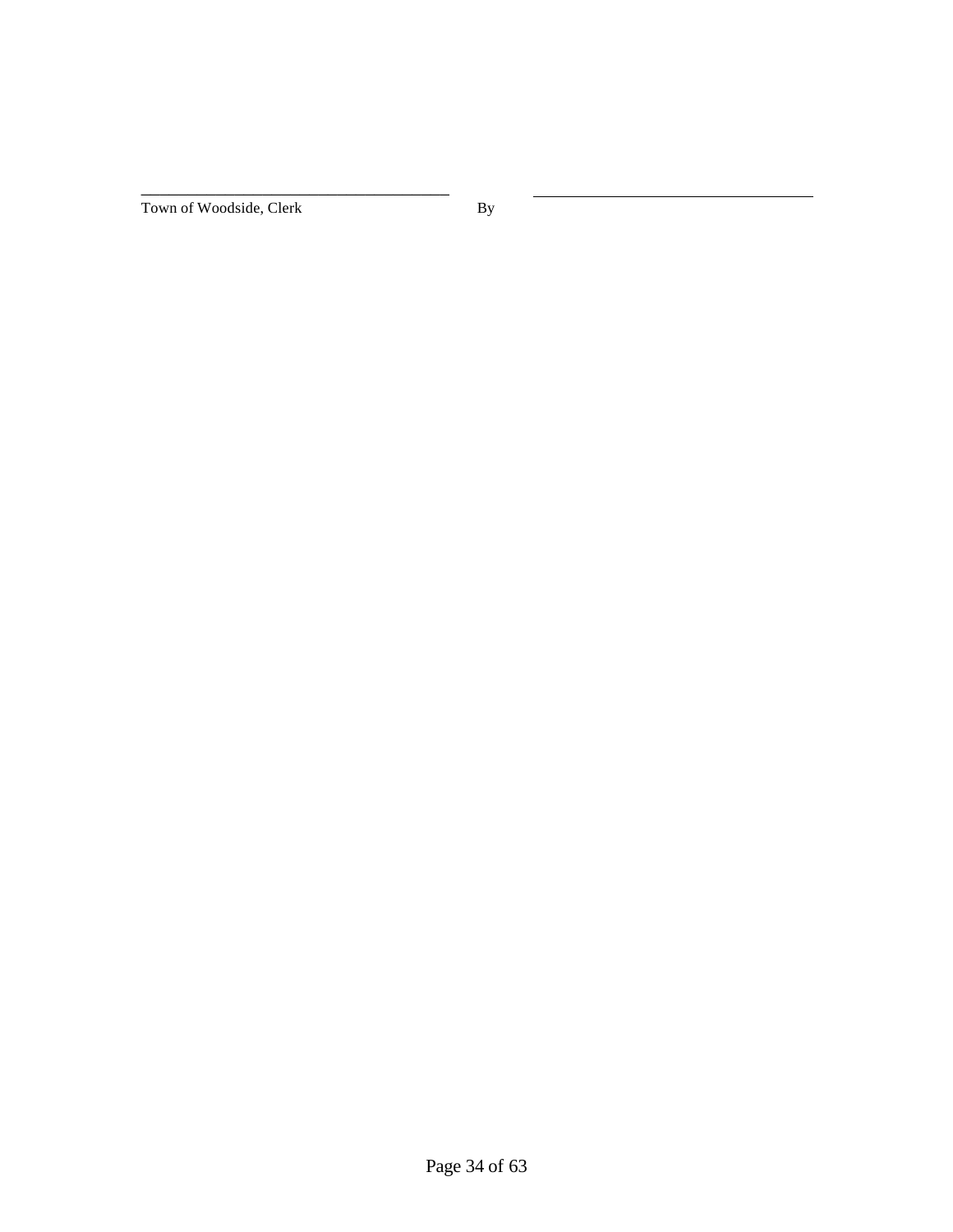#### **EXHIBIT A**

#### **CONTRACT AREAS**

The following Cities have contracted for services pursuant to this Agreement:

Atherton Belmont Brisbane Burlingame Colma Daly City East Palo Alto Foster City Half Moon Bay Hillsborough Menlo Park Millbrae Pacifica Portola Valley Redwood City San Bruno San Carlos San Mateo South San Francisco Woodside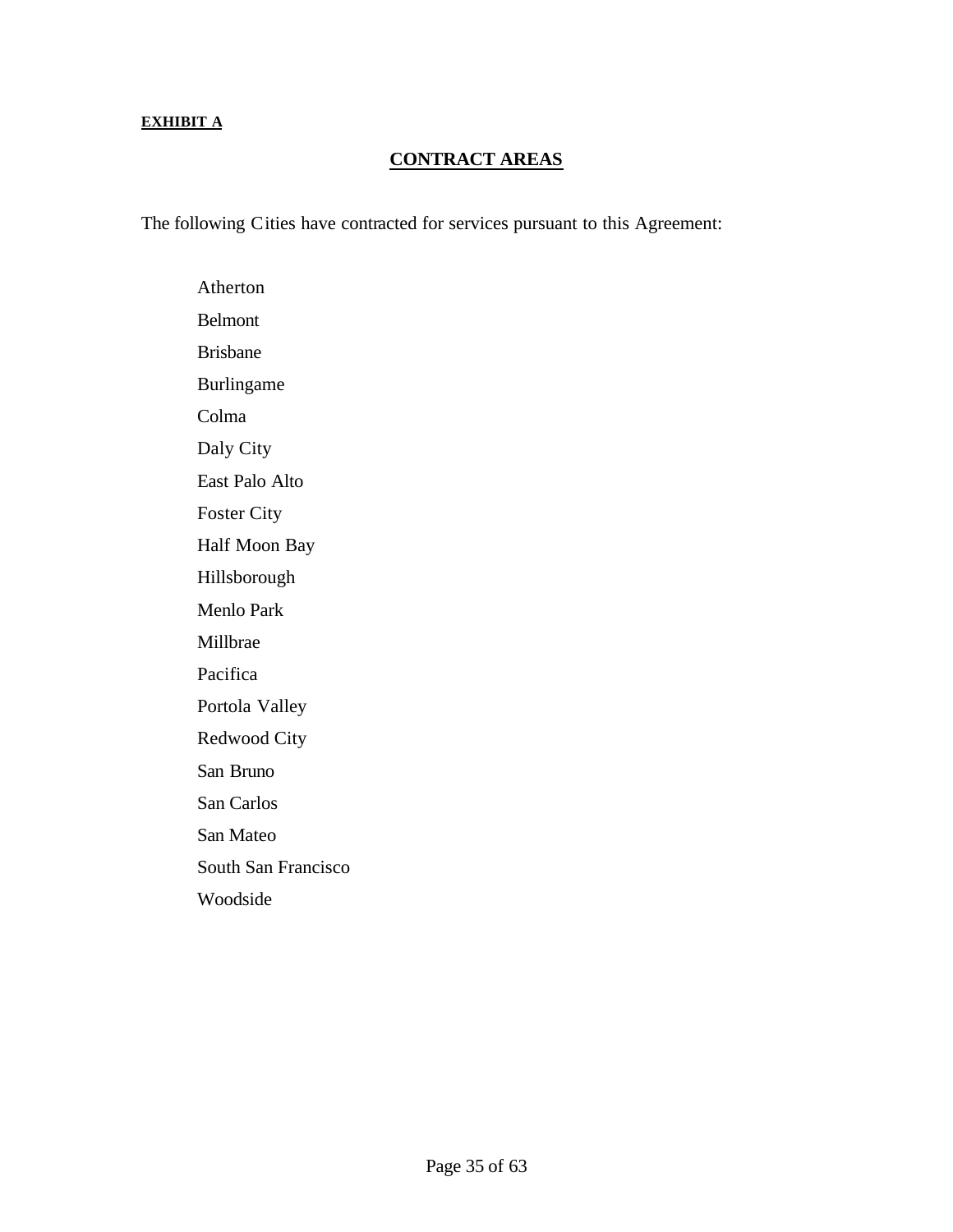# **EXHIBIT B COST PERCENTAGE DISTRIBUTION**

# FY 2003-04 Cost Percentage Distribution:

| Atherton                   | 1.08%  |
|----------------------------|--------|
| <b>Belmont</b>             | 3.34%  |
| <b>Brisbane</b>            | 0.62%  |
| <b>Burlingame</b>          | 2.93%  |
| Colma                      | 0.89%  |
| Daly City                  | 8.49%  |
| East Palo Alto             | 7.11%  |
| <b>Foster City</b>         | 2.48%  |
| Half Moon Bay              | 1.95%  |
| Hillsborough               | 1.43%  |
| Menlo Park                 | 4.73%  |
| Millbrae                   | 2.22%  |
| Pacifica                   | 5.58%  |
| Portola Valley             | 1.01%  |
| Redwood City               | 11.85% |
| San Bruno                  | 5.52%  |
| San Carlos                 | 3.68%  |
| San Mateo                  | 17.83% |
| <b>South San Francisco</b> | 8.90%  |
| Woodside                   | 1.27%  |
| County                     | 6.92%  |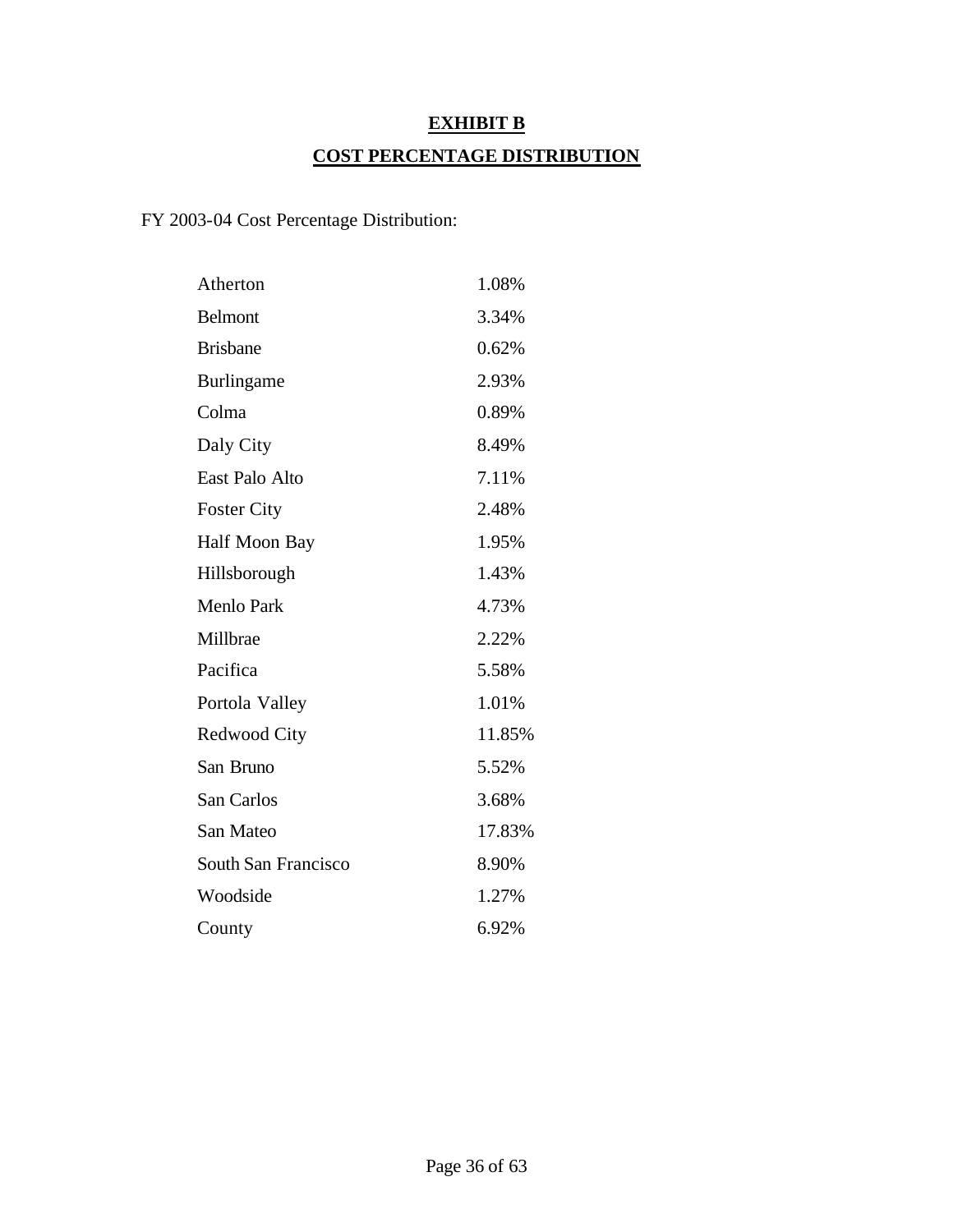### **EXHIBIT C**

#### **County Contractor Responsibilities**

- 1. The County Contractor agrees to provide the following specific services:
	- a) Enforce all County and City ordinances which are substantially similar as defined in section B.2. to Chapters 6.04, 6.12, and 6.16 of Title 6 of the San Mateo County Ordinance Code, enforce all applicable laws of the State of California, and issue citations as appropriate for violations of said ordinances.
	- b) Impound all dogs caught at large, and provide for field return as appropriate.
	- c) Quarantine animals which must be quarantined in the shelter or which require field visits as prescribed by County Health Department and State Veterinarian. County Contractor shall have initial discretion to determine which animals need a shelter quarantine or field visit. However, in the event the County so requests, County Contractor shall provide a shelter quarantine or field visit as requested. County Contractor shall notify County on January  $1<sup>st</sup>$  of each year the status of the number of quarantines handled to date compared to the average number of quarantines for the prior three years. If there is a possibility the number of quarantines will exceed the prior year average, County Contractor agrees to meet with County to discuss service reductions or to negotiate in good faith for additional reimbursement to County Contractor, as defined in section C.6.
	- d) Upon request by City or citizen of City or County or citizen of County, investigate complaints of animal nuisances, except excluded services as specified in Exhibit C, Paragraph 11.
	- e) Remove dead animals from the public right-of-way, except freeways/highways which are maintained by CALTRANS.
	- f) Remove stray dead domestic animals from private property with no charge. Also, remove owned domestic dead animals at the request of owner with a charge to the citizen requesting service.
	- g) Investigate and follow up, as necessary, with impoundment, citation and prosecution of reported dog bites and attacks in conjunction with City Attorney or District Attorney.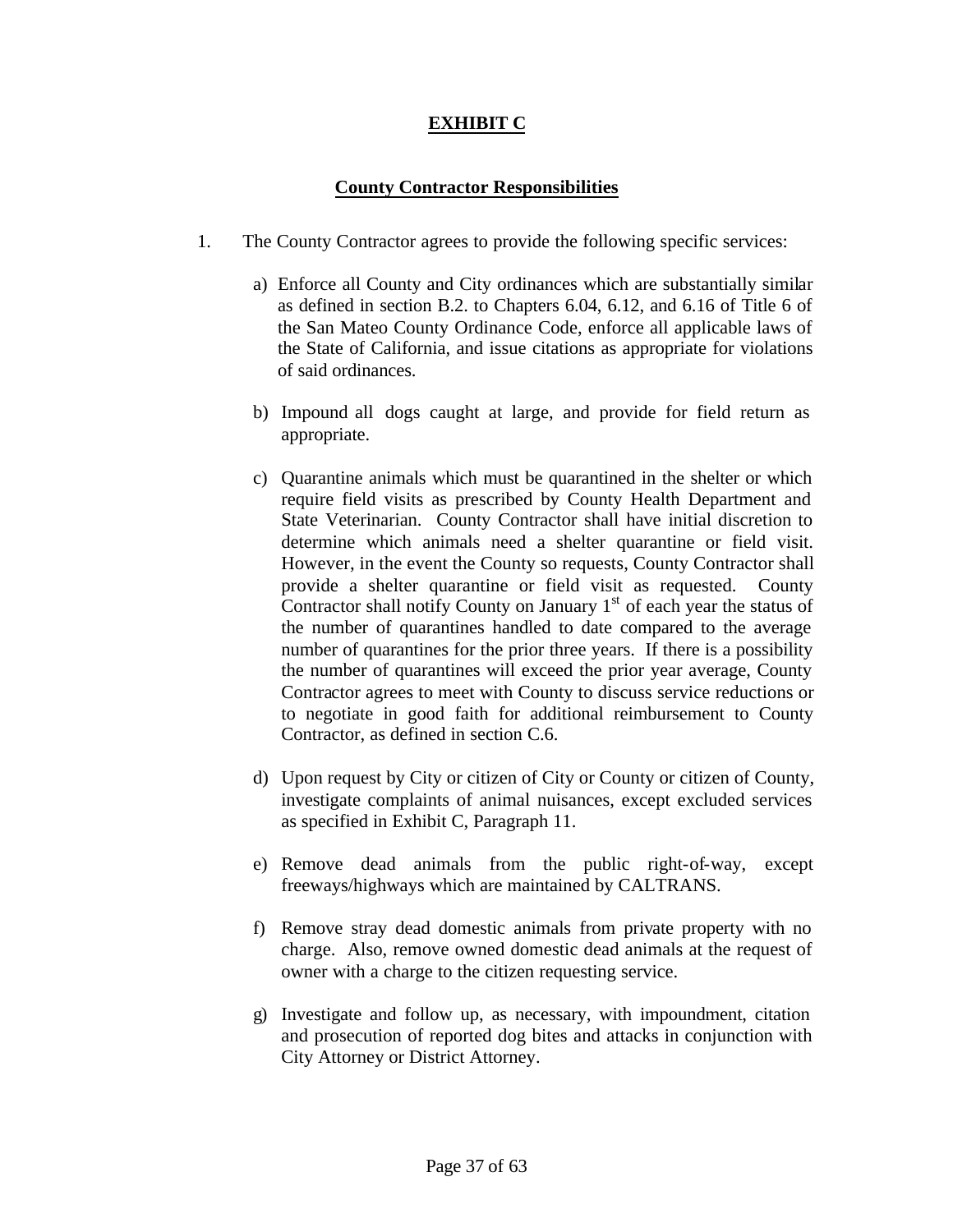- h) If euthanasia is necessary for a sick or injured animal in the field, perform the euthanasia which shall be conducted by trained personnel who have been provided with all necessary equipment. This service shall be available twenty-four hours a day, seven days a week.
- i) Investigate and follow-up on dangerous and vicious animal complaints as necessary, including but not limited to initially determining the designation of animals as dangerous or vicious, testifying at hearings, monitoring dangerous animal permits, investigating and citing owners for permit violations, impounding all dangerous and vicious animals posing an immediate threat to the public heath and safety, euthanizing vicious animals, and performing annual inspections of residences maintaining dangerous animals.
- j) Assign animal control and/or humane officers to perform the functions specified in Sections a through i above. Such officers shall conduct routine patrols and respond to complaints, investigate and perform rescues as manpower allows, comply with court subpoenas, impound dangerous, vicious and injured or loose animals.
- k) Employ sufficient staff and/or volunteers to provide the level of service guaranteed in this Agreement in all areas.
- 2a. Field Enforcement Staffing and Services. County Contractor shall staff its field services adequately to provide services throughout the County as provided hereunder. Field Services enforcement shall be provided seven days per week, twenty-four hours per day as specified below. Field services, provided by County Contractor, shall consist of enforcement of all local ordinances which are substantially similar to the County's ordinance 6.04, 6.12, 6.16 and all related State laws pertaining to animals, except as otherwise noted in this Agreement. Field Enforcement shall include:

1) Category 1 Calls County Contractor shall immediately respond, within the limits allowed by the manpower availability, to all emergency calls. For the purpose of this subsection, "emergency call" means an injured or sick animal*,* complaint of a bite or attack in progress; a bite or attack which has occurred and where the animal remains an immediate threat to persons or property, or a dangerous animal permit violation that has occurred and same dangerous animal remains a threat to persons or property;

2) Category 2 Calls County Contractor shall respond to calls pertaining to other biting animals, dog packs, and non threatening dangerous animal permit violations within eight (8) hours of receiving the call;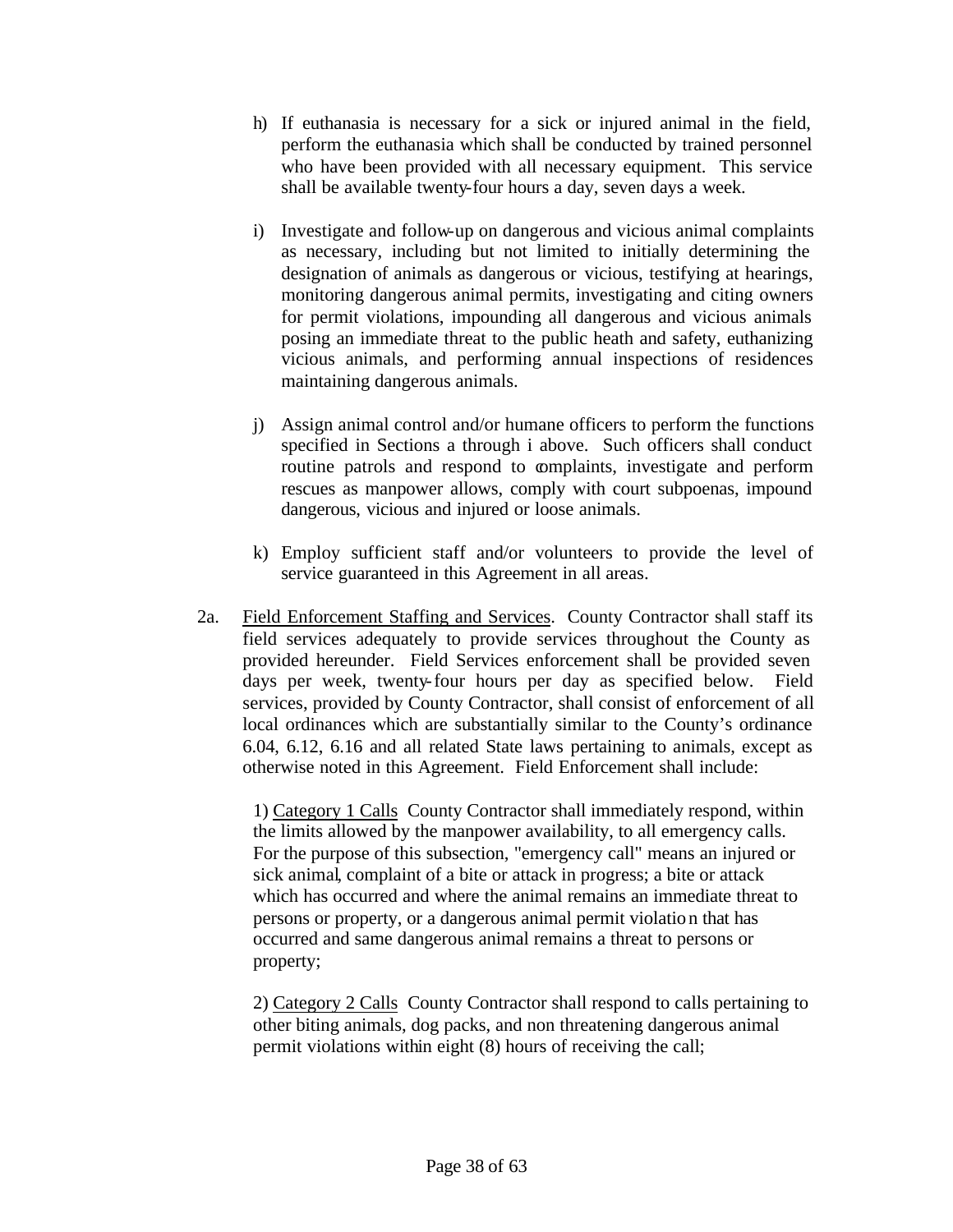3) Category 3 Calls County Contractor shall pick up contained stray animals between 8:00 a.m. and 9:00 p.m. of the day the call is received;

4) Category 4 Calls County Contractor shall respond to calls pertaining to quarantines, cruelty, stray loose dogs, stray livestock or dead animal pickup, within twenty-four (24) hours of receiving the call;

5) Notwithstanding any other provision herein, County Contractor shall respond on Sundays, Holidays and after regula r patrol hours (9:00 p.m. to 8:00 a.m.) only to complaints in the 1) and 2) categories unless manpower is available.

- 2b. Impoundment
	- 1) Upon receipt of a request from City/County police/sheriff agencies, the County Contractor shall promptly impound any animal when requested. The requesting agency must be present at the scene of the impoundment and must provide County Contractor with warrants required for entry and/or impoundment. This request may come at any time the local agency deems it is appropriate.
	- 2) County Contractor shall not release any impounded animal unless the owner of such animal, or another individual with legal standing to represent the owner, appears at the County Contractor's facilities, and pays relevant impoundment, emergency medical treatment, and licensing/permit fees to redeem said animal.

#### 3. Maintenance of Impoundment Records.

- a) County Contractor shall maintain for four (4) years records of animals impounded including the description of each animal, date of receipt, date and manner of disposition, treatment received, the name and address of the person who is redeeming or adopting an animal, and the fees, charges and proceeds of adoption or redemption. County Contractor shall record all inoculations, which will then be included as part of said record.
- b) County Contractor shall maintain records in compliance with SB 90 reporting procedures for Animal Adoption, and assist County and Cities in filing annual SB 90 claims.
- 4. Citations. County Contractor shall issue citations to any person whose animal is in violation of any State statute or County or City Ordinance substantially similar to the County Ordinance.
- 5. Mediation Services. County Contractor shall refer neighborhood related animal complaints to the Peninsula Conflict Resolution Center or appropriate local mediation service. County Contractor staff shall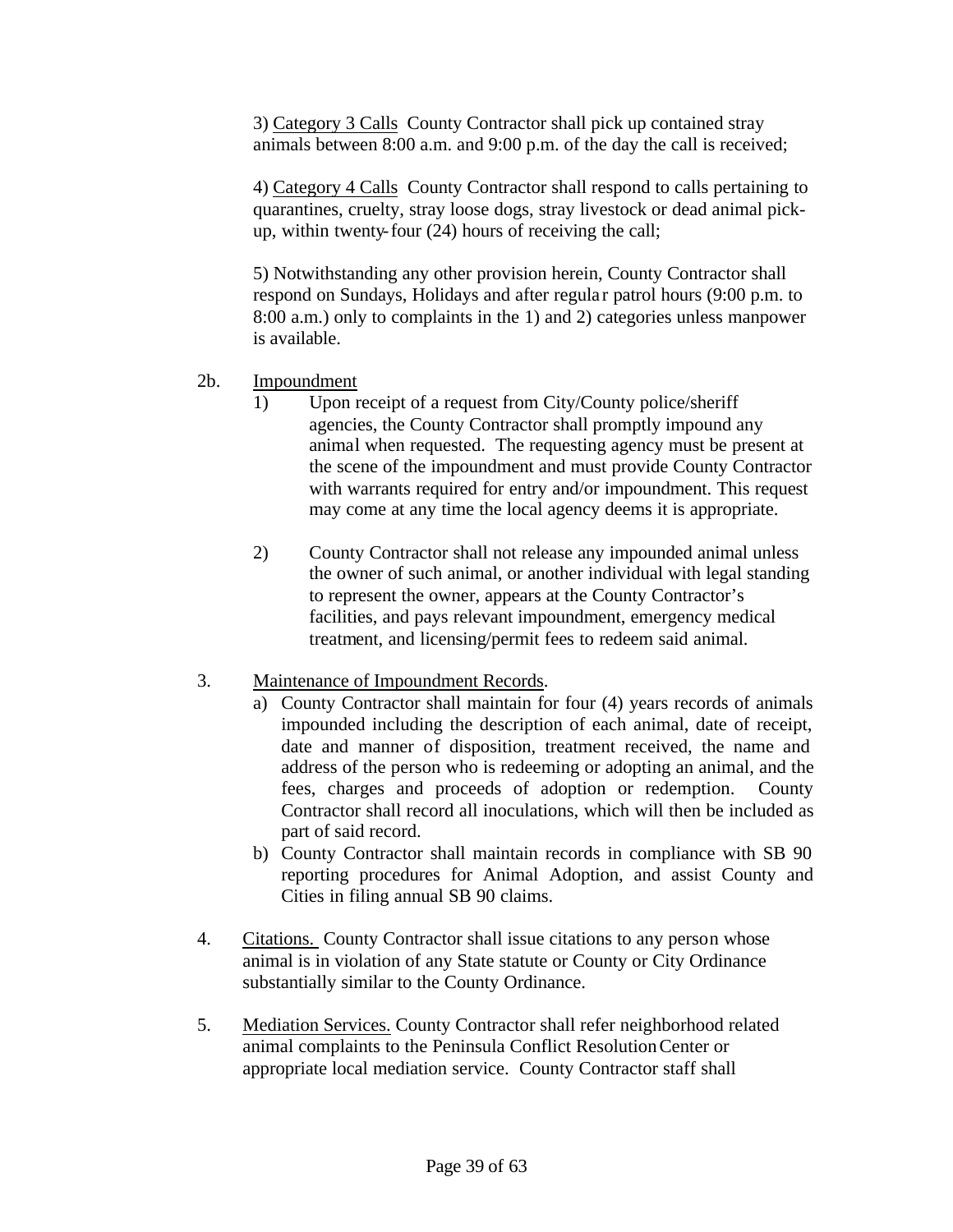determine the types of complaints which shall be routinely referred to mediation.

6. Shelter Staffing and Services. County Contractor shall provide Shelter Services including receiving and impounding animals, housing, redemption, treatment, adoption, spay/neuter, euthanasia and/or disposal of animals. Shelter Services shall maintain sufficient staff and/or volunteers necessary to provide the level of service guaranteed in the Agreement. County Contractor shall shelter and care for all animals received twenty-four (24) hours a day, seven (7) days a week.

The County Contractor will provide services as required by Penal Code 597.1 and state laws governing shelters for animal care, treatment, holding periods, and placements and dispositions.

Business Offices and the public access areas of the Animal Shelter shall be open to the public on a schedule designed to benefit the public and facilitate the services established in this Agreement, provided that hours and access shall be a minimum of 40 hours per week. County Contractor shall post and publicize public hours, and inform the County and cities of hours and of any changes in hours.

County Contractor may subcontract, with prior written approval of the County, for the service of decapitation of animals for rabies testing, as long as such subcontract does not increase costs to County or Cities under this Agreement.

7. Treatment, Staffing and Services. County Contractor shall provide or arrange to have provided treatment to injured and sick animals in accordance with Section 597.1 of the State of California Penal Code and other relevant State law. Treatment Services shall maintain sufficient staff and/or volunteers necessary to provide the level of service guaranteed in the Agreement.

Animal Control Officers will bring all injured or sick dogs and cats found without an owner in a public place or confined by a citizen directly to a veterinarian in the community or to the County Contractor's facility where it will be determined whether said animal should be immediately euthanized or be hospitalized under proper care and given emergency treatment. Injured or sick animals will only be transported to the County Contractor's facility if staff and/or volunteers are available to treat said animal. On holidays, weekends, and between 6:00pm and 8:00am Monday through Friday, and as may be otherwise needed on an emergency basis, all injured or sick animals may be taken to an emergency veterinarian clinic/hospital if County Contractor's staff and/or volunteers are unavailable to treat said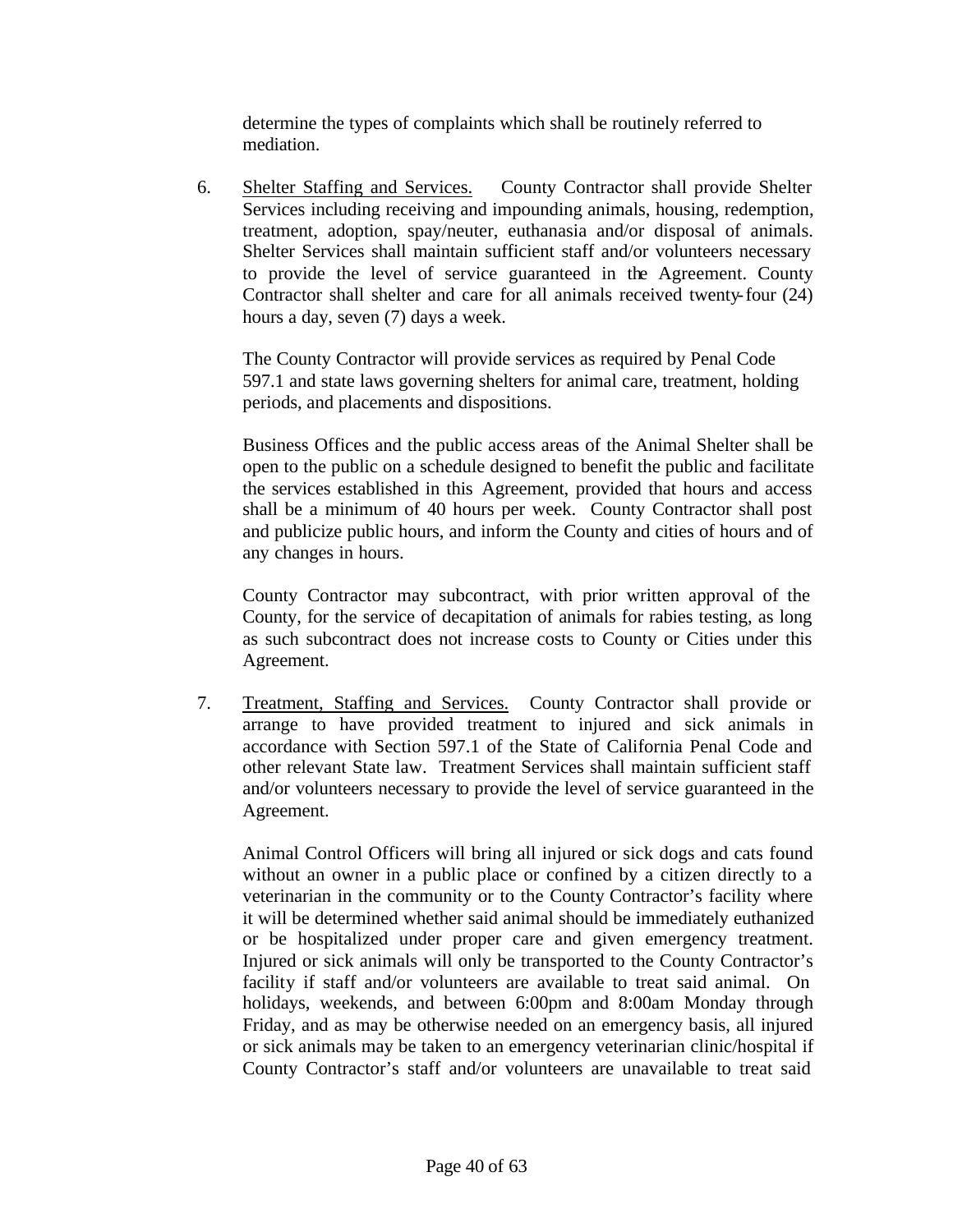animal and if the condition of the animal requires immediate treatment according to the judgment of County Contractor.

If an animal becomes sick or injured while at the County Contractor's facility it will be treated by the County Contractor's available veterinary staff and/or volunteers. If staff and/or volunteers are not available to treat said animal, it will be transported to a veterinary hospital if it is an emergency and the animal needs immediate treatment.

#### 8. Licensing and Permit Issuance for Dogs and Cats.

- a) County Contractor shall not release any impounded dog or cat to its owner unless it is licensed as required by City or County ordinance. County Contractor shall require any dog or cat encountered through any field services function or any other function to be licensed as required.
- b) County Contractor shall license and/or issue required permits and collect applicable fees on all dogs and cats, in Cities and in the unincorporated County, at the time of adoption at the County Contractor's facilities. County Contractor shall retain copies of and provide upon request to the County a record of all dogs and cats adopted.
- c) County Contractor shall issue dog and cat licenses to the general public, as required by County or City ordinance.
- 9. Provision of Services to Cities. Nothing contained herein shall preclude any incorporated City or the County from contracting directly with the County Contractor for a higher level of service. Any such contract between County Contractor and an individual City increasing the level of services shall not affect the level of service provided by County Contractor to any City or the County pursuant to this Agreement.
- 10. Performance Measures. From the effective date of this Agreement, County Contractor shall implement the following outcome-based performance measures, subject to the review and approval of the County. County Contractor shall collect, maintain and report data in regards to the following performance measures. This data shall be reported in writing, to the County on a quarterly basis, no later than October 30, January 30, April 30, and July 30 of each fiscal year. Such report shall be in a format approved by the County. County Contractor agrees to work cooperatively with the County and City Representatives to develop future additional performance measures that are both valid and reliable and that can be used to evaluate the level of service provided by County Contractor and that may be revised and introduced each anniversary date of this Agreement. County Contractor agrees and understands that each of the Cities involved in the contract with the County will have input into the development of current and future performance measures.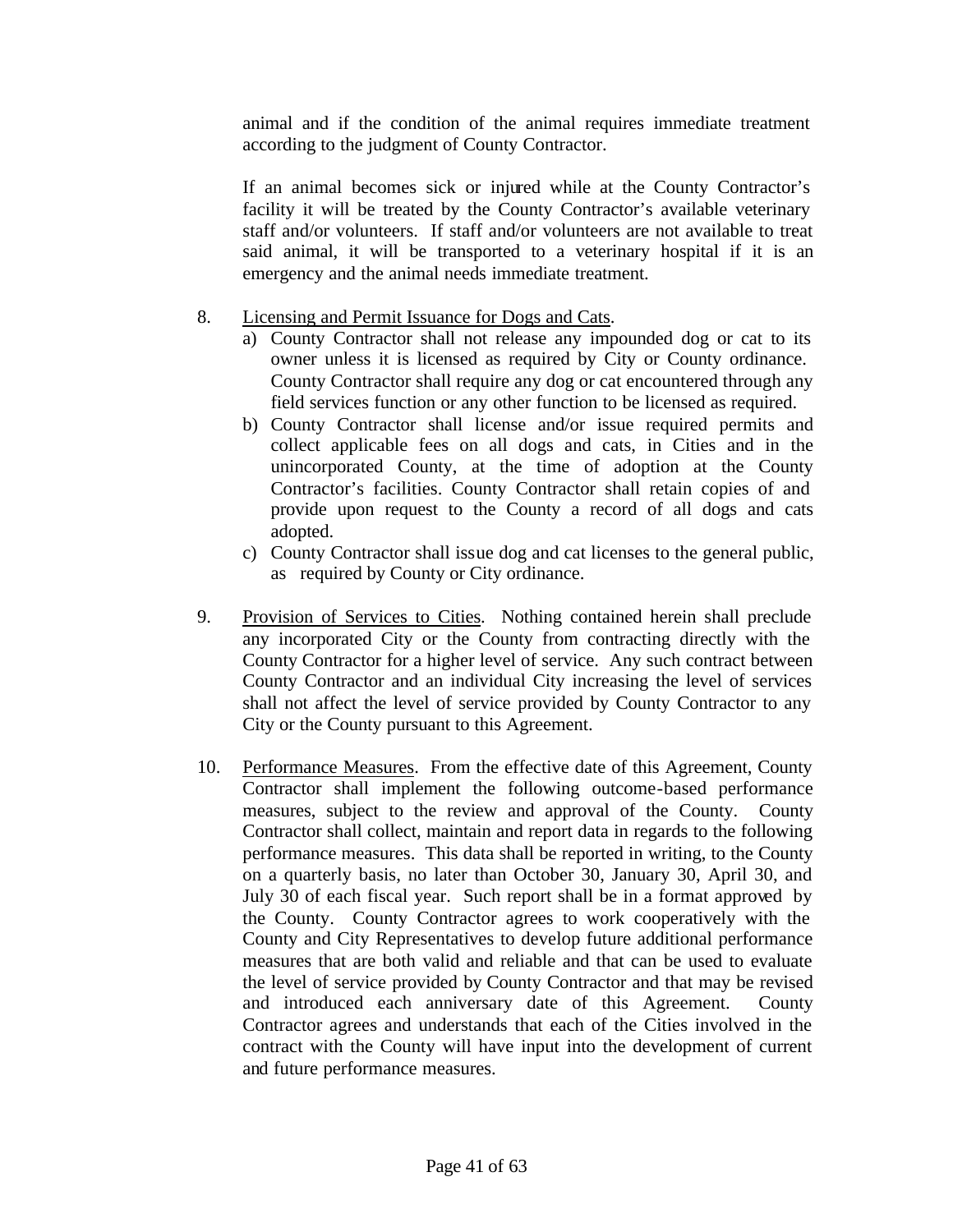#### Performance Measures

- Performance Measure #1 Number of field services calls per quarter.
- Performance Measure #2 Number of live animals received by shelter per quarter.
- Performance Measure #3 Percent of customers rating services good or better in Field Services and Client Services; the Contractor shall select one random week per quarter and contact a random sampling of no less than ten customers served within that week per service area to query.
- Performance Measure #4 Percent of all calls responded to within timeframe guaranteed in Agreement (broken down by category/type of call)
- Performance Measure #5 Number and percent of adoptable animals adopted per quarter.
- Performance Measure #6 Number and percent of animals retur ned to owner per quarter.

#### 11. Excluded Services

The following specific services are excluded from the terms of this Agreement:

- Enforcement of regulations regarding the number of animals per household.
- Removal and disposal of dead marine animals.
- Pick-up of baby birds.
- Pick-up dead or live wildlife on private property unless such wildlife has direct contact with humans and/or domestic animals which involved a bite or attack, or is sick or injured.
- Response to barking dog complaints /animal noise nuisance complaints.
- The processing of in-home quarantines which may be resolved over the phone, as determined by County or County Contractor.
- Routine patrol of leash-law enforcement in parks, beaches, and other public places. County Contractor will respond to complaints, calls and observed violations regarding off-leash dogs in parks, beaches and other public places, yet not complete routine patrols.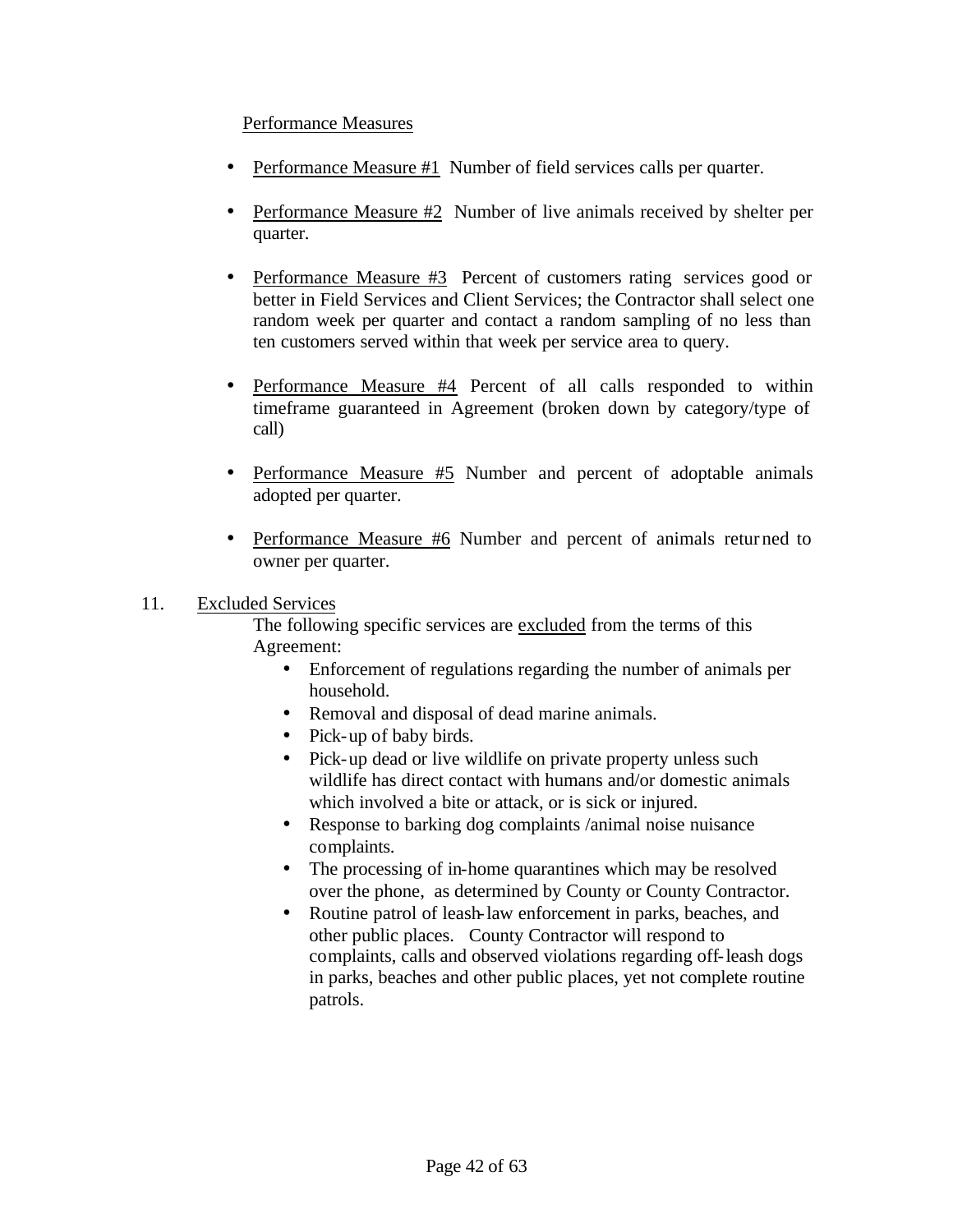# **Proposed New Animal Control Services Fees**

|                               | San Mateo<br><b>County Current</b> | <b>Proposed</b> | % change |
|-------------------------------|------------------------------------|-----------------|----------|
| <b>Impound fees</b>           |                                    |                 |          |
| Dog                           |                                    |                 |          |
| altered licensed              | \$20                               | \$30            | 50%      |
| altered unlicensed            | \$30                               | \$40            | 33%      |
| unaltered licensed            | \$40                               | \$50            | 25%      |
| unaltered unlicensed          | \$60                               | \$70            | 16%      |
| Cat                           |                                    |                 |          |
| altered licensed              | \$20                               | \$30            | 50%      |
| altered unlicensed            | \$30                               | \$40            | 33%      |
| unaltered licensed            | \$40                               | \$50            | 25%      |
| unaltered unlicensed          | \$60                               | \$70            | 16%      |
| Small animal (bird, hamsters) | \$5                                | \$15            | 200%     |
| Medium animal (hogs, sheep)   | \$30                               | \$70            | 133%     |
| Large animal (horses, cows)   | \$50                               | \$100           | 100%     |
| Impound penalty (dog only)    |                                    |                 |          |
| <b>First Offense</b>          |                                    |                 |          |
| altered licensed              | \$20                               | \$30            | 50%      |
| altered unlicensed            | \$30                               | \$40            | 33%      |
| unaltered licensed            | \$40                               | \$50            | 25%      |
| unaltered unlicensed          | \$60                               | \$70            | 16%      |
| <b>Second Offense</b>         | \$60-\$80                          | $- -$           |          |
| <b>Third Offense</b>          | \$90-\$110                         |                 |          |
| <b>Fourth Offense</b>         | \$120-\$140                        |                 |          |
| Fifth Offense and Up          | \$150-\$170                        |                 |          |
| <b>Board fees</b>             |                                    |                 |          |
| Dog                           | \$10 per day                       | \$15            | 50%      |
| Cat                           | \$7 per day                        | \$13            | 85%      |
| Small animal (bird, hamsters) | \$2 per day                        | \$5             | 150%     |
| Medium animal (hogs, sheep)   | \$12 per day                       | \$20            | 66%      |
| Large animal (horses, cows)   | \$16 per day                       | \$20            | 25%      |
| <b>Adoption Fees</b>          |                                    |                 |          |
| Dog-Male                      | \$55                               | \$70            | 27%      |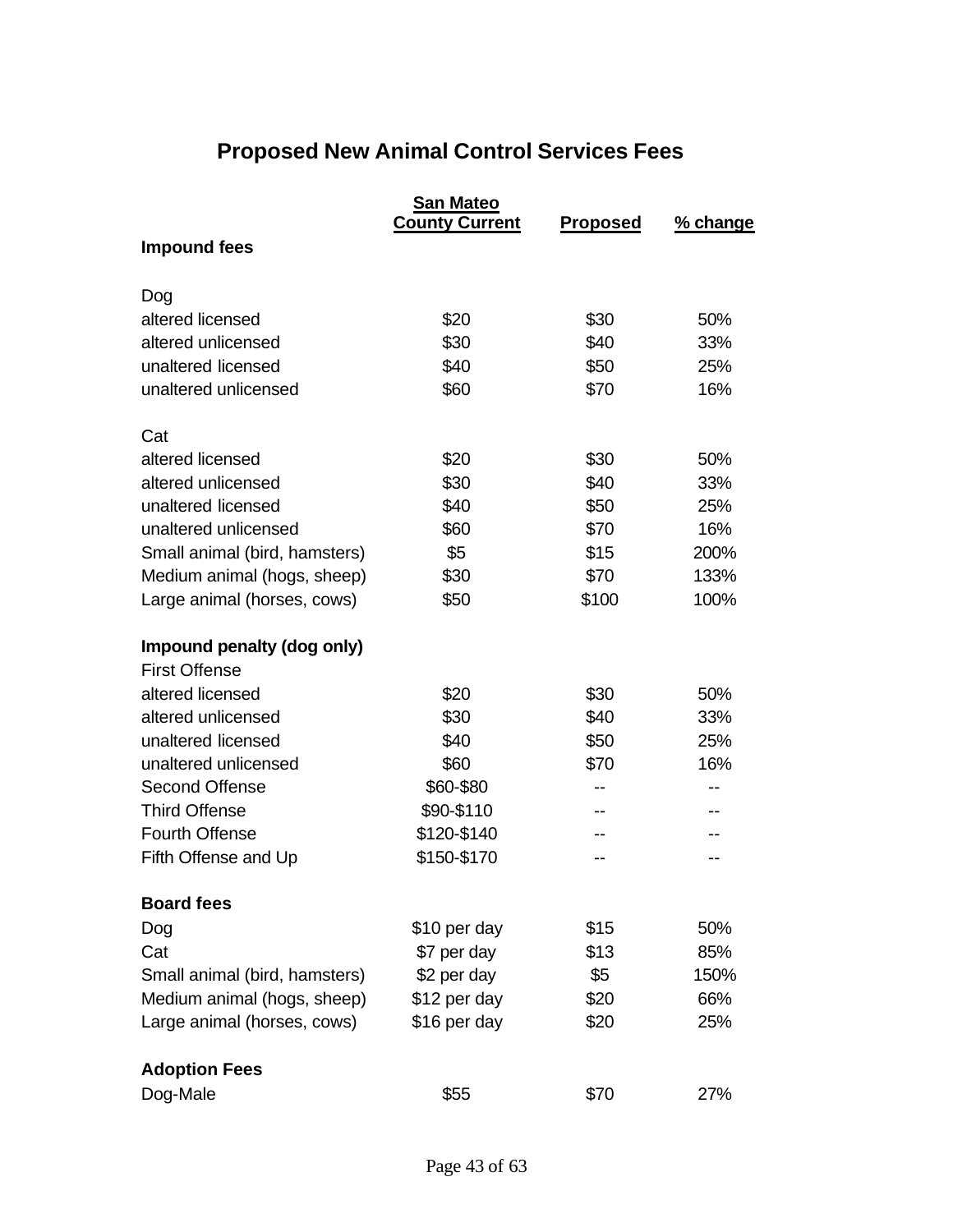| Dog-Female                  | \$55               | \$70       | 27%  |
|-----------------------------|--------------------|------------|------|
| Cat-Male                    | \$55               | \$70       | 27%  |
| Cat-Female                  | \$55               | \$70       | 27%  |
|                             |                    |            |      |
| <b>Surrender Fees</b>       |                    |            |      |
| All except farm animals     | \$10               | \$20       | 100% |
| <b>Farm Animals</b>         | \$25               | \$35       | 40%  |
| Litter of 3 or more         | \$30               | \$40       | 33%  |
| <b>Euthanasia Fees</b>      |                    |            |      |
| Dog/cat                     | \$30               | \$40       | 33%  |
| Rabbit/small animal         | \$10               | \$15       | 50%  |
| Litter                      | \$30               |            |      |
| <b>Bird/Fowl</b>            | \$10               |            |      |
| <b>All Exotic Animals</b>   | \$20               |            |      |
| <b>Farm Animals</b>         | \$30               | \$50-\$100 |      |
|                             |                    |            |      |
| <b>DOA Disposal</b>         |                    |            |      |
| Dog/cat                     | \$10               | \$20       | 50%  |
| Rabbit/small animal         | \$10               | \$20       | 50%  |
| Litter                      | \$10               | \$20       | 50%  |
| <b>Bird/Fowl</b>            | \$10               | \$20       | 50%  |
| <b>All Exotic Animals</b>   | \$10               | \$20       | 50%  |
| <b>Farm Animals</b>         | \$15               | \$50-\$100 |      |
| <b>Miscellaneous Fees:</b>  |                    |            |      |
| Quarantine                  | \$35               | --         |      |
| Dangerous Animal Permit     | \$100              | \$200      | 100% |
| <b>Field Return Fee</b>     | \$25               | \$35       | 40%  |
| Property Inspection         | \$25               |            |      |
| <b>Breeding Permit fee</b>  | \$25               | \$50       | 100% |
| <b>Fancier's Permit fee</b> | \$10 per household | 50         | 400% |
|                             |                    |            |      |
| <b>Licenses (Dog)</b>       |                    |            |      |
| 1-Year Altered              | \$11               | \$12       | 9%   |
| 1-Year Unaltered            | \$21               | \$30       | 43%  |
| 3-Year Altered              | \$30               | \$33       | 10%  |
| 3-Year Unaltered            | \$63               | \$87       | 38%  |
| Late Fee                    | \$5                | \$15       | 200% |
| Lost Tag                    | \$5                |            |      |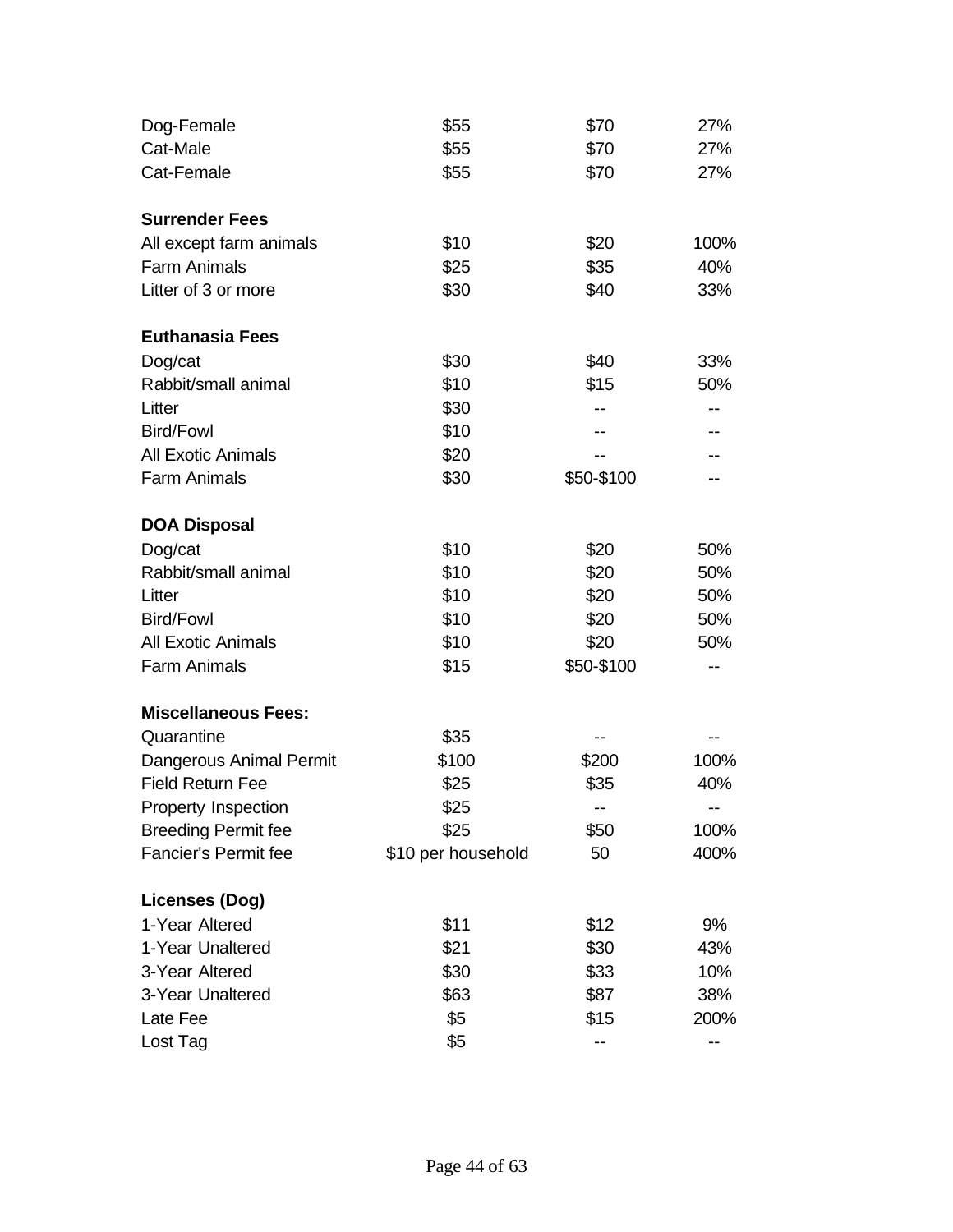**Item No. 20**



# **Town of Atherton**

# **CITY COUNCIL STAFF REPORT**

- **TO: HONORABLE MAYOR AND CITY COUNCIL JAMES H. ROBINSON, CITY MANAGER**
- **FROM: LINDA KELLY, ASSISTANT TO THE CITY MANAGER**
- **DATE: FOR THE MEETING OF JUNE 18, 2003**

#### **SUBJECT: CONSIDERATION OF AGREEMENT WITH PENINSULA CONFLICT RESOLUTION CENTER**

#### **RECOMMENDATION:**

That the City Council consider the request from the Peninsula Conflict Resolution Center for membership and provide direction to staff if appropriate.

### **BACKGROUND:**

At the meeting of May 21, 2003, the City Council heard a presentation by Patricia Brown, Executive Director of the Peninsula Conflict Resolution Center (PCRC), regarding their services and the levels of membership available. The Council directed staff to place the consideration of membership in the PCRC on the regular June Council agenda. Ms. Brown has indicated that she will be in attendance at the June 18<sup>th</sup> Council meeting and available for questions.

The PCRC is a private,  $501(c)(3)$  non-profit organization that exists to develop conflict resolution programs in San Mateo County and to educate the general public about effective approaches to communicating effectively and managing and resolving conflict. A primary goal of the PCRC has been to develop community mediation programs in cities throughout the County. The PCRC currently provides contracted services to 16 of the 20 cities in San Mateo County, plus all of the unincorporated areas. Besides Atherton, the Towns of Hillsborough and Woodside are not members; the City of Menlo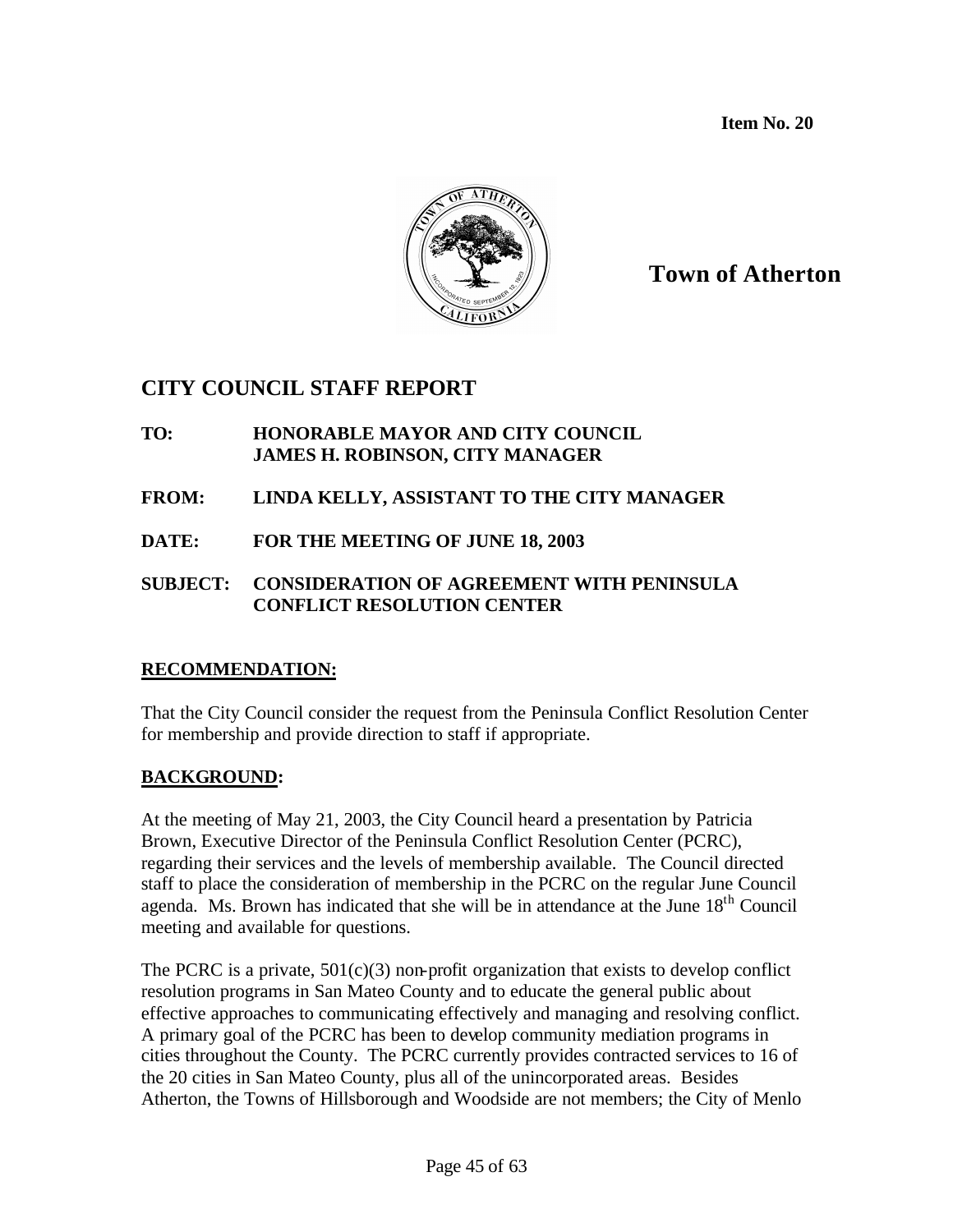Park is not a member since they have their own conflict resolution service. Ms. Brown mentioned at the meeting that the City of Millbrae, a long-time member, had to withdraw due to budgetary considerations; however, they are now in negotiations for a new contract with PCRC.

Funding to support the PCRC is provided through grants, member city contracts, a County surcharge on civil court filing fees, and some fee-based special programs.

Should the Town of Atherton wish to join the PCRC, several levels of membership are available, which are specified on the attachment, summarized below.

Fees are based on number of residents (Atherton: approximately 7,200 residents). **See Attachment for Detail of Defined Services at Each Membership Level**

| A.            | Full Membership with PCRC    | \$2,880 per year (based on \$.40 per<br>resident) |
|---------------|------------------------------|---------------------------------------------------|
| B.            | <b>Association with PCRC</b> | \$2,160 per year (based on \$.30 per<br>resident) |
| $\mathcal{C}$ | <b>Affiliation with PCRC</b> | \$1,440 per year (based on \$.20 per<br>resident) |
| D.            | <b>Custom Contract</b>       | Contract Fee by arrangement                       |

The PCRC also offers special conflict resolution training and professional services, available for a fee, such as Group Facilitation, Special Training, Conflict Assessment/Consultation, Linkage with Professional Conflict Resolution Resources Outside of the County, and Conflict Resolution System Design.

Should the City Council wish to have the Town join the Peninsula Conflict Resolution Center, direction should be given to staff regarding which level of membership is desired, and the appropriate amount funds would need to be added to the Fiscal Year 2003-04 Town Budget.

#### **ALTERNATIVE SERVICE – PENINSULA BUILDERS EXCHANGE:**

For information, another non-profit organization also offers dispute resolution services, the Peninsula Builders Exchange. This group is a non-profit, member run organization dedicated to improving standards in the construction industry, in existence since 1945.

At no cost, the Peninsula Builders Exchange will mediate or arbitrate a dispute involving construction related issues only at no charge. Staff contacted Tom McGinley at the Peninsula Builders Exchange, who is the mediator, and he stated that they do not handle property line disputes or non-construction-related disputes. Their services are offered at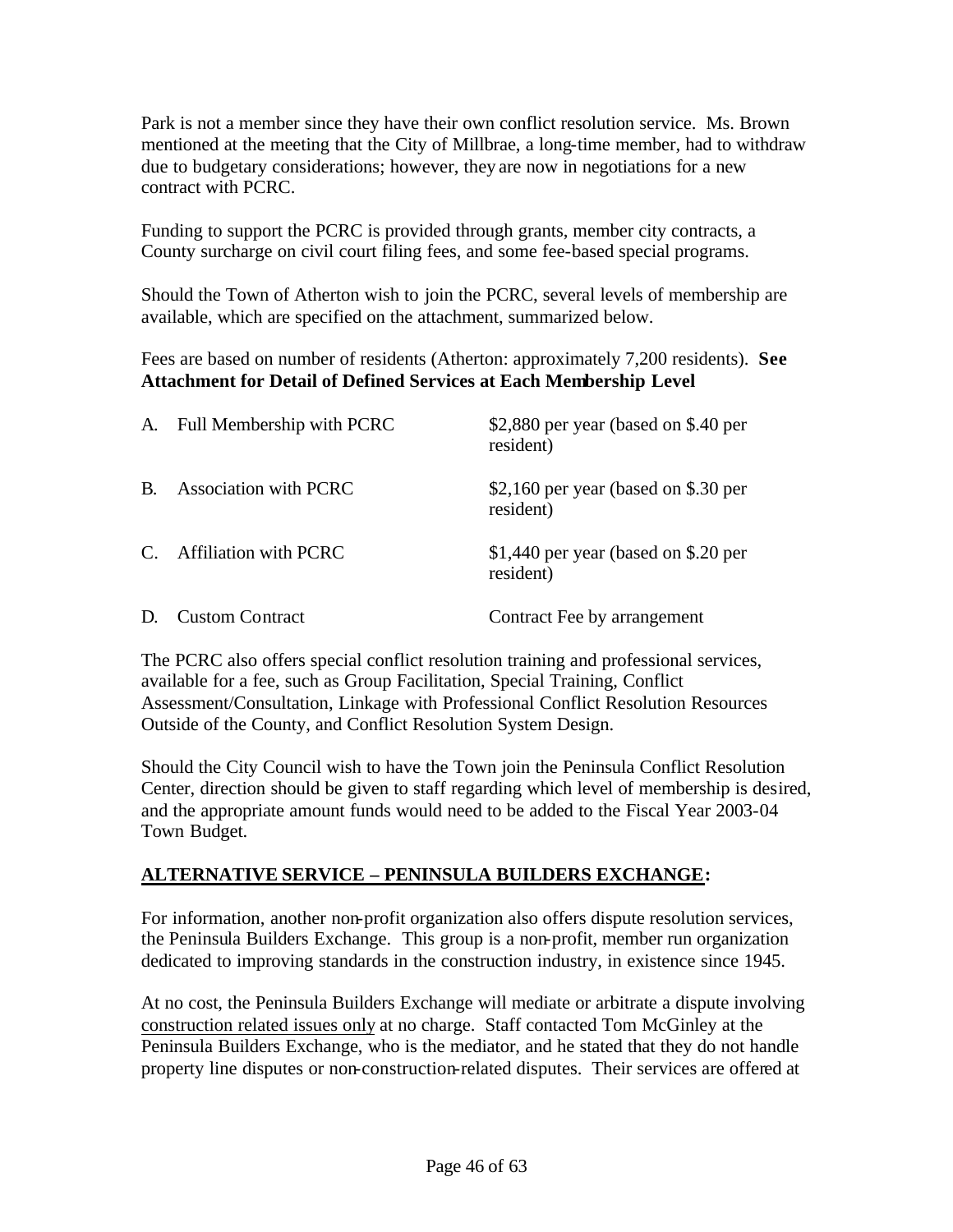no charge to the community, and the last two pages of the attachments to this report contain basic information found on the Peninsula Builders Exchange website.

Prepared by: Approved by:

| Linda Kelly |                                                                   | James H. Robinson   |
|-------------|-------------------------------------------------------------------|---------------------|
|             | Assistant to the City Manager                                     | <b>City Manager</b> |
|             | Attachments: Letter from Patricia Brown, Executive Director, PCRC |                     |
|             | Pages from PCRC Brochure                                          |                     |
|             | PCRC's Community Problem-solving Services                         |                     |
|             | Information about the Peninsula Conflict Resolution Center        |                     |
|             | Peninsula Builders Exchange Resolution Services Information from  |                     |
| Website     |                                                                   |                     |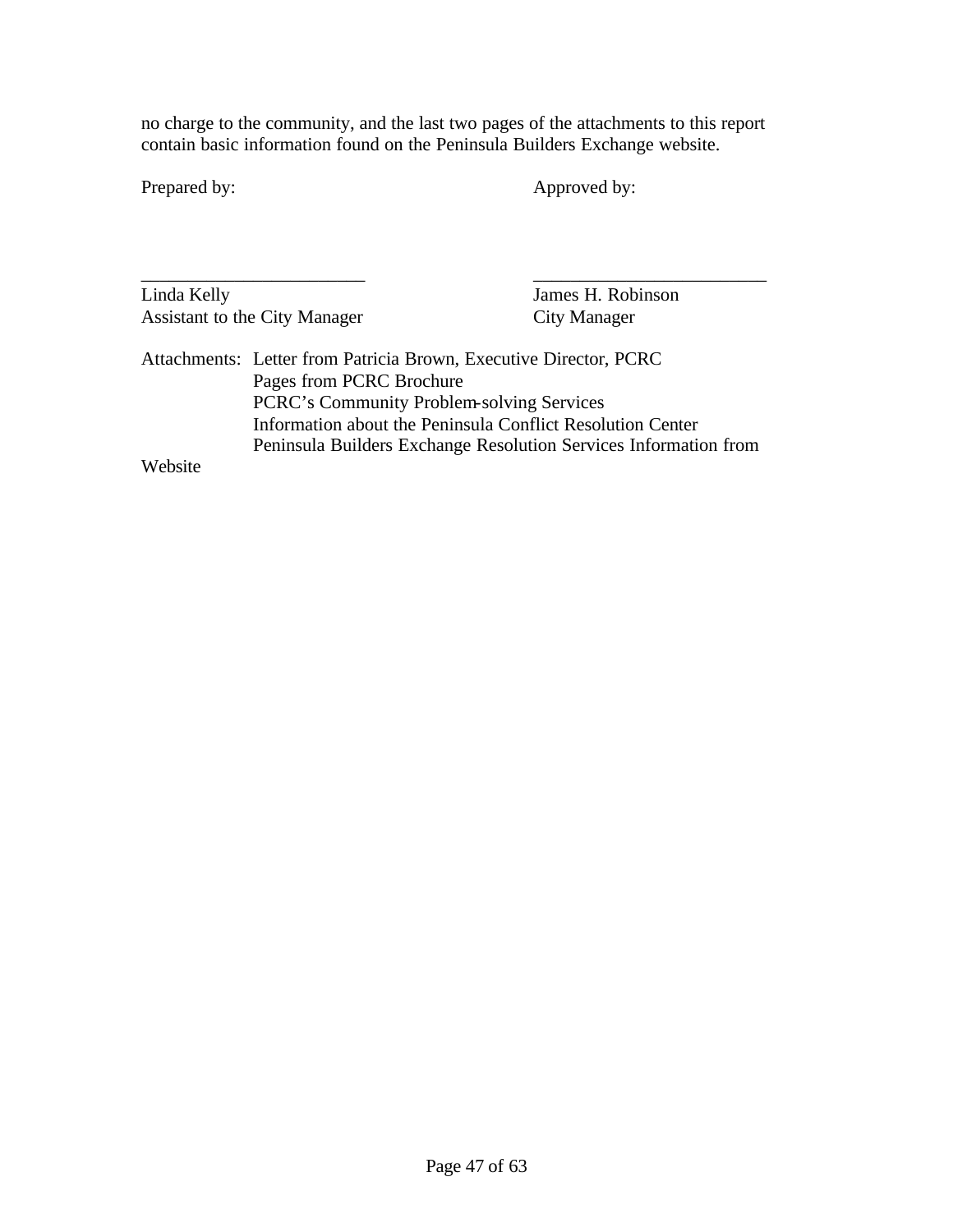**Item No. 21**



## **Town of Atherton**

## **CITY COUNCIL STAFF REPORT**

- **TO: HONORABLE MAYOR AND CITY COUNCIL JAMES H. ROBINSON, CITY MANAGER**
- **FROM: LINDA KELLY, ASSISTANT TO THE CITY MANAGER**
- **DATE: FOR THE MEETING OF JUNE 18, 2003**

#### **SUBJECT: CONSIDERATION OF REQUEST FOR MEMBERSHIP IN THE PENINSULA POLICY PARTNERSHIP**

#### **RECOMMENDATION:**

Consider the request of the Peninsula Policy Partnership  $(P^3)$  for membership in their organization, and membership dues in the amount of \$2,000.

## **BACKGROUND:**

The Peninsula Policy Partnership, known as  $P<sup>3</sup>$ , has submitted a request for membership to the Town, with a request for dues in the amount of \$2,000. The  $P<sup>3</sup>$  is an organization in San Mateo County that is designed to bring agencies together to "find mutual solutions to our many interdependent issues: economic vitality, housing, transportation, water and energy, just to name a few." (See attached letter) The  $P<sup>3</sup>$  has developed a County-wide Strategic Plan addressing some of these issues.

The organization recently started a "Beautifying El Camino" Project; however, no written details were available from the  $P<sup>3</sup>$  at the time this agenda report was prepared. Agency President Deberah Bringelson has stated to staff that the organization has a plan to start with beautifying El Camino Real in the Cities of San Carlos, Redwood City and Colma and that the funding would come out of the  $P<sup>3</sup>$ . The Beautify El Camino project consists of working with CalTrans to improve El Camino. Ms. Bringelson stated that the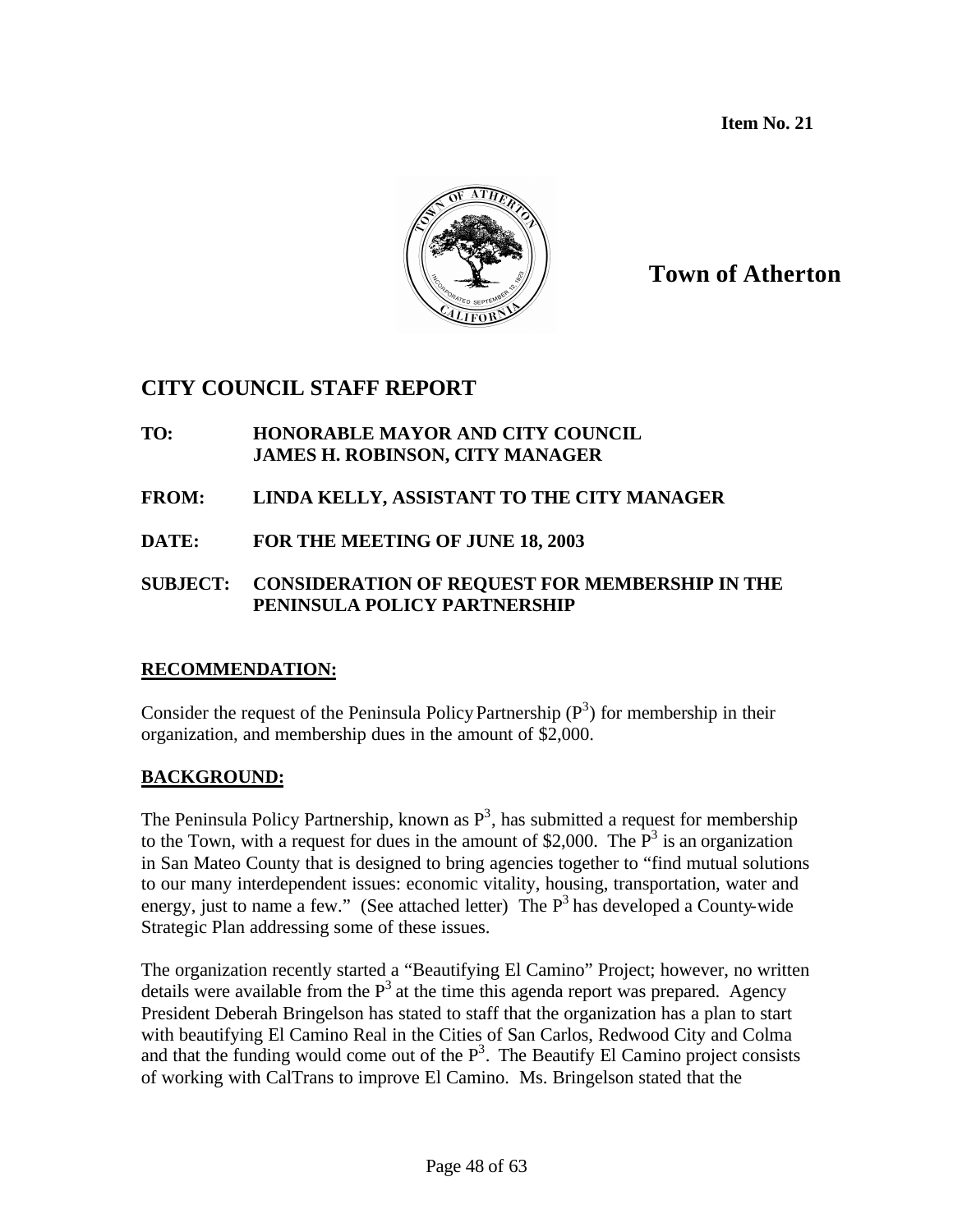organization currently has approximately \$75,000 total dedicated to the project for those cities who have been  $P<sup>3</sup>$  members up to now.

The Peninsula Policy Partnership has indicated to staff that they will have a representative present for the Council meeting of June 18.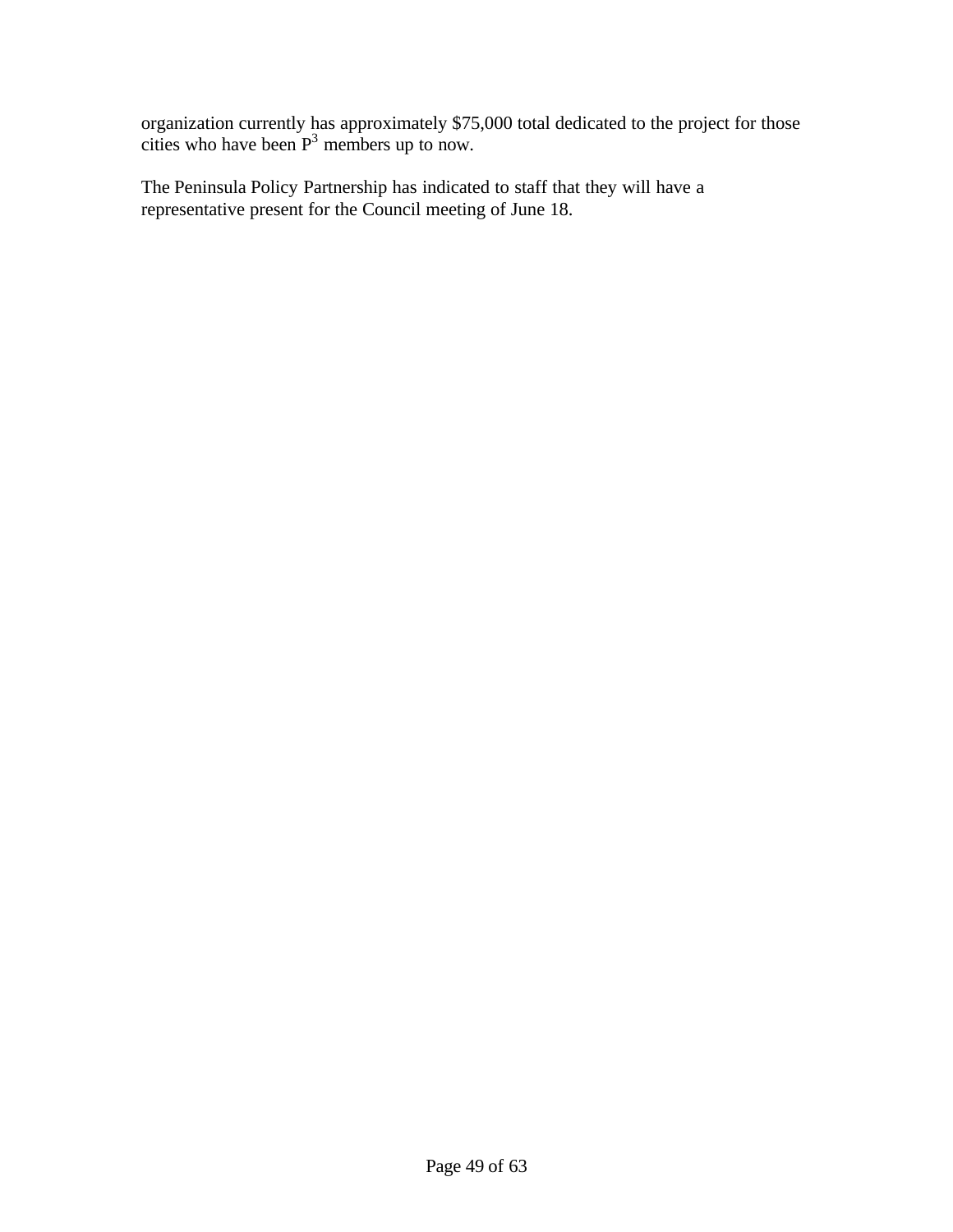Should the City Council wish to have the Town join the Peninsula Policy Partnership, the funding of \$2,000 would need to be added to the Fiscal Year 2003-04 Town Budget.

Prepared by: Approved by:

\_\_\_\_\_\_\_\_\_\_\_\_\_\_\_\_\_\_\_\_\_\_\_\_ \_\_\_\_\_\_\_\_\_\_\_\_\_\_\_\_\_\_\_\_\_\_\_\_\_ Linda Kelly<br>
Assistant to the City Manager<br>
City Manager<br>
City Manager Assistant to the City Manager

Attachments: Letter from Peninsula Policy Partnership Invoice Report, "Innovative Solutions on the Corridor"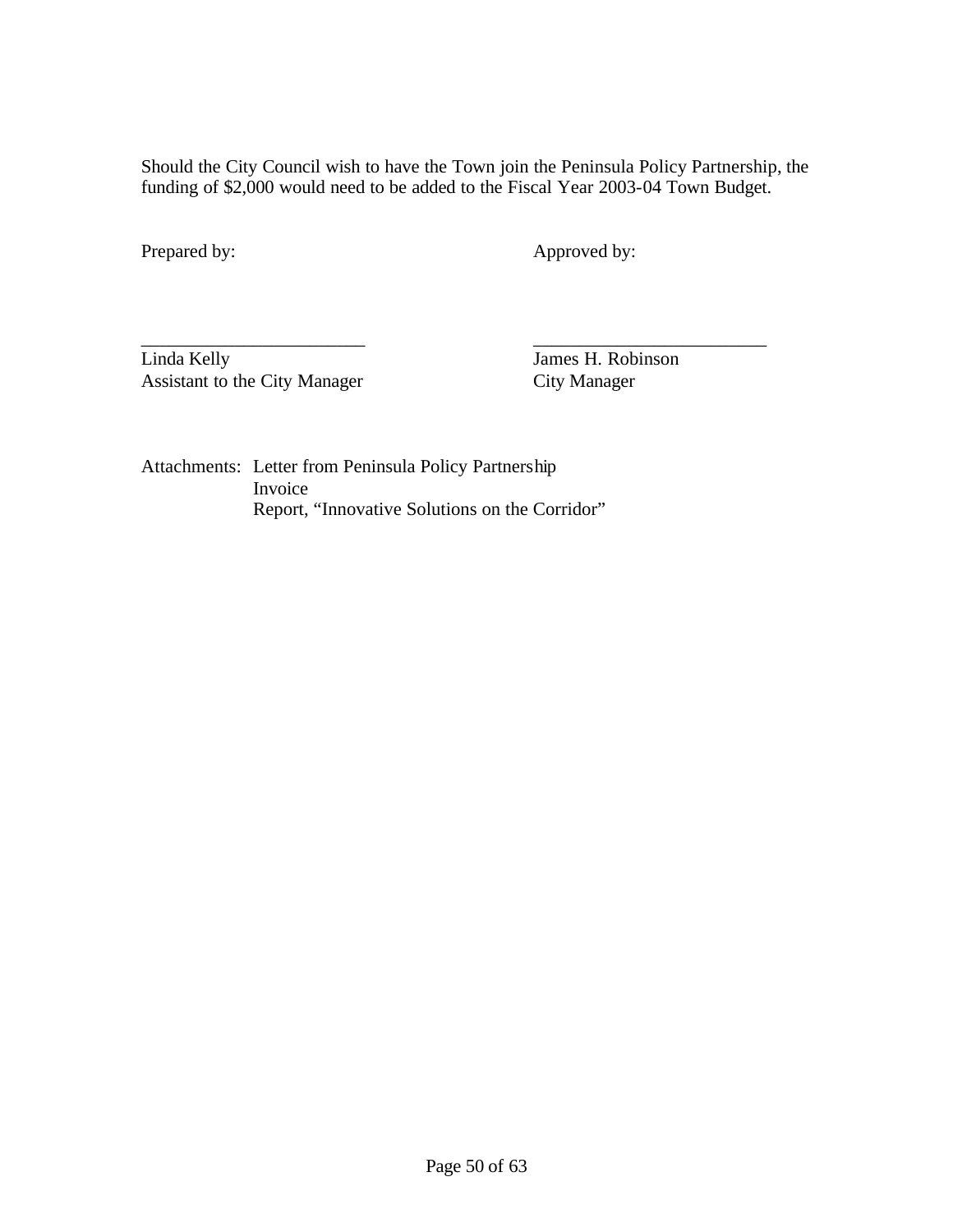**Item No. 22**



# **Town of Atherton**

## **CITY COUNCIL STAFF REPORT**

**TO: HONORABLE MAYOR AND CITY COUNCIL**

**FROM: JAMES H. ROBINSON, CITY MANAGER**

- **DATE: FOR THE MEETING OF JUNE 18, 2003**
- **SUBJECT: CONSIDERATION OF REQUEST OF CITY/COUNTY ASSOCIATION OF GOVERNMENTS FOR A LISTING OF POSSIBLE PROJECTS FOR PROPOSED CONTINUATION OF THE MEASURE "A" ONE-HALF CENT SALES TAX FOR TRANSPORTATION**

#### **RECOMMENDATION:**

That the City Council consider and give direction to staff of any Capital Projects for inclusion in the proposed renewal of the Measure "A" One -half (1/2) cent sales tax for Transportation that will expire at the end of 2008.

## **BACKGROUND:**

A number of interest groups are currently working to initiate a ballot measure for consideration by the electorate to extend the Measure A 1/2 cent sales tax an additional 20 years. C/CAG (City/County Association of Governments) is working with the County Transportation Authority to identify projects that could be included in a future ballot measure. A request has been made by C/CAG that a project list be submitted by June 20, 2003.

Recommended projects are required to meet specific criteria. A summary of the criteria is included in the attached memo. Generally speaking, projects are required to meet the following criteria:

- 1. Must reflect improvements to Roadways or Transit.
- 2. Should be of a general interest and provide congestion relief.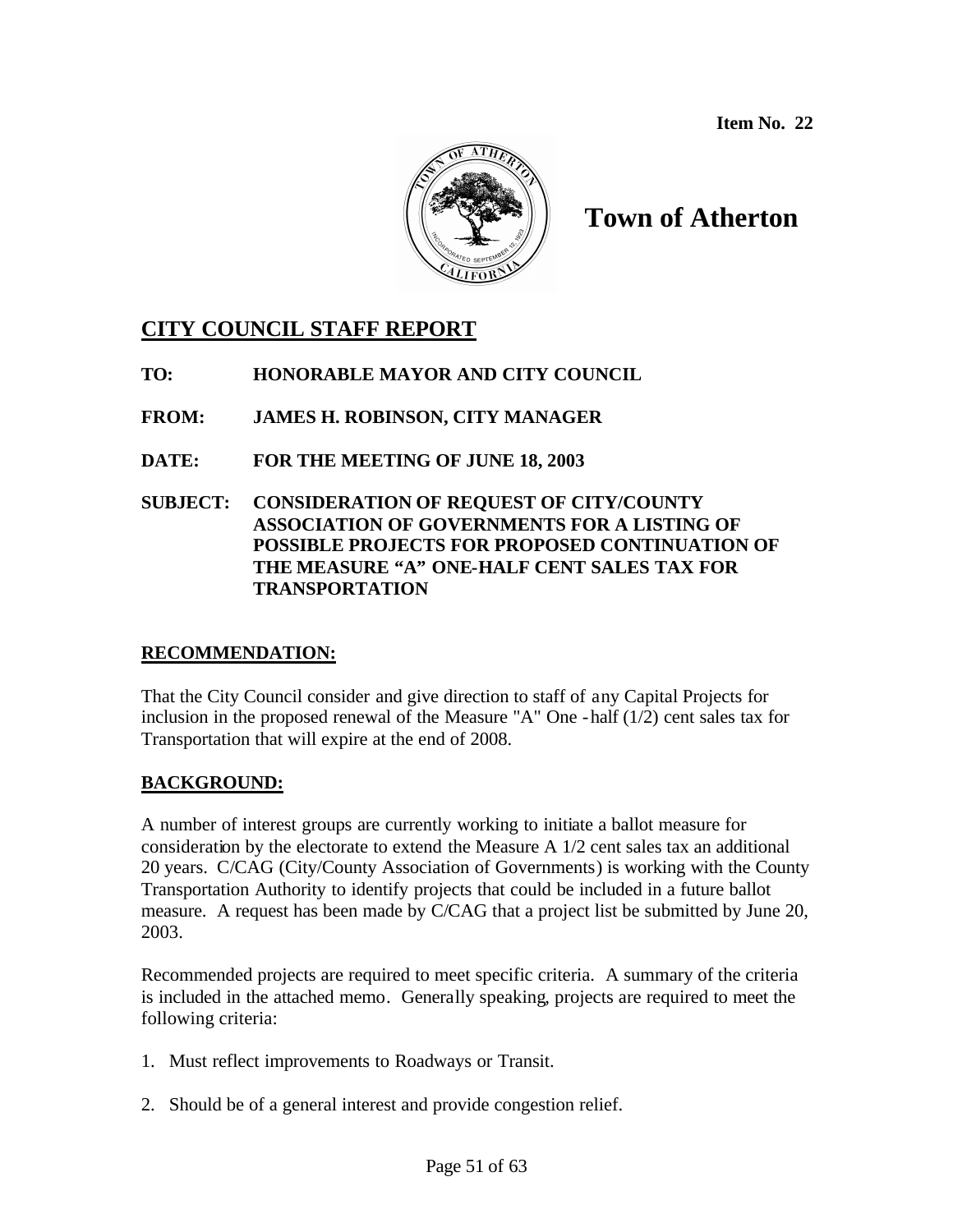3. All state routes are eligible and arterial routes must meet a strict criteria. (Paving of local roads would be provided in the 20% set aside as is the current practice.)

Following a quick review of the guidelines and an evaluation of the criteria for Arterial Roads, it would appear that the only project for which the Town of Athe rton might meet the criteria would be Transit related (Caltrain /Samtrans Rail Corridor). This project would incorporate any possible improvements that might be required as a result of the implementation of High Speed Rail/Baby Bullet etc., as well as grade separation projects implemented by adjoining communities. For example, it is staff's understanding that Menlo Park intends to include grade separation projects at four locations within their project submittal list for a future Measure A. I spoke with Rich Napier and Geoffrey Kline of C/CAG and they agreed that "Transit /Rail improvements is a project that should be submitted for consideration". The estimate provided was in the \$30 million range for each of the crossings which would include resources for study and construction of the best solution for the Town of Atherton.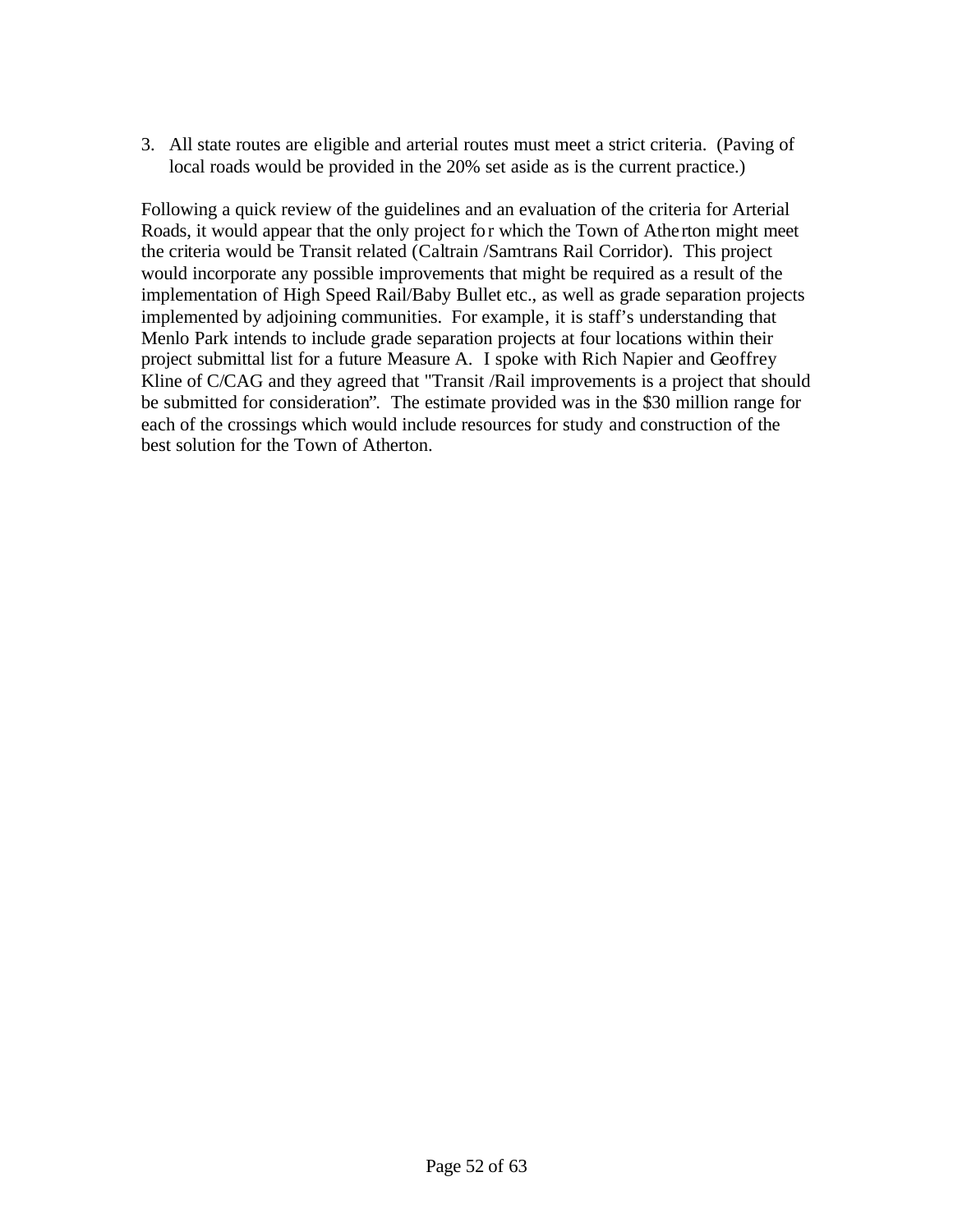**Item No. 23**



## **Town of Atherton**

## **CITY COUNCIL STAFF REPORT**

## **TO: HONORABLE MAYOR AND CITY COUNCIL**

## **FROM: JAMES H. ROBINSON, CITY MANAGER**

## **DATE: FOR THE MEETING OF JUNE 18, 2003**

#### **SUBJECT: DISCUSSION AND CONSIDERATION OF OPTIONS FOR REDUCING LENGTH OF CITY COUNCIL MEETINGS**

At the Council meeting of May 21, 2003, the City Council requested that a discussion regarding the reducing the length of City Council meetings be placed on the June 18<sup>th</sup> Council agenda.

For reference, the length of regular City Council meetings since the currently seated five Council Members have been in office has been as follows:

| December 18, 2002 | 7:00 p.m. $- 1:30$ a.m. | 6 hours, 30 minutes |
|-------------------|-------------------------|---------------------|
| January 15, 2003  | 7:00 p.m. $-10:55$ p.m. | 3 hours, 55 minutes |
| February 19, 2003 | 7:09 p.m. $-11:12$ p.m. | 4 hours, 3 minutes  |
| March 19, 2003    | 7:00 p.m. $-11:55$ p.m. | 4 hours, 55 minutes |
| April 16, 2003    | 7:11 p.m. $-10:55$ p.m. | 3 hours, 44 minutes |
| May 21, 2003      | 7:14 p.m. $-11:45$ p.m. | 4 hours, 31 minutes |

Council meeting length is affected by a number of factors, including but not limited to the number of Agenda Items to be considered, number of Public Hearings, number of individuals wishing to speak at Public Hearings, number of individuals wishing to speak under Public Comments, length of staff presentations and comments, length of Council Member comments.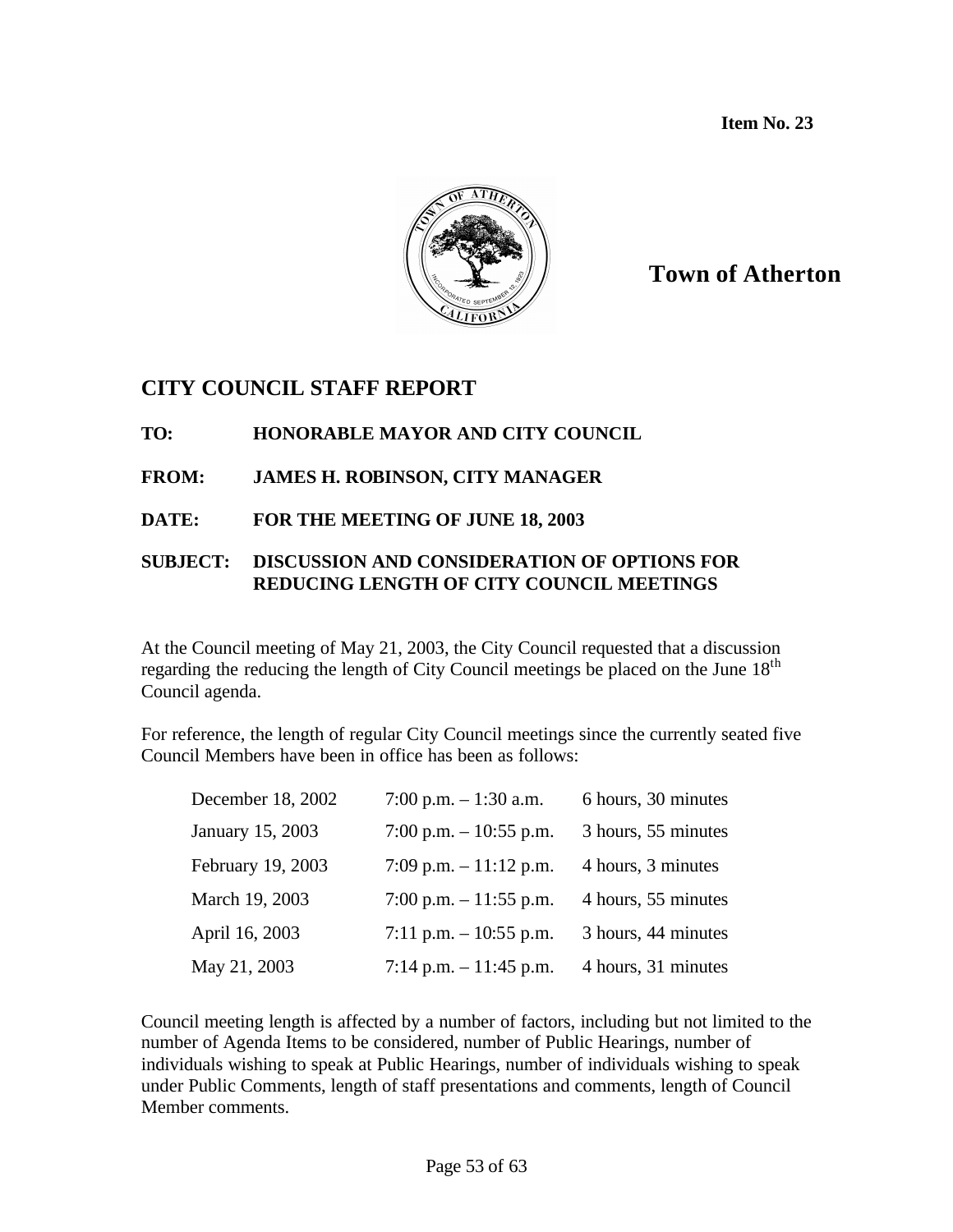Since the City Council holds its Regular Meetings once a month, the agenda has many items that need to be considered to ensure the smooth running of Town business for the next 30 days or more, or items required by laws and Town statutes.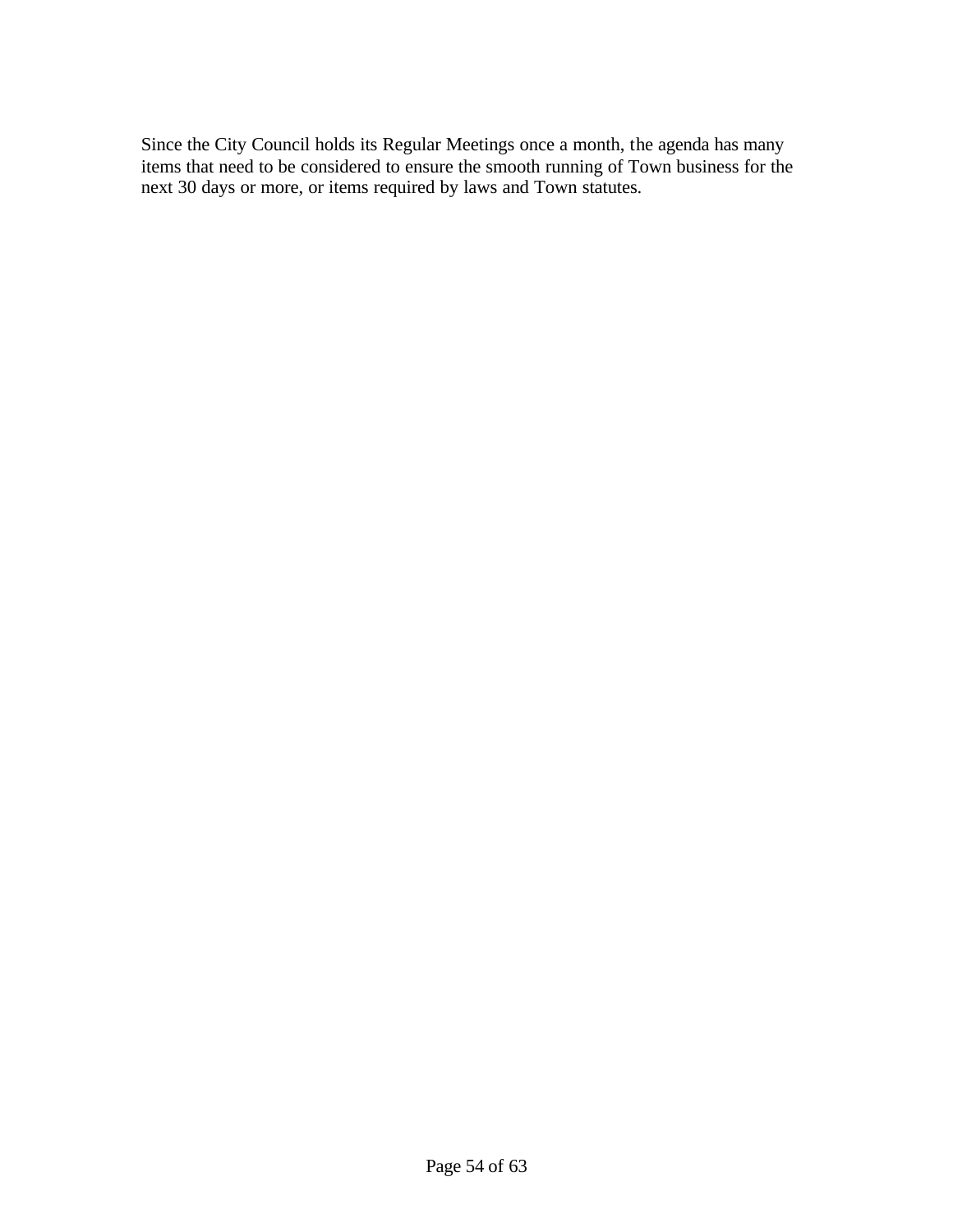Some methods for consideration which have been used in other cities include:

- 1. Setting the Regular Meeting time earlier, to 6:00 p.m., for example, and hold Closed Sessions until after the meeting or on another date/time.
- 2. Enforcing strict time limits for speakers, although this has not traditionally been the preference of the Council.
- 3. Estimate times for Agenda Items. Our Agenda lists estimated times for each item; however, there are times when items go beyond estimated times.
- 4. Setting a time for meetings to end by, and requiring a motion of the Council to go beyond that hour, for instance, 11:00 p.m.

5. Limiting the number of presentations made prior to dealing with specific agenda items.

- 6. Limiting the time allotted for Staff and Council Reports.
- 7. Incorporating written reports from Staff and Council within the agenda packet.
- 8. Increasing the frequency of meetings. Currently the Council meets once a month for regular meetings and with few exceptions the meetings are completed by 11:30 p.m.
- 9. Moving Staff and Council Oral Reports to later on the agenda (after the Regular Items for instance).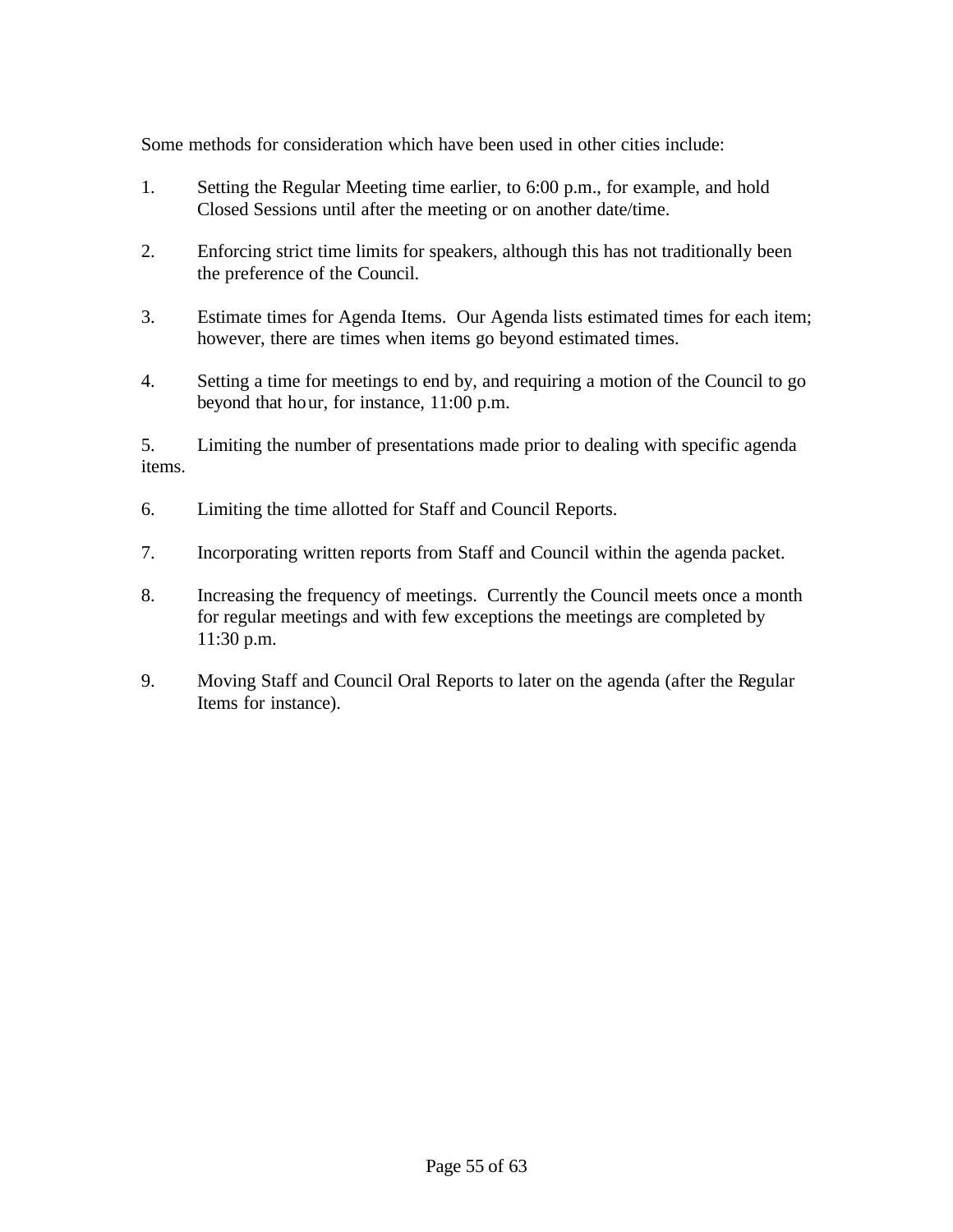#### **RESOLUTION NO.**

#### A RESOLUTION OF THE CITY COUNCIL OF THE TOWN OF ATHERTON ADOPTING THE FISCAL YEAR 2003-2004 OPERATING AND CAPITAL BUDGET

**WHEREAS,** the City Council of the Town of Atherton set June 16, 2003 at the Town of Atherton City Council Chambers, 94 Ashfield Road, Atherton, California, as the time and place for the public hearing on the adoption of the Fiscal Year 2003-2004 Operating and Capital Budget; and

**WHEREAS,** notice of said hearing was duly given by posting the time and place of said hearing at designated places in accordance with Chapter 2.08 of the Municipal Code of the Town of Atherton; and

#### WHEREAS, **said Council held a public hearing on the Proposed Fiscal Year 2003-2004 Operating and Capital Budget on June 16, 2003; and**

**WHEREAS,** it appears to be in the best interest of the citizens of the Town of Atherton that the Fiscal Year 2003-2004 Operating and Capital Budget be adopted in the format set forth in Exhibit A, attached hereto, and by reference incorporated herein; and

 **WHEREAS,** the budget was made available for public view at the Town Hall, 91 Ashfield Road, Atherton, California, and the Town Library, 2 Dinkelspiel Station Lane, Atherton, California.

**NOW THEREFORE, BE IT RESOLVED,** that the Fiscal Year 2003-2004 Operating and Capital Budget totaling \$12,396,981, which includes the General Fund Operating Budget and Reserves of \$7,632,490, Other Funds' Operating Budgets of \$1,278,725, and the Capital Budget of \$3,485,766 as set forth in Exhibit A, attached hereto and by reference incorporated herein, be adopted for Fiscal Year 2003-2004.

**BE IT FURTHER RESOLVED,** that the City Clerk of the Town of Atherton is hereby directed to forward a copy of said approved and adopted budget to the County Controller of San Mateo County for filing pursuant to Government Code Section 53901.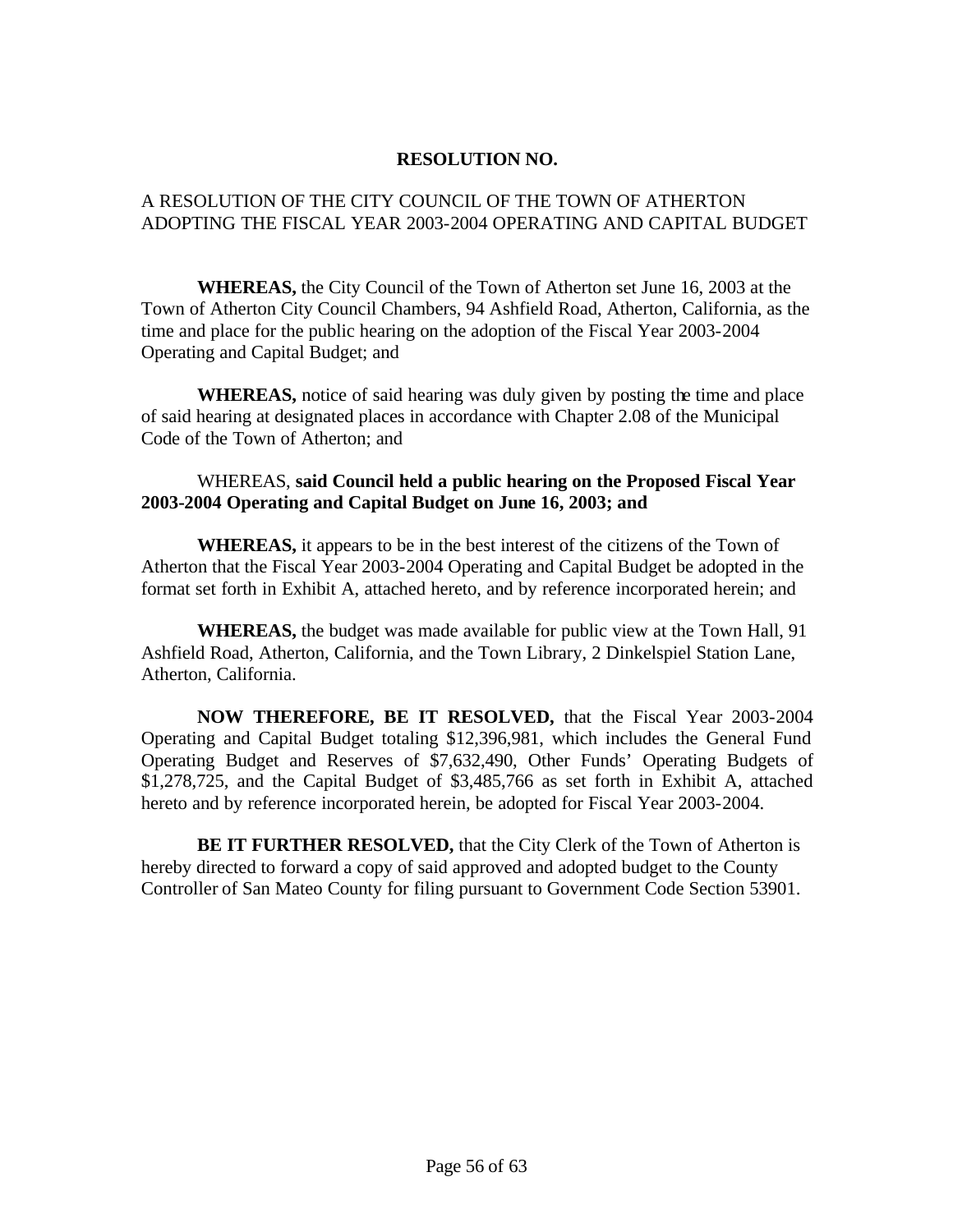\* \* \* \* \* \* \* \* \* \* \* \* \*

*I hereby certify that the foregoing resolution was duly and regularly passed and adopted by the City Council of the Town of Atherton at a special meeting thereof held on the \_\_th day of \_\_\_\_ 2003, by the following vote:*

| AYES:          | Councilmembers: |
|----------------|-----------------|
| NOES:          | Councilmembers: |
| <i>ABSENT:</i> | Councilmembers: |
| ABSTAIN:       | Councilmembers: |

 *James R. Janz, Mayor* Town of Atherton

\_\_\_\_\_\_\_\_\_\_\_\_\_\_\_\_\_\_\_\_\_

ATTEST:

*Sharon Barker, City Clerk*

Approved as to Form

\_\_\_\_\_\_\_\_\_\_\_\_\_\_\_\_\_\_\_\_\_

\_\_\_\_\_\_\_\_\_\_\_\_\_\_\_\_\_\_\_\_ Marc Hynes, City Attorney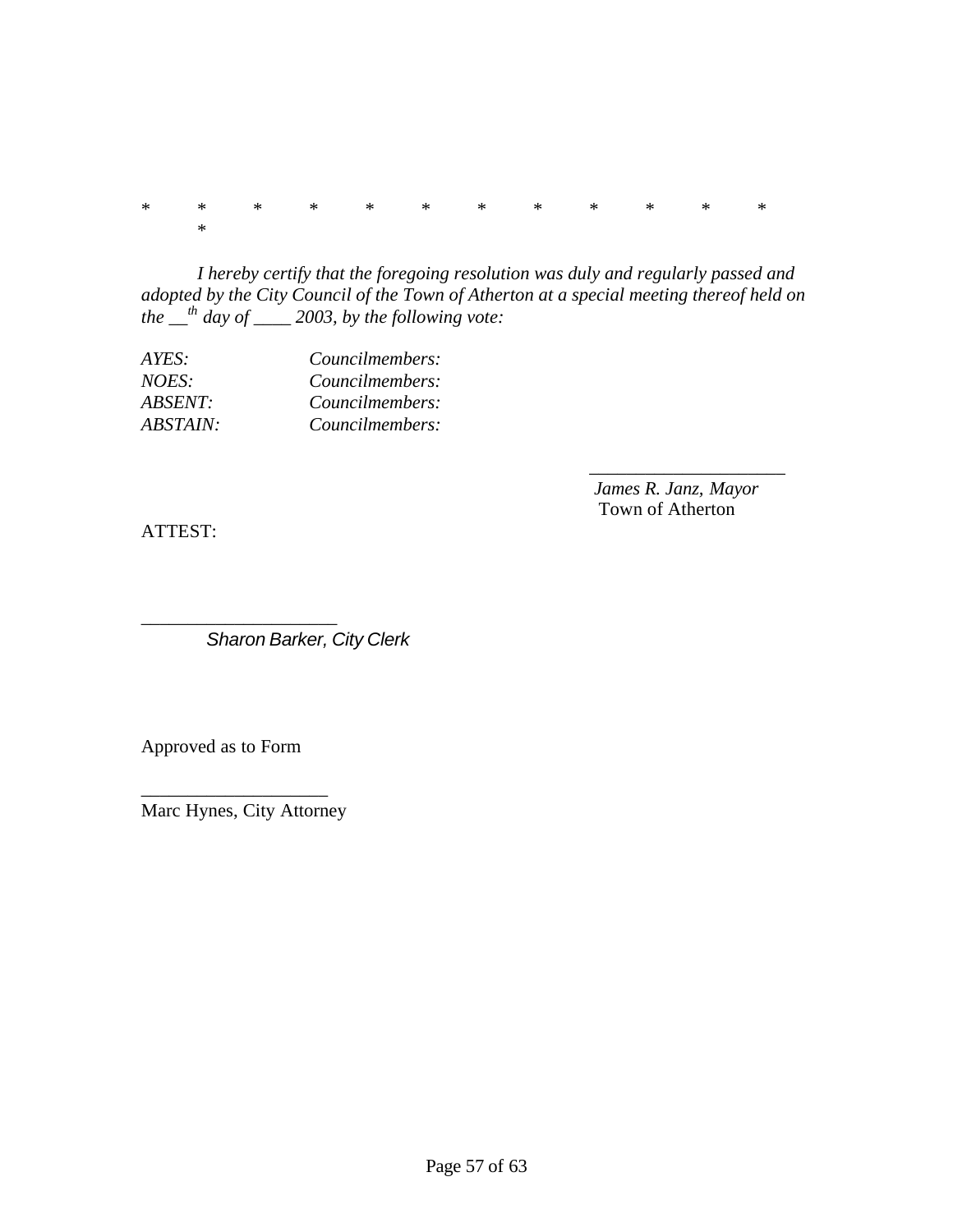## **EXHIBIT "A"**

#### **THE CITY COUNCIL OF THE TOWN OF ATHERTON DOES HEREBY RESOLVE AS FOLLOWS:**

**Section 1: That an Appropriation-Expenditure Budgeting System entitled Expenditure Control Budget (ECB) is hereby adopted. The system consists of:**

- **Present Personnel Policies, Procedures, and Memorandum of Understanding, including salary schedules and benefits, except as hereinafter changed by resolution or ordinance of the City Council.**
- **The Expenditure Control Budget will show overall General Fund and other funds and/or departments.**
- **This system will apply to Operating and Capital Budget Expenditures as intended for use in Fiscal Year 2003-2004.**
- **All encumbered expenditures from the Fiscal Year 2002-2003 Adopted Budget shall be carried forward and re -appropriated in Fiscal Year 2003-2004. Said encumbered expenditures to be re -appropriated in Fiscal Year 2003-2004 must be initiated by the Department Heads, recommended by the Finance Director, and approved by the City Manager.**
- **Capital Project Commitments: Capital projects for which funds are appropriated in the budget year shall have those funds restricted for use for that project. Such appropriations will continue to be valid in subsequent fiscal years until the project is completed or the Council takes subsequent action to de appropriate all or part of the funds originally restricted. If a capital project requires an additional appropriation in excess of 5% of its budget, then City Council approval shall be required.**
- **General Fund Balance: The General Fund will maintain a Reserved Balance of \$ 4.9 million to maintain the City's credit worthiness, and to adequately provide for economic uncertainties, cash flow needs, contingencies, or local disasters.**
- **The City Manager is authorized to make any transfers of Operating Budget appropriation balances between departments and/or programs whenever he deems it necessary to do so in order to carry out the service level objectives and**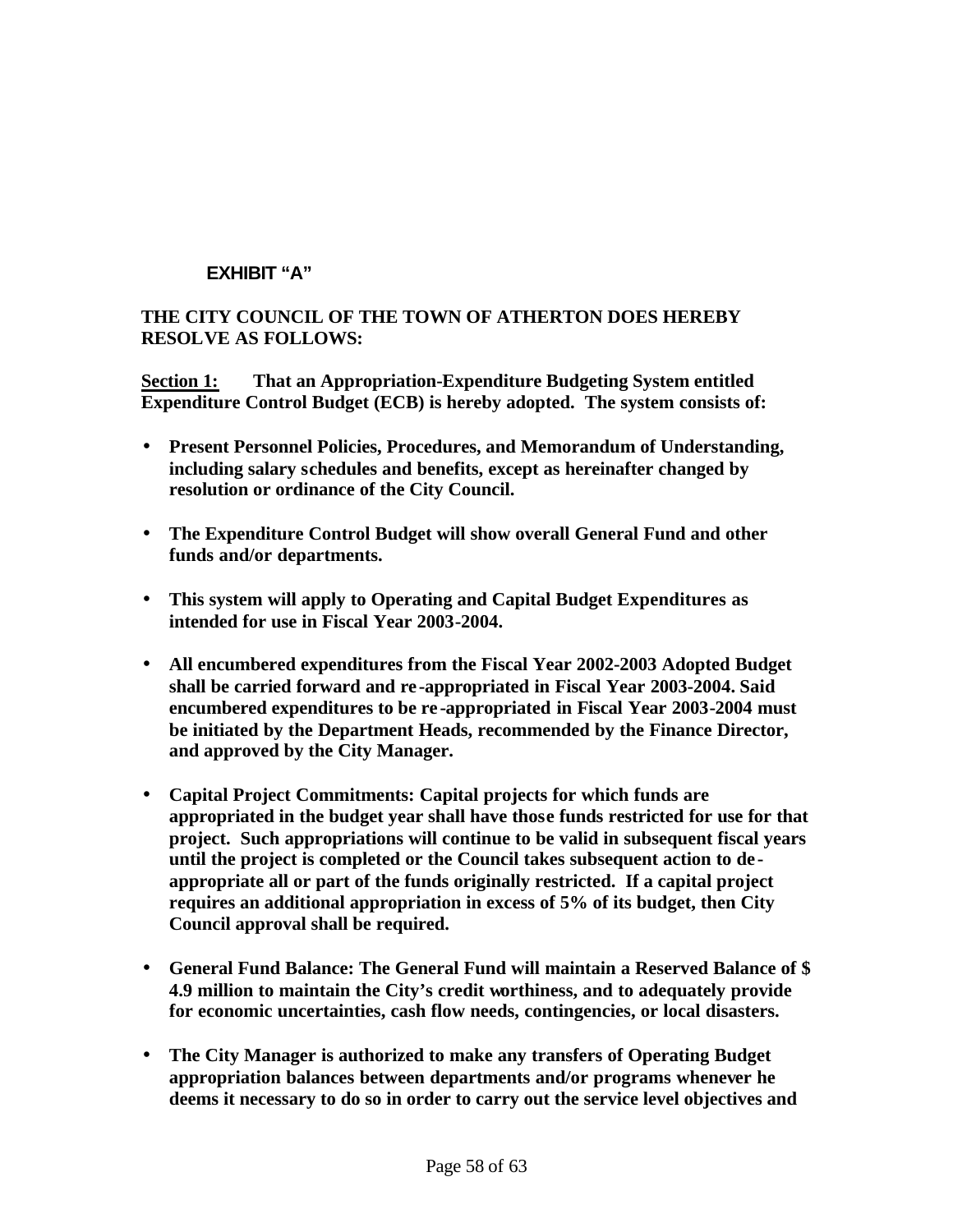**work programs established by the City Council. The City Council will be promptly advised of transfer of operating budget appropriations.**

- **This budget system assumes existing service levels; Council approval will be required for any significant changes involving increased or decreased service levels.**
- **The Department of Finance shall be responsible for constant monitoring of the budget and shall establish and implement appropriate control mechanisms necessary for said purpose after consultation with city staff, and approval by the City Manager.**
- **A monthly financial report shall be prepared by the Finance Director for each department and/or program and/or capital project. Each Department Head shall be accountable for achieving results of his/her organization unit based upon the objectives set for each department by the City Manager and City Council, and shall be evaluated as to their performance in an annual performance appraisal conducted by the City Manager each year.**
- **Deflator: A deflator procedure, to be administered by the City Manager, is hereby established for reducing appropriations in the event that projected revenues are reduced due to a reduction in the State subventions or other revenues that may fluctuate downward due to changes in economic conditions. For the 2003-2004 Fiscal Year, if total revenues, as estimated by the City Manager are insufficient, the amount of total Operating Budget appropriations shall be reduced as determined by the City Manager, based on his assessment of total Town needs and consultation with the City Council; no deferral of capital projects will be implemented until discussed with the City Council and staff at a duly called public meeting.**

**Section 2: The FY 2003-2004 General Fund Operating Budget Programs are hereby adopted, establishing the following projected General Fund Revenue and General Fund Expenditures:** 

#### **FY 2003-2004 GENERAL FUND REVENUE ESTIMATES & EXPENDITURE BUDGET**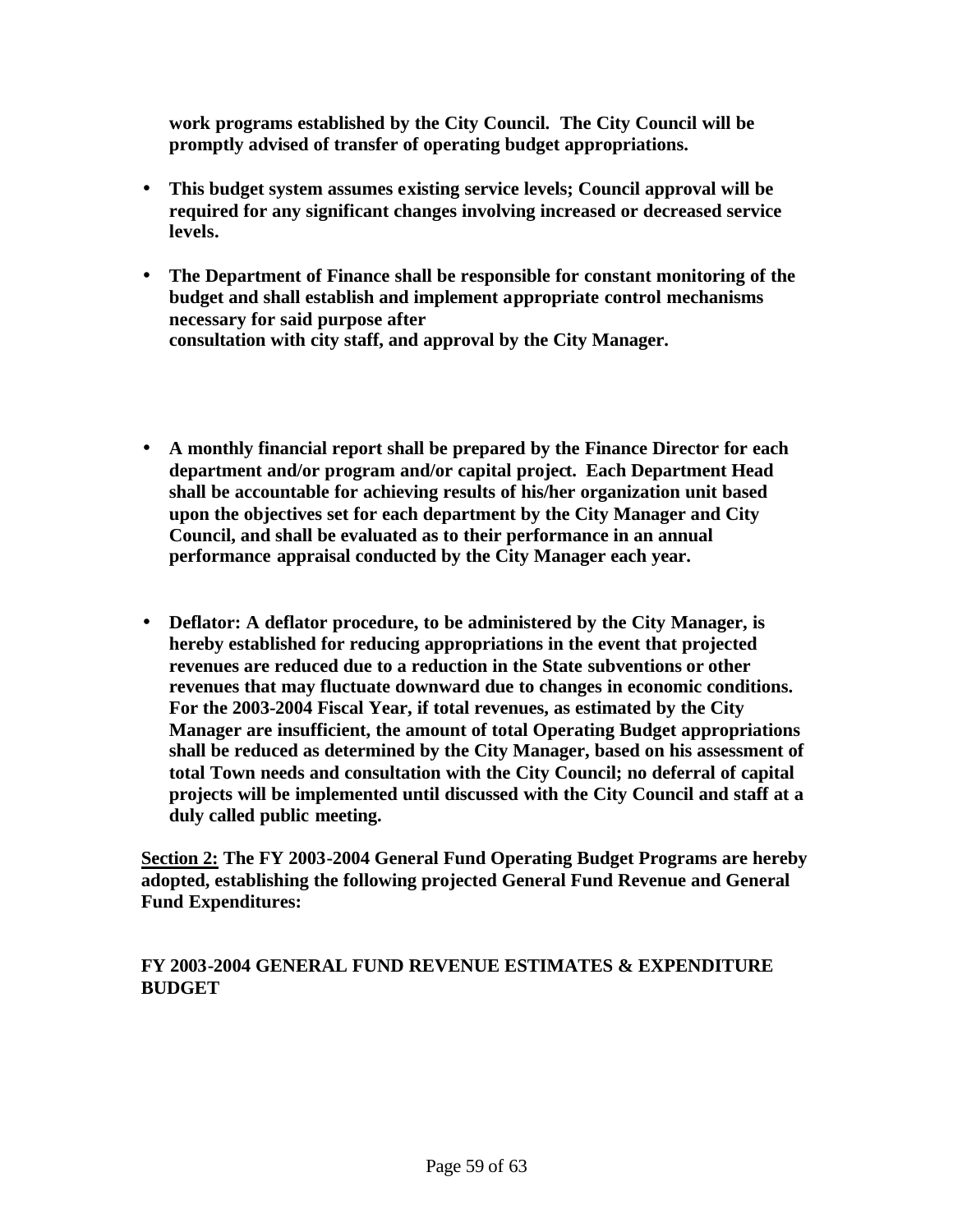| <b>General Fund Revenues:</b>        |                 |
|--------------------------------------|-----------------|
| <b>Property Tax</b>                  | \$<br>3,035,934 |
| Other Tax                            | 1,082,755       |
| Licenses and Permits                 | 1,495,435       |
| <b>Fines and Forfeitures</b>         | 70,000          |
| From Other Agencies                  | 139,000         |
| <b>Current Service Charges</b>       | 445,900         |
| Investment and Rental Income         | 347,300         |
| <b>Other Revenues</b>                | 3,000           |
| Total Revenues:                      | 6,619,323       |
| <b>Transfers and Carry-over:</b>     |                 |
| Carry-over from 2002-2003 Surplus    | 82,600          |
| Capital Projects Direct Charge       | 150,000         |
| <b>Transfer from Parcel Tax</b>      | 799,000         |
| Transfer from Gas Tax                | 175,440         |
| <b>Total Transfers:</b>              | 1,207,040       |
| <b>Total Revenues and Transfers:</b> | \$<br>7,826,363 |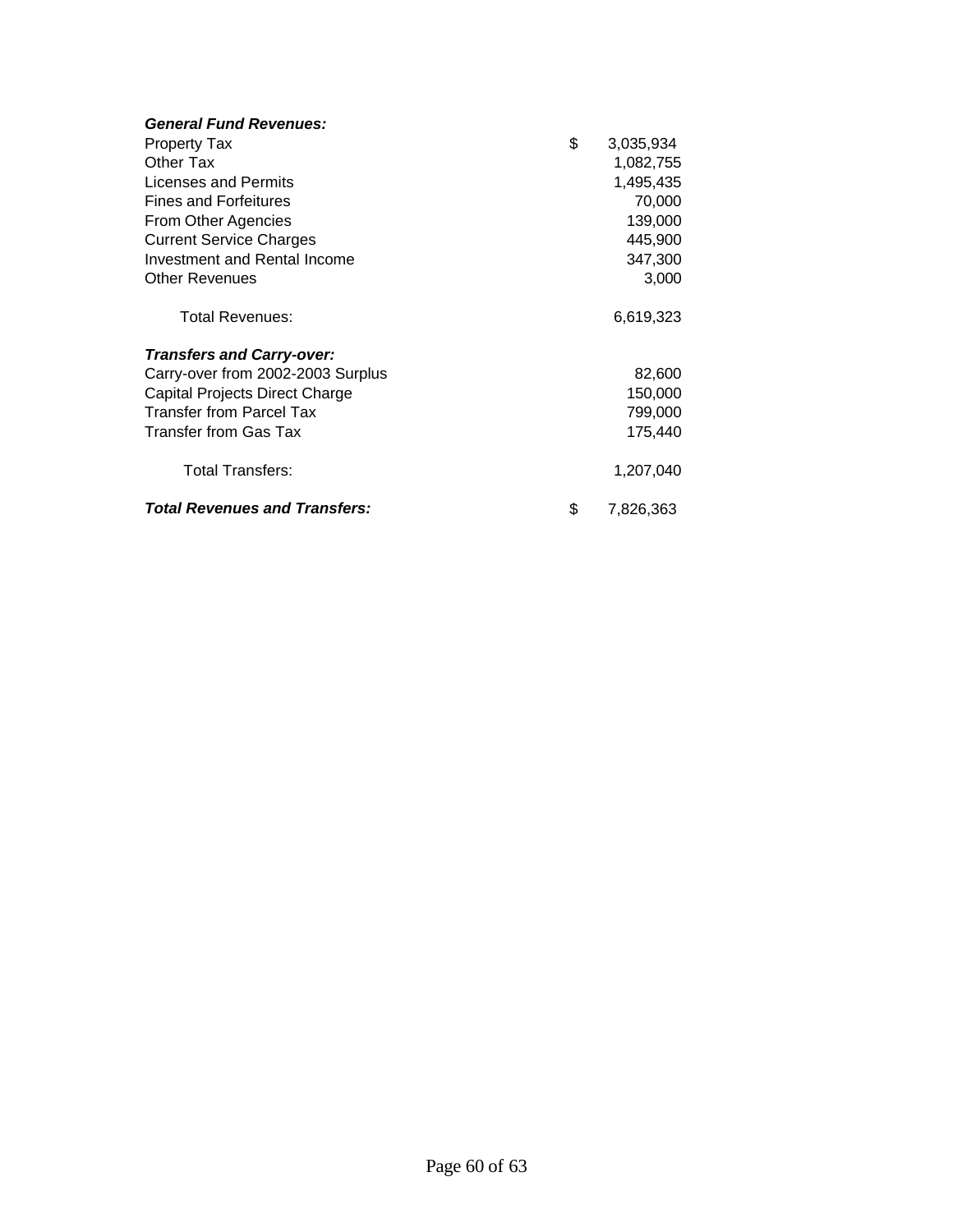#### **General Fund Expenditures:**

| <b>City Council</b>        | \$<br>20,174    |
|----------------------------|-----------------|
| <b>City Manager</b>        | 497,895         |
| <b>City Attorney</b>       | 175,550         |
| Finance Dept.              | 434.136         |
| <b>Building Dept.</b>      | 906,635         |
| Police Dept.               | 3,655,234       |
| Public Works Dept.         | 1,842,867       |
| Contingency                | 100,000         |
| <b>Total Expenditures:</b> | \$<br>7.632.490 |

Section 3: FY 2003-2004 all Funds Operating and Capital Budgets are hereby adopted, establishing the following revenue estimates and expenditure budgets:

#### **Revenues & Other Resources:**

| <b>GENERAL FUND</b>                         | 7,826,363  |
|---------------------------------------------|------------|
| <b>SPECIAL REVENUE FUNDS</b>                |            |
| <b>Transportation Fund</b>                  | 177,740    |
| Parcel Tax Fund                             | 1,770,000  |
| <b>Gas Tax Fund</b>                         | 149,309    |
| Road Construction Impact Fees Fund          | 340,000    |
| State COPS Fund                             | 100,000    |
| Tennis Program Fund                         | 9,000      |
| State Park Grant Fund                       | 93,040     |
| Library Special Revenue Fund                | 200,000    |
| <b>CAPITAL PROJECT FUNDS</b>                |            |
| Capital Improvement Fund                    | 0          |
| Storm Drainage Fund                         | 0          |
| <b>Channel Drainage District Fund</b>       | 46,000     |
| Middlefield Road Grants Fund                |            |
| <b>Facilities Construction Fund</b>         | 0          |
| <b>INTERNAL SERVICES FUND</b>               |            |
| Information Technology Fund                 | 96,043     |
| <b>Administrative Services Fund</b>         | 283,128    |
| Workers Comp Insurance Fund                 | 0          |
| Vehicle Replacement Fund                    | 26,000     |
| <b>TRUST &amp; AGENCY FUND</b>              |            |
| Evans Estate Fund (Art Committee)           | 74,000     |
| <b>Total Revenue &amp; Other Resources:</b> | 11,190,623 |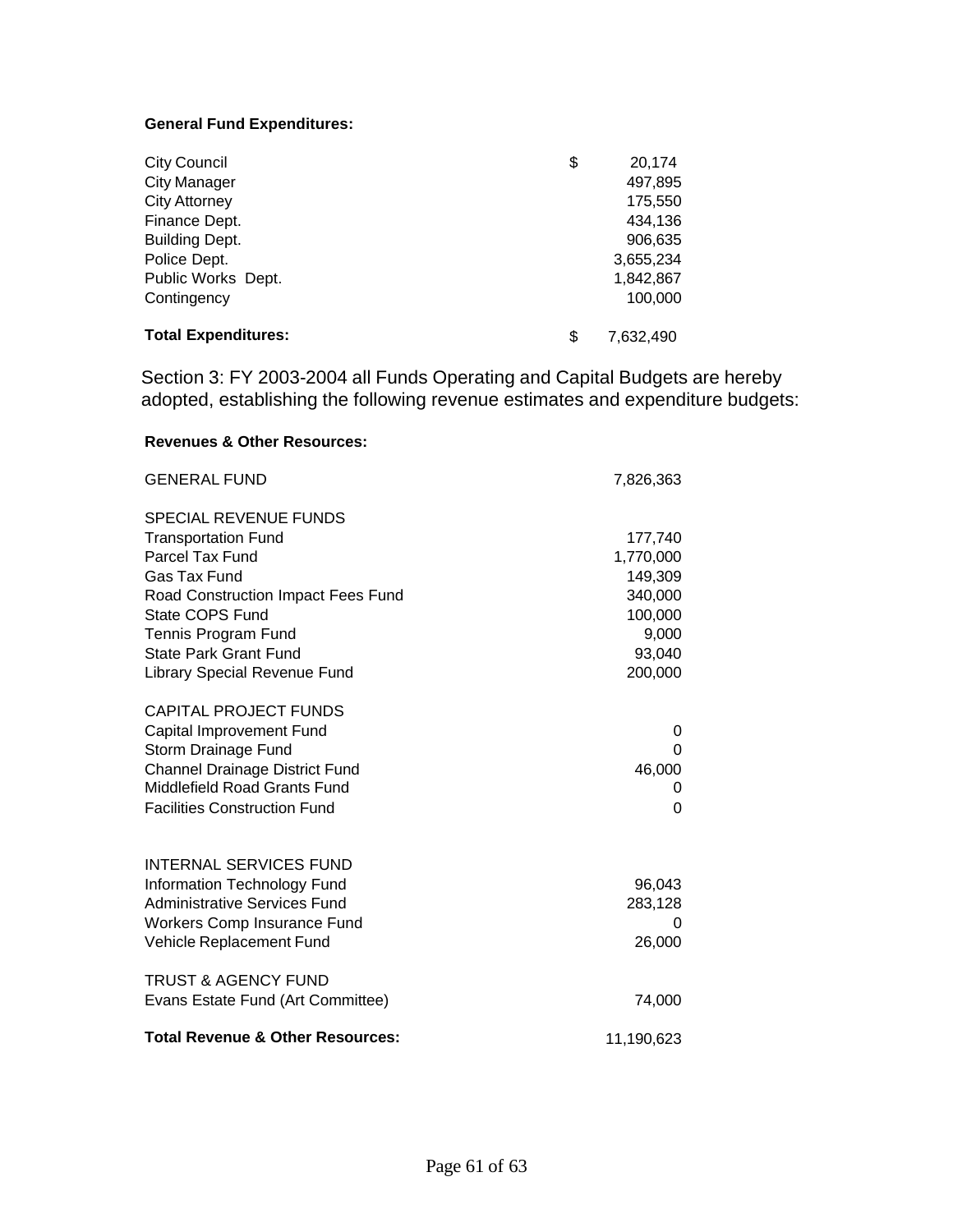## **Expenditures & Other Uses:**

| <b>GENERAL FUND</b>                         | 7,632,490  |
|---------------------------------------------|------------|
| SPECIAL REVENUE FUNDS                       |            |
| Parcel Tax Fund                             | 1,985,917  |
| <b>Transportation Fund</b>                  | 177,740    |
| <b>Gas Tax Fund</b>                         | 180,080    |
| Road Construction Impact Fees Fund          | 588,682    |
| State COPS Grant                            | 100,000    |
| State Park Grant Fund                       | 81,660     |
| Tennis Program Fund                         | 22,936     |
| <b>Library Special Revenue</b>              | 15,720     |
| <b>CAPITAL PROJECT FUNDS</b>                |            |
| Storm Drainage Fund                         | 25,713     |
| <b>Channel Drainage District Fund</b>       | 411,554    |
| Park Playground Fund                        | 0          |
| <b>Facilities Construction Fund</b>         | 287,267    |
| Capital Improvement                         | 284,451    |
| <b>INTERNAL SERVICES FUND</b>               |            |
| Information Technology Fund                 | 107,500    |
| <b>Administrative Services Fund</b>         | 338,151    |
| Workers Comp Insurance Fund                 | 0          |
| Vehicle Replacement Fund                    | 95,000     |
| <b>TRUST AGENCY FUND</b>                    |            |
| Evans Estate Fund (Art Committee)           | 62,120     |
| <b>Tree Committee</b>                       | 0          |
| <b>Total Expenditures &amp; Other Uses:</b> | 12,396,981 |